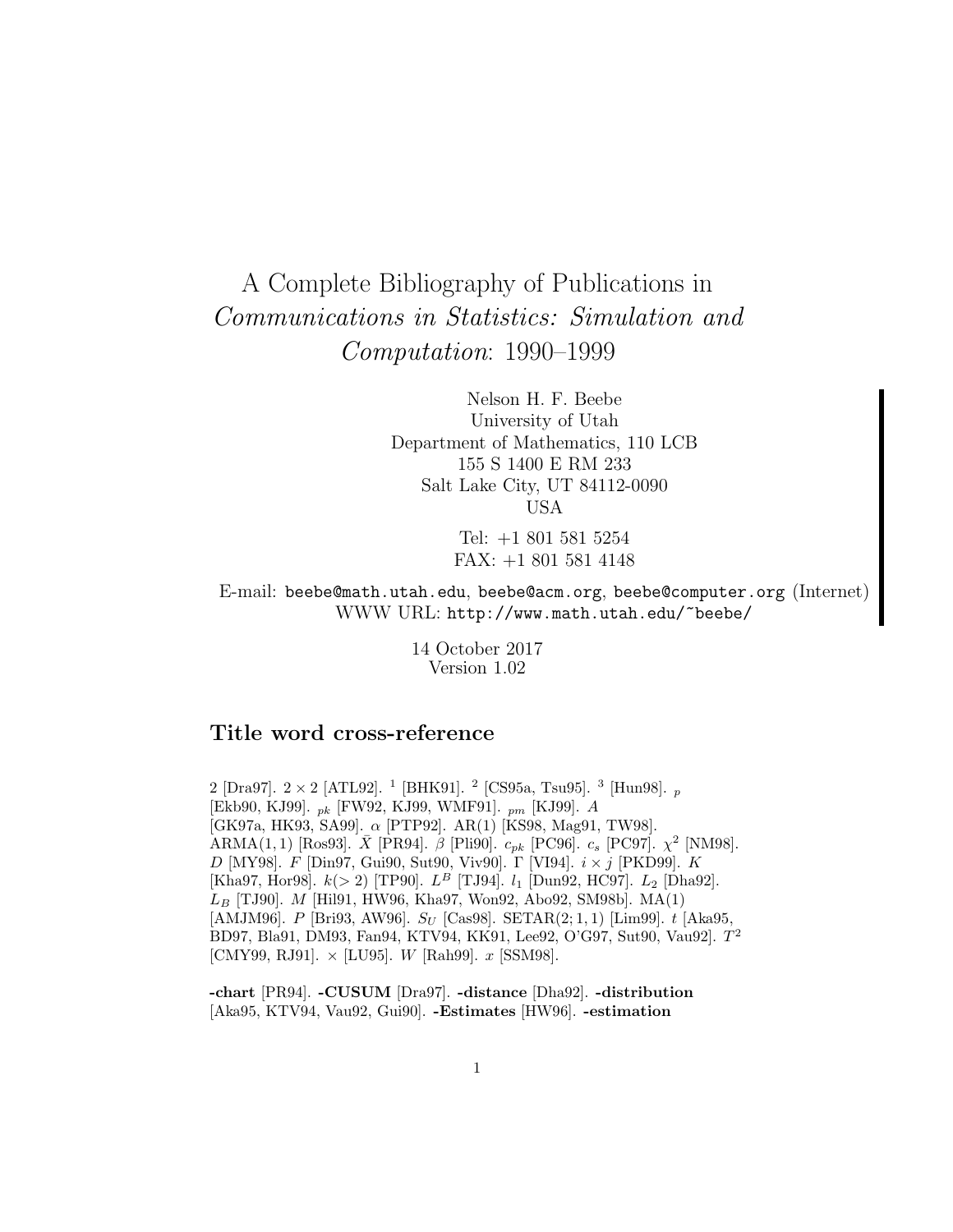[SM98b, Hil91]. **-estimators** [Abo92, Won92]. **-intercept** [SSM98]. **-minimax** [VI94]. **-optimal** [HK93, MY98]. **-risks** [PTP92]. **-step** [Kha97]. **-test** [O'G97, Sut90]. **-values** [AW96, Bri93]. **-variate** [Hor98].

**1** [GK92, Jai92, RM96].

**2** [JR96, Kan93, Mar98, SK93].

**3** [Don96].

**Abbott** [Hoe91]. **absolute** [RRN91, RKN91b, WZ98]. **abundant** [ALN95]. **Accelerated** [Hsi94, AGAA98, BLN94, LW99]. **Acceptable** [GS90b, GS92]. **Acceptance** [SR97a, HM92, Lin99]. **accounts** [Mor99]. **accuracy** [CGR99, OR95, Wen96]. **Accurate** [CT99]. **Act** [SK93]. **ad** [SS98]. **ad-hoc** [SS98]. **Adapting** [SW98b]. **Adaptive** [AG98, SRHW99, Dia99, cLH97, O'G96, O'G97, ON96, Phi98, Ste93, TPSS99]. **Additional** [BS94b, Pur94, RR92, RR94]. **adequacy** [Jai91]. **Adjusted** [ZB94, HRM99]. **adjusting** [Mag91]. **adjustment** [GPPL99, Hol91, SC93a]. **admissibility** [CV94]. **affine** [Vid93]. **against** [Cha90, FH98, GD95, LW94, NdL97, TDTC93, Tsu95, Wen96]. **age** [AWhW93]. **agglomerative** [CV94]. **Algorithm** [HW96, LK90, Alb96, AAA97, Cut93, Din94, GS94, HL90, KH92, LU95, LEKR97, Lim95, MMM95, ME94, MABL90, Mor92, Ngu93, Rac93, Was93]. **algorithms** [Fan94, Hir97]. **allocation** [TB99]. **alphabet** [Sch96, SX97]. **alternative** [Bed95, Cha90, HD94, Nis97, SM98b, TH99, Tsu95, Wol96]. **alternatives** [FH98, NdL97, Och93, SSW95]. **among** [KJ99, Sof99]. **analogue** [MTvdM98]. **Analyses** [Gil90, HPL95]. **Analysis** [Ano94a, BLN94, HK90a, JK98, LV99, dFMK92, PC94, PR96, AV92, AKJ97, BM96a, BS99, CC98a, Dor93a, Dra97, DMS99, Fan99, FR95, GB97, GT90, GS94, HK90b, KAKW98, Lun99, MLA<sup>+</sup>99, McC96, ME91, MN91, Nis97, PK95, Pla98, RR92, RWB97, Ren92, RFL91, SWFK96, SC93a, ST93, Sof99, SW98b, SR97b, TQK97, TYF98, YMS93]. **Analytical** [BF92, GPPL99]. **anchor** [Sim95]. **Anderson** [MTT90]. **animal** [BM96a, Lee96]. **annealing** [AAA97, Li96]. **ANOM** [KR98]. **ANOM-type** [KR98]. **ANOVA** [GW98, OR95, RBL91, SKBK98, Wan97]. **antithetic** [Tan99]. **AOQL** [GK91]. **apparent** [Ren92]. **application** [Cas98]. **applications** [BCC97, BJ94, Cer92, KDM96, KL90, KT92, ÖA94, ÖR92, Phi90, RF96, SK93, THD98]. **applied** [HM92, KH92]. **approach** [Fal99, LH97, LW99, Nis97, OR95, PS99, SSM98, Taa97, TH99]. **approaches** [KAKW98]. **Approximate** [Hoe91, KG91, LM97, Viv90, Wan91, BS94b, jCM97, DS91, SR97b, Wan94]. **Approximated** [NH97]. **Approximating** [Gra93, SM98a, Sho98]. **Approximation**

[AGV96, Cas98, Aka95, BD97, Bog93, CT99, FWW98, Pen95, SMR95, Zhe95].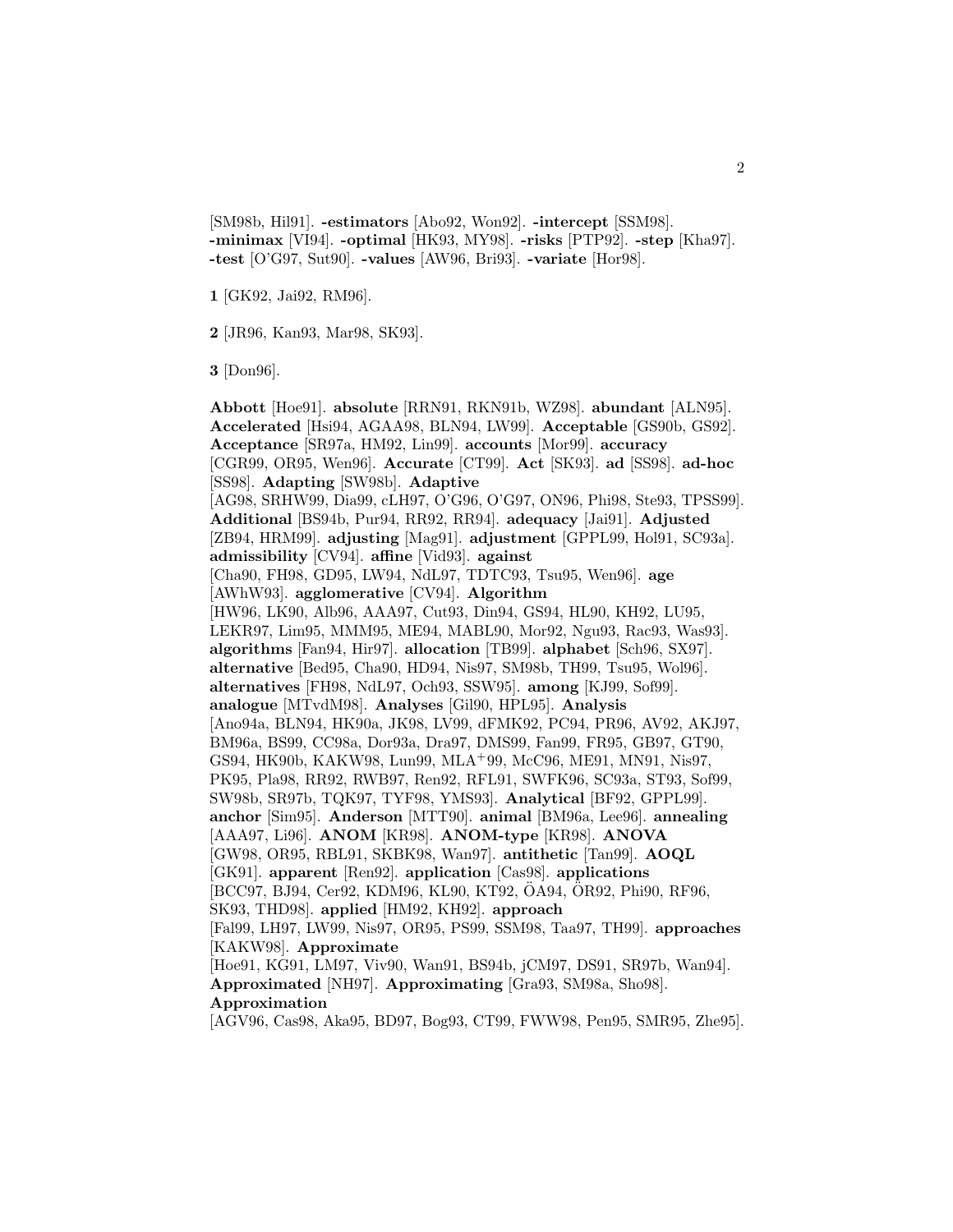**Approximations** [Dre90, Kim94, KK99, MN99, SSW95, TA92, DM95, HN95, JG95, Ken90, Sho97, Tho95, TW98, Wan94]. **AQL** [GK92, GK91]. **arbitrary** [Haw92]. **arch** [SL97]. **ARIMA** [Hun90]. **arising** [CL91]. **ARMA** [CPS97, KP90, Sal95]. **arrays** [ALS95]. **ARRLA** [Sal97]. **art** [SF93]. **artificial** [Hal96]. **aspects** [AWEBW92, CAF96, SM91]. **assays** [RLR98]. **Assessing** [RS90, SG93a, Sug93, CPC97, HL93, OR92, SS98, Sug94]. ¨ **Assessment** [Gar94, SWFK96, SM98c]. **association** [Bet93, HG98, JK98]. **assumed** [KJ98]. **assumptions** [FR95]. **asymmetric** [Boy94, Mad97]. **asymmetrical** [EHAA94]. **asymptotic** [ALM93, And91, AMH92, Dor93a, Sal97, Won92]. **Asymptotically** [RF96, RRN94]. **attainment** [BM96b]. **attribute** [ALN95, SA90]. **Attributes** [GS90b, GK91, GS92]. **Author** [Ano91a]. **auto** [SC93a]. **autocorrelated** [CS95b, KHW93, PCH97]. **autocorrelation** [ACM94, CG93, ME91]. **autocovariances** [BG93]. **Autoregressive** [HM92, AG98, BG93, CFBGM<sup>+</sup>97, Fuk94, Had98, Kul96, SA95, TA92]. **autoregressively** [LM94]. **auxiliary** [Smi90, Won92, YSY96]. **available** [BHK91, RR94]. **Average** [Gan90, ACM94, AS91, Dun92, GPPL99, Haw92, JC93, KUK96, MP98, SAL92, SAS91, WC99].

**B** [AGV96, GR92]. **B-splines** [AGV96, GR92]. **bad** [Sch94]. **Balanced** [THWL97, PB94, Wan92, YSM94]. **ball** [BD93]. **bands** [ABL90, Ryc92, Yeh96]. **bandwidth** [Chu95]. **Bartlett** [Hol91]. **Based** [LOSB90, Abo92, AY90, Bar96, BN98, BS94b, Cor97, CAF96, ENN92, Gan94, Jai92, KD99, KW96a, LT95, O'G96, PBB95, PHB97, RR99, SM98c, SA94, TYF98, TP90, TI90, Was93, WS93, WZ98, Yeh96]. **basic** [KJ99]. **basis** [Par99]. **Bayes** [KO90, Mad97, MABL90, NGM98, US92]. **Bayesian** [AK93a, BS93, Fan94, GB97, GS94, Lav92, LW99, Lin99, PC96, PC94, SA95, SR97b, TH99]. **Bayesian-like** [PC96]. **be** [KW99]. **behavior** [LL92, LWC91, Lee96, Mur99]. **Behrens** [CR97, Meh97, TH99]. **Bernoulli** [Taa97]. **Best** [HS90, BC92b, LK97]. **beta** [JG95]. **Better** [VC97, ŠŠ92]. **between** [BD97, Fuk94, HG98, MF93, PM97, SlC97, VC99]. **Bias** [CNBCF98, RFL91, BHG94, CCN98, PM97, PSCY97, dCQAC97, Ren92]. **biased** [CT92, TDTC93]. **bifurcation** [Bet95]. **bilinear** [LEKR97]. **binary** [AC98, HD98, Her97, KHW93, MP97, TQK97, YPW94]. **binomial** [AY90, DM93, Fam97, MST93, Ong92, RLR98]. **bioavailability** [CPC97]. **Bivariate** [ORR90, ABL90, jCM97, CD93, GS98, KK99, dFMK92, MW94, Ong92, SG92, Vau90]. **Biweight** [Wil90a]. **black** [SS98]. **blended** [PHB97]. **blinded** [Gou97]. **Block** [Gil90, Ano94a, Ngu93, SD96]. **blocking** [PJ99]. **blue** [TYF98]. **Blum** [Bar94]. **Board** [Ano91b, Ano91c, Ano92a, Ano92b, Ano92c, Ano92d, Ano93a, Ano93b,

Ano93c, Ano93d, Ano94b, Ano94c, Ano94d, Ano94e, Ano95b, Ano95c, Ano95d, Ano96b, Ano96c, Ano96d, Ano96e, Ano97a, Ano97b, Ano97c, Ano97d, Ano98a, Ano98b, Ano98c, Ano98d, Ano99a, Ano99b, Ano99c, Ano99d, Smi99b]. **Bootstrap** [DG96, RK96, STY93, SF94, Yeh96, CFBGM<sup>+</sup>97, HCNA97,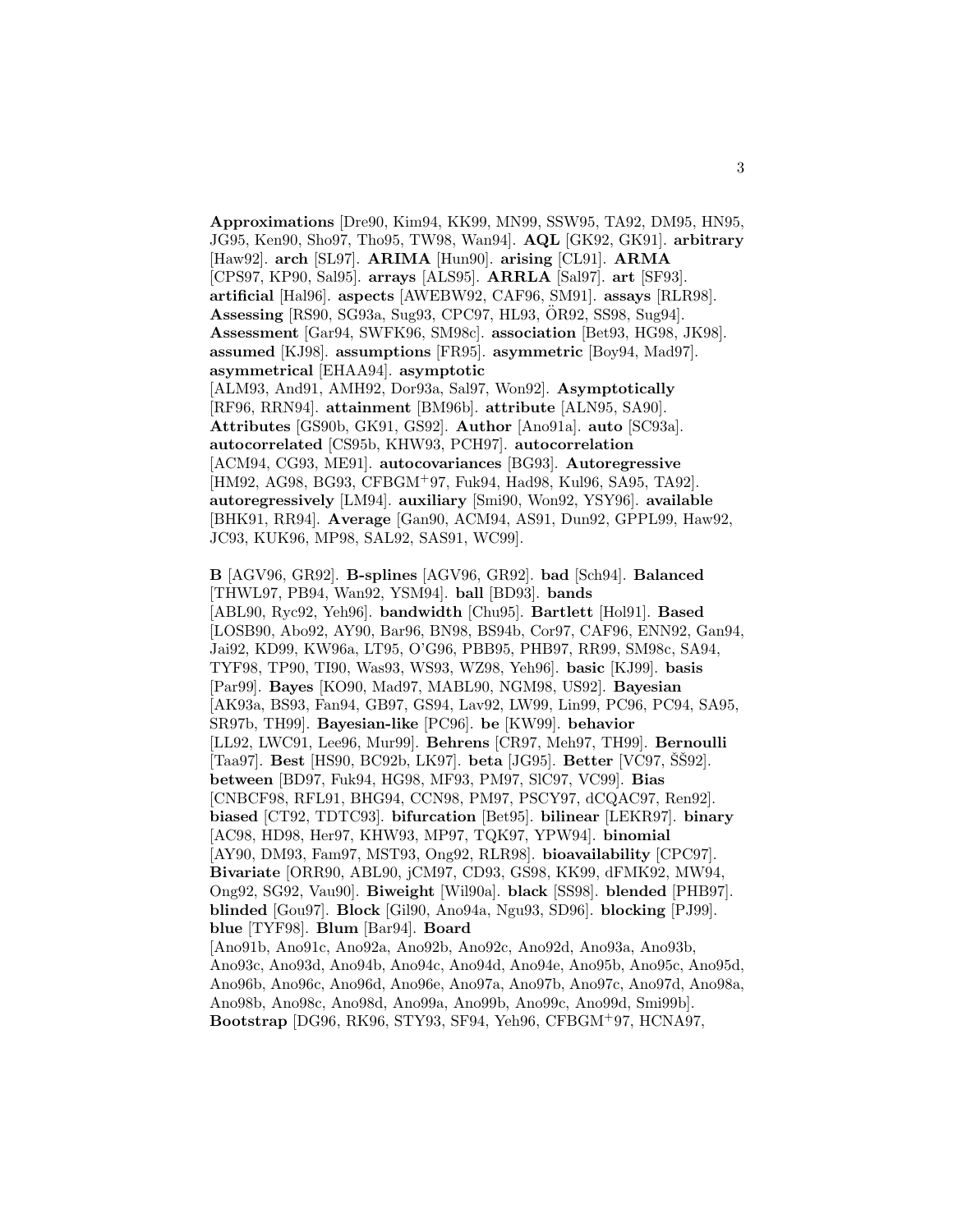KHW93, PSCY97, SlC97, WMF91]. **Bootstrapping** [BW97, Kul96, CFMM95, THWL97]. **Both** [TJ94]. **bound** [Cut93, De 90]. **boundary** [MX92]. **bounded** [GS90a, GPPL99, Vid93]. **Bounds** [Ken90, KG91]. **Bowman** [BS94b]. **Box** [GT90, Hal96, LV99, Rah99, Zhe97]. **boxes** [SS98]. **branch** [Cut93]. **branching** [Dev92, DE99]. **brittle** [BDP90]. **Brocess** [Boy94]. **Brown** [KW99, Meh97]. **Buckley** [Hil93, Hil94]. **Buckley-James** [Hil93]. **Burr** [SG93b].

**C** [Smi97b, WMF91, FW92, KJ99, Smi97b]. **calculate** [God94, WMF91]. **Calculating** [Don96]. **Calculation** [NR95]. **calibrated** [Rod99]. **calibration** [NH97]. **can** [Sch94]. **candidate** [SK93]. **Canonical** [Ct90, AKJ97, SU92]. **can't** [KW99]. **Capability** [LOSB90, Boy94, CP93, KJ99, Luc96, PC97, WMF91, YB98]. **CAPM** [KO90]. **CAPM-Type** [KO90]. **capture** [Lee96]. **capture-recapture** [Lee96]. **carcinogenesis** [Zhe98]. **Carlo** [AH95, BF92, CGR99, DP90, Die92, EK93, Fuk94, GT99, Gil90, HCNA97, JLPR99, Phi98, Sam99, Sch93, Tan99, WAD<sup>+</sup>92, ZB94]. **case** [Has95, HO94, JY95, LM94, RB90]. **Casella** [SE93a]. **categorical** [ALM93, GB90, JK98, Tho95]. **categories** [LU95]. **Cauchy** [Hol95]. **cautionary** [PA94]. **cdf** [ME94]. **Cell** [KG90, SS96]. **Censored** [HW96, Mag90, BW97, Cha90, ENN92, GS90a, Hil91, JY95, KW96a, LML94, RL96, TP90, Zho92]. **censoring** [AGAA98, AK93a, CC98b, DS91, Gor90, USS96, Vau90]. **censorship** [Che94]. **Central** [KAS90, Aka95, GL97, KK99]. **centroid** [Bar96]. **centroid-based** [Bar96]. **certain** [Dha92, Hol91, Raj92, TI90]. **Chacteristic** [Per90]. **chain** [GT99, JR96, PR96, RM96, RLR98]. **chains** [THWL97]. **Change** [JW90, BuH97, Nag90, PP98, SO94]. **change-points** [SO94]. **changepoint** [SW90, WC90]. **changing** [And94]. **chaos** [LH97, Lim95]. **chaotic** [Lim99]. **character** [YSY96]. **characteristic** [Nai96, THD98]. **characteristics** [Bed95, GGC95]. **characterization** [EDMY91]. **characterizations** [EDMAYS97]. **Characterizing** [Tör90]. **chart** [CL94, DW94, Gan94, PR94]. **Charts** [Gan90, Ale99, Haw92, LCW95, Nis97, PTP92, PCH97, SW98b, VR97, Wik97, XGX97]. **charts\*** [MP98]. **Chi** [KAS90, KG90, ATL92, Din94, FWW98, GB90, KK99, Tho95, Wan94]. **Chi-Square** [KAS90, GB90, KK99]. **Chi-Squared** [KG90, ATL92, Din94, FWW98, Tho95, Wan94]. **chief** [Smi99a]. **choice** [BG93]. **Choosing** [Don90, Adj91, KPA91]. **Chow** [CPC97]. **ChSP** [JR96, RM96]. **ChSP-** [JR96, RM96]. **chu** [PP98]. **chu-white** [PP98]. **circular** [Hol95, SJNM91]. **class** [GS94, OM95, RKN91a, SR97a]. **classic** [And91]. **Classical** [AK93a, AR90, Sug93, Sug94]. **classification** [BHK91, Ren92, SA95, Swi94, YSM94]. **clinical** [MLA<sup>+</sup>99]. **closed** [Luc97]. **closed-loop** [Luc97]. **Cluster** [Lun99, dFMK92, dK96]. **clustering** [CV94, Sof99]. **clusters** [LG99]. **Cochran** [CS95b]. **Coefficient** [Ame90, Bet93, Bro97, Die92, HG98, PB94, SG92, Vau90]. **Coefficients**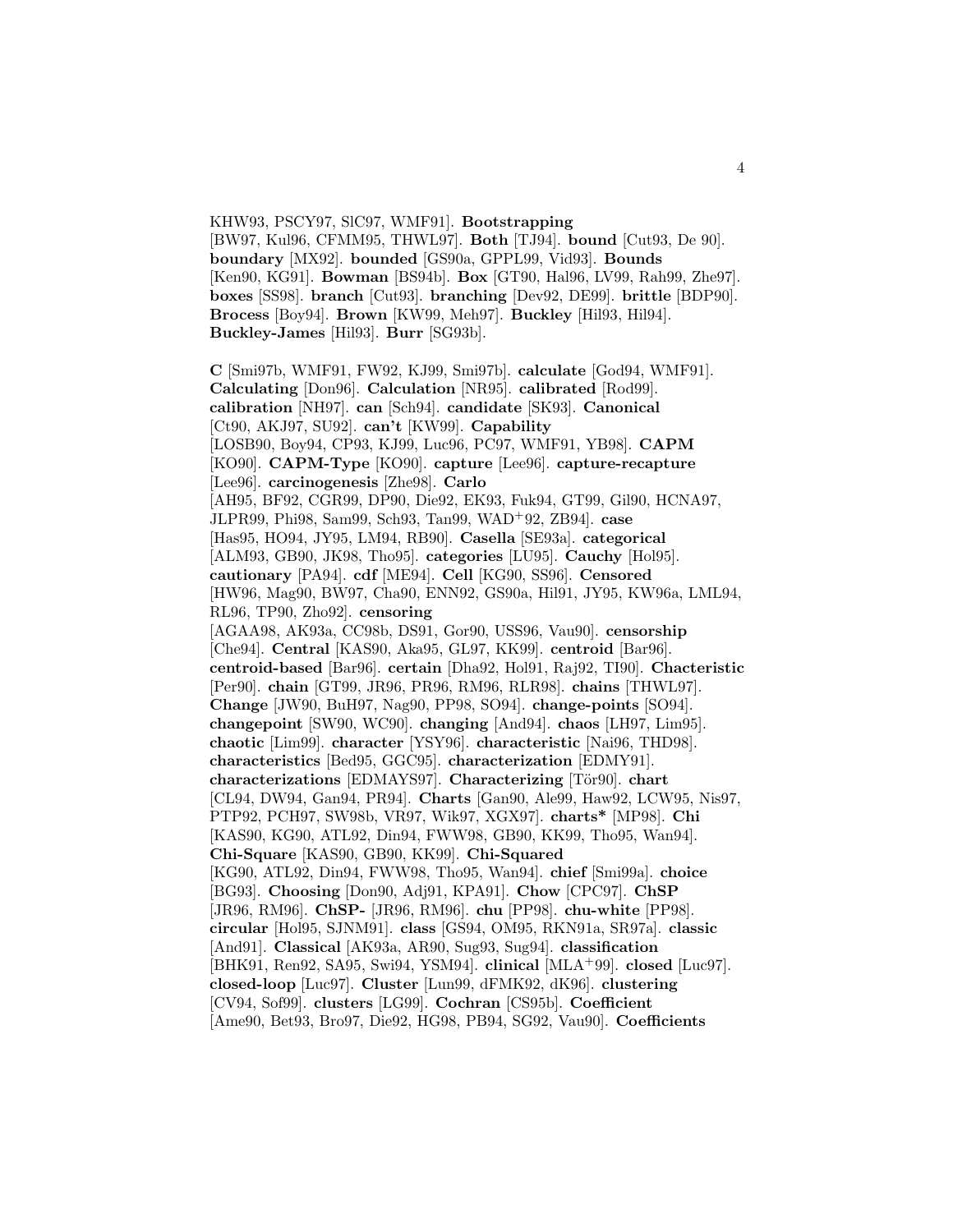[Wan90a, Wan90b, GS98, HC97, HL93, Mil91, SH93]. **collected** [MT91]. **combinations** [Wan91]. **combined** [PBB95]. **Combining** [Sch93, RGU97]. **Comments** [Smi99a]. **committing** [HEB93]. **common** [BGDH90, GB97, Wee96]. **commonly** [Sho97]. **commonly-used** [Sho97]. **Comparative** [PKD99, BA93, KW96b, YY96]. **Comparing** [KC95, Wil90a, Wil90b, And91, AMH92, BS94a, Che94, DM93]. **Comparison** [Bri90, DP90, Dor93a, Hil93, LNZ94, PCH97, Vau90, AC98, BN98, BGDH90, CR97, DLP94, DM95, EHAA94, Hir97, KAKW98, KH96, Mad97, O'G97, SO95, SlC97, Sof99, SK91, SKBK98, WAD<sup>+</sup>92, WZ98, WW98, WC99]. **Comparisons** [Bri90, DS91, HS90, SW90, ALM93, BF92, Bri93, Che93, CMY99, DG94, HEB93, HO94, Ken90, RW96, SE93a, Sea97, TI90, WG99]. **complete** [Ano94a, SD96, TP90]. **completion** [KDM96]. **component** [Boi96]. **Components** [Wan90a, Wan90b, KG91, MMM95, SC93b, Wal90, YSM94]. **composite** [GL97]. **compound** [Has95]. **Computation** [Dha92, KAS90, SJNM91, Bar98, CS95a, CGR99, GT90, Sal97]. **Computational** [AWEBW92, Fan94, Fan99, CAF96]. **Compute** [HS90, ME94]. **Computer** [BK91, ORR90, CFBGM<sup>+</sup>97, Ong92]. **computers** [Wol92]. **Computing** [Gui90, KL90, Par92a, Par92b, DG94, Din94, Din97, Dor93b, Had98, Str97]. **concavity** [LW94]. **concept** [Yeh96]. **concurrent** [RDW96]. **condition** [Far92, MX92]. **Conditional** [GH91, AY90, Raj92, Sch96, SX97, VC99]. **Confidence** [CFMM95, LOSB90, PB94, Ryc92, Wan90a, Wan90b, Adk90, ABL90, ATT97, CC99, CT93, Cor97, DS91, FW92, GS90a, KG91, Luc96, MJ97, NH97, PSCY97, SY93, SF94, TG93, VC97, VC99, Wan91, WMF91, Yeh96]. **configurations** [HG98]. **conforming** [XGX97]. **confounding** [BS94a]. **conjugate** [HB98, Lav92, Mac94]. **conservative** [FW92]. **considerations** [JC96, Lin99]. **consistent** [CFBGM+97]. **constant** [Bér92]. **constants** [JLPR99]. **Constrained** [KK97, Cut93]. **constraints** [AAA97]. **constructing** [CFBGM<sup>+</sup>97, CK95a, Ngu93, Phi90]. **construction** [Kan93, MY98]. **contamination** [Won92]. **contemporaneous** [RDW96]. **contestants** [Cro90]. **contingency** [LU95, PKD99]. **continuity** [ATL92, SWFK96]. **Continuous** [Was90, KH92]. **contoured** [GK97a]. **contribution** [RS90]. **Control** [Bri90, Gan90, KC95, Ale99, AS91, BM96b, Bri93, Cas98, CL94, Che93, Che94, CW96, DW94, Gan94, HL92, HEB93, KL90, LCW95, Luc97, MZ91, MP98, PTP92, PCH97, SE93a, SAL92, SAS91, SS95, SW98b, SA94, TG93, VR97, Wik97, XGX97]. **controlled** [Con92]. **controllers** [SRHW99]. **controls** [RL90]. **convergence** [Rod99]. **convex** [Mit93]. **Cook** [KS96]. **Copulas** [Sun90]. **Cornish** [BS97]. **correct** [SK92]. **corrected** [DM93]. **correction** [ATL92, FW92, Hoe91, SWFK96, Sug94]. Correlated<sup>[Gil90</sup>, BG95, Her97, JK98, LM94, ÖA94, PA94, Sch92, SlC97, SS95, TQK97, YPW94]. **Correlation** [Ame90, KP90, AKJ97, Ano90, Ong92, PS99, SC93a, SH93, SG92, SL97, SU92, VR97, Vau90, WCWB96, dK96].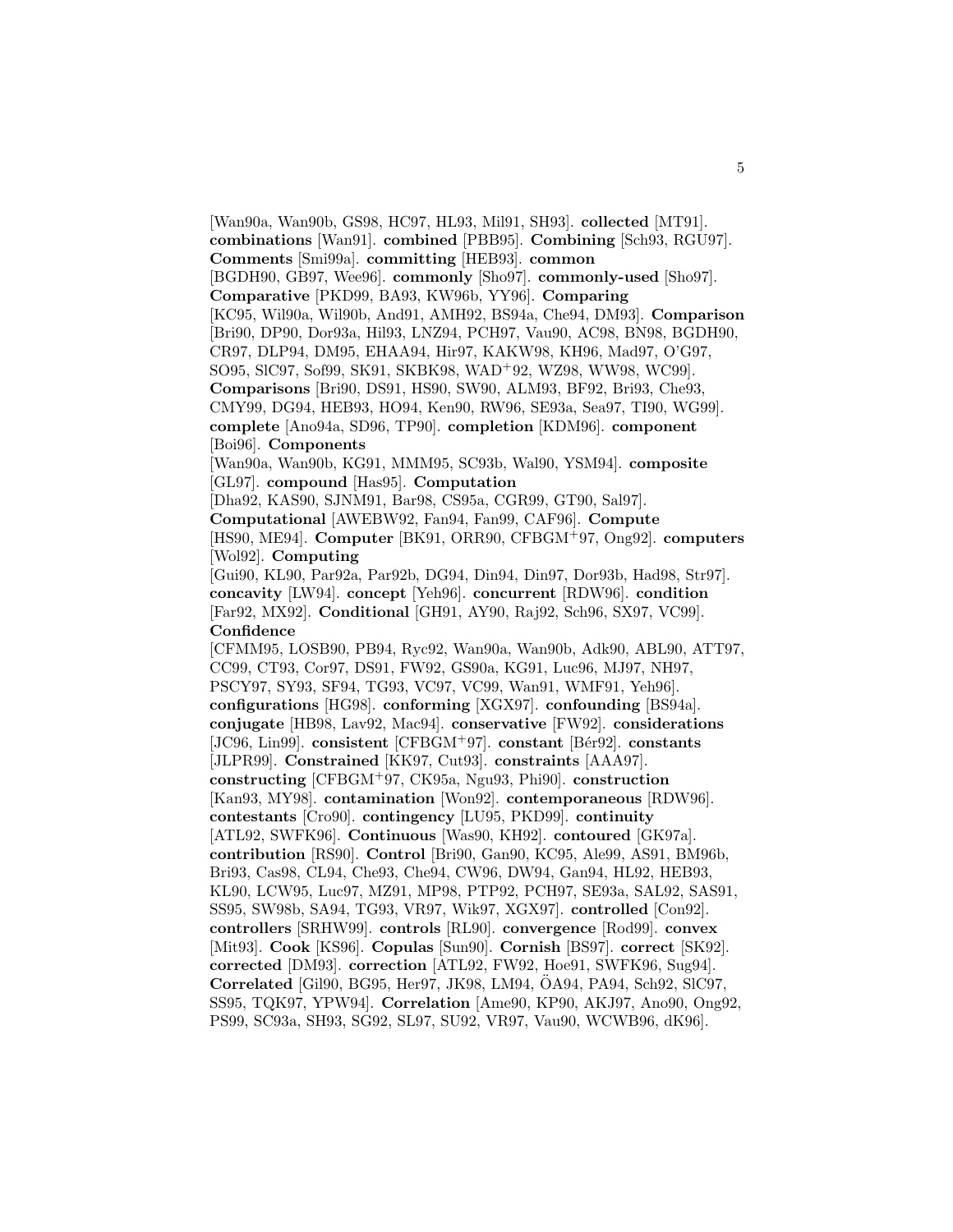**correlations** [Fal99]. **cost** [AAA97, Lin99]. **count** [Sil97, XGX97]. **counting** [Nic93]. **Counts** [JW90, Zha94]. **Covariance** [Wol93, dCQAC97, jCM97, De 95, Dor93b, Had98, KAKW98, Mor99, Sal97, Sal99, Sug93, Sug94, TI90]. **covariances** [BC92a, Par92b, Vau92]. **covariates** [Her97, LW96, Leu94]. **covergence** [Luc94]. **Cox** [Hal96, LW96, Rah99, Sch93, Zhe97]. **cramér** [RL96, KSS96]. **cram´er-von** [RL96]. **Cressie** [Par99]. **criteria** [De 95, HOJ97]. **criterion** [Bar94, RK99, Swi94]. **Critical** [FN98, HS90, AMH92, Bla91, HPL95, RWB97, SE93a]. **Cross** [De 95, LK90, Rac93]. **Cross-Validation** [LK90, De 95, Rac93]. **crossed** [KG91]. **crossover** [AS95]. **CSP** [Kan93, KG93]. **CSP-2** [Kan93]. **CSP-T** [KG93]. **cubic** [HK93]. **Cumulative** [Pan92, ABL90, Bog93, Gan94, Haw92, Sho97, XGX97]. **curious** [KTV94]. **current** [RB90]. **curvature** [Rav94]. **curve** [SO95, SS98, Yeh96]. **curve-fitting** [SS98]. **curves** [MH98]. **cusum** [JC93, Nis97, VR97, Was93, Wik97, Dra97]. **CV** [Don96]. **cyclic** [LWC91].

**damage** [Pur94]. **Darling** [MTT90]. **Data**

[HW96, JW90, AC97, BM96a, BP97, BW97, BuH97, Cha90, CT92, CTH<sup>+</sup>94, CC98b, FR95, FR93, GS90a, GH91, GB90, Haw92, HD98, Her97, Hil91, Hir97, HK90b, JK98, KDM96, KD99, KHW93, KE96, KW96a, LM94, LML94, Lee96, LV99, LM97, LG99, Luc97, Lun99, dFMK92, MMM95, MRS91, Ogd97, OM95, PW92, PS99, PA94, PC94, Pie95, PCH97, RR92, RR94, RL96, RKN91a, SWFK96, SW98a, SD96, SC93a, Sil97, Smi90, SGF<sup>+</sup>91, SKBK98, Sug93, Sug94, Taa97, TQK97, Tho95, WAD<sup>+</sup>92, WZ98, YPW94, YSM94, Zho92, dK96]. **default** [Sch94]. **deficiencies** [B´er92]. **degree** [Adj90]. **Degrees** [HK90a, Mor99, Vau92, Wan94]. **Delayed** [Ata99]. **Delicate** [KJ99]. **delta** [MABL90]. **densities** [NR95]. **Density** [JD95, Cer92, GR92, Lye93, Rod99]. **departures** [HL93]. **Dependence** [Sun90, MF93, Taa97]. **dependent** [CFMM95, LW96, OR95, YMS93]. **dephased** [PSMR95]. **depth** [Yeh96]. **Design** [Cor97, GL99, Ano94a, Dra97, Gan94, GD95, Kha97, McC96, PR94, ST93, Was93, XGX97]. **Design-based** [Cor97]. **Designs** [Gil90, BS94a, EHAA94, EK93, GL97, GT90, HK93, HAS98, KUK96, LGG97, MN91, MY98, MW94, NSS99, Ngu93, PJ99, Sch92]. **Detecting** [Pie95, CL94, WZ98]. **detection** [ALS95, Mur99, WS93]. **Determinants** [Ct90]. **Determination** [GD95, GK91, LK97, Jai91]. **determined** [Lee92]. **determining** [Lim95]. **Development** [LT95, SM98b]. **deviation** [God94, GPPL99]. **diagnosis** [HRM99]. **Diagnostic** [HL93, LW96, OR95, Wen96]. **Diagnostics** [Rod99, CP92, TQK97, Wal90]. **dichotomizing** [SW98a]. **dichotomous** [dFMK92]. **Difference** [Zho92, AW96, CT93, HN95, SY93, SE93b]. **differences** [WZ98]. **different** [BF92, Mor99, SO95, SA95]. **diffusion** [GS99]. **digits** [MR96]. **dilution** [RLR98]. **dimensional** [PR96]. **directional** [Lun99]. **Dirichlet** [Mac94, Nar91]. **Discrepancy** [FZL98]. **discrete** [ATT97, DN97, FH98, KT92, KTTB92, Luc97, OM95, dOP99, RR99, Shi99].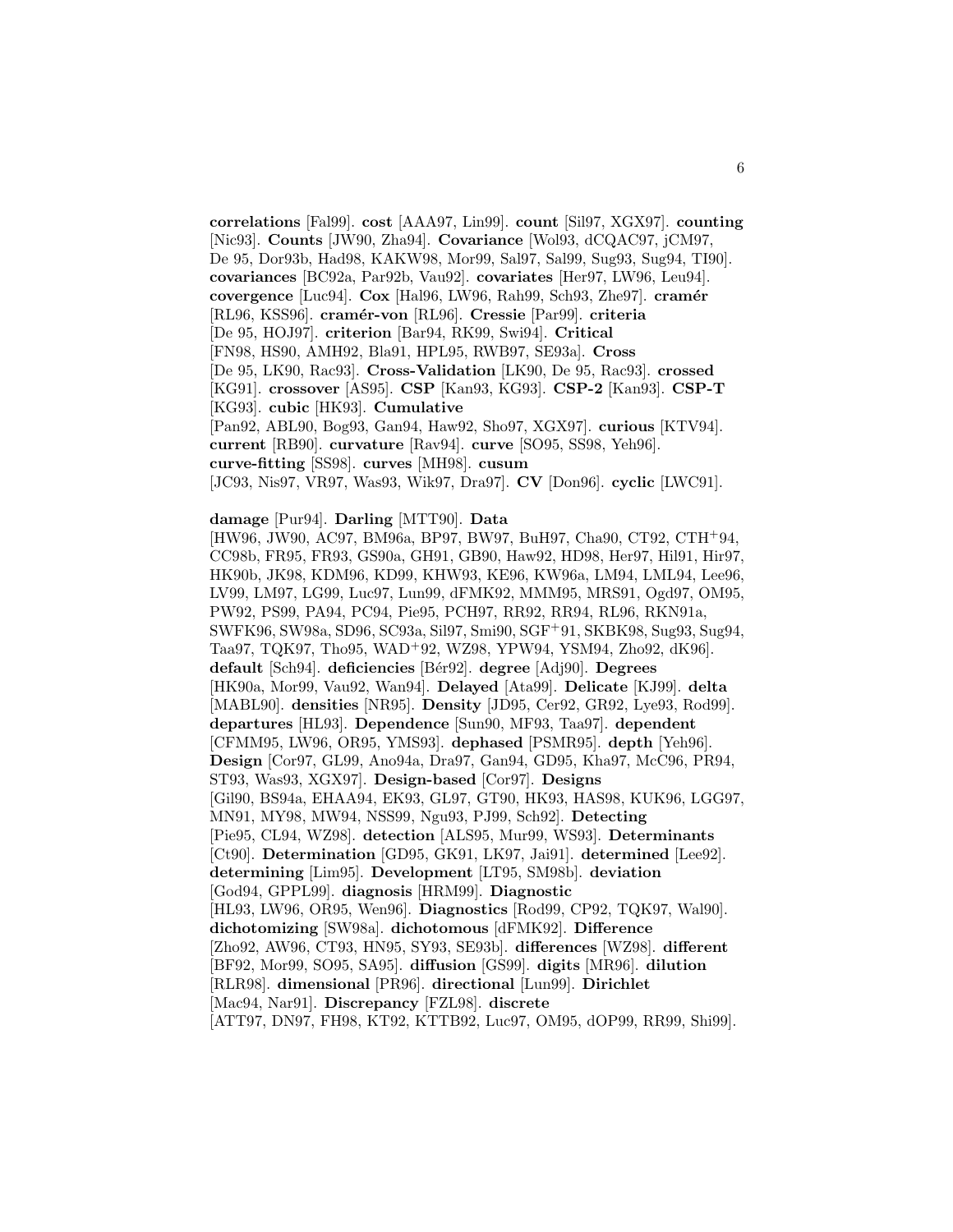#### **discretized** [dOP99]. **discriminant**

[AK91, Dor93a, Hou93, Leu94, PK95, Ren92, RFL91]. **dispersal** [KT92]. **dispersion** [FR93, KT92, Sho99]. **distance** [CAF96, Dha92, HB94, KS96, PBB95, PHB97]. **distance-based** [CAF96]. **distances** [BN98, PBB95]. **Distributed** [DG90, Fal99, SKG96]. **Distribution** [ASA90, BSG98, Bri90, BY90, Gui90, KAS90, KC95, Viv90, AGAA98, ABL90, Aka95, AK93b, AY90, AWBW<sup>+</sup>96, BC92a, BC92b, Bar98, BLN94, Bet93, BDP90, BT92, Bog93, BKS92, Cas98, CS95a, CTH<sup>+</sup>94, jCM97, Cor97, Din97, DS91, DSW96, EDMY91, EDMAYS97, ET93, Fam97, FL92, FWW98, GS98, Haw92, Hoe91, Hor98, HL90, JG95, KDM96, KD99, KH92, KTV94, KA99, KL90, KK91, Kul96, KW96b, LW93, Mar98, MST93, Nar91, Ong98, Pan92, Phi90, RKN91a, RG96b, SMR95, Sch96, SG92, Sho97, Sho98, SM91, TA92, Vau92, VC97, Wol96, Woo94]. **Distribution-Free** [Bri90, BT92, RG96b]. **distributional** [FR95]. **Distributions** [ORR90, Per90, TJ90, ATT97, App95, AWEBW92, AWBW<sup>+</sup>96, BD97, BS94b, Cas98, CK95a, jCM97, Don96, DN97, EDMY91, Fan94, Gar94, Gor90, HD98, Hol95, Hsi94, KDM96, KH92, KK99, KTTB92, LS98, Luc94, Lye93, MZ91, MR96, OM95, Pan92, Par99, PHB97, PC97, dOP99, RG96a, RRN91, RKN91b, RR99, SX97, SG93b, Shi99, SE93b, Sho99, SK91, SR97a, Swi94, TJ94, TW98, Wil90b, Zhe95, dK96]. **distrlbution** [KT92]. **disturbances** [CPS97, DM90, Has95]. **divergence** [PVEP97, Par99, Rod99]. **divisibility** [KH92]. **domain** [Chr99]. **Donoho** [Mur99]. **dose** [APN91, MF93]. **dose-ranging** [MF93]. **dose-response** [APN91]. **double** [AS95, GS92, RRN91, SAS91, SA90]. **doubly** [EDMAYS97, KK91]. **driven** [MS98]. **drug** [WW98]. **dynamic** [BM96a, LW99, WS93]. **dynamics** [DG94].

**each** [Her97]. **easy** [Smi97b]. **echelon** [Sal99]. **echelon-form** [Sal99]. **ecological** [Fül95]. **Economic** [PR94, XGX97]. **Edgeworth** [Mag91]. **Edgeworth-adjusting** [Mag91]. **editor** [Aka97, Smi99a]. **editor-in-chief** [Smi99a]. **Editorial** [Ano95a, Ano96a, Smi97a, Smi98, Ano91b, Ano91c, Ano92a, Ano92b, Ano92c, Ano92d, Ano93a, Ano93b, Ano93c, Ano93d, Ano94b, Ano94c, Ano94d, Ano94e, Ano95b, Ano95c, Ano95d, Ano96b, Ano96c, Ano96d, Ano96e, Ano97a, Ano97b, Ano97c, Ano97d, Ano98a, Ano98b, Ano98c, Ano98d, Ano99a, Ano99b, Ano99c, Ano99d, Smi99b]. **Effect** [PK95, ZWZ93, Chu95, O'G95, PJ99, SW98a, SC93a, TO97]. **effects** [Ano90, Che93, FR93, GB90, HZBW91, MF93, Ros93, TB99, Wan92]. **efficacy** [MF93]. **Efficiency** [CG93, Ct91, Jai92, LNZ94, Vid93]. **Efficient** [CS95a, DL97, LK90, DG94, Din94, Fro91, GT90, Rac93, Sam99, VI94, Was93]. **eight** [SH93]. **elliptic** [Sut90]. **Elliptically** [GK97a]. **Empirical** [BS93, KO90, LL92, ALM93, AC98, CW96, DN97, HS97, Kul96, MX92, Nai96, SH93]. **employed** [RFL91]. **endpoint** [RW96]. **Enhancement** [Sho97]. **Entropy** [WG99]. **envelope** [Rau92]. **environments** [DE99]. **EPC** [SRHW99]. **equal** [jCM97, GS98]. **equality** [BSB97, ENN92, KW99, KR98, Mil91, RR94, TP90]. **equation**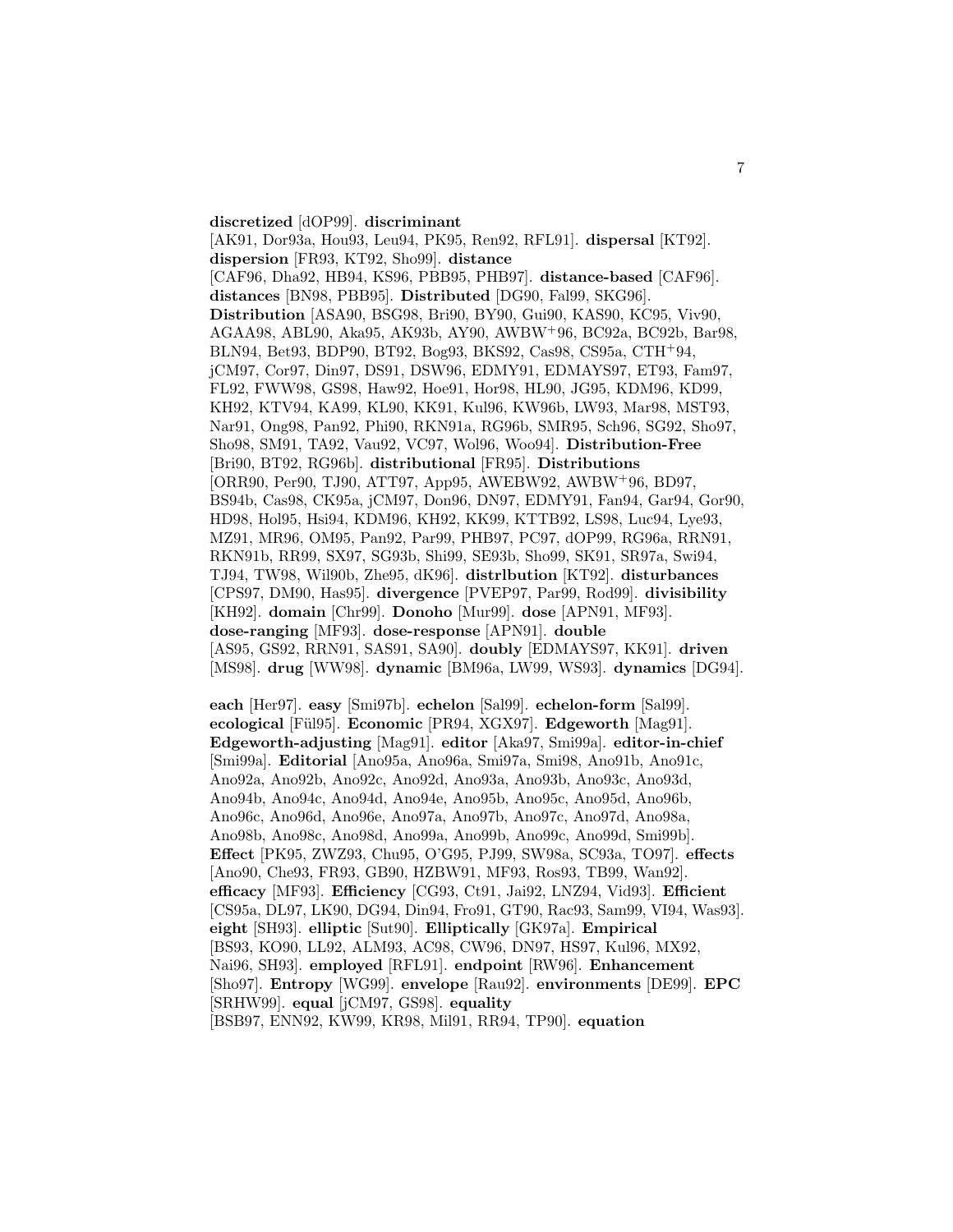[Fir91, HOJ97, THD98]. **equations** [GGC95, Has95, SlC97]. **equivalence** [CPC97, Raj92]. **equivariance** [SG93a]. **Erlang** [Mar98]. **Erlang-2** [Mar98]. **Errata** [Ano94f, Sug94]. **Error** [Hun90, Pli90, BS93, CH95, CR97, Dor93a, DG96, Fro91, Hai96, HEB93, KJ98, PB94, RFL91, SJ91, SJNM91, TI90]. **Errors** [Gil90, KO90, Koz90, CD93, LW94, Mag91, Ros93, Sut90]. **errors-in-variables** [CD93]. **estimate** [Cer92, Hai96, Rod99, SSM98]. **estimated** [AK91, AH95]. **Estimates** [BY90, HW96, Mag90, BC92b, DG96, FR95, God94, MABL90, RL90, RFL91, SO95, Tay90, ZB94]. **Estimating** [CD93, DN97, Hal96, JW90, KP90, Lee96, Mac94, Mit93, PSMR95, Rah99, RB90, SS95, BS97, Dor93a, GB97, GGC95, HAS98, LY94, Phi90, SlC97, SK91, Vid93, Wan94]. **Estimation** [AGAA98, AY90, BM96b, CP92, DP90, FL92, GS98, KO90, KA99, KW96a, LM94, Li96, ORR90, Par99, Pla98, SK93, USS96, YSY96, AK93a, Agr95, All99, AMJM96, APN91, AWhW93, AG98, BDP90, BKS92, CA98, CT92, CH95, CPS97, DE99, Dun92, Edl90, ET93, Fam97, FR93, Fro91, Fül95, GR92, GL97, Gor90, Gou97, Hil91, KS98, KTTB92, JLPR99, LM97, Luc97, Mad97, Nar91, Phi98, PSCY97, RG96a, RF96, RLR98, RRN91, RRN94, RDW96, RKN91a, RKN91b, Sal95, SO95, SG93b, Shi99, SM98b, SKG96, Smi90, SG99, SK92, Ste93, TPSS99, VI94, WAD<sup>+</sup>92, YMS93, Zhe97]. **Estimator** [Pli90, Adj90, Adk90, Bar96, Bed95, Blo98, CK95b, FZL98, Fir91, HKT93, Has95, Hil94, Hut90, JY97, Lye93, Mur99, PC96, SJ91, SA99, TDTC93, TA92, Wil98, Won92]. **Estimators** [Hil93, KO90, Abo92, AGV96, Bér92, Ct91, CG93, Dha92, Die92, DLP94, DM90, DL97, Hoe91, JC96, KK97, LNZ94, cLH97, PP98, Sal97, Sal99, SW90, SS98, Str97, TG93, TDTC93, US92, Wal90, WG99, Won92, YSM94]. **estimators-improvements** [WG99]. **evaluate** [HN95]. **Evaluating** [PM97, SS98, JY97, PJ99]. **Evaluation** [Haw92, Wen96, Her97, Sal99, SM98b, SA94]. **Evaluations** [FW99]. **event** [dOP99]. **evidence** [HCNA97, Phi98]. **EVVMA** [VR97]. **EWMA** [DW94]. **Exact** [ON96, ALM93, Fir91, Hir97]. **exchangeable** [Alb96, Fro91]. **exciting** [AG98]. **expanded** [RL95]. **expansion** [BS97]. **expansions** [RJ91]. **Expectations** [BG95]. **Expected** [Vau92, Par92a, Wan91]. **Experience** [Swi94]. **experiment** [Czi92, Hun98]. **experimental** [Gar94, MY98]. **experiments** [EHAA94, JY97, SS96, ST93, ZB94]. **Exponent** [Per90, Lim99]. **exponential** [AK93a, Agr95, ATT97, AW96, CC98b, CP92, CCN98, CNBCF98, EDMAYS97, ENN92, Fro91, Hsi94, JY95, KK97, LG99, RG96a, RRN91, SG92, SE93b, TP90, USS96, Wan97, WAD<sup>+</sup>92, WC99]. **Exponentially** [Gan90, SAL92, AS91, MP98, SAS91, SKG96]. **expressions** [GPPL99]. **extended** [KDM96]. **Extending** [Hil91]. **Extension** [Kim99, HKT93]. **Extensions** [CK95b, Wil98]. **extraneous** [Mor99]. **extravariation** [Mor92]. **extremal** [BCC97]. **extreme** [BC92a, BC92b, CT99, DS91, Don96, Luc94]. **extreme-value** [Don96]. **extremely** [Sho98]. **Extremes** [Ct90, SG99].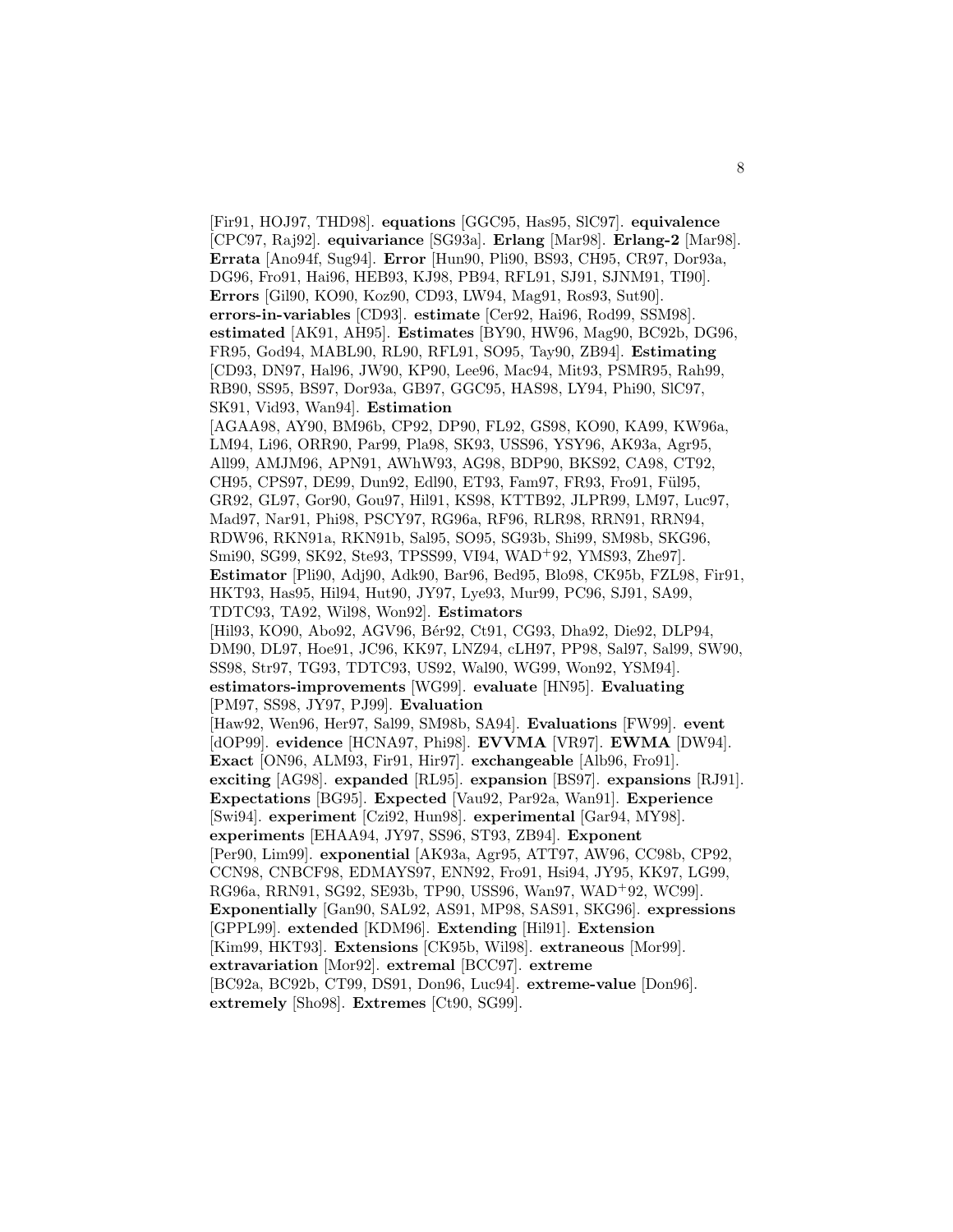**Facilitate** [TJ90, TJ94]. **Factor** [Bet95, HS97, MW94, SJ91, SS96]. **factorial** [EHAA94, Hun98, LGG97, McC96, SF93]. **factorization** [GK97a]. **factors** [GD95]. **failure** [BLN94, SE93b]. **failures** [Pur94]. **Families** [MN91, Wan97, WC99]. **family** [ATT97, CP92, CCN98, CNBCF98, DL97, LML94, RG96a]. **Fast** [HS90]. **fibers** [BDP90]. **filter** [Tan99]. **filtering** [RC95]. **final** [KDM96]. **finite** [AK93b, KW96b, MR96, RK96, San95, THWL97]. **finite-sample** [AK93b, KW96b]. **first** [GS99, SC93a, TA92]. **Fisher** [BS97, CR97, Meh97, SMR95, TH99, Woo94]. **Fit** [KG90, Alb96, CTH<sup>+</sup>94, GB90, Hir97, NM98, Och93, Rau92, RL96, RR99, Swa92]. **fits** [BF92, KDM96]. **fitted** [MMM95]. **Fitting** [KD99, TJ90, AWEBW92, KDM96, Kul96, LU95, OM95, SS98, TJ94, Wan97]. **five** [HS97]. **fixed** [KW99, PCH97, TJ94, TO97]. **flexible** [Lye93]. **fold** [PB94]. **folded** [MR96]. **following** [CH95, RS90]. **footrule** [AC97, SQ90]. **Forecast** [Hun90, SA94]. **forecast-based** [SA94]. **forecasting** [BS99]. **form** [CH94, Sal99]. **forms** [THD98]. **formulae** [Jai91]. **formulation** [Ong98]. **Forsythe** [KW99, Meh97]. **forward** [LK97]. **four** [TW98]. **Fourier** [HS90]. **fractional** [Wal90]. **fragmented** [LV99]. **Free** [Bri90, BT92, Hoe91, RG96b]. **Freedom** [HK90a, Vau92, Wan94]. **frequency** [Chr99, Sim95]. **full** [Jai92]. **fully** [SR97b]. **Function** [KAS90, AGAA98, Agr95, Chu95, Con92, Cor97, DN97, Edl90, Hou93, HB98, KA99, KW96a, Nai96, Pan92, RB90, RR99, SJ91, Sho97]. **functions** [ABL90, AK91, Boi96, Cer92, Don96, Jai92, Kul96, Mad97, Mit93, Raj92, Zhe98]. **Further** [JC96, Phi98].

**G** [Jai92]. **gamma** [BSG98, ET93, LG99, MTvdM98, RKN91a]. **Gauss** [DG94]. **Gaussian** [AK91, CH94, CT99, GT99, MN99, Ong98, Sal97]. **Gee** [PS99, SKBK98]. **Geisser** [SC93a]. **general** [Alb96, BJ94, HK90b, PA94, Wol93]. **Generalization** [GT90, Hil94]. **Generalized** [PW92, Pli90, Sil97, AW96, AH95, BD97, BLN94, Bla91, Che94, Fam97, FL92, FT93, GGC95, HL90, KDM96, KD99, KA99, Meh97, Sal95, SlC97, SM91, SM98b, SA90, WCWB96]. **generated** [BK91]. **Generating** [BD93, DN97, HD94, Mor92, RR99]. **Generation** [DG90, Ekb90, ORR90, Dev92, Fal99, Ong92]. **generator** [Wol92]. **generators** [Bur90]. **genetic** [WZ98]. **get** [Sch94]. **Gibbs** [GB97]. **Gini** [Bet93]. **Given** [GS90b, GK91, GK92, GS92, Ong92]. **GLM** [HK90b]. **Goldfeld** [Adj90, Adj91]. **Gompertz** [Gor90]. **good** [DL97]. **Goodness** [KG90, Swa92, GB90, Hir97, NM98, Rau92, RL96]. **Goodness-of-Fit** [KG90, Swa92, GB90, Hir97, NM98, Rau92]. **Graphical** [BS94a, JY97, KR98, ÖR92, PJ99, SS96]. **Greenhouse** [SC93a]. **GRKPACK** [Wan97]. **Group** [Ste93, HPL95, Kim94]. **grouped** [HRM99, MMM95, RKN91a]. **grouping** [RRN94]. **growth** [BM96a, BS99]. **guess** [US92]. **guide** [BHK91].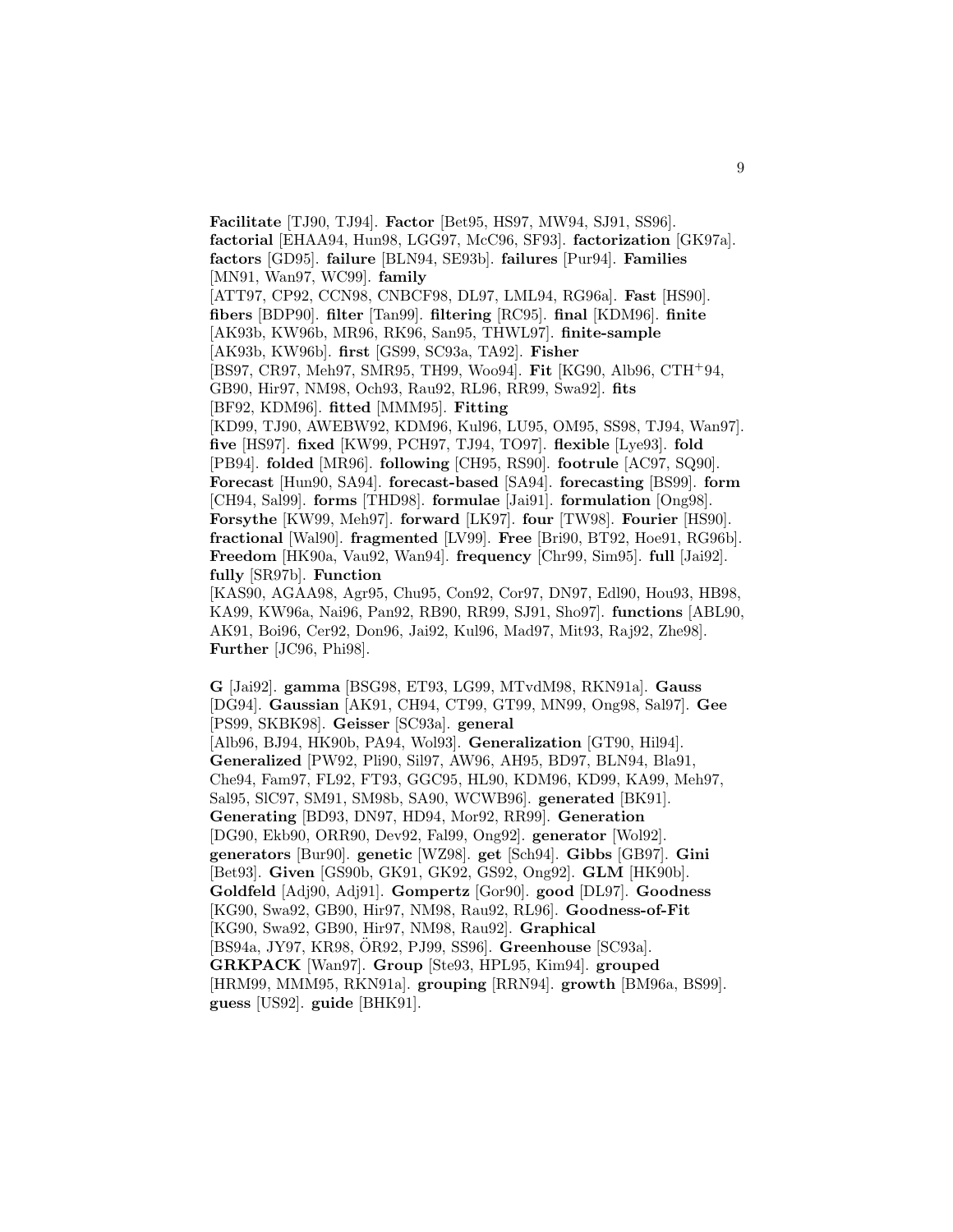**H** [Dia99]. **H-splines** [Dia99]. **handling** [Pie95]. **Hartley** [BCC97, CS95b]. **having** [BGDH90, LU95, LWC91]. **hazard** [Zhe98]. **Hellinger** [HB94, PHB97]. **Hermitian** [MH98]. **heteroscedasticity** [CC98a, Pie95]. **heteroskedasticity** [Adj90, Adj91, CNF95, SA91, SK90]. **heuristic** [Hil94]. **Hierarchical** [NGM98, Sof99, BRB95]. **higher** [ALM93, Aka95]. **higher-order** [ALM93]. **Hilferty** [MTvdM98]. **histograms** [Sim95]. **history** [KDM96]. **hoc** [SS98]. **Hoeffding** [Bar94]. **homogeneity** [Cha90, CS95b, PKD99, SD96, Sha91]. **homogeneous** [HB98]. **Hotelling** [CMY99]. **households** [YY96]. **Huber** [Ekb90]. **human** [WZ98]. **hypercubic** [HAS98]. **hypergeometric** [BKS92]. **hypersphere** [De 90]. **Hypotheses** [DP90, PVEP97, Sch93, Wee96]. **Hypothesis** [MP97, OR95, SC93b, RS90, Sut90, TO97, Tsu95, TPSS99].

10

**identical** [CL91, Wil90b]. **Identification** [CT92, LH97]. **identity** [KTV94]. **ii** [BC92b, CC98b, LGG97, RJ91, TJ94, TP90, USS96, Vau90]. **iid** [DSW96]. **III** [LGG97]. **illustration** [BRB95]. **implementation** [RC95, Sal95]. **importance** [JLPR99, Tan99]. **Improved** [CC98b, RK99, TG93, CNF95, GS99, KW99]. **improvements** [WG99]. **Improving** [BRB95, Meh97, Zha94]. **Imputation** [GB90]. **include** [Hil91]. **incomplete** [AC97, Ngu93, PC94]. **incorrectly** [KJ98]. **indefinite** [CH94]. **independence** [ALM93, Bar94]. **independent** [And91, AMH92, GB97, Jai91, Ken90, LG99]. **index** [Ano91a, GS94, Luc96, PC97, WMF91, YB98]. **indexed** [AS95]. **indicators** [AR90]. **Indices** [LOSB90, CP93, KJ99]. **individual** [Lee96, RS90]. **inference** [AC98, BA93, CC98b, KHW93, LW99, PBB95, PA94, PC94, SM91, SK90]. **Inferences** [SE93b, Fan94]. **Influence** [Wal90, Far92, GL97, Gra93, Hut90, Lav92]. **influential** [CT92]. **Information** [ASA90, HOJ97, Sun90, PSMR95, Sho98, Swa92, YSY96]. **inspection** [GG97]. **instrumental** [CD93]. **integer** [ET93]. **integral** [Dre90, Luc97]. **integrals** [De 90, DG94]. **integrate** [SRHW99]. **integrated** [SJ91]. **integration** [De 90, Tan99]. **intensities** [SE93b]. **intensity** [HB98, RB90]. **interaction** [Fuk94, SF93, Tho95]. **interactions** [KG91]. **intercept** [SSM98]. **interim** [HPL95]. **intermediate** [Bog93]. **intermediate-precision** [Bog93]. **internal** [Gra93]. **interpolation** [Kar93]. **interpretation** [AKJ97, BJ94]. **Interquartile** [Sho99]. **intersection** [KH96]. **Interval** [CH95, SO95, SSM98, All99, CC99, FR95, GPPL99, PSCY97, PCH97, TG93]. **Intervals** [Wan90a, Wan90b, Adk90, ATT97, CFBGM<sup>+</sup>97, CT93, CFMM95, DS91, FT93, GS90a, Luc96, MJ97, MR96, Nis97, ON96, PB94, SAL92, SY93, SAS91, SF94, VC97, VC99, Wan91, Wan92, WMF91]. **intraclass** [All99]. **intratwin** [WZ98]. **Invariant** [SY93, FH98, Nag90]. **inverse** [AK91, Bog93, Don96, Had98, MN99, Ong98, Sho97]. **inversion** [THD98]. **investigation** [MX92]. **involution** [Kro97]. **Involving**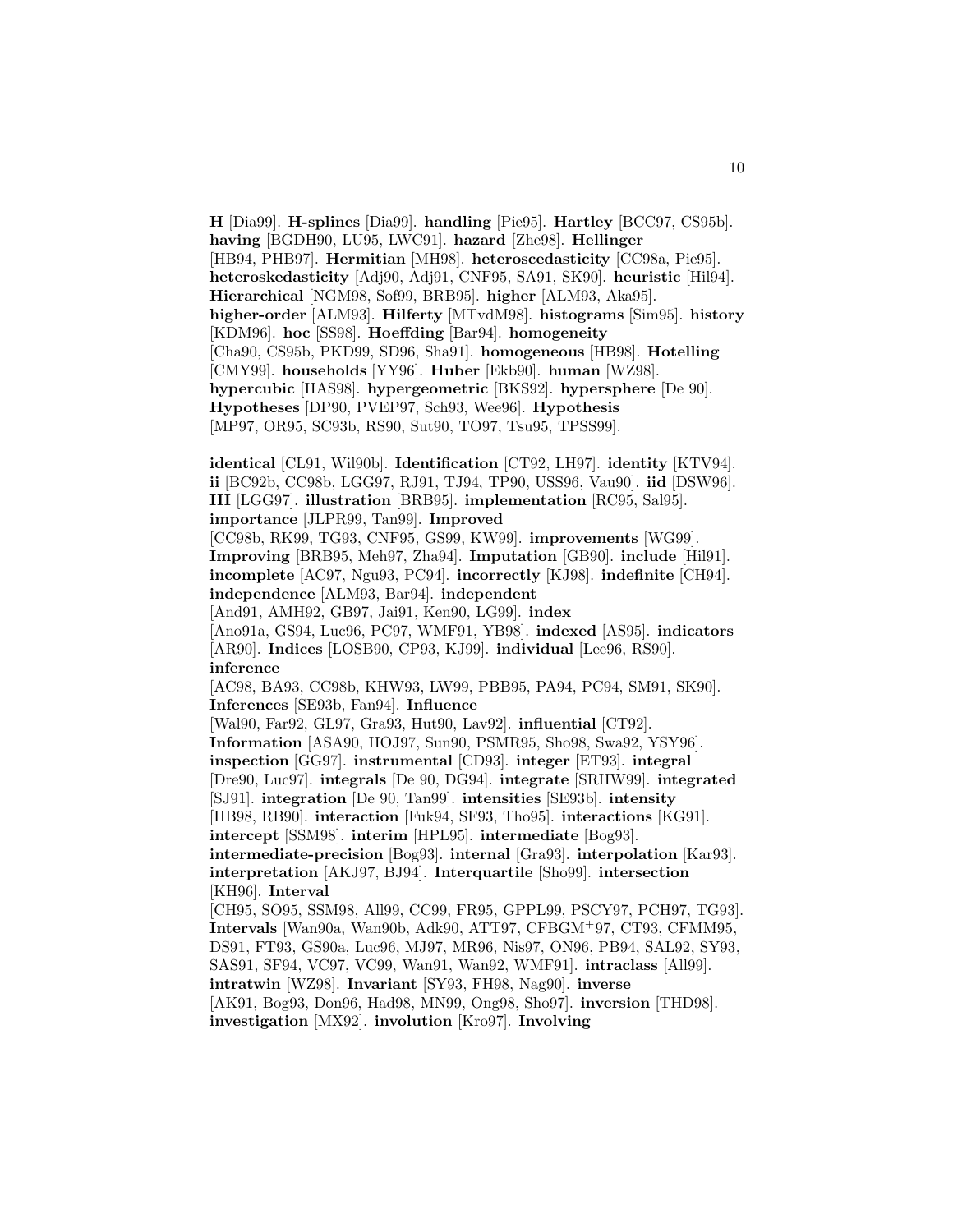[GS90b, JG95, MW94]. **Issues** [Gou97]. **items** [XGX97]. **iterated** [PSCY97]. **Iterative** [HW96, AMJM96, APN91].

**jackknife** [Adk90, BHG94, Sha91]. **Jackknifing** [HCNA97]. **James** [Adk90, Hil91, Hil93, Hil94]. **Jenkins** [LV99]. **John** [MT91]. **Johnson** [Cas98, CTH<sup>+</sup>94, Swi94, TJ90, TJ94].

**Kalman** [RC95]. **Kaplan** [CK95b, FZL98]. **kappa** [All99, BRB95]. **kernel** [Rac93]. **Kernels** [LK90]. **Kiefer** [Bar94]. **known** [Dor93b, ET93]. **Kolmogorov** [KSS96, Mar98]. **Kriging** [BP97]. **Kullback** [ASA90, Swa92].

**L** [Lim95, Ekb90]. **lack** [Och93]. **Lagrange** [AK93b, CNF95, Dev92, SM91]. **Laguerre** [DG94]. **lambda** [App95, KDM96, KD99]. **Laplacian** [Hut90]. **large** [BP97, CP92, Hor98]. **large-sample** [CP92]. **largest** [BGDH90, CC99, SU92]. **latent** [YPW94]. **LAV** [DP90]. **law** [HB98, RB90]. **Lawless** [Fir91]. **Layout** [KC95, Che93]. **LD50** [Hoe91]. **LD50-estimators** [Hoe91]. **Least** [HW96, LK90, BF92, BN98, Ct91, CG93, Cut93, SJ91, Sal95, Sal99, TDTC93, TA92]. **Least-Squares** [LK90]. **left** [BW97]. **Leibler** [ASA90, Swa92]. **length** [Gan94, GS90a, JC93]. **lengths** [ACM94, Haw92]. **less** [Wen96]. **Letter** [Aka97]. **Level** [GS90b, Adj91, GS92, LK97, MW94, Nag90]. **levels** [CR97]. **life** [AGAA98, BLN94, Hsi94, JY95, LW99, Lin99]. **lifetimes** [SKG96]. **like** [BT92, PC96]. **Likelihood** [BY90, MW94, Agr95, AMJM96, AY90, AWEBW92, AWBW<sup>+</sup>96, CA98, jCM97, FW99, Gea91, Gor90, HB94, Hol91, Jai92, KTV94, KK97, MX92, MMM95, Pla98, RLR98, RRN94, SSW95, SA99, Taa97, Tay90, WCWB96, YSM94]. **LIME** [SJ91]. **limit** [Blo98]. **limitations** [HL93]. **limited** [Sho98]. **Limiting** [GS90b, GS92, RLR98]. **Limits** [LOSB90, Cor97, DW94, FW92, KSS96, OM90, RKN91a, Van94]. **line** [CW96, SSM98]. **Linear** [CPS97, DP90, KP90, Koz90, AC98, dCQAC97, BF92, BC92b, BLN94, BJ94, Boi96, CL94, Dha92, DS91, EDMAYS97, FT93, Gra93, GK97b, HK90b, Lav92, Leu94, cLH97, NH97, PB94, Pen95, RRN91, RKN91b, Ryc92, SlC97, Str97, SO94, Sut90, Tsu95, Wan91, WS93]. **linear-exponential** [EDMAYS97]. **Liu** [CPC97]. **LM** [Koz90]. **Local** [Lav92, Far92, Lim99]. Locally [Nag90]. Locating [Tör90]. Location [Don90, Wil90a, Abo92, BS93, Leu94, LY94, Won92]. **locations** [BT92]. **log** [Don96, Gea91, HB94, HK90b, Kim99, KJ98, Pla98]. **log-logistic** [Don96]. **log-normal** [Don96]. **log-rank** [HK90b, Kim99]. **logistic** [App95, BD97, BHG94, Don96, GH91, LK97, SO95, SF94]. **logit** [AC98]. **lognormal** [JC96]. **long** [OM95]. **long-tailed** [OM95]. **longest** [Sch96]. **Longitudinal** [BM96a, FR95, PW92, PS99, PA94]. **look** [Nic93]. **loop** [Luc97, SSW95]. **loss** [Mad97]. **lots** [GG97]. **Lower** [BCC97, LOSB90, FW92]. **LQL** [GK92]. **LR** [Koz90]. **Lyapunov** [Lim99].

**M** [Jai92]. **M/G/1** [Jai92]. **MANOVA** [BN98, SKBK98]. **MANOVA-type**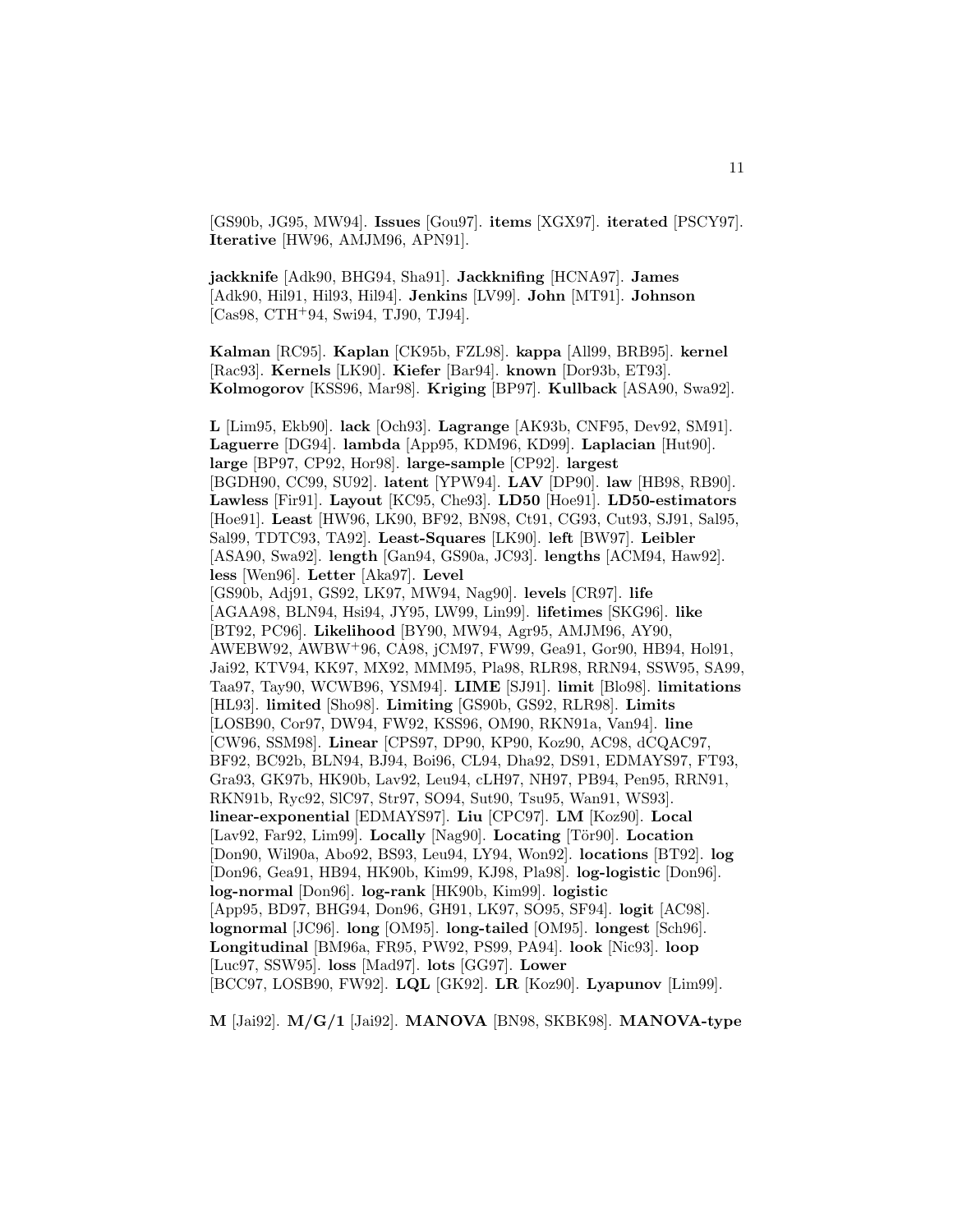[BN98]. **marginal** [PA94, Rod99, TQK97]. **Marginals** [ORR90, LG99, Ong92]. **Markov** [GT99, MLA<sup>+</sup>99, PR96, RLR98, THWL97]. **matched** [NS96]. **Matching** [Was90]. **math** [HN95]. **mathematical** [BHK91]. **matrices** [Dor93b, PS99, RR94, Sug93, Sug94]. **Matrix** [TI90, dCQAC97, BP97, Had98, Hut90, Mor99, Sal97, Sal99]. **maxima** [BG95]. **Maximum** [Agr95, BY90, CA98, Gor90, RLR98, Won92, AMJM96, AWEBW92, BG95, KK97, RRN94, SJ91, SH98, SG93b, SA99, Tay90, YSM94]. **MCMC** [Alb96]. **Mean** [Fro91, Pli90, BGDH90, CC99, Fan94, GPPL99, GB97, Hai96, KW99, KPA91, LNZ94, PSMR95, SJ91, Smi90, TG93, TYF98, TI90, Vid93, VC97, Wan91, Wee96, YSY96]. **mean-squared** [Hai96]. **mean-squared-error** [SJ91]. **means** [AW96, And91, AMH92, Ano94a, BC92a, BSB97, CGR99, HG98, Ken90, Mac94, PVEP97, Ste93, Wil90b, Zho92]. **Measure** [ASA90, Gra93]. **measured** [SC93a]. **measurement** [NGM98]. **measurements** [Gea91, HZBW91, KAKW98]. **Measures** [Wil90a, BuH97, EK93, HS97, JK98, LY94, NSS99, Rav94, Rod99, Sch94]. **Measuring** [GL97]. **mechanisms** [PC94]. **median** [Blo98, Cas98, DSW96, Gan94]. **Meier** [CK95b, FZL98]. **meta** [SWFK96]. **meta-analysis** [SWFK96]. **metaanalysis** [Zha94]. **metamodels** [SS95]. **method** [AH95, CW96, DG94, Dev92, Din97, Dor93b, Had98, Hil91, HD94, HK90b, KD99, KW96a, KR98, MABL90, OR92, PJ99, SS98, SR97b]. ¨ **methodologies** [YY96]. **methodology** [SE93a]. **Methods** [KP90, Mur98, And91, AMH92, BS94a, FW99, GT99, JY97, Kar93, PSCY97, Sam99, SO95, SlC97, SM98c, SK91, SKBK98, WAD<sup>+</sup>92]. **Metric** [CV94]. **Mewama** [Ale99]. **Meyer** [GT90]. **microcomputers** [Bur90]. **Midzuno** [Bed95]. **might** [SA95]. **minimal** [Pur94]. **Minimax** [HAS98, Vid93, VI94]. **minimization** [AAA97]. **minimizing** [Blo98]. **Minimum** [GS90b, UN95, Dha92, PBB95, TPSS99]. **Misclassification** [Hou93, Dor93b]. **Mises** [Hol95, KSS96, RL96, SK91, Woo94]. **missing** [GH91, HD98]. **Misspecified** [RJ91, Fir91, GK97b]. **mixed** [Ong98, Wol93]. **mixing** [LM94, Phi90]. **Mixture** [Ame90, AWEBW92, AWBW<sup>+</sup>96, CA98, jCM97, Czi92, JY97, MMM95, MR96, Par99, Phi98]. **mixtures** [Gor90, SK91]. **ML** [RKN91a]. **MLES** [BHG94]. **mode** [SH98]. **Model** [Gil90, Koz90, TQK97, Alb96, And94, APN91, BS99, BSB97, BJ94, BS93, Bro97, CH95, CPS97, Chr99, Ct91, CAF96, Dha92, DS91, DG96, DMS99, Dun92, Fro91, Fuk94, FN98, GK97a, GS94, Hal96, HS97, HOJ97, Kul96, LW96, LY94, MMM95, MF93, PB94, Pen95, Pur94, RK99, RLR98, RBL91, SC93b, ST93, SF94, Taa97, TB99, TW98, TA92, Wan92, WS93, dK96]. **Modeling** [LWC91, HK90b, Mur98, SW98a]. **modelling** [BRB95]. **Models** [Hun90, KO90, KP90, AC98, AMJM96, AK93b, AH95, AG98, dCQAC97, BLN94, BM96a, BG93, CD93, CP92, CCN98, CNBCF98, Fuk94, Gar94, GT99, GK97b, HD98, Her97, HZBW91, KG91, KW96b, Lav92, LU95, LV99, LM97, MLA<sup>+</sup>99, MP97, PW92, PA94, Rav94, Ros93, Sal97, Sal99, SF93, SC92, SlC97, Tay90, Wan97, Wol93, YPW94, Zhe98]. **Modification**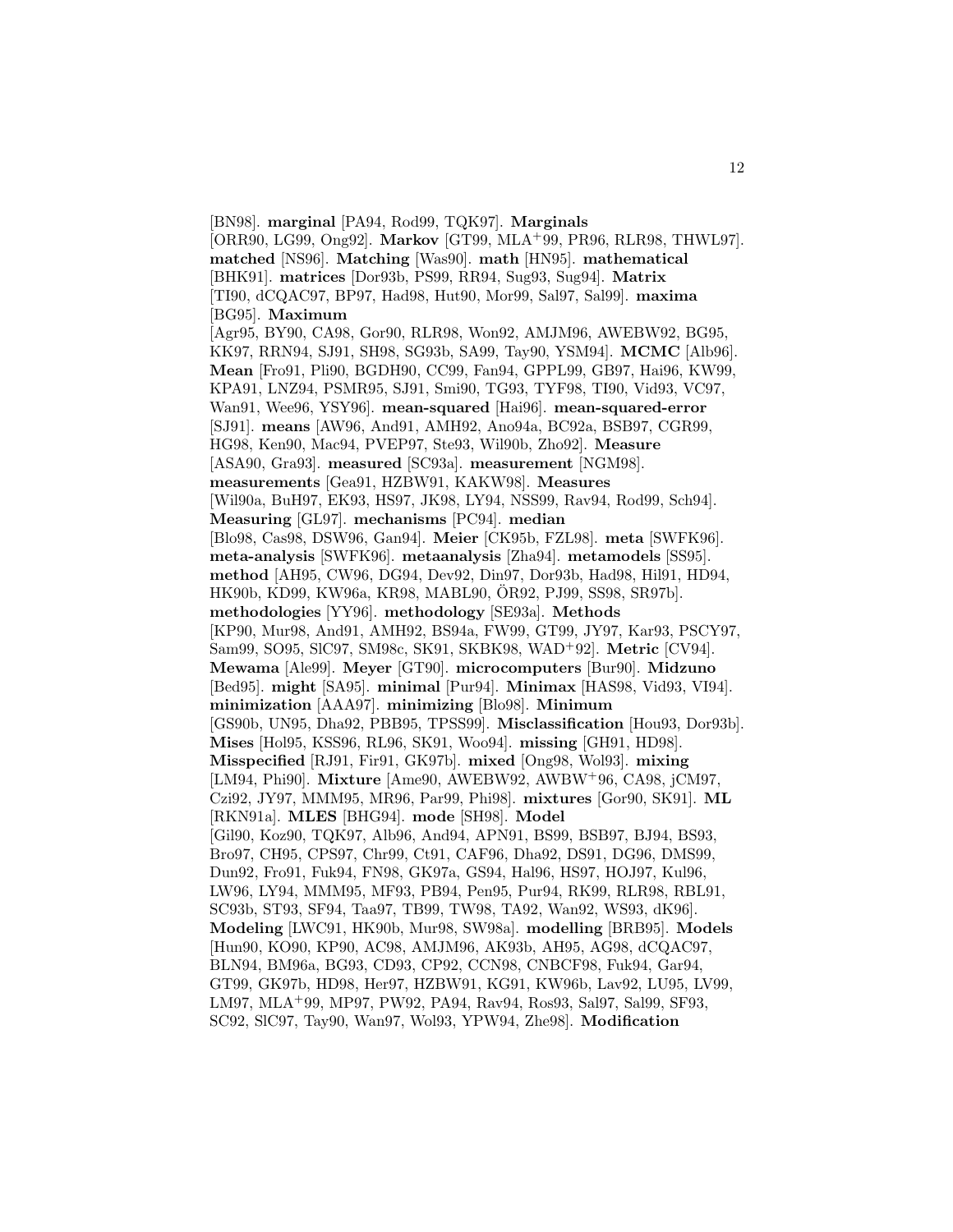[Mar98, Bar94]. **Modifications** [KSS96, PK95, KJ99]. **Modified** [Gan90, GK92, ALM93, HKT93, JC96, O'G96, Pla98, Sea97]. **moment** [JC96, KDM96, TW98]. **Moments** [EDMY91, AH95, BKS92]. **Monitoring** [Gan90, HRM99, LCW95, Was93]. **Monte** [AH95, BF92, CGR99, DP90, Die92, EK93, Fuk94, GT99, Gil90, HCNA97, JLPR99, Phi98, Sam99, Sch93, Tan99, WAD<sup>+</sup>92, ZB94]. **Monte-Carlo** [WAD<sup>+</sup>92]. Morgenstern [SG92]. most [HEB93]. MOSUMSQ [Tör90]. **Moving** [Gan90, AS91, Dun92, DSW96, MP98, SAL92, SAS91]. **MPS** [SG93b]. **multicollinearity** [LW96]. **multidimensional** [NR95]. **multigroup** [SG93a]. **multiletter** [Sch96]. **multimodal** [Cer92, Hol95, Lye93]. **multinomial** [Hir97, MJ97, MABL90, Mor92, Mor99, WC90]. **multinormal** [Ken90]. **multinormality** [Sug93, Sug94]. **multiparameter** [HKT93]. **Multiple** [Ame90, Bri90, HS90, WC99, Bed95, DG94, DMS99, GL99, HEB93, HO94, KC96, KH96, NS96, OR95, RW96, SE93a, Sea97]. **multiplicative** [BS99, SC92, SC93b]. **multiplier** [AK93b, CNF95]. **multiply** [USS96]. **multisymbol** [SX97]. **Multivariate** [Ame90, HRM99, RR92, BM96a, BS99, BG93, Car98, CK95a, CL94, CR97, Dre90, HS97, HL93, KTV94, LML94, LG99, MRS91, NH97, ÖR92, PW92, RWB97, RS90, SA95, SGF<sup>+</sup>91, SW98b, TH99, Vid93, dK96]. **MVU** [ET93]. **N** [LU95]. **natural** [HB98]. **nature** [FW92]. **Nearly** [DG90, CC99, NdL97]. **negative** [AY90, BKS92, Fam97, MST93]. **neighbour** [MN91]. **nested** [AH95, ME91, PB94, Sch93]. **Newton** [Din97]. **Neyman** [Zhe95]. **noise** [GD95]. **noisy** [LH97]. **Non** [KAS90, Aka95, And91, AH95, CL91, CP92, CCN98, DM90, GT99, HB98, Li96, PC94, PSCY97, RGU97, Sch93, SK93, Wil90b]. **non-asymptotic** [And91]. **Non-Central** [KAS90, Aka95]. **non-exponential** [CP92, CCN98]. **non-Gaussian** [GT99]. **non-homogeneous** [HB98]. **non-identical** [CL91, Wil90b]. **non-iterated** [PSCY97]. **non-nested** [AH95, Sch93]. **non-normal** [DM90]. **non-parametric** [RGU97]. **non-random** [PC94]. **non-stationary** [Li96]. **non-white** [SK93]. **nonadditive** [SC92, SC93b]. **Noncentral** [Gui90, CH94, CS95a, Din97, FWW98, KK91, KK99]. **Noncentrality** [Gui90, Din94, Din97]. **nonhomogeneous** [LWC91]. **nonindependence** [ZWZ93]. **Nonlinear** [Tan99, Chr99, CP92, FN98, GT99, HZBW91, LM97, RL90, SSM98, SS98, Str97]. **nonlinearity** [Rav94]. **nonnormal** [Tan99]. **nonnormality** [Fuk94]. **Nonparametric** [Che93, Don90, GR92, KC95, AS91, AWhW93, Bar96, Chu95, Dia99, HL92, LH97, MZ91, Rac93, SA99, SS98, Van94, VC97, ZWZ93]. **nonstationary** [NdL97]. **norm** [Gra93]. **Normal** [Ame90, AWEBW92, AWBW<sup>+</sup>96, BG95, BSB97, BGDH90, Bog93, Cas98, CA98, CL91, CC99, jCM97, De 90, Don96, DM90, Dre90, Fan94, GB97, GS98, Has95, Hor98, LM94, LW94, Mac94, MMM95, ME94, ÖA94, Par99, Par92a, Par92b, Phi98, STY93, Sho97, Ste93, THD98, Vau90, Vid93, Wee96, WC99].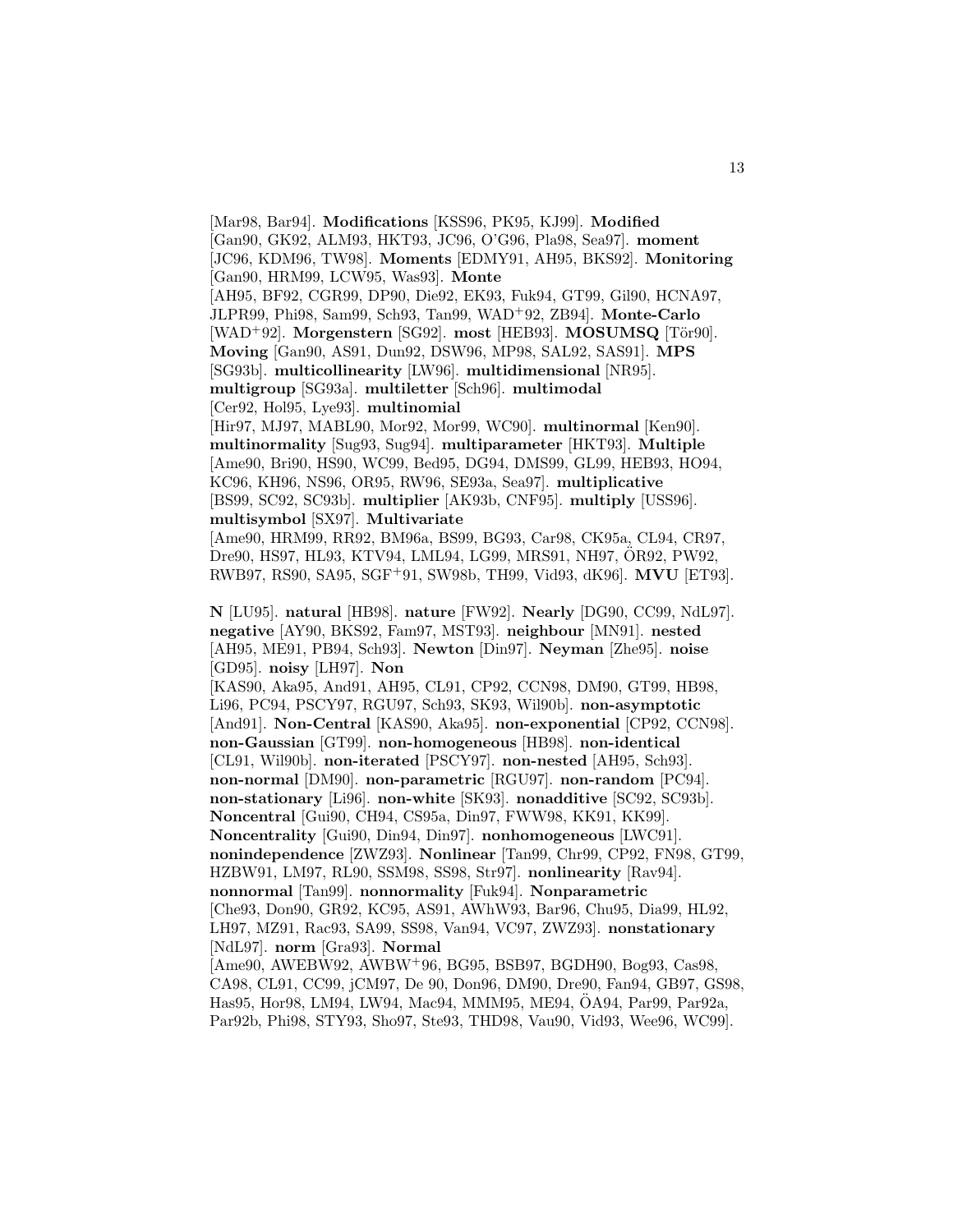**normality** [Boi96, HL93, LL92, Men92, Nai96, ÖR92, SG93a]. **normalized** [GR92]. **Normalizing** [Viv90, JLPR99]. **Note** [Czi92, Gui90, AK93b, FW92, Mur99, Ong98, PA94, RGU97, SQ90, Shi99, Sut90, Tho95, Zhe95]. **Null** [KC95, jCM97]. **number** [BG93, Bur90, Far92, SX97, SH98, Wol92]. **Numerical** [Sal97, BS97, Mad97, Sal95, Sal99, THD98].

**observation** [Her97, SS96]. **Observations** [Gan90, Mag90, CS95b, DSW96, GL97, OR95, dOP99, Sch92, SK90, SW98b, ZWZ93]. **obtained** [Sam99]. **OC** [Raj92]. **occurrence** [MR96]. **occurs** [Gor90]. **odds** [CT93, Pla98]. **omnibus** [Zha94]. **on-line** [CW96]. **One** [Ale99, ORR90, OM90, RW96, Van94, Car98, Cha90, Che93, CH95, CNBCF98, GW98, HEB93, MMM95, MP98, Nis97, PB94, SS96, Wan92, YSM94]. **one-fold** [PB94]. **One-Parameter** [ORR90, CNBCF98]. **One-sided** [Ale99, OM90, RW96, Van94, Cha90, MP98, Nis97]. **one-way** [Che93, CH95, GW98, Wan92, YSM94]. **operating** [Luc97]. **operational** [Fir91]. **Optimal** [ATL92, EHAA94, Lee92, RBL91, TB99, YC93, AWhW93, Boi96, Bro97, CC99, Gan94, HK93, LT95, MY98, Nag90, Ngu93, RF96, RRN94]. **Optimality** [Ct90]. **optimally** [KPA91]. **Optimization** [Kar93, Con92]. **Optimum** [Kha97, RRN91, RKN91a, RKN91b, SO95]. **Order** [BC92a, BC92b, EDMAYS97, ALM93, AC98, Aka95, CT99, EDMY91, HN95, HK93, HAS98, ON96, Par92a, Par92b, RRN91, RKN91b, SC93a, TA92, Vau92, WS93]. **order-restricted** [AC98]. **Ordered** [Mag90, ALM93, JK98, LU95, Sug93, Sug94, Tho95]. **ordering** [SSW95]. **orders** [SA95]. **ordinal** [SW98a, SKBK98, Tay90]. **ordinary** [TDTC93]. **Orientation** [Pli90]. **orthogonal** [GT90]. **other** [BC92b, HOJ97]. **outcomes** [SlC97]. **outlier** [Car98, Fro91, FN98, Mur99]. **outliers** [MRS91, RDW96, SGF<sup>+</sup>91]. **outlying** [CT92]. **outlyingness** [AR90]. **overdifferencing** [NdL97]. **overestimation** [BM96b].

**pair** [dOP99]. **paired** [Cro90, EHAA94]. **pairwise** [HO94, Ken90, Sea97]. **panel** [LM97]. **papers** [Luc94]. **Parabolic** [Wik97, DW94, EDMY91]. **parallel** [Wol92]. **parallelism** [NSS99]. **Parameter** [BDP90, Fam97, Gui90, Luc97, ORR90, Per90, Tör90, ATT97, AG98, CC90, CNBCF98, Din97, ET93, Jai92, MP97, Nar91, RRN91, RKN91a, RKN91b, SF94, TPSS99]. **Parameterized** [Sun90]. **Parameters**

[BY90, Mag90, AGAA98, Agr95, And94, APN91, CGR99, Din94, DN97, JC96, Par99, RG96a, RRN94, STY93, SK91, SR97b, Tay90, TP90, USS96]. **parametric** [CP92, Lye93, RGU97, ZWZ93]. **Pareto** [AGAA98]. **Part** [JR96, RM96]. **partial** [SH93]. **Partially** [Phi98]. **passage** [GS99]. **pattern** [Che93]. **PCA** [AGV96]. **pdfs** [SH98]. **peak** [FH98]. **Pearson** [BS94b, Don96, WCWB96]. **Pearson-3** [Don96]. **penalized** [HB94, PHB97]. **Percentage** [CL91, Aka95, BCC97, BS94b, BS97, Hor98]. **percentile** [Dun94, Yeh96]. **percentiles** [CTH<sup>+</sup>94, KD99, MN99]. **perfect** [Wen96].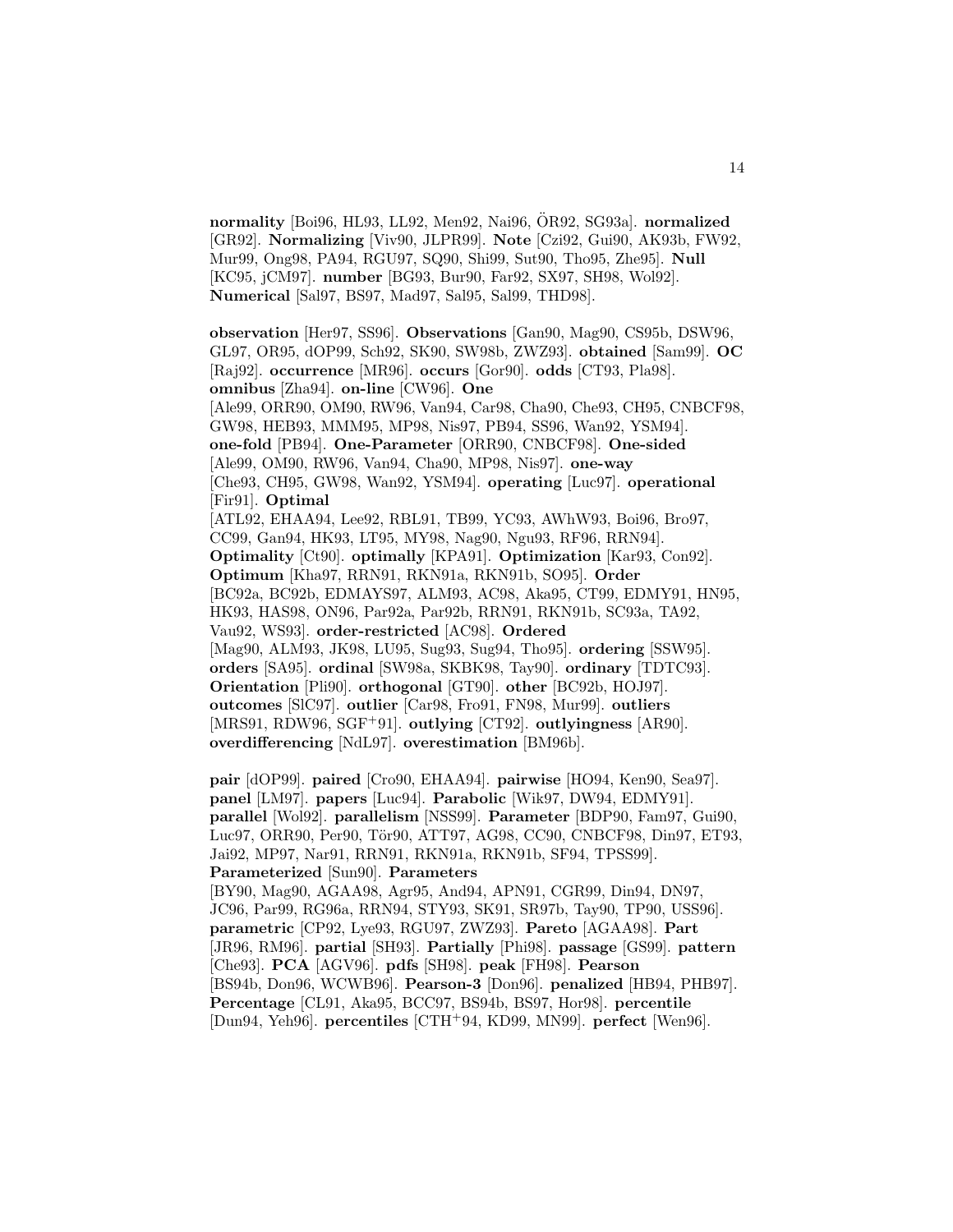**Performance** [Hol91, SA99, Was90, Adk90, GW98, GS90a, LCW95, Nis97, PKD99, PC97, SM98c]. **performance-based** [SM98c]. **performances** [BGDH90]. **permutation** [HG98]. **perspective** [BS97]. **Plan** [GS90b, GS92, GL99, Lin99, NGM98, SA90]. **Plans** [Was90, GK91, Hsi94, JY95, JR96, Kan93, KG93, Raj92, RM96, SR97a, YC93]. **play** [Ata99]. **play-the-winner** [Ata99]. **plot** [Rau92]. **plots** [JD95, KUK96, MH98]. **plotting** [Luc94]. **point** [Aka95, AS95, Bro97, DG96, FR95, SJ91, SO95, TG93]. **points** [BD93, BCC97, Blo98, BS94b, BS97, CL91, Dun94, Hor98, SE93a, SO94, TB99]. **Poisson** [FL92, Gan90, HB98, LWC91, Ong98, SM91, Sil97, YMS93]. **Poisson-inverse** [Ong98]. **policy** [AWhW93]. **polygons** [Sim95]. **Polynomial** [LK90, NM98]. **polytomous** [dK96]. **population** [BSB97, BGDH90, BT92, Lee96, PSMR95, San95, TYF98, YSY96, YY96]. **Populations** [Ame90, AK91, BGDH90, ENN92, GB97, LM94, RR92, RK96, SS<sup>92</sup>, TP90, VC99, Wee96, WC99. portable [Wol92]. portmanteau [BG93, KW96b]. **position** [Sim95]. **positive** [Sil97, THD98, Wan91]. **positively** [PCH97]. **possible** [SK93]. **posterior** [MABL90]. **Power** [CP93, CMY99, HO94, KH96, KG90, SU92, Viv90, Agr95, CR97, DM95, DM93, HB98, Hun98, NdL97, O'G95, Ogd97, RG96a, RB90, SM98a, SA91, Sut90, ZB94]. **powerful** [SF93]. **powers** [Boi96, SSW95]. **Practical** [KS98, RC95]. **precision** [BRB95, Bog93, Dun94]. **preconditioning** [Ogd97]. **predict1on** [GL97]. **Prediction** [Wan92, BS93, CFBGM<sup>+</sup>97, CAF96, ON96]. **Predictive** [HD98, Lav92, PHB97]. **preliminary** [CH95, SW98b]. **prescribed** [Fal99]. **presence** [ACM94, CG93, GD95, LM94, PCH97, SL97, SK90, US92, VR97]. **Pretest** [KTTB92, Adj90, Shi99]. **pretesting** [Adj91]. **prices** [DE99]. **principal** [Wal90]. **prior** [Fan94, Gar94, HB98, Mac94, PM97]. **priors** [Lav92]. **probabilities** [CT93, Dor93b, Hou93, Lee96, MW94, MN99, PM97, SY93, SJNM91]. **probability** [BM96b, CH94, De 90, DN97, GR92, HEB93, JD95, Luc94, MABL90, Rau92, RR99, RL95, SK92]. **Problem** [Wil90a, BHK91, CR97, GK97b, LML94, Meh97, TH99, WC90, YMS93]. **problems** [Ekb90, GS94]. **Procedure** [Don90, APN91, Che94, CPC97, CW96, Con92, Dra97, HEB93, KH96, Sal95, Sea97, SAS91, SA90, Was93]. **Procedures** [Bri90, Kan93, AMJM96, BGDH90, Bla91, GB90, WC99]. **Process** [JW90, LOSB90, AGV96, CP93, CW96, Czi92, Dev92, Had98, HRM99, HB98, KL90, KJ99, LWC91, LCW95, Luc96, Mac94, PC97, RB90, WMF91, Was93, YB98, YMS93]. **processes** [CFBGM<sup>+</sup>97, DE99, GS99, HM92, KS98]. **product** [ME94, SG93b]. **profile** [NSS99, Pla98]. **program** [WMF91]. **Projection** [Kro97, YY96]. **Properties** [Koz90, MJ97, MRS91, NSS99, SGF<sup>+</sup>91, Tay90, YSM94, Die92, DM90, Fir91, Has95, MP98, Nar91, San95, SA91]. **proportional** [Luc97]. **proportional-integral** [Luc97]. **proportionality** [B´er92]. **proportions** [And91, AMH92, DM93, Jai91, LM94, MJ97, SK93]. **proposals** [MS98].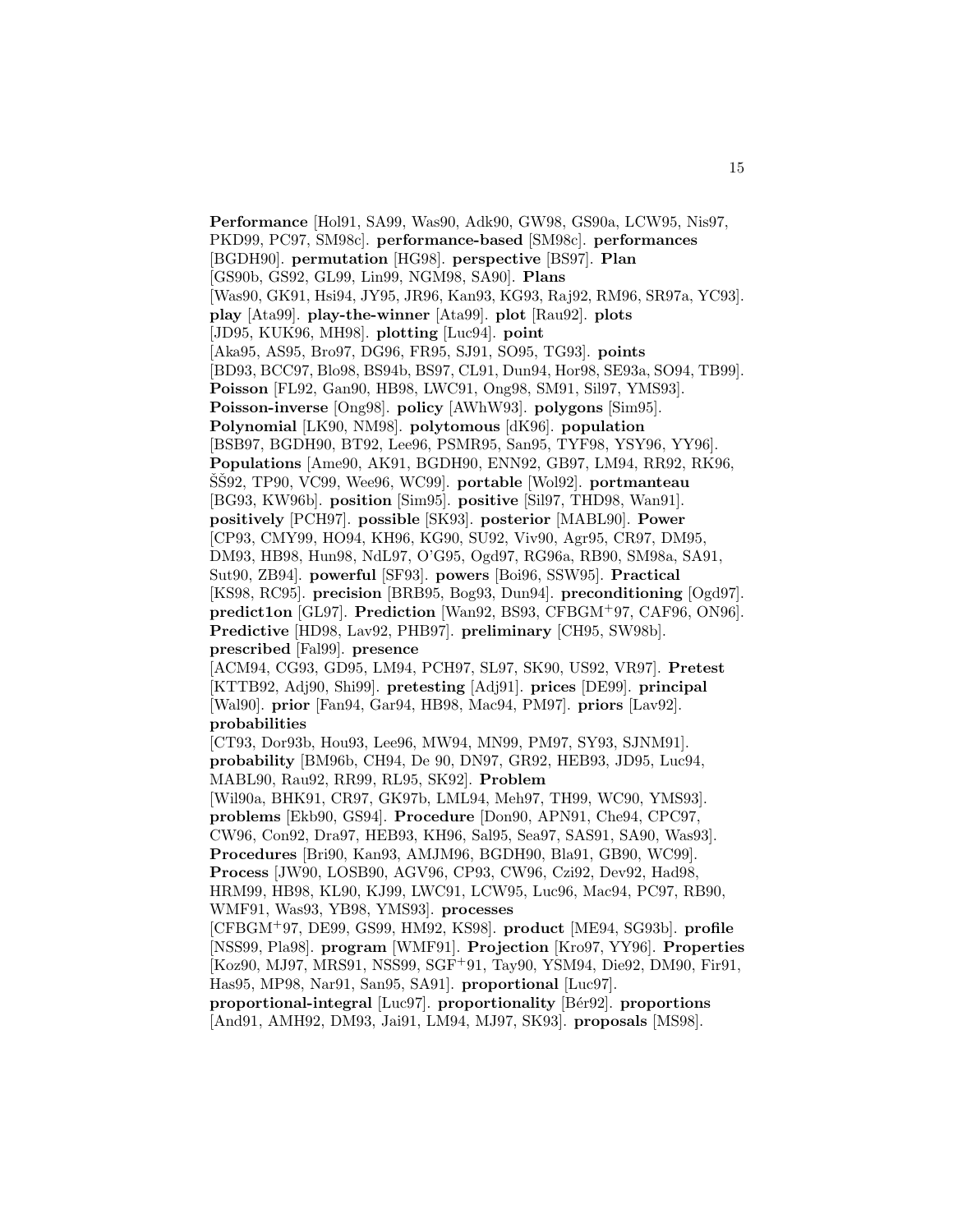**protected** [KH96]. **protein** [NS96]. **Publication** [Smi97b]. **pursuit** [Kro97]. **PWM** [Don96].

**QSS** [GK92]. **QSS-1** [GK92]. **quadratic** [CH94, Hou93, SJ91, SO95, THD98]. **qualitative** [Sim95]. **Quality** [GS90b, KJ98, Cas98, CGR99, GS92, HL92, NGM98, SA94]. **Quandt** [Adj90, Adj91]. **Quant1les** [MTT90]. **Quantile** [KUK96, DLP94, MH98, RL90]. **quantiles** [GS90a, MP97]. **quantitative** [Sim95]. **quasi** [Taa97]. **quasi-likelihood** [Taa97]. **queueing** [Jai92]. **Quick** [AS95, GK92]. **quotient** [BCC97, OA94].

**Random** [Bur90, LW93, MF93, Ano90, BD93, BK91, CL91, Che94, CH95, Con92, Dev92, Die92, DE99, Fal99, HZBW91, HD94, ME94, Mor92, PC94, TB99, Wan92, Wol92]. **Random-effects** [MF93, Wan92]. **Randomization** [KC96]. **Randomized** [ATT97, Ano94a, Ata99, SD96]. **Range** [LOSB90, CL91, God94]. **Ranges** [Wan90a, Wan90b]. **ranging** [MF93]. **rank** [Bet93, Bla91, BT92, EK93, HK90b, Hun98, JK98, Kim99, LML94, O'G97, SF93, Tho95]. **rank-like** [BT92]. **rank-sum** [Bla91, O'G97]. **ranked** [Bar98, KA99, Sam99, TYF98]. **ranked-set** [Bar98]. **Ranking** [Cro90, KE96]. **rankings** [LT95]. **ranks** [Ano94a, Mil91]. **Rao** [RL95]. **rare** [ALN95]. **rate** [RFL91]. **rates** [CR97, Dor93a, Ren92]. **ratio** [AWBW<sup>+</sup>96, BSG98, jCM97, CT93, FW99, Gea91, Hol91, HD94, HL90, MX92, MMM95, MW94, Pla98, SSW95, Tay90, WCWB96]. **ratios** [KG91, San95]. **re** [Gou97]. **re-estimation** [Gou97]. **Read** [Par99]. **readers** [OR95]. **recapture** [Lee96]. **reduced** [Jai92]. **reduction** [BHG94, CCN98, CNBCF98, JC93, PSCY97, RL90]. **Reference** [KS96, Wen96]. **region** [HAS98]. **regions** [HK93, NH97]. **Regression** [HK90a, KP90, Pli90, dCQAC97, Bar96, BA93, BHG94, Cer92, CPS97, Chr99, Chu95, Ct91, CCN98, CFMM95, Dia99, Die92, DS91, DG96, DMS99, Ekb90, FT93, Fir91, Fül95, FN98, Gar94, GH91, Gra93, Hal96, HRM99, HC97, JY97, KC96, LEKR97, LK97, cLH97, Mur98, NM98, Och93, OM90, PB94, PA94, Pla98, Rac93, RR94, RGU97, Sil97, SM98c, Str97, TQK97, Tay90, Wal90, Wil98]. **regression-adjusted** [HRM99]. **regressions** [CA98, Ryc92]. **regressors** [SA91]. **rejection** [HD94, RS90]. **rejective** [Sea97]. **relation** [BD97]. **relations** [KJ99]. **relationship** [Pen95]. **Relative** [Far92, Jai92, Rav94]. **reliability** [AGAA98, AK93a, AAA97, CC98b, GS98, SKG96]. **reliable** [Luc96]. **Renewal** [JW90]. **repair** [Pur94]. **Repeated** [Gea91, AV92, BuH97, EK93, HS97, HZBW91, KAKW98, NSS99, Sch94, SKBK98]. **replacement** [AK93a, AWhW93]. **replicate** [RLR98]. **replicated** [SK90]. **requirements** [All99, ALN95]. **Resampling** [Chr99, LY94, THWL97]. **research** [MLA<sup>+</sup>99]. **residual** [BG93]. **residuals** [Kul96]. **resolvable** [Ngu93]. **respect** [FZL98]. **Response** [ST93, AC98, APN91, Ata99, HAS98, KUK96, McC96, PJ99, PA94, SJ91, SE93a, TG93, Tay90]. **responses** [JK98, Mor99]. **restricted**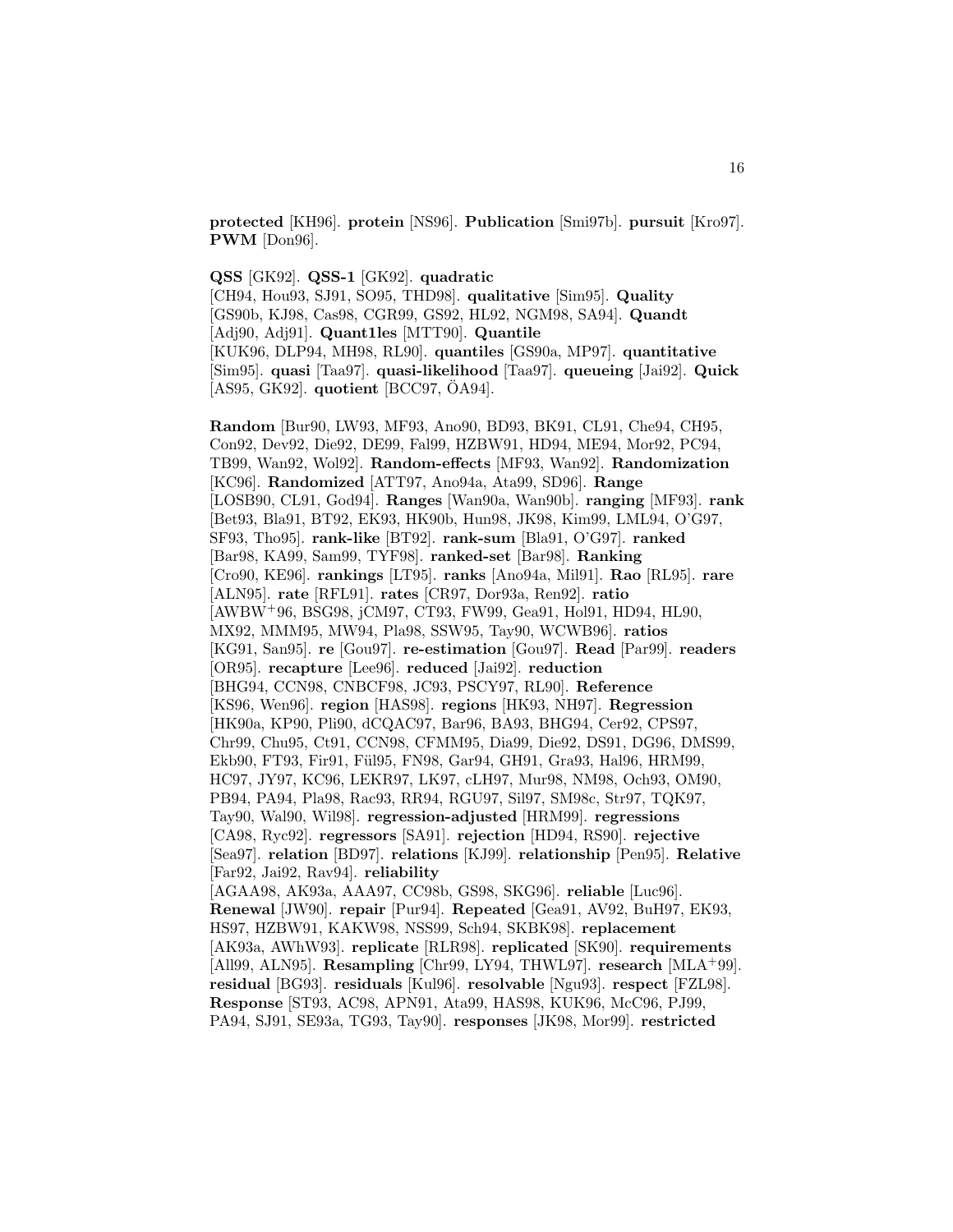[AC98, GK97b, Tsu95]. **restriction** [LW94]. **resubmitted** [GG97]. **resultant** [SMR95]. **results** [GK97b, Wil98]. **review** [And91, AMH92]. **revision** [HEB93]. **revisited** [Ata99]. **Ridge** [Edl90, HK90a, Pli90, CFMM95, DM90, Fan99, Fir91, F¨ul95, JY97]. **Right** [Mag90, BW97, Cha90, Che94]. **right-censored** [Cha90]. **right-censorship** [Che94]. **Rights** [SK93]. **risk** [Mad97]. **Risks** [GS90b, PTP92]. **Robust** [AR90, BSB97, BA93, cLH97, Mag90, PBB95, PHB97, WAD<sup>+</sup>92, Abo92, B´er92, GD95, RC95, SF93, ST93, SM98c, Smi90, Str97, YB98]. **Robustness** [Ame90, Men92, MST93, SD96, SL97, SA91]. **role** [Zhe98]. **root** [SU92, TW98]. **Rosenblatt** [Bar94]. **Rotation** [FH98]. **rounded** [dOP99]. **rounding** [Ros93, TO97]. **rule** [Ata99, Men92]. **rules** [ACM94, Dun94, Vid93, VI94]. **run** [ACM94, Gan94, GL99, Haw92, JC93, Sch96, WS93]. **runs**

[ACM94, SX97, SH98]. **RV** [HG98].

**s** [SH98]. **Saddlepoint** [Pen95, HN95]. **Sample** [All99, ALN95, KC95, Koz90, Wil90a, Abo92, Adk90, AK93b, Car98, Cas98, CT93, CP92, Die92, DM90, DM93, FT93, Gou97, GGC95, Hai96, Has95, Jai91, KW96b, LML94, Lee92, MZ91, dFMK92, Nar91, O'G95, O'G96, O'G97, Ogd97, PR94, RWB97, RW96, RG96b, San95, SY93, Sch96, SX97, SG92, SKBK98, TYF98, TO97, YPW94, ZWZ93, dK96]. **sampler** [GB97]. **samples** [And91, AMH92, BK91, CT99, ENN92, FR95, FR93, Gea91, PVEP97, RF96, Sam99, SG93a, SG92, TP90, Vau90]. **Sampling** [Ame90, GS90b, GG97, Was90, ALN95, AS95, Bar98, GK91, GS92, GL99, GS94, HM92, Hsi94, JR96, KA99, LW93, Lin99, Nis97, PCH97, Raj92, RM96, SAL92, SAS91, SA90, SR97a, Tan99, YSY96, YC93]. **Satterthwaite** [DM95, DM93]. **Saving** [CFBGM<sup>+</sup>97]. **Scale** [Per90, BT92, Dun94, RRN91, RKN91b, RG96b, TP90, Won92, WC99]. **schema** [Fan99]. **scheme** [AS91, Bed95]. **schemes** [GPPL99, JC93, LY94, SAL92, SA94]. **scores** [HK90b, O'G96]. **Screening** [NS96, Bet95]. **search** [Con92, DMS99, Was93]. **seasonal** [BS99, Dun92]. **second** [HK93, WS93]. **second-order** [HK93]. **Section** [SK93]. **seemingly** [Ct91]. **segments** [NS96]. **select** [Bro97]. **selecting** [BGDH90, KAKW98]. **Selection** [GS90b, GS92, HS90, KG93, KG90, JLPR99, AKJ97, DMS99, Fuk94, GK92, GS94, HOJ97, Kan93, Men92, Mur98, Rac93, RK99, RFL91, SŠ92, SK92, SA90, Wol93]. **selector** [Chu95]. **self** [AG98]. **self-exciting** [AG98]. **Semiparametric** [SG99]. **Sen** [Wil98]. **Sensitivity** [FR95, TYF98]. **sequence** [Bro97, DSW96, WC90]. **sequences** [NS96, Phi90]. **Sequential**  $[AWhW93, Dia99, Bet95, Kim94, ŠŠ92, TO97]$ . **sequentially**  $[Sea97]$ . **sequentially-rejective** [Sea97]. **Serial** [Ano90, KP90, SL97]. **serie** [RDW96]. **series**

[AV92, AK93b, BS99, Dun92, Kar93, KW96b, LNZ94, LV99, Rav94, RJ91]. **set** [Bar98, KA99, Sam99, TYF98]. **sets** [BP97, RR94]. **seven** [CR97]. **Several** [DG90, Che94, KR98, O'G95, WW98]. **severity** [Adj90]. **Shaffer**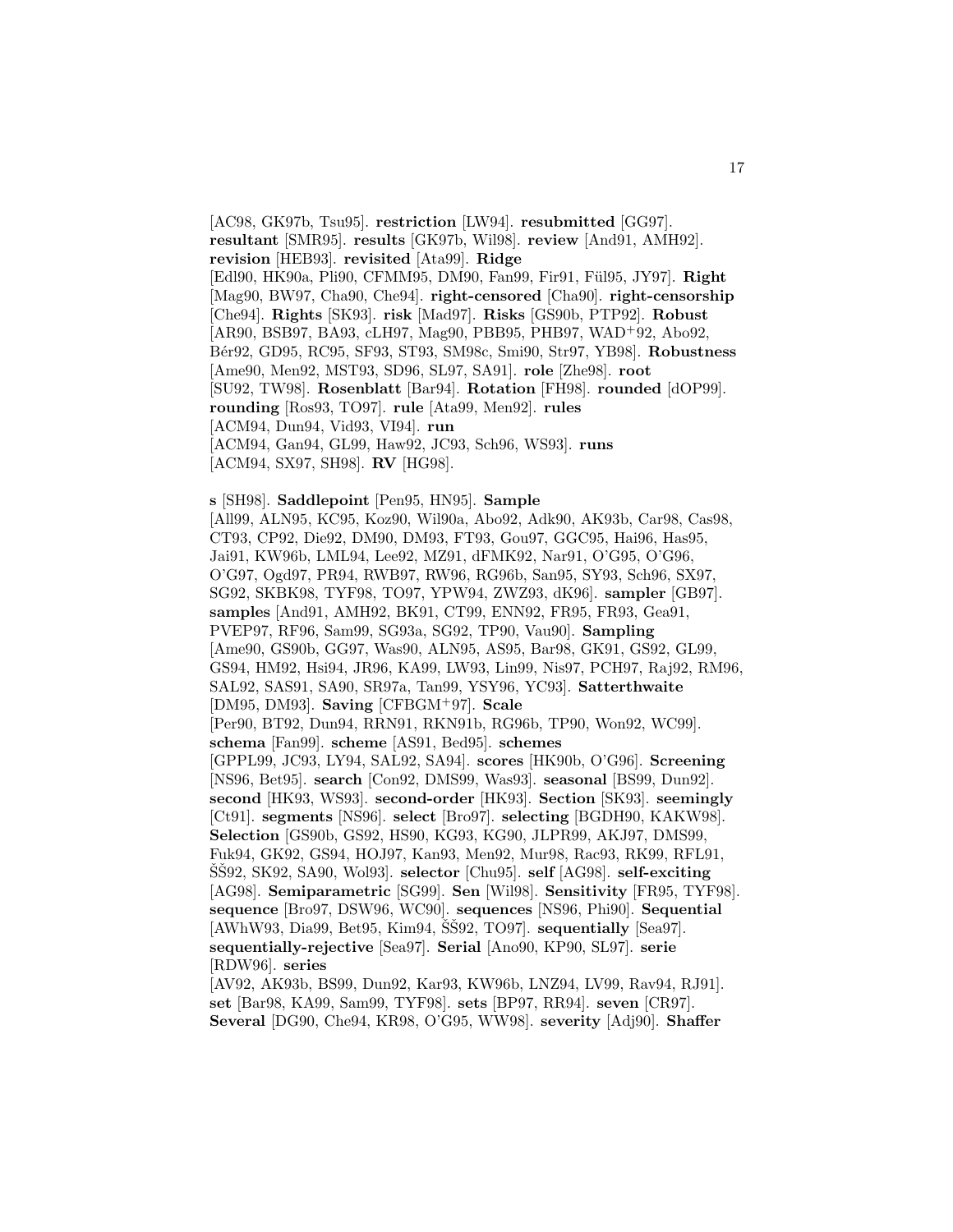[Sea97]. **shape** [CC90, ET93, SH98]. **shaped** [FH98]. **shapes** [Wil90b]. **Shapiro** [Rah99]. **Shenton** [BS94b]. **Shewhart** [PTP92, PCH97]. **Shift** [ALS95, VC99]. **Shifted** [SC92, ET93, SC93b]. **Short** [WS93]. **Shrinkage** [RDW96, SKG96, HKT93]. **sided** [Ale99, Bri93, Cha90, MP98, Nis97, OM90, RW96, Van94]. **sign** [Bar98]. **signal** [GD95]. **signals** [KK97]. **significance** [Adj91, LK97]. **similarity** [LY94]. **simple** [BD97, BK91, Cha90, DS91, Fal99, Had98, LGG97, MABL90, Mor92, PB94, VI94]. **Simulated** [ASA90, Bér92, AAA97, Li96, Sam99]. **Simulating** [Dun94, JC93]. **Simulation** [Gil90, Her97, HW96, Hol95, Hun90, LG99, Wil98, Woo94, AR90, AWhW93, BDP90, CT92, CPS97, CGR99, CFMM95, Die92, Dun92, GS90a, GS99, LWC91, Lim99, MST93, dOP99, PSCY97, SO95, SS95, SKBK98, TG93, TDTC93]. **Simulations** [AMJM96, MS98, RL90]. **Simultaneous** [YY96, MJ97, OM90]. **Single** [CC98a, GS90b, Was90, Fro91, FN98, GK91, HS97, SJ91, YC93]. **single-factor** [HS97, SJ91]. **Single-stage** [CC98a]. **singular** [De 90]. **singularities** [CA98]. **six** [BF92]. **Size** [GW98, All99, ALN95, Gou97, Jai91, Lee96, Ogd97, PR94, SKBK98, TO97]. **sizes** [Kim94, Lee92]. **skew** [Don96]. **skewed** [EDMY91, LS98, PC97, Sho99]. **skewness** [Hai96, HL93]. **slippage** [SSW95]. **slope** [HAS98, KUK96, SF94]. **Small** [Adk90, CT93, Die92, DM90, DM93, FR93, FT93, GGC95, KC95, Koz90, MZ91, Nar91, San95, YPW94, FR95, Gea91, Has95, RF96, RWB97, SY93, SG93a, SKBK98]. **Small-sample** [DM93, San95]. **smaller** [Hai96]. **smallest** [DS91]. **Smirnov** [Mar98, RG96b]. **Smith** [Hil94]. **smooth** [cLH97]. **smoothing** [Hut90, Sim95, Wan97]. **smoothness** [Chu95]. **software** [BHK91, Str97]. **solution** [Meh97]. **solutions** [CR97]. **Some** [Abo92, ALM93, CAF96, GK97b, Ros93, SM91, Str97, VI94, BC92b, BN98, CP93, GW98, HCNA97, HK93, KW99, KTTB92, KW96b, LL92, MZ91, PK95, Phi98, RR94, Shi99, ZWZ93]. **sources** [SA95]. **space** [GT99]. **spacing** [RL95]. **spagings** [SG93b]. **sparse** [BP97, PKD99, SWFK96]. **Spatial** [Sch92, CG93, Taa97]. **SPC** [SRHW99, WS93]. **Spearman** [AC97, SQ90]. **specific** [Her97]. **Specified** [ORR90]. **spectra** [Li96]. **spectral** [RF96]. **Speed** [Luc94]. **spline** [Wan97]. **Splined** [Och93]. **splines** [AGV96, Dia99, GR92, Hut90]. **Square** [KAS90, Fro91, GB90, KK99, TI90]. **Squared** [KG90, Pli90, ATL92, Din94, FWW98, GPPL99, Hai96, Mil91, SJ91, Tho95, Wan94]. **Squares** [HW96, LK90, BF92, Ct91, CG93, Cut93, LGG97, Sal95, Sal99, TDTC93, TA92, Wan91]. **Stable** [BY90, Per90, NR95, Pan92]. **stage** [CC98a, HKT93, JR96, dFMK92, MY98, RM96, Zhe98, dK96]. **stagewise** [KH96]. **Stahel** [Mur99]. **Standard** [KO90, DG96, God94, PK95]. **standardized** [Pan92]. **starting** [CA98]. **state** [GT99, THWL97]. **state-space** [GT99]. **stationary** [Had98, Li96, TA92]. **Statistic** [Rah99, Tör90, All99, AWBW+96, Bar98, BCC97, CL91, CMY99, GB90, KL90, KE96, MTT90]. **statistical** [BJ94, CC98b, HRM99, LH97, MH98, PKD99, SM91, ZWZ93]. **statistics** [Abo92, BC92a, BC92b, BJ94, CT99, EDMY91, EDMAYS97, HN95, Lye93,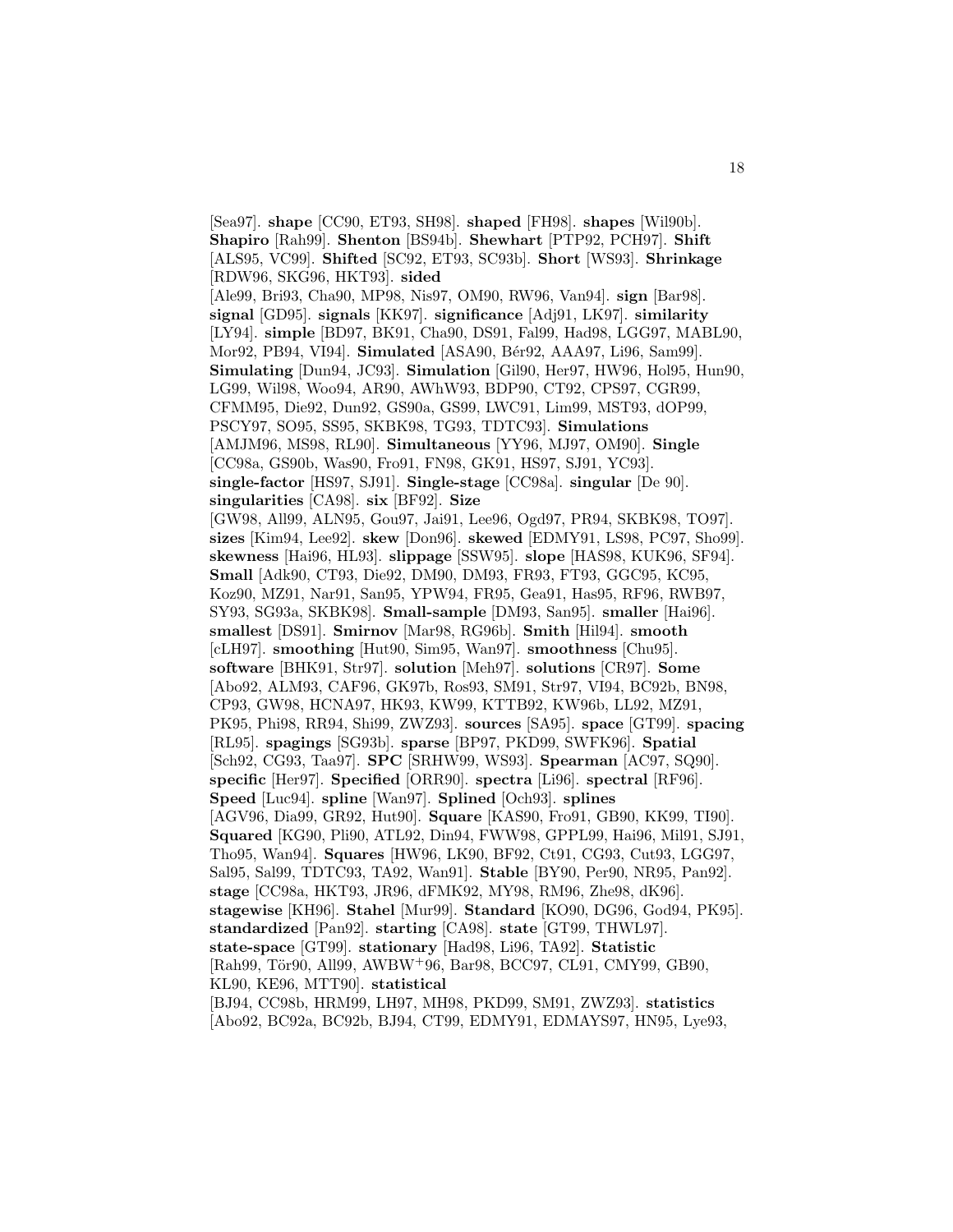Mag91, ON96, PVEP97, Par92a, Par92b, RRN91, RKN91b, Vau90, Vau92]. **steel** [Che94]. **Stein** [Adk90, Mad97, Ste93]. **step** [BHG94, Kha97]. **step-stress** [Kha97]. **stepwise** [LK97, Ren92, RFL91]. **stochastic** [AGV96, Hut90, MP98]. **Stock** [DE99]. **stopping** [Dun94]. **straight** [SSM98]. **Strategies** [SˇS92, Sof99]. ˇ **strategy** [CK95a, MY98]. **stratification** [Cer92, UN95]. **stratified** [dFMK92]. **Strawderman** [SE93a]. **strength** [BDP90]. **stress** [Kha97]. **strictly** [Mit93]. **structural** [HOJ97, PP98, Pen95]. **structure** [KJ98, PB94, TI90, Wol93, dK96]. **structures** [De 95, KAKW98]. **Student** [BD97, Vau92]. **Studentized** [CL91, Nai96]. **Study** [ACM94, Gil90, HW96, Hun90, AR90, AWhW93, AH95, BA93, BDP90, CT92, CPS97, CFMM95, DW94, Dun92, EK93, Fuk94, GS90a, Gar94, HS97, Hun98, KW96b, LGG97, Lim99, MST93, PSCY97, SW98a, SH93, TDTC93, XGX97, YY96]. **style** [Mac94]. **subject** [AAA97, Ano90]. **Subset** [HS90, RR92]. **success** [CT93, SY93]. **successive** [YSY96]. **suddenly** [And94]. **suggested** [FW92]. **suited** [OM95]. **sum** [BG95, Bla91, Gan94, Haw92, KS98, O'G97, Tsu95]. **sums** [BG95, LGG97]. **superimposed** [KK97]. **superiority** [GK97b]. **superpopulation** [BS93]. **supplement** [Sug94]. **supplementary** [ACM94, PSMR95]. **supplemented** [Hoe91]. **surface** [HAS98, KUK96, PJ99, SE93a]. **surveillance** [FW99]. **surveys** [AV92]. **survival** [HK90b, KT92, KW96a, MLA<sup>+</sup>99, Zhe98]. **switch** [DG96]. **switching** [AS95, DG96, GK92]. **symbolic** [HN95]. **Symmetric** [BY90, LK90, Per90, BD97, Pan92, RKN91b, SR97a, TW98, VC97, Won92]. **symmetrical** [Cas98]. **synergy** [WW98]. **System** [ORR90, AAA97, AS95, BHK91, GK92, Jai92, KDM96].

#### **T** [KG93]. **table** [RL95, SC93b]. **Tables**

[God94, HPL95, Hor98, SE93a, Sea97, TJ90, TJ94, ATL92, BC92a, FW92, GK92, Kan93, KDM96, LU95, PKD99, SC92]. **Tabu** [DMS99]. **Tadikamalla** [TJ90, TJ94]. **Taguchi** [CW96]. **Tail** [CH94]. **tailed** [OM95]. **TAR** [Lim95]. **technique** [GS99, HL92, TPSS99]. **techniques** [BP97, Dor93a, JC93, SM98b]. **terminals** [TJ94]. **Test** [Don90, Tör90, Abo92, ATL92, AWBW+96, Bar98, BG93, BT92, Car98, Cha90, CPC97, CH95, jCM97, CNF95, DM95, Ekb90, ENN92, HG98, HK90b, Hsi94, Hun98, JY95, KH92, KW99, Kim94, Kim99, KW96a, LT95, LML94, Lee92, Lin99, Lye93, Mag91, Mar98, MX92, MMM95, Mil91, O'G96, O'G97, PP98, RWB97, Rau92, RG96b, RL95, SF93, SM98a, Sha91, Sut90, Tsu95, Vau90, WCWB96, Wen96, Zho92]. **testimating** [CC90]. **Testing** [AW96, BuH97, LS98, LW94, ME91, PVEP97, Pur94, RR94, SO94, TW98, Wee96, AGAA98, AC97, Fuk94, FN98, KE96, KSS96, KR98, MZ91, MP97, Nai96, OR95, Och93, RBL91, RW96, SC93b, Sut90, Tsu95, TPSS99]. **Tests** [ABL90, DP90, KC95, KG90, Koz90, Per90, RR99, ALM93, AK93b, AH95, BLN94, BN98, BSB97, Bro97, CP93, CS95b, CP92, Din94, DM93, EK93, FH98, GW98, Gea91, HS97, Hir97, Hol91, KC96, KSS96, KW96b, LL92, LW99, MZ91, MRS91, MW94, Nag90, NSS99, NM98, NdL97, O'G95, OR95,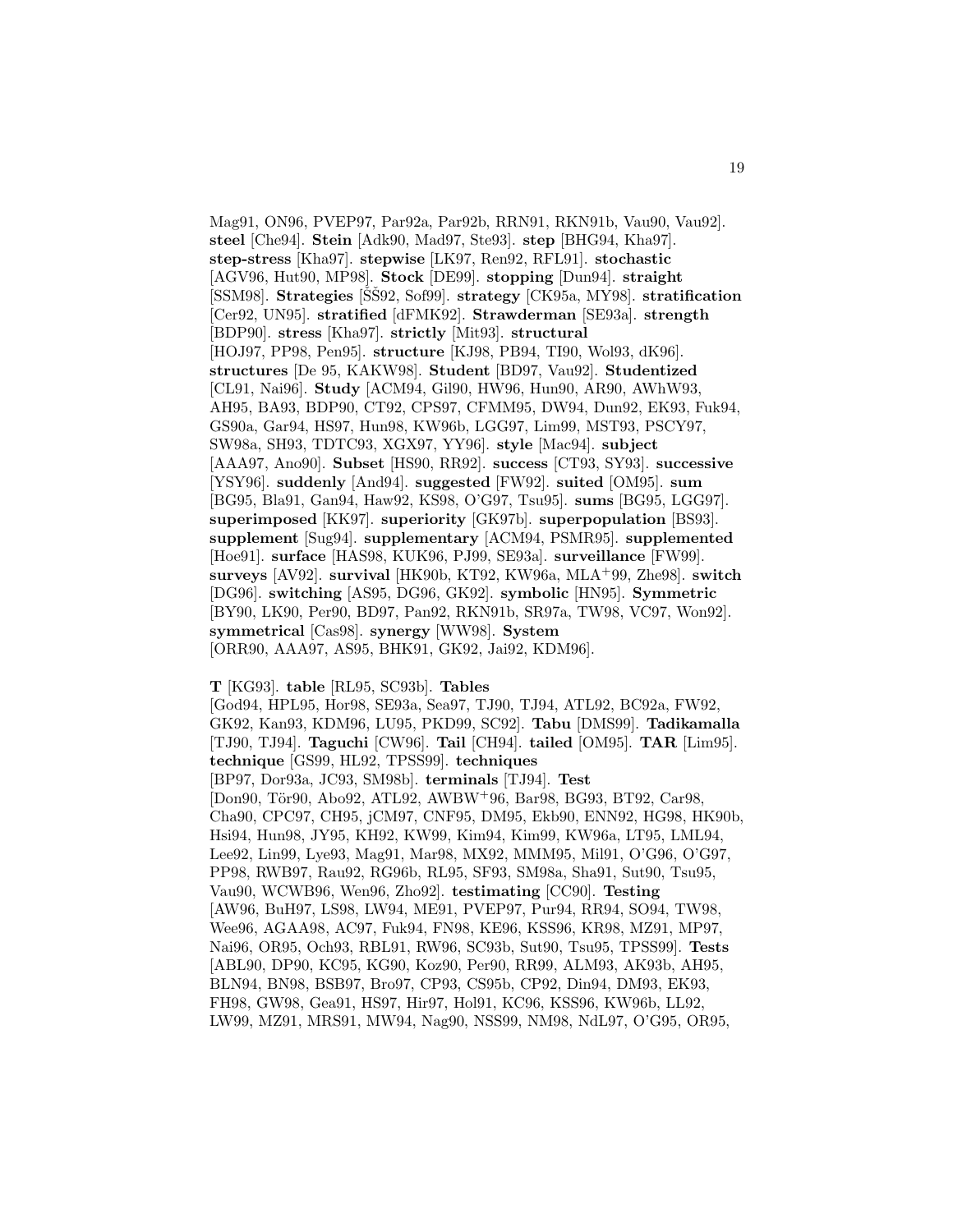PKD99, RJ91, RL96, SD96, Sch94, Sch93, SA91, SH93, Sho99, SL97, SSW95, SGF<sup>+</sup>91, Swa92, Tho95, TO97, WZ98, WW98, Zha94, ZWZ93]. **Testtesting** [TP90]. **Theil** [Wil98]. **THEIR** [KJ99, BCC97, GB90, Luc94, MN91]. **theoretical** [Sal99]. **theory** [KDM96]. **things** [KW99]. **third** [HAS98]. **third-order** [HAS98]. **Three** [Hil93, Her97, PKD99, RBL91, SS96, TW98]. **three-factor** [SS96]. **threshold** [AG98, BM96b]. **ties** [JK98]. **Time** [AV92, AK93a, AK93b, BS99, BM96b, CFBGM<sup>+</sup>97, DS91, Dun92, Kar93, KW96a, KW96b, LNZ94, Lee96, LW96, LV99, Luc97, Rav94, RDW96, RB90, TB99, YMS93]. **time-dependent** [YMS93]. **times** [GS99, MLA<sup>+</sup>99]. **tolerance** [Hoe91, OM90, Van94]. **tolerance-distribution** [Hoe91]. **tolerances** [Boy94]. **tool** [SS96]. **total** [KW96a]. **toxicity** [MF93]. **trace** [Hut90, MS98]. **trace-driven** [MS98]. **tradeoff** [PM97]. **traditional** [Adj90]. **training** [LM94]. **transfer** [Edl90]. **Transform** [HS90, Hun98, Ogd97]. **Transformation** [Viv90, Hal96, KJ98, MTvdM98, Rah99, Zhe97]. **transformations** [SG92]. **transformed** [HD94]. **Transforming** [Boi96]. **Transition** [MLA<sup>+</sup>99]. **treatment** [Che93]. **Treatments** [KC95, Che94, MZ91]. **tree** [Cha90]. **trend** [AC97, MW94, SO94, WS93]. **trended** [SA91]. **trends** [CL94]. **trial** [Pie95]. **trials** [MF93]. **Trimmed** [VC99, God94, KPA91]. **trinity** [Zhe98]. **trinomial** [SS<sup>92]</sup>. **true** [SK92]. **truncated** [BW97, EDMAYS97, MMM95, PVEP97, RB90]. **Tukey** [HEB93, MT91]. **twin** [WZ98]. **Two** [Ame90, Bri90, BHG94, JR96, KC95, MP98, RM96, Wil90a, Abo92, ALS95, AW96, And91, AMH92, AWEBW92, AWBW<sup>+</sup>96, BS94a, BSB97, Bri93, jCM97, CT93, Dor93a, Gor90, HKT93, Has95, HPL95, Jai91, KG91, KAKW98, LM94, LML94, Lee92, dFMK92, McC96, MMM95, ME94, MRS91, MY98, MW94, MP97, O'G95, O'G96, O'G97, Ogd97, OA94, PR96, RW96, RKN91a, RG96b, SY93, SC92, SC93b, ¨ SE93b, Sho97, SS $92, SGF+91, Vau92, VC99, Wee96, Zhe98, dK96$ . **two-dimensional** [PR96]. **two-factor** [MW94]. **two-parameter** [MP97, RKN91a]. **Two-Sample** [Wil90a, Abo92, LML94, Lee92, O'G95, O'G96, O'G97, RW96, RG96b]. **two-sided** [Bri93]. **Two-stage** [RM96, dFMK92, MY98, Zhe98, dK96]. **Two-step** [BHG94]. **Two-Way** [KC95, ALS95, KG91, SC92, SC93b]. **Type**

[KO90, Zhe95, ATT97, BN98, Dha92, Hol95, KR98, RG96b, SH98, BS94b, CR97, CC98b, HEB93, JY95, LGG97, TP90, USS96, Vau90]. **Type-I** [JY95].

**umbrella** [Che93]. **unbalanced** [KG91, LGG97]. **unbiased** [BC92b, RRN91, RKN91b]. **unconditional** [SX97, SM98a]. **uncorrected** [DM93]. **underdifferencing** [NdL97]. **unequal** [BT92, HO94, Kim94, O'G95]. **unified** [Dor93b]. **Uniform** [DG90, MR96, App95, KH92]. **uniformity** [FH98, KE96, KSS96]. **Uniformly** [DG90, Fal99]. **uniforms** [HD94]. **unit** [TW98]. **univariate** [AK93b, HL93, KW96b, LM94, Smi90]. **unknown** [dCQAC97, BGDH90, DG96, KSS96, RR92, Sho98]. **unrelated** [Ct91]. **unreplicated** [FR93]. **untrimmed** [God94]. **unusual** [NS96]. **Updates**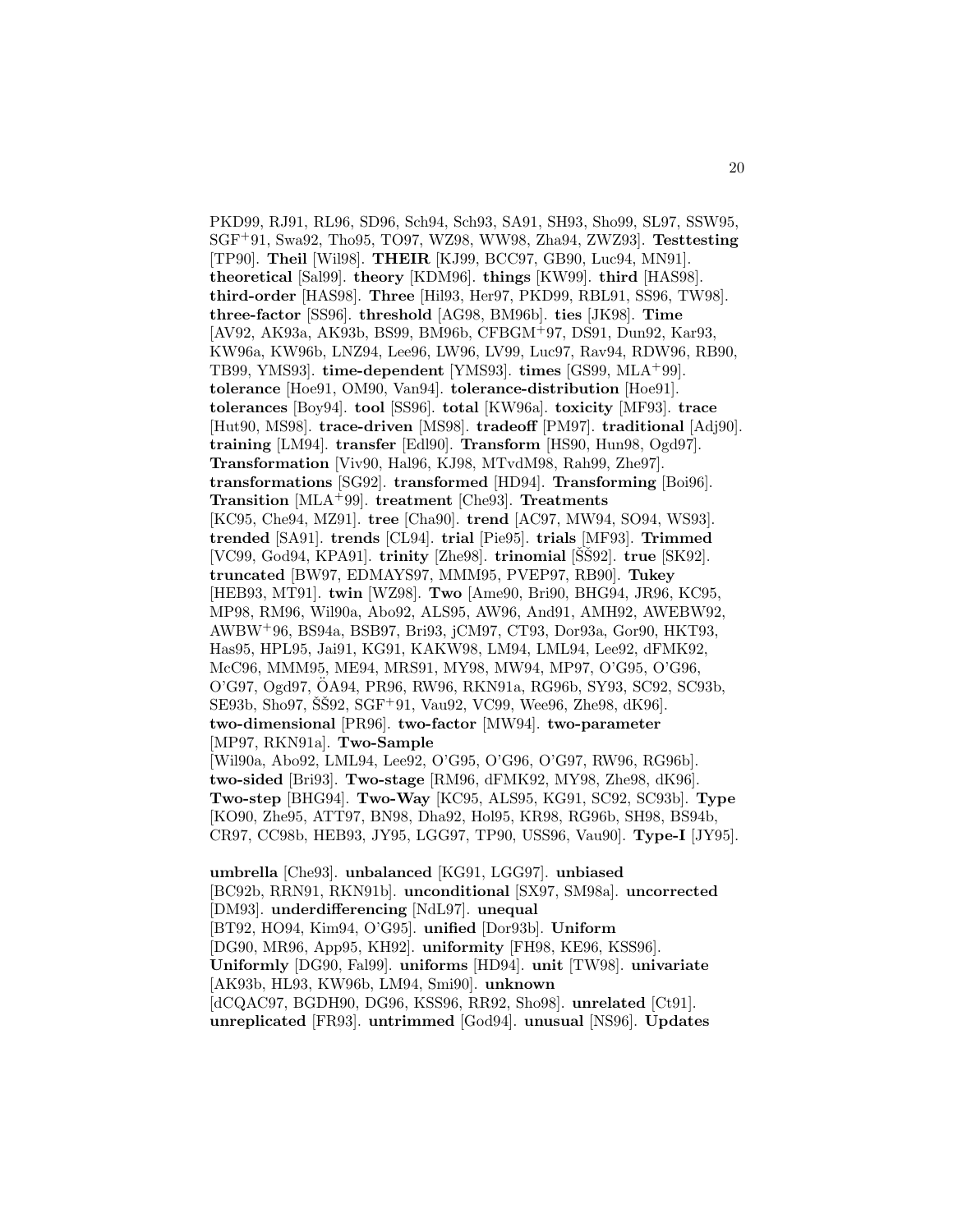[BJ94]. **Updating** [AK91]. **upon** [SW98a, WS93]. **Upper** [De 90]. **Use** [Mil91, AC97, LGG97, PS99, PM97, SE93a, SWFK96, Smi90]. **used** [Sho97, TG93, YY96]. **uses** [BC92b]. **usin** [AGAA98]. **Using** [Bro97, Cer92, Gan90, HN95, HS90, Sch94, AC98, AGV96, AW96, Ano94a, AWEBW92, BP97, Cas98, CTH<sup>+</sup>94, Din97, GR92, GB97, JC93, LV99, cLH97, PSMR95, Pla98, Sam99, Sea97, SS95, Swa92, Tan99, TW98, YSY96, Zha94].

**Validation** [LK90, De 95, MS98, Rac93]. **validity** [YPW94]. **value** [BC92a, BC92b, DS91, Don96, Luc94, US92]. **Values** [HS90, AW96, Bla91, Bri93, CA98, FN98, HPL95, Hor98, KS96, Pan92, Par92a, RWB97, RRN91, RKN91b, RL95, Vau92]. **variability** [CPC97]. **Variable** [AKJ97, CFMM95, Mur98, Nis97, PR94, PCH97, RFL91, SAL92, SAS91, YC93, YPW94]. **Variables** [Ct90, DG90, ALM93, And94, BG95, BS93, CL91, CD93, Czi92, Fal99, HM92, HRM99, HD94, Kha97, Lin99, ME94, OA94, Ong92, RS90, Sof99, SR97a, THD98]. ¨ **Variance** [Hil93, HK90a, Hun90, PP98, RL90, Wan90a, Wan90b, BGDH90, CC98a, CH95, Hil94, HO94, JC93, KG91, KUK96, LS98, ME91, PM97, RR92, RWB97, Sal99, SD96, TPSS99, UN95, WZ98, YSM94]. **variance-covariance** [Sal99]. **variances** [BC92a, CS95b, Hoe91, HL90, KR98, MABL90, O'G95, Par92b, Sha91, Vau92, Wil90b, Won92]. **variate** [Dev92, Hor98]. **Variates** [DG90, BSG98, SS95, TG93]. **Variation** [T¨or90, GS98, LCW95, Mil91, Mor99]. **various** [SK91]. **Varma** [Sal99]. **vary** [Lee96]. **varying** [Bro97, Luc97]. **Vector** [Hun90, Sal97]. **vectors** [Mor92]. **versus** [MMM95, PCH97, Pur94]. **very** [OM95]. **VI** [BS94b]. **via** [BLN94, BM96a, Dia99, DN97, Hal96, Hil91, Phi98, Rah99, RL90, Rod99, SO95]. **violated** [MX92]. **violations** [SK93]. **volume** [Ano91a]. **vote** [Zha94]. **voters** [SK93]. **voting** [SK93, SK93]. **vs** [MZ91].

**W** [MT91]. **Wald** [Koz90, RWB97]. **Wang** [Fir91]. **Watson** [KSS96, LW93]. **wavelet** [Ogd97]. **Way** [KC95, ALS95, Che93, CH95, GW98, KG91, McC96, RBL91, SC92, SC93b, Wan92, YSM94]. **Weibull** [BLN94, CC90, EDMY91, JC96, McC96, RRN91, RRN94, Wol96]. **weighing** [Nic93]. **weight** [PHB97]. **Weighted** [Gan90, HW96, AS91, DSW96, LT95, LEKR97, MP98, SAL92, SAS91, Tsu95]. **weighting** [Nai96]. **weights** [Edl90, JLPR99]. **Welch** [Lee92]. **white** [PP98, SK93]. **width** [Rac93]. **Wilcoxon** [KL90, O'G96]. **Wilk** [Rah99]. **Wilks** [Car98, GK97a]. **Wilson** [MTvdM98]. **window** [Rac93]. **winner** [Ata99]. **without** [SK90]. **WLS** [SKBK98]. **word** [KDM96]. **working** [PS99]. **works** [MT91]. **wrapped** [Hol95].

**x** [CS95a, Tsu95]. **XII** [SG93b].

**yield** [Pie95].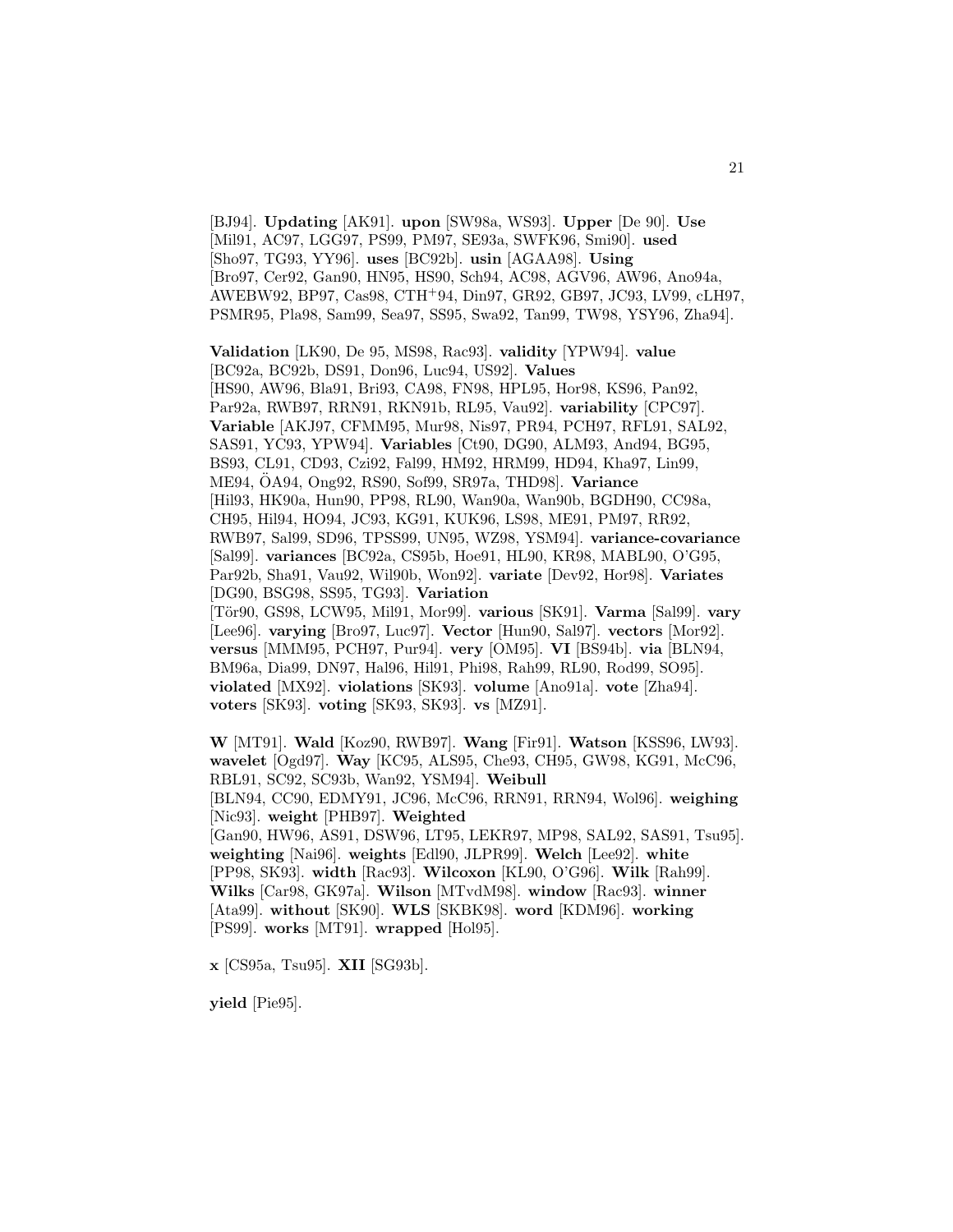**Zellner** [Has95].

# **References**

## **Angus:1997:SAA**

[AAA97] John E. Angus, Kevin Ames, and Kevin Ames. A simulated annealing algorithm for system cost minimization subject to reliability constraints. Communications in Statistics: Simulation and Computation, 26(2):783–790, 1997. CODEN CSSCDB. ISSN 0361-0918.

# **Adler:1990:TCB**

[ABL90] Robert J. Adler, Lawrence D. Brown, and Kun-Liang Lu. Tests and confidence bands for bivariate cumulative distribution functions. Communications in Statistics: Simulation and Computation, 19(1):25–36, 1990. CODEN CSSCDB. ISSN 0361-0918.

## **Aboukalam:1992:SRT**

[Abo92] M. A. F. Aboukalam. Some robust two-sample test statistics based on m-estimators of location. Communications in Statistics: Simulation and Computation, 21(1):133–148, 1992. CO-DEN CSSCDB. ISSN 0361-0918.

# **Alvo:1997:USF**

[AC97] Mayer Alvo and Martin Charbonneau. The use of Spearman's footrule in testing for trend when the data are incomplete. Communications in Statistics: Simulation and Computation, 26(1): 193–213, 1997. CODEN CSSCDB. ISSN 0361-0918.

## **Agresti:1998:ECI**

[AC98] Alan Agresti and Brent A. Coull. An empirical comparison of inference using order-restricted and linear logit models for a binary response. Communications in Statistics: Simulation and Computation, 27(1):147–166, 1998. CODEN CSSCDB. ISSN 0361-0918.

## **Alwan:1994:SAR**

[ACM94] Layth C. Alwan, Charles W. Champ, and Hazem D. Maragah. Study of average run lengths for supplementary runs rules in the presence of autocorrelation. Communications in Statistics: Simulation and Computation, 23(2):373–391, 1994. CODEN CSS-CDB. ISSN 0361-0918.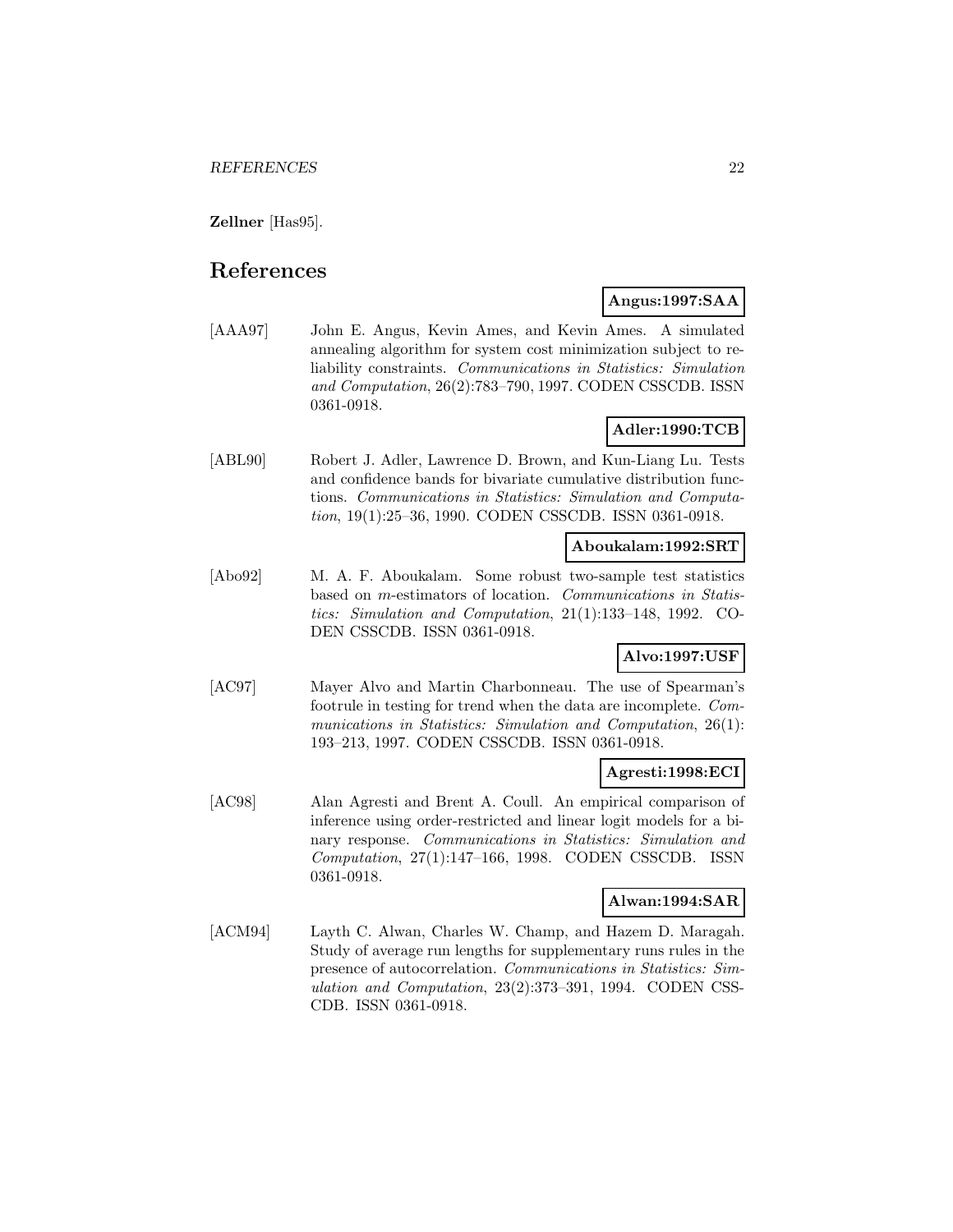#### **Adjibolosoo:1990:DSH**

[Adj90] Senyo B. S. K. Adjibolosoo. The degree of severity of heteroskedasticity and the traditional Goldfeld and Quandt pretest estimator. Communications in Statistics: Simulation and Computation, 19(3):827–836, 1990. CODEN CSSCDB. ISSN 0361- 0918.

#### **Adjibolosoo:1991:CLS**

[Adj91] Senyo B. S. K. Adjibolosoo. On choosing the level of significance for the Goldfeld and Quandt heteroskedasticity pretesting. Communications in Statistics: Simulation and Computation, 20(2–3): 437–447, 1991. CODEN CSSCDB. ISSN 0361-0918.

## **Adkins:1990:SSP**

[Adk90] Lee C. Adkins. Small sample performance of jackknife confidence intervals for the James–Stein estimator. Communications in Statistics: Simulation and Computation, 19(2):401–418, 1990. CODEN CSSCDB. ISSN 0361-0918.

## **Arnold:1998:APE**

[AG98] Matthias Arnold and Roland Günther. Adaptive parameter estimation in self-exciting threshold autoregressive models. Communications in Statistics: Simulation and Computation, 27(4): 921–936, 1998. CODEN CSSCDB. ISSN 0361-0918.

# **Abdel-Ghaly:1998:EPP**

[AGAA98] A. A. Abdel-Ghaly, A. F. Attia, and H. M. Aly. Estimation of the parameters of Pareto distribution and the reliability function usin accelerated life testing with censoring. Communications in Statistics: Simulation and Computation, 27(2):469–484, 1998. CODEN CSSCDB. ISSN 0361-0918.

#### **Agro:1995:MLE**

[Agr95] G. Agrò. Maximum likelihood estimation for the exponential power function parameters. Communications in Statistics: Simulation and Computation, 24(2):523–536, 1995. CODEN CSS-CDB. ISSN 0361-0918.

#### **Aguilera:1996:AEP**

[AGV96] Ana M. Aguilera, Ramón Gutiérrez, and Mariano J. Valderrama. Approximation of estimators in the PCA of a stochastic process using B-splines. Communications in Statistics: Simulation and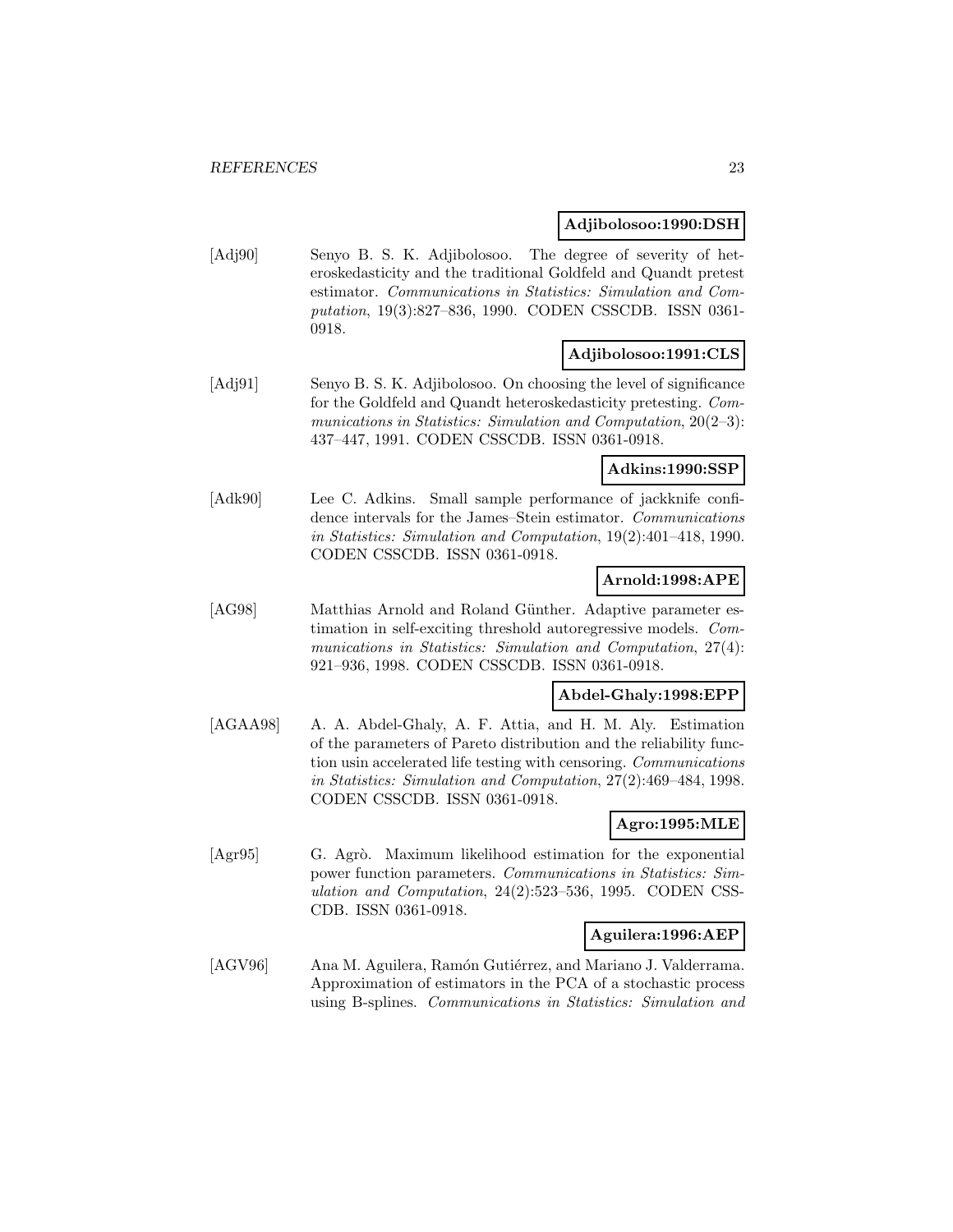Computation, 25(3):671–690, 1996. CODEN CSSCDB. ISSN 0361-0918.

## **Arkonac:1995:MCS**

[AH95] Seyhan Z. Arkonac and Matthew L. Higgins. A Monte Carlo study of tests for non-nested models estimated by generalized method of moments. Communications in Statistics: Simulation and Computation, 24(3):745–763, 1995. CODEN CSSCDB. ISSN 0361-0918.

## **Amoh:1991:UDF**

[AK91] R. K. Amoh and K. Kocherlakota. Updating discriminant functions estimated from inverse Gaussian populations. Communications in Statistics: Simulation and Computation, 20(2–3):619– 637, 1991. CODEN CSSCDB. ISSN 0361-0918.

## **Abedin:1993:CBE**

[AK93a] Zairial Abedin and Marvin Karson. Classical and Bayesian estimation of exponential reliability under time censoring with replacement. Communications in Statistics: Simulation and Computation, 22(2):471–496, 1993. CODEN CSSCDB. ISSN 0361- 0918.

## **Andy:1993:NFS**

[AK93b] C. Andy and C. Kwan. A note on the finite-sample distribution of Lagrange multiplier tests for univariate time series models. Communications in Statistics: Simulation and Computation, 22 (4):1135–1160, 1993. CODEN CSSCDB. ISSN 0361-0918.

#### **Akahira:1995:HOA**

[Aka95] Masafumi Akahira. A higher order approximation to a percentage point of the non-central t-distribution. Communications in Statistics: Simulation and Computation, 24(3):595–605, 1995. CODEN CSSCDB. ISSN 0361-0918.

#### **Akahira:1997:LE**

[Aka97] M. Akahira. Letter to the editor. Communications in Statistics: Simulation and Computation, 26(1):397, 1997. CODEN CSSCDB. ISSN 0361-0918.

## **Al-Kandari:1997:VSI**

[AKJ97] Noriah M. Al-Kandari and Ian T. Jolliffe. Variable selection and interpretation in canonical correlation analysis. Communications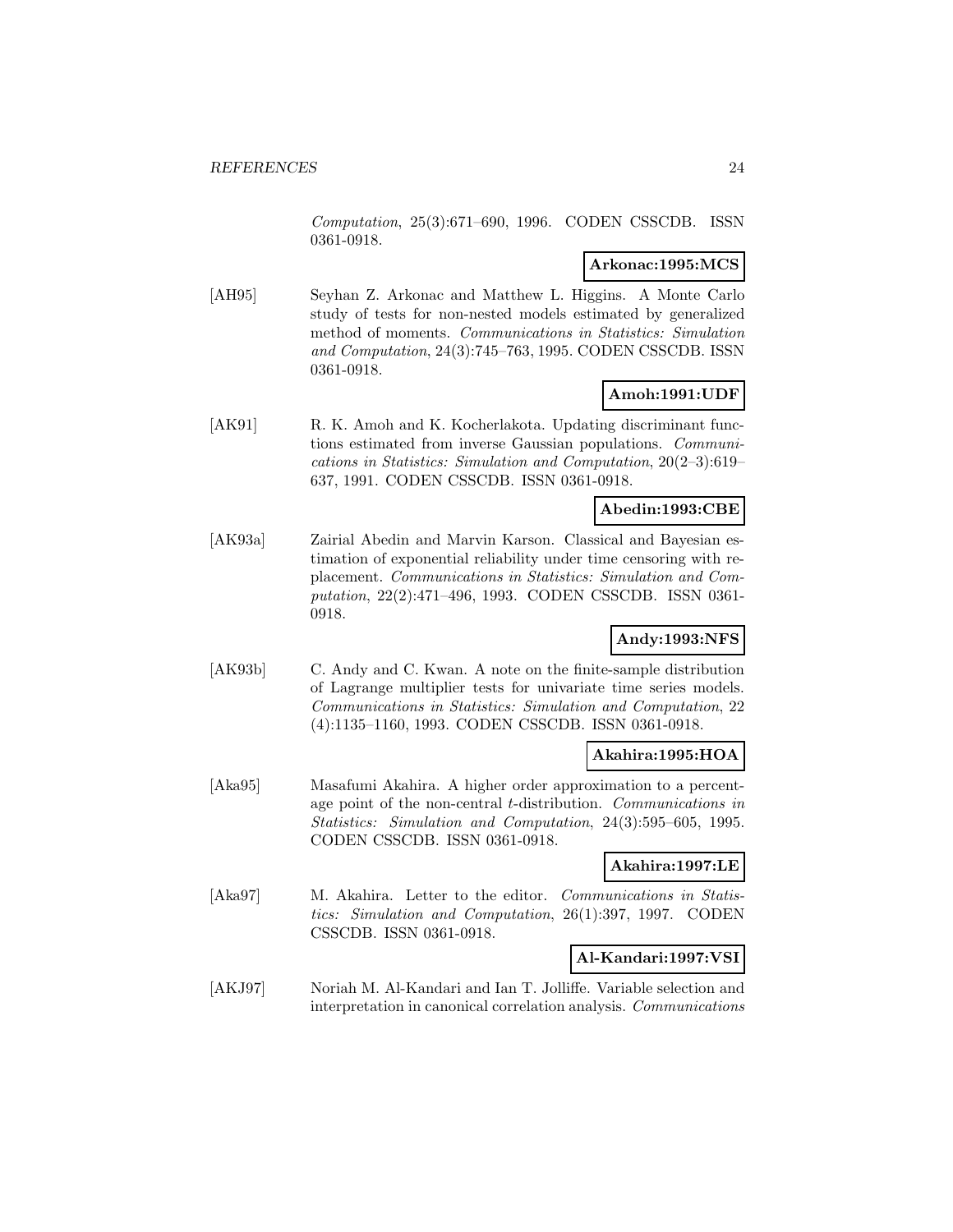in Statistics: Simulation and Computation, 26(3):873–900, 1997. CODEN CSSCDB. ISSN 0361-0918.

# **Albert:1996:MAF**

[Alb96] Jim Albert. A MCMC algorithm to fit a general exchangeable model. Communications in Statistics: Simulation and Computation, 25(3):573–592, 1996. CODEN CSSCDB. ISSN 0361-0918.

## **Alessandro:1999:OSM**

[Ale99] Fasso Alessandro. One-sided Mewama control charts. Communications in Statistics: Simulation and Computation, 28(2):381– 401, 1999. CODEN CSSCDB. ISSN 0361-0918.

## **Allan:1999:SSR**

[All99] Donner Allan. Sample size requirements for interval estimation of the intraclass kappa statistic. Communications in Statistics: Simulation and Computation, 28(2):415–429, 1999. CO-DEN CSSCDB. ISSN 0361-0918.

# **Agresti:1993:SEC**

[ALM93] Alan Agresti, Joseph B. Lang, and Cyrus Mehta. Some empirical comparisons of exact, modified exact, and higher-order asymptotic tests of independence for ordered categorical variables. Communications in Statistics: Simulation and Computation, 22(1):1–18, 1993. CODEN CSSCDB. ISSN 0361-0918.

#### **Arnold:1995:SSR**

[ALN95] Jesse C. Arnold, G. H. Lemon, and J. M. Norton. Sample size requirements for rare or abundant attribute sampling. Communications in Statistics: Simulation and Computation, 24(1):131– 148, 1995. CODEN CSSCDB. ISSN 0361-0918.

#### **Altekar:1995:SDT**

[ALS95] Maneesha Altekar, James M. Lucas, and John H. Schuenemeyer. Shift detection in two-way arrays. Communications in Statistics: Simulation and Computation, 24(3):711–731, 1995. CO-DEN CSSCDB. ISSN 0361-0918.

#### **Amey:1990:RMC**

[Ame90] Alphonse K. A. Amey. Robustness of the multiple correlation coefficient when sampling from a mixture of two multivariate normal populations. Communications in Statistics: Simulation and Computation, 19(4):1443–1457, 1990. CODEN CSSCDB. ISSN 0361-0918.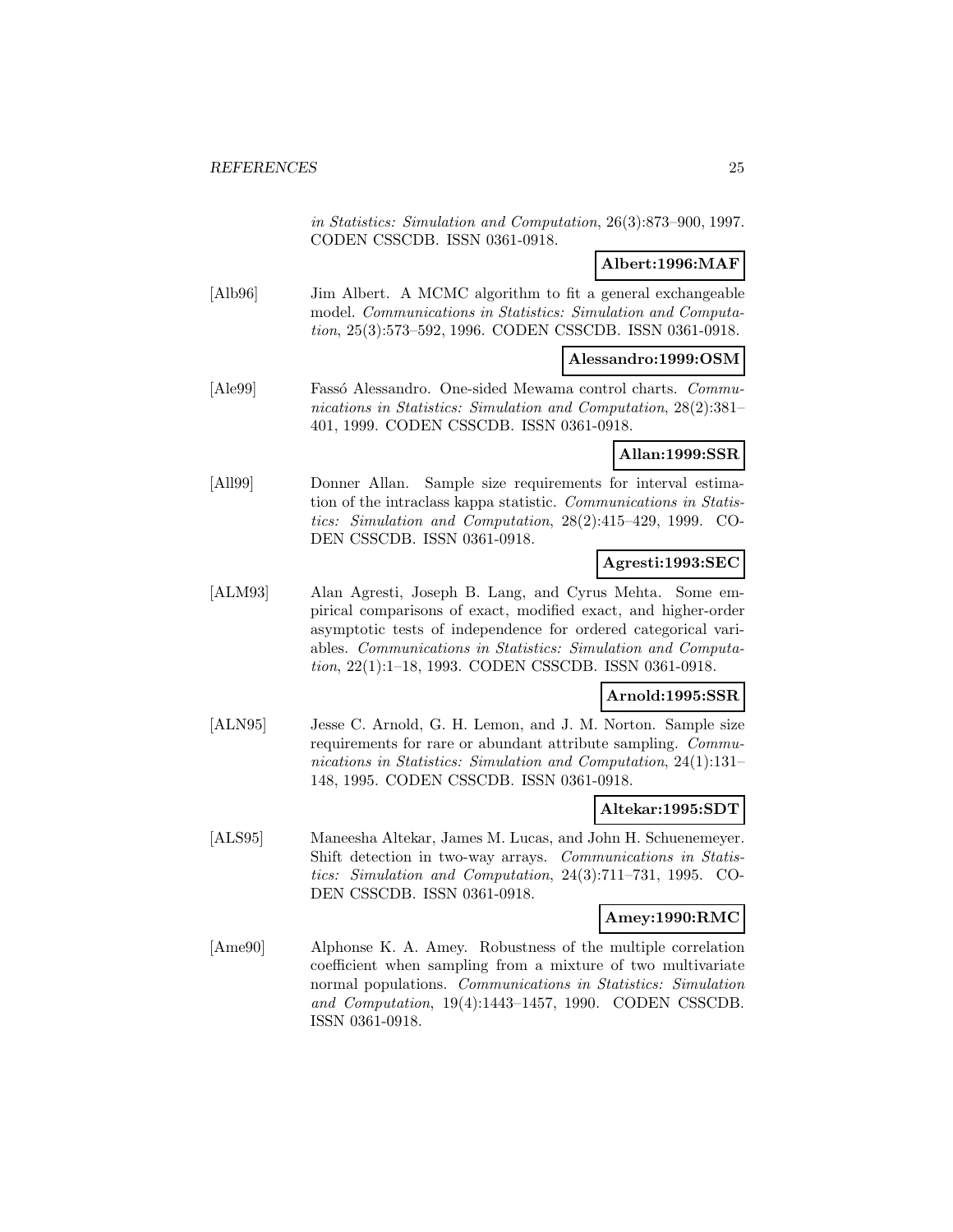#### **Andres:1992:CRA**

[AMH92] A. Martín Andrés, A. Silva Mato, and Tejedor I. Herranz. A critical review of asymptotic methods for comparing two proportions by means of independent samples. Communications in Statistics: Simulation and Computation, 21(2):551–586, 1992. CO-DEN CSSCDB. ISSN 0361-0918.

## **Anderson:1996:SIP**

[AMJM96] T. W. Anderson, R. P. Mentz, N. M. Jarma, and C. I. Martinez. Simulations of iterative procedures for maximum likelihood estimation in MA(1) models. Communications in Statistics: Simulation and Computation, 25(4):851–865, 1996. CODEN CSSCDB. ISSN 0361-0918.

#### **Andres:1991:RCN**

[And91] A. Martin Andrés. A review of classic non-asymptotic methods for comparing two proportions by means of independent samples. Communications in Statistics: Simulation and Computation, 20 (2–3):551–583, 1991. CODEN CSSCDB. ISSN 0361-0918.

# **Andel:1994:MVS**

[And94] Jiří Andēl. A model for variables with suddenly changing parameters. Communications in Statistics: Simulation and Computation, 23(1):193–206, 1994. CODEN CSSCDB. ISSN 0361-0918.

#### **Anonymous:1990:SCR**

[Ano90] Anonymous. Serial correlation or random subject effects. Communications in Statistics: Simulation and Computation, 19(3): 1105–1123, 1990. CODEN CSSCDB. ISSN 0361-0918.

#### **Anonymous:1991:AIV**

[Ano91a] Anonymous. Author index to volume 20. Communications in Statistics: Simulation and Computation, 20(4):1191–1193, 1991. CODEN CSSCDB. ISSN 0361-0918.

#### **Anonymous:1991:EBa**

[Ano91b] Anonymous. Editorial Board. Communications in Statistics: Simulation and Computation, 20(2–3):ebi–ebii, 1991. CODEN CSSCDB. ISSN 0361-0918.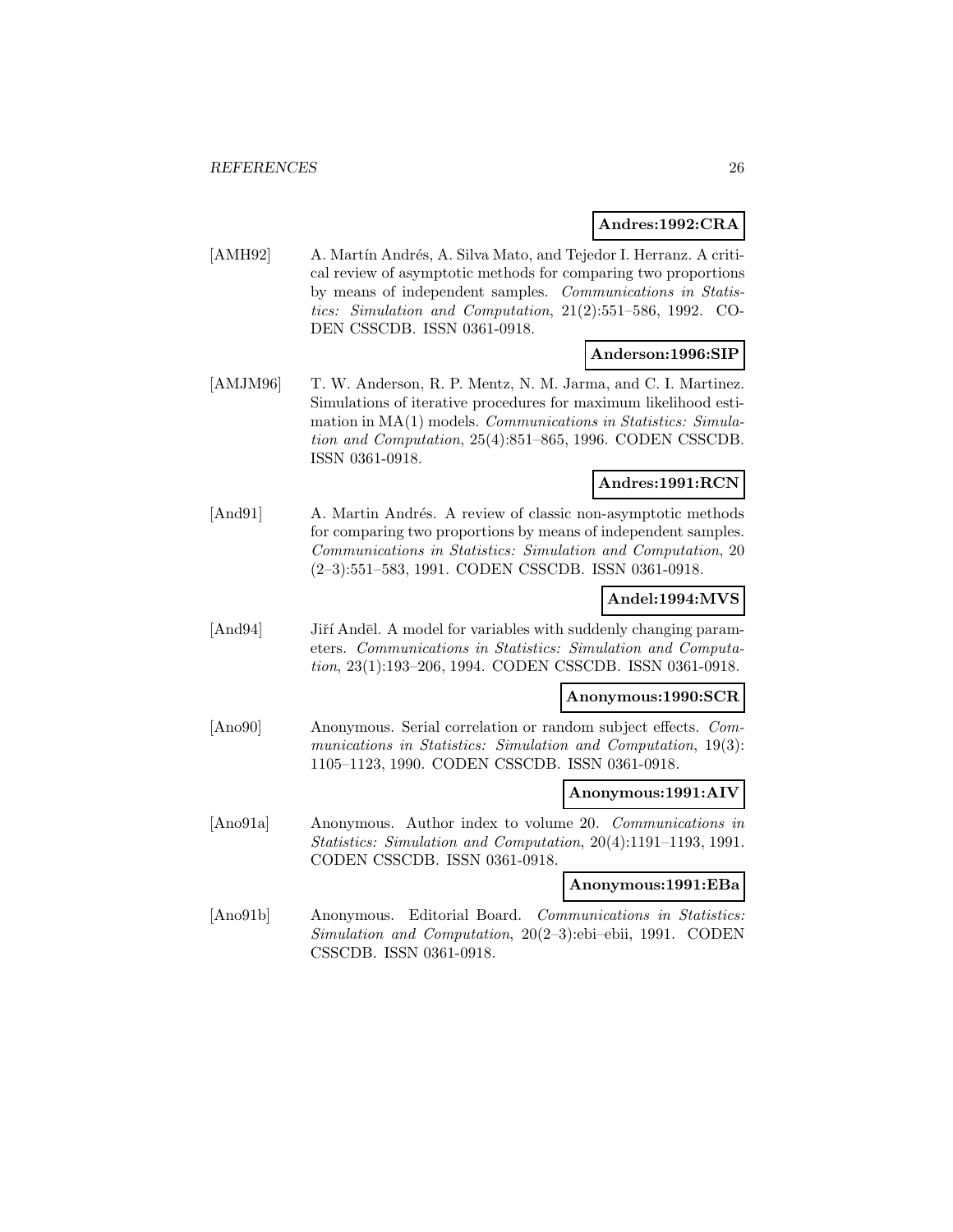#### **Anonymous:1991:EBb**

[Ano91c] Anonymous. Editorial Board. Communications in Statistics: Simulation and Computation, 20(4):ebi–ebii, 1991. CODEN CSSCDB. ISSN 0361-0918.

#### **Anonymous:1992:EBa**

[Ano92a] Anonymous. Editorial Board. Communications in Statistics: Simulation and Computation, 21(1):ebi–ebii, 1992. CODEN CSSCDB. ISSN 0361-0918.

## **Anonymous:1992:EBb**

[Ano92b] Anonymous. Editorial Board. Communications in Statistics: Simulation and Computation, 21(2):ebi–ebii, 1992. CODEN CSSCDB. ISSN 0361-0918.

## **Anonymous:1992:EBc**

[Ano92c] Anonymous. Editorial Board. Communications in Statistics: Simulation and Computation, 21(3):ebi–ebii, 1992. CODEN CSSCDB. ISSN 0361-0918.

#### **Anonymous:1992:EBd**

[Ano92d] Anonymous. Editorial Board. Communications in Statistics: Simulation and Computation, 21(4):ebi–ebii, 1992. CODEN CSSCDB. ISSN 0361-0918.

#### **Anonymous:1993:EBa**

[Ano93a] Anonymous. Editorial Board. Communications in Statistics: Simulation and Computation, 22(1):ebi–ebii, 1993. CODEN CSSCDB. ISSN 0361-0918.

## **Anonymous:1993:EBb**

[Ano93b] Anonymous. Editorial Board. Communications in Statistics: Simulation and Computation, 22(2):ebi–ebii, 1993. CODEN CSSCDB. ISSN 0361-0918.

## **Anonymous:1993:EBc**

[Ano93c] Anonymous. Editorial Board. Communications in Statistics: Simulation and Computation, 22(3):ebi–ebii, 1993. CODEN CSSCDB. ISSN 0361-0918.

## **Anonymous:1993:EBd**

[Ano93d] Anonymous. Editorial Board. Communications in Statistics: Simulation and Computation, 22(4):ebi–ebii, 1993. CODEN CSSCDB. ISSN 0361-0918.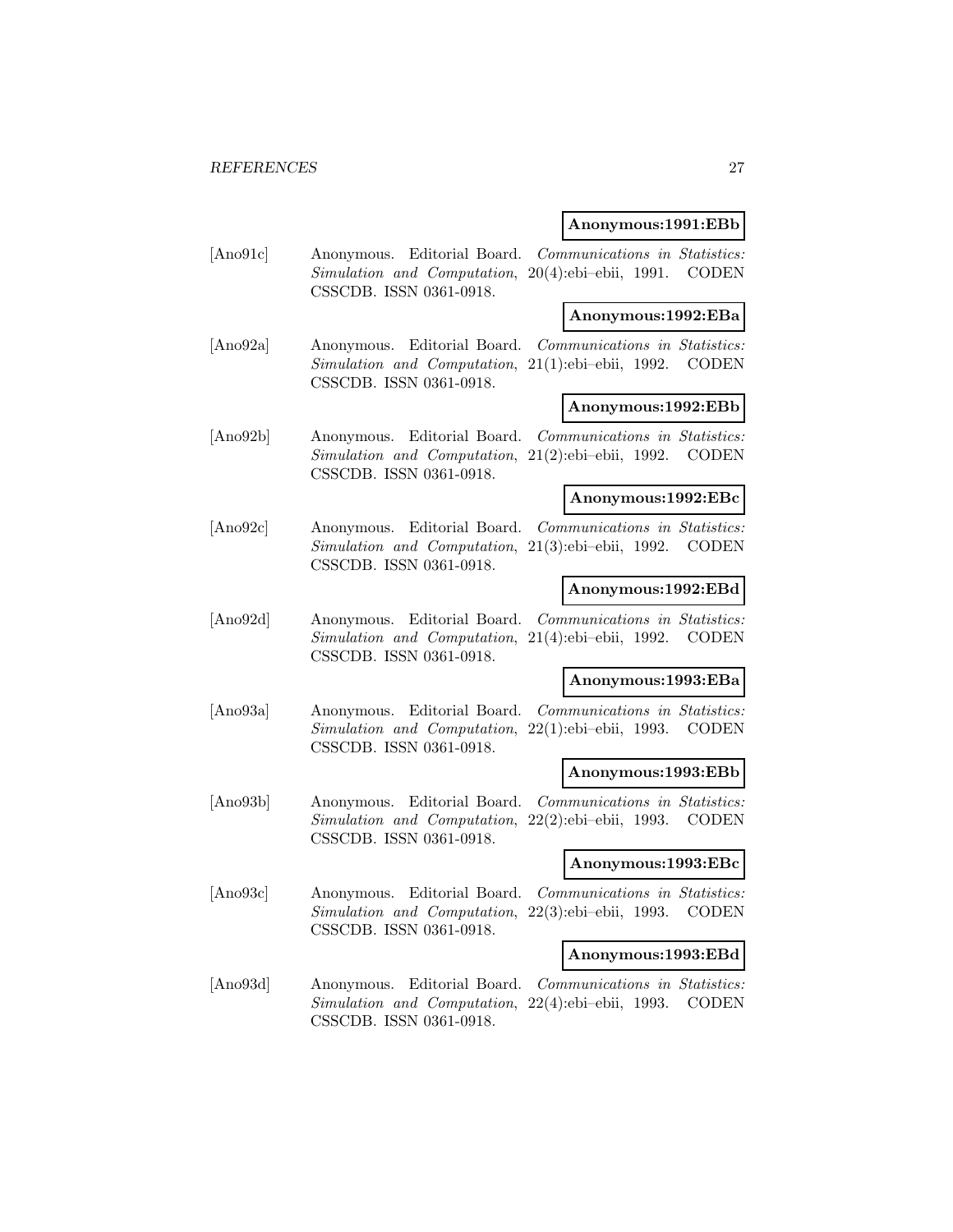#### **Anonymous:1994:AMU**

[Ano94a] Anonymous. Analysis of means using ranks for the randomized complete block design. Communications in Statistics: Simulation and Computation, 23(2):547–568, 1994. CODEN CSSCDB. ISSN 0361-0918.

#### **Anonymous:1994:EBa**

[Ano94b] Anonymous. Editorial Board. Communications in Statistics: Simulation and Computation, 23(1):ebi–ebii, 1994. CODEN CSSCDB. ISSN 0361-0918.

## **Anonymous:1994:EBb**

[Ano94c] Anonymous. Editorial Board. Communications in Statistics: Simulation and Computation, 23(2):ebi–ebii, 1994. CODEN CSSCDB. ISSN 0361-0918.

## **Anonymous:1994:EBc**

[Ano94d] Anonymous. Editorial Board. Communications in Statistics: Simulation and Computation, 23(3):ebi–ebii, 1994. CODEN CSSCDB. ISSN 0361-0918.

#### **Anonymous:1994:EBd**

[Ano94e] Anonymous. Editorial Board. Communications in Statistics: Simulation and Computation, 23(4):ebi–ebii, 1994. CODEN CSSCDB. ISSN 0361-0918.

#### **Anonymous:1994:E**

[Ano94f] Anonymous. Errata. Communications in Statistics: Simulation and Computation, 23(1):285–286, 1994. CODEN CSSCDB. ISSN 0361-0918.

#### **Anonymous:1995:E**

[Ano95a] Anonymous. Editorial. Communications in Statistics: Simulation and Computation, 24(1):v, 1995. CODEN CSSCDB. ISSN 0361-0918.

#### **Anonymous:1995:EBa**

[Ano95b] Anonymous. Editorial Board. Communications in Statistics: Simulation and Computation, 24(1):ebi–ebii, 1995. CODEN CSSCDB. ISSN 0361-0918.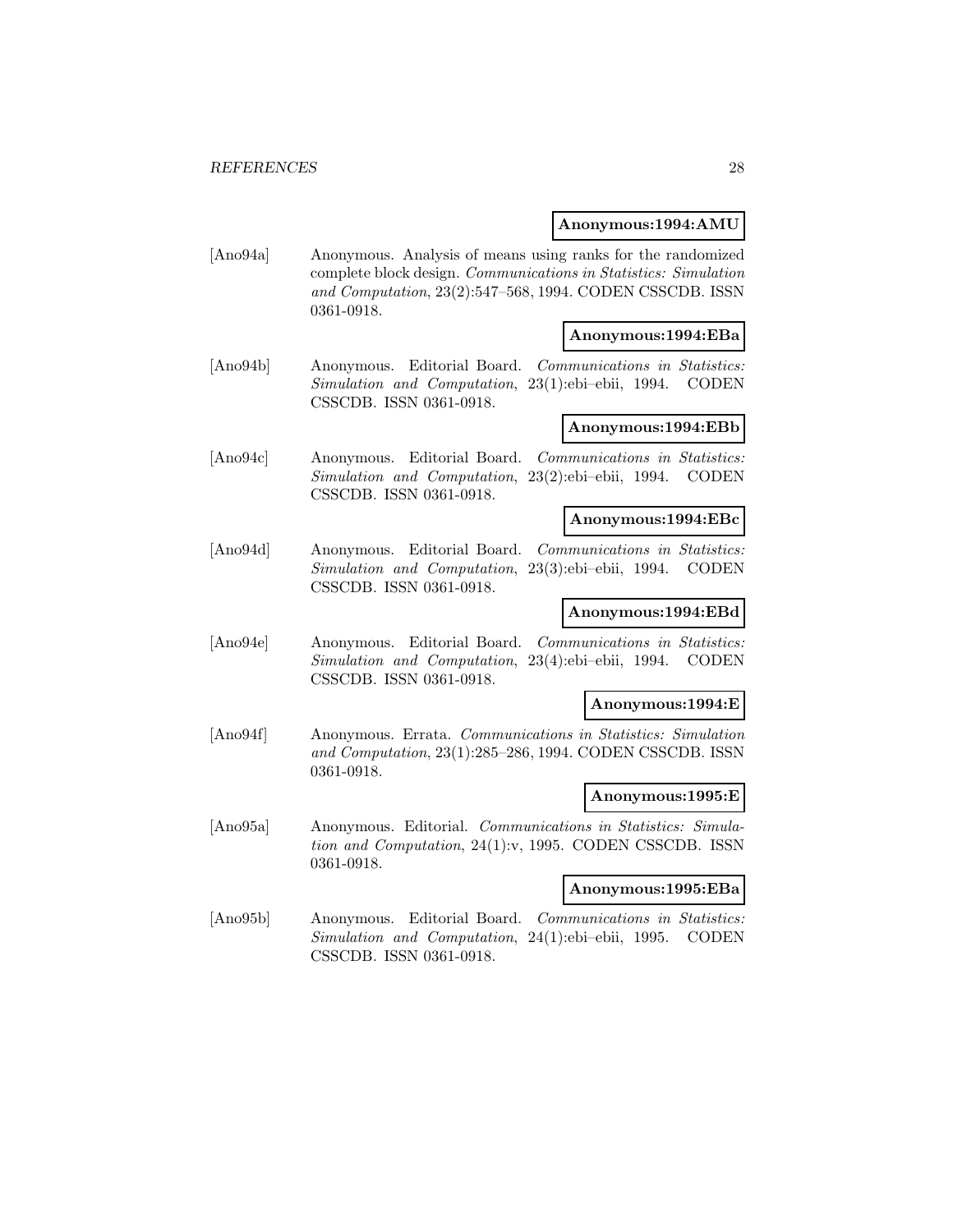#### **Anonymous:1995:EBb**

[Ano95c] Anonymous. Editorial Board. Communications in Statistics: Simulation and Computation, 24(2):ebi–ebii, 1995. CODEN CSSCDB. ISSN 0361-0918.

## **Anonymous:1995:EBc**

[Ano95d] Anonymous. Editorial Board. Communications in Statistics: Simulation and Computation, 24(3):ebi–ebii, 1995. CODEN CSSCDB. ISSN 0361-0918.

#### **Anonymous:1996:E**

[Ano96a] Anonymous. Editorial. Communications in Statistics: Simulation and Computation, 25(1):v–vi, 1996. CODEN CSSCDB. ISSN 0361-0918.

## **Anonymous:1996:EBa**

[Ano96b] Anonymous. Editorial Board. Communications in Statistics: Simulation and Computation, 25(1):ebi–ebii, 1996. CODEN CSSCDB. ISSN 0361-0918.

#### **Anonymous:1996:EBb**

[Ano96c] Anonymous. Editorial Board. Communications in Statistics: Simulation and Computation, 25(2):ebi–ebii, 1996. CODEN CSSCDB. ISSN 0361-0918.

#### **Anonymous:1996:EBc**

[Ano96d] Anonymous. Editorial Board. Communications in Statistics: Simulation and Computation, 25(3):ebi–ebii, 1996. CODEN CSSCDB. ISSN 0361-0918.

## **Anonymous:1996:EBd**

[Ano96e] Anonymous. Editorial Board. Communications in Statistics: Simulation and Computation, 25(4):ebi–ebii, 1996. CODEN CSSCDB. ISSN 0361-0918.

## **Anonymous:1997:EBa**

[Ano97a] Anonymous. Editorial Board. Communications in Statistics: Simulation and Computation, 26(1):ebi–ebii, 1997. CODEN CSSCDB. ISSN 0361-0918.

#### **Anonymous:1997:EBb**

[Ano97b] Anonymous. Editorial Board. Communications in Statistics: Simulation and Computation, 26(2):ebi–ebii, 1997. CODEN CSSCDB. ISSN 0361-0918.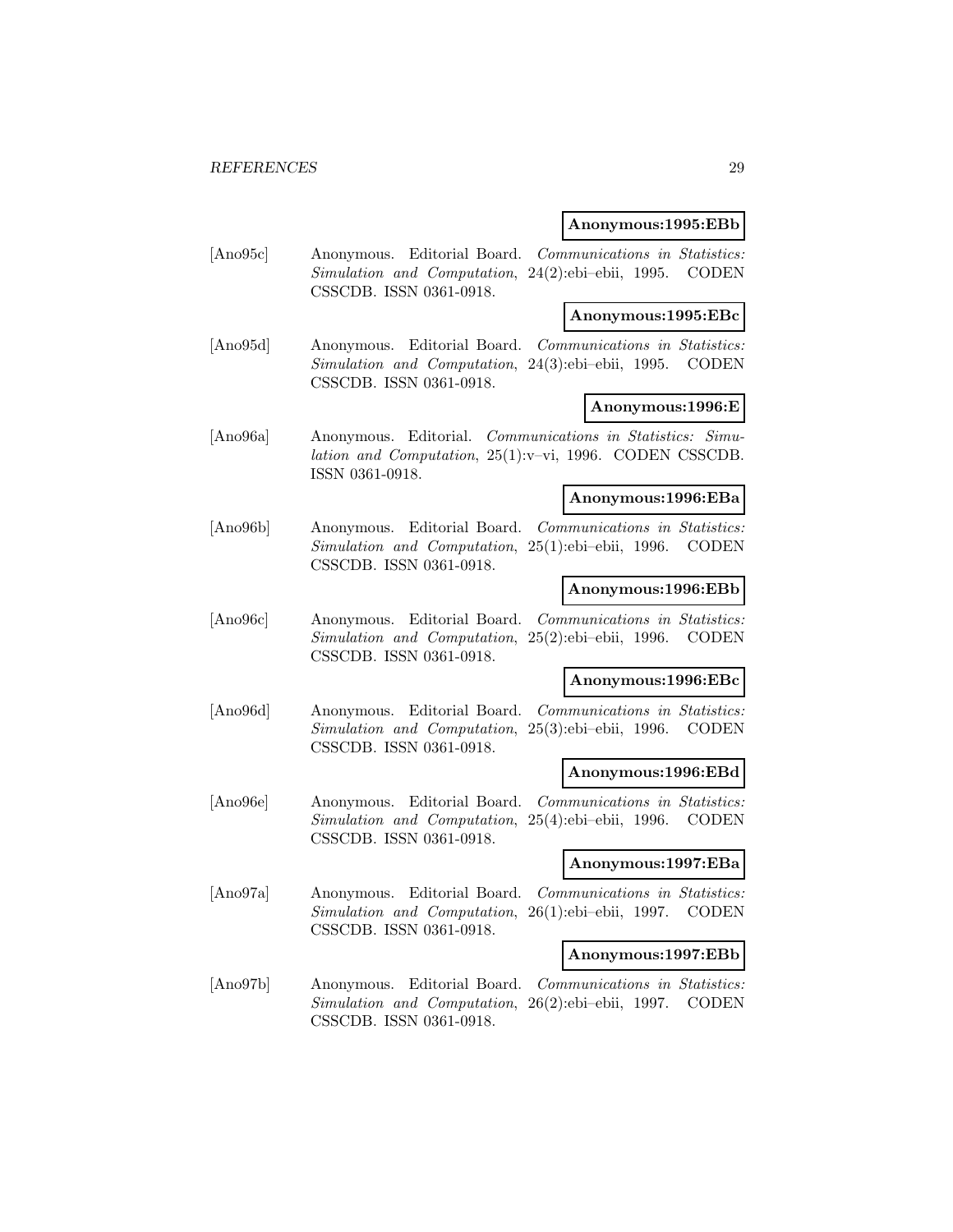#### **Anonymous:1997:EBc**

[Ano97c] Anonymous. Editorial Board. Communications in Statistics: Simulation and Computation, 26(3):ebi–ebii, 1997. CODEN CSSCDB. ISSN 0361-0918.

#### **Anonymous:1997:EBd**

[Ano97d] Anonymous. Editorial Board. Communications in Statistics: Simulation and Computation, 26(4):ebi–ebii, 1997. CODEN CSSCDB. ISSN 0361-0918.

## **Anonymous:1998:EBa**

[Ano98a] Anonymous. Editorial Board. Communications in Statistics: Simulation and Computation, 27(1):ebi–ebii, 1998. CODEN CSSCDB. ISSN 0361-0918.

## **Anonymous:1998:EBb**

[Ano98b] Anonymous. Editorial Board. Communications in Statistics: Simulation and Computation, 27(2):ebi–ebii, 1998. CODEN CSSCDB. ISSN 0361-0918.

## **Anonymous:1998:EBc**

[Ano98c] Anonymous. Editorial Board. Communications in Statistics: Simulation and Computation, 27(3):ebi–ebii, 1998. CODEN CSSCDB. ISSN 0361-0918.

#### **Anonymous:1998:EBd**

[Ano98d] Anonymous. Editorial Board. Communications in Statistics: Simulation and Computation, 27(4):ebi–ebii, 1998. CODEN CSSCDB. ISSN 0361-0918.

## **Anonymous:1999:EBa**

[Ano99a] Anonymous. Editorial Board. Communications in Statistics: Simulation and Computation, 28(1):ebi–ebii, 1999. CODEN CSSCDB. ISSN 0361-0918.

#### **Anonymous:1999:EBb**

[Ano99b] Anonymous. Editorial Board. Communications in Statistics: Simulation and Computation, 28(2):ebi–ebii, 1999. CODEN CSSCDB. ISSN 0361-0918.

## **Anonymous:1999:EBc**

[Ano99c] Anonymous. Editorial Board. Communications in Statistics: Simulation and Computation, 28(3):ebi–ebii, 1999. CODEN CSSCDB. ISSN 0361-0918.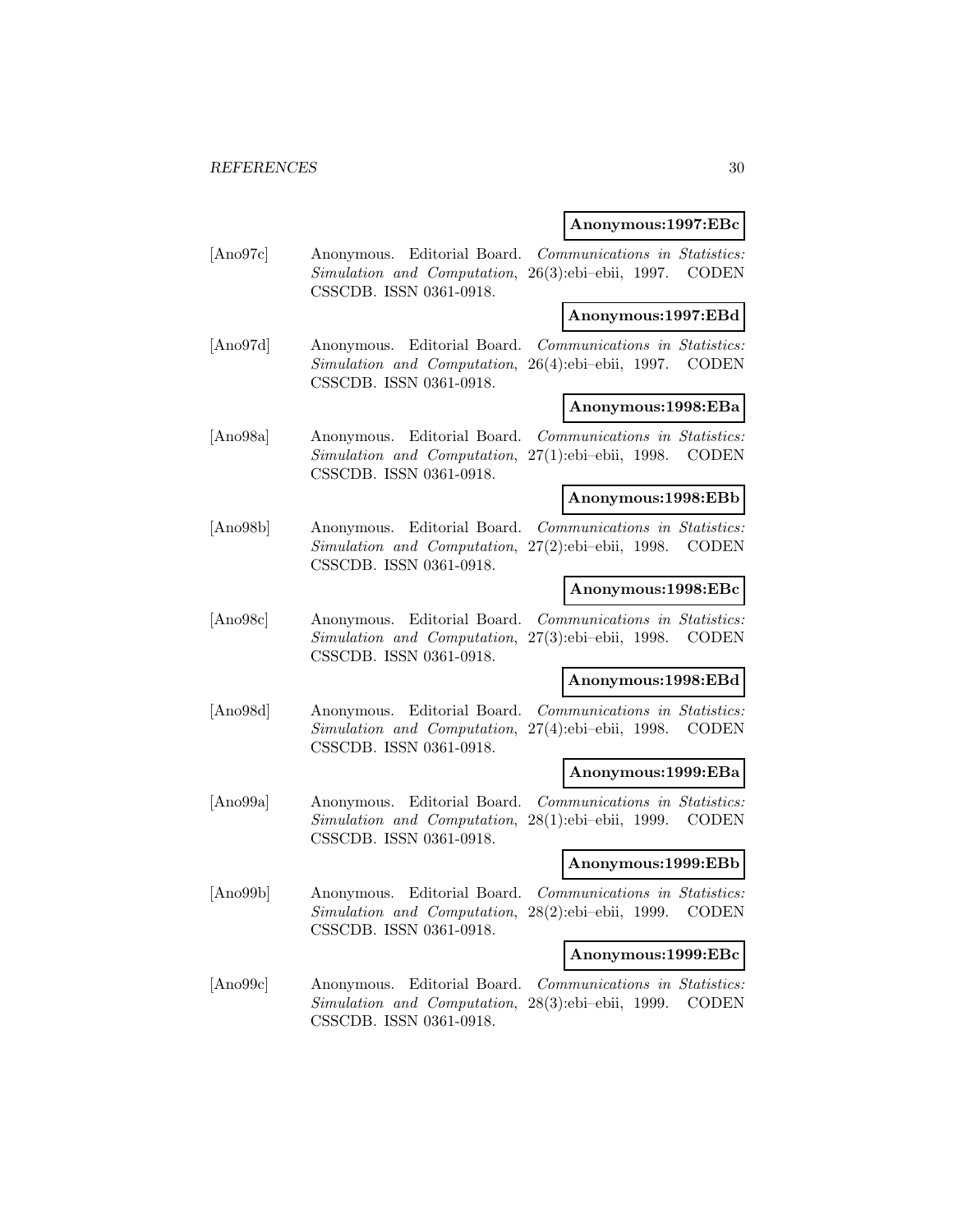#### **Anonymous:1999:EBd**

[Ano99d] Anonymous. Editorial Board. Communications in Statistics: Simulation and Computation, 28(4):ebi–ebii, 1999. CODEN CSSCDB. ISSN 0361-0918.

# **Andre:1991:IPE**

[APN91] Carmen D. S. André, Clóvis A. Peres, and Subhash C. Narula. An iterative procedure for the estimation of parameters in a doseresponse model. Communications in Statistics: Simulation and Computation, 20(2–3):763–775, 1991. CODEN CSSCDB. ISSN 0361-0918.

# **Appleton:1995:ULL**

[App95] David R. Appleton. The uniform, logistic, and lambda distributions. Communications in Statistics: Simulation and Computation, 24(4):947–951, 1995. CODEN CSSCDB. ISSN 0361-0918.

## **Antille:1990:RCO**

[AR90] Gérard Antille and Gilbert Ritschard. Robust and classical outlyingness indicators a simulation study. Communications in Statistics: Simulation and Computation, 19(2):505–512, 1990. CO-DEN CSSCDB. ISSN 0361-0918.

## **Amin:1991:NEW**

[AS91] Raid W. Amin and Alice J. Searcy. A nonparametric exponentially weighted moving average control scheme. Communications in Statistics: Simulation and Computation, 20(4):1049– 1072, 1991. CODEN CSSCDB. ISSN 0361-0918.

## **Arumainayagam:1995:QSD**

[AS95] S. Devaraj Arumainayagam and V. Soundararajan. Quick switching double sampling system indexed by the crossover point. Communications in Statistics: Simulation and Computation, 24 (3):765–773, 1995. CODEN CSSCDB. ISSN 0361-0918.

#### **Awad:1990:SDK**

[ASA90] Adnan M. Awad, Talib H. Sarie, and Mufid M. Azzam. Simulated distribution of the Kullback–Leibler information measure. Communications in Statistics: Simulation and Computation, 19 (4):1319–1338, 1990. CODEN CSSCDB. ISSN 0361-0918.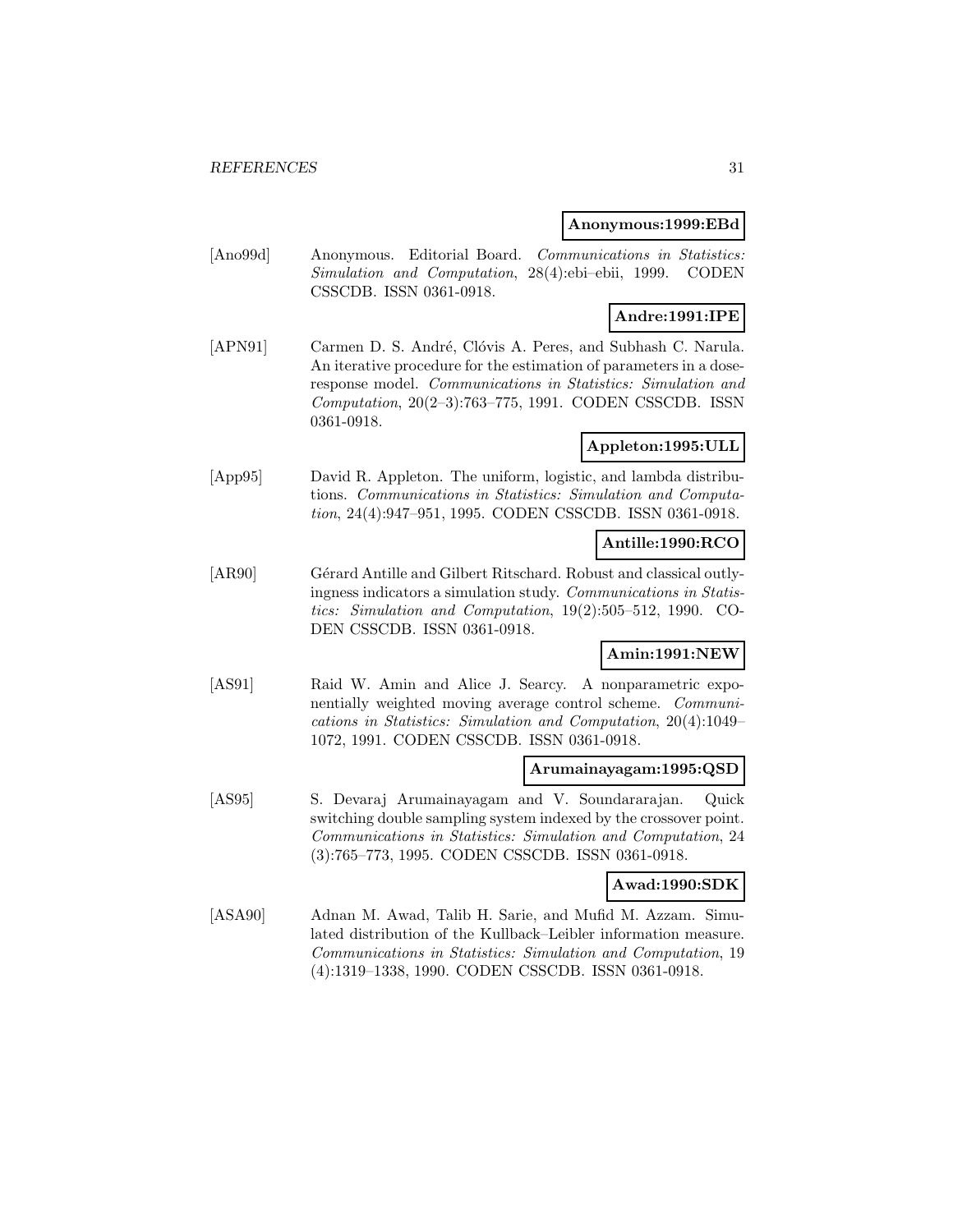## **Atanu:1999:DRR**

[Ata99] Biswas Atanu. Delayed response in randomized play-the-winner rule revisited. Communications in Statistics: Simulation and Computation, 28(3):715–731, 1999. CODEN CSSCDB. ISSN 0361-0918.

# **Andres:1992:OCC**

[ATL92] A. Martín Andrés, I. Herranz Tejedor, and J. D. Luna del Castillo. Optimal correction for continuity in the chi-squared test in  $2 \times 2$  tables. Communications in Statistics: Simulation and Computation, 21(4):1077–1101, 1992. CODEN CSSCDB. ISSN 0361-0918.

# **Akahira:1997:RCI**

[ATT97] Masafumi Akahira, Kunihiko Takahashi, and Kei Takeuchi. Randomized confidence intervals of a parameter for a family of discrete exponential type distributions. Communications in Statistics: Simulation and Computation, 26(3):1103–1128, 1997. CO-DEN CSSCDB. ISSN 0361-0918.

## **Abraham:1992:TSA**

[AV92] Bovas Abraham and K. Vijayan. Time series analysis for repeated surveys. Communications in Statistics: Simulation and Computation, 21(3):893–908, 1992. CODEN CSSCDB. ISSN 0361-0918.

#### **Ananda:1996:TDT**

[AW96] Malwane M. A. Ananda and Samaradasa Weerahandi. Testing the difference of two exponential means using generalized p-values. Communications in Statistics: Simulation and Computation, 25(2):521–532, 1996. CODEN CSSCDB. ISSN 0361-0918.

## **Atwood:1996:DLR**

[AWBW<sup>+</sup>96] Ld Atwood, Af Wilson, Je Bailey-Wilson, Jn Carruth, and Rc Elston. On the distribution of the likelihood ratio test statistic for a mixture of two normal distributions. Communications in Statistics: Simulation and Computation, 25(3):733–740, 1996. CO-DEN CSSCDB. ISSN 0361-0918.

## **Atwood:1992:CAF**

[AWEBW92] Ld Atwood, Af Wilson, Rc Elston, and Je Bailey-Wilson. Computational aspects of fitting a mixture of two normal distributions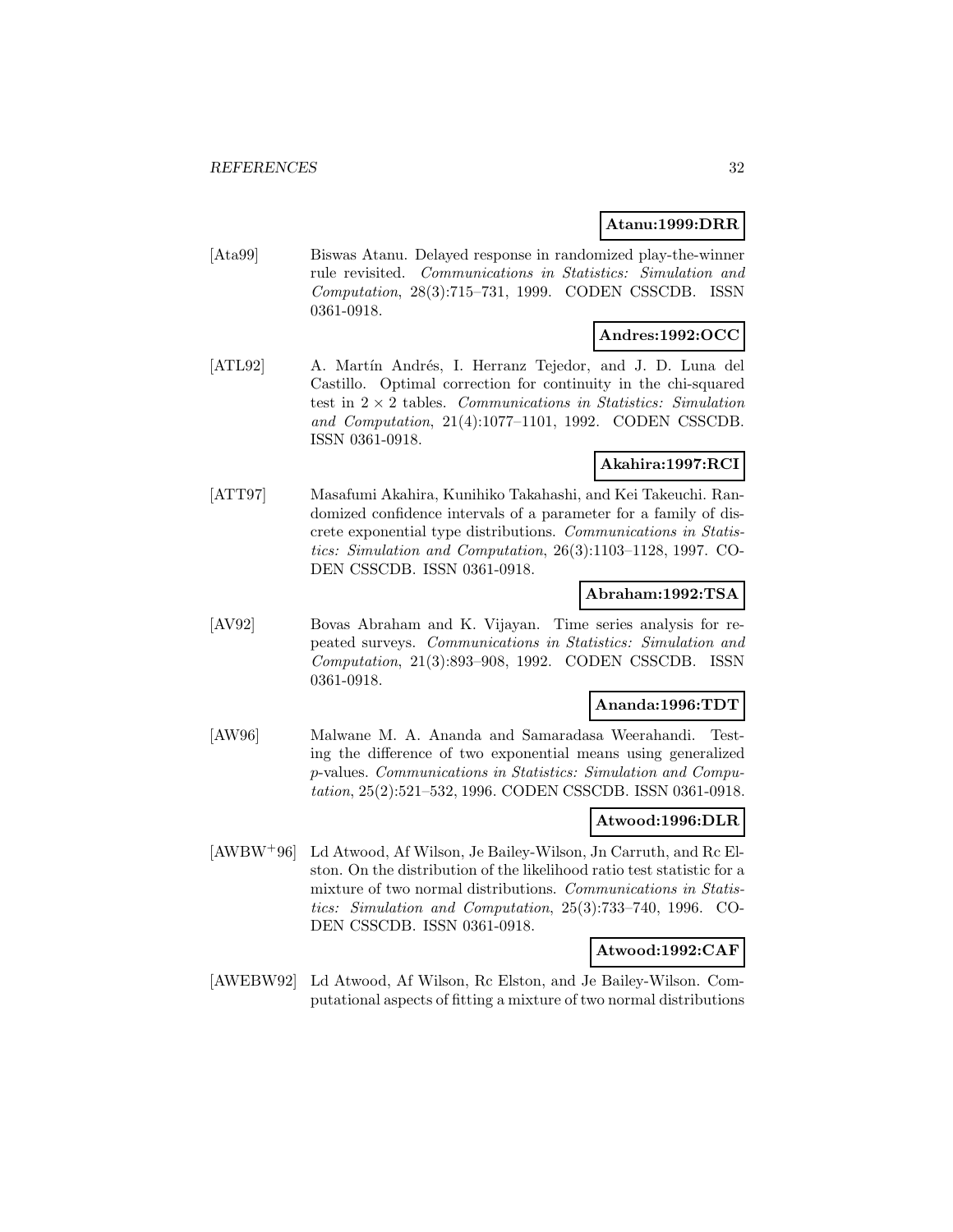using maximum likelihood. Communications in Statistics: Simulation and Computation, 21(3):769–781, 1992. CODEN CSS-CDB. ISSN 0361-0918.

## **Aras:1993:SNE**

[AWhW93] Girish Aras, Lyn R. Whitaker, and Yang huang Wu. Sequential nonparametric estimation of an optimal age replacement policy: a simulation study. Communications in Statistics: Simulation and Computation, 22(4):1115–1134, 1993. CODEN CSSCDB. ISSN 0361-0918.

# **Anraku:1990:ENB**

[AY90] K. Anraku and T. Yanagimoto. Estimation for the negative binomial distribution based on the conditional likelihood. Communications in Statistics: Simulation and Computation, 19(3): 771–786, 1990. CODEN CSSCDB. ISSN 0361-0918.

#### **Birch:1993:RIR**

[BA93] Jeffrey B. Birch and David B. Agard. Robust inference in regression: a comparative study. Communications in Statistics: Simulation and Computation, 22(1):217–244, 1993. CODEN CSS-CDB. ISSN 0361-0918.

## **Baringhaus:1994:MHB**

[Bar94] L. Baringhaus. On a modification of the Hoeffding–Blum–Kiefer– Rosenblatt independence criterion. Communications in Statistics: Simulation and Computation, 23(3):683–689, 1994. CO-DEN CSSCDB. ISSN 0361-0918.

#### **Barry:1996:CBN**

[Bar96] Ronald Paul Barry. A centroid-based nonparametric regression estimator. Communications in Statistics: Simulation and Computation, 25(1):81–97, 1996. CODEN CSSCDB. ISSN 0361-0918.

#### **Barabesi:1998:CDS**

[Bar98] Lucio Barabesi. The computation of the distribution of the sign test statistic for ranked-set sampling. Communications in Statistics: Simulation and Computation, 27(3):833–842, 1998. CO-DEN CSSCDB. ISSN 0361-0918.

#### **Balakrishnan:1992:OSEa**

[BC92a] N. Balakrishnan and P. S. Chan. Order statistics from extreme value distribution, i: tables of means, variances and covariances.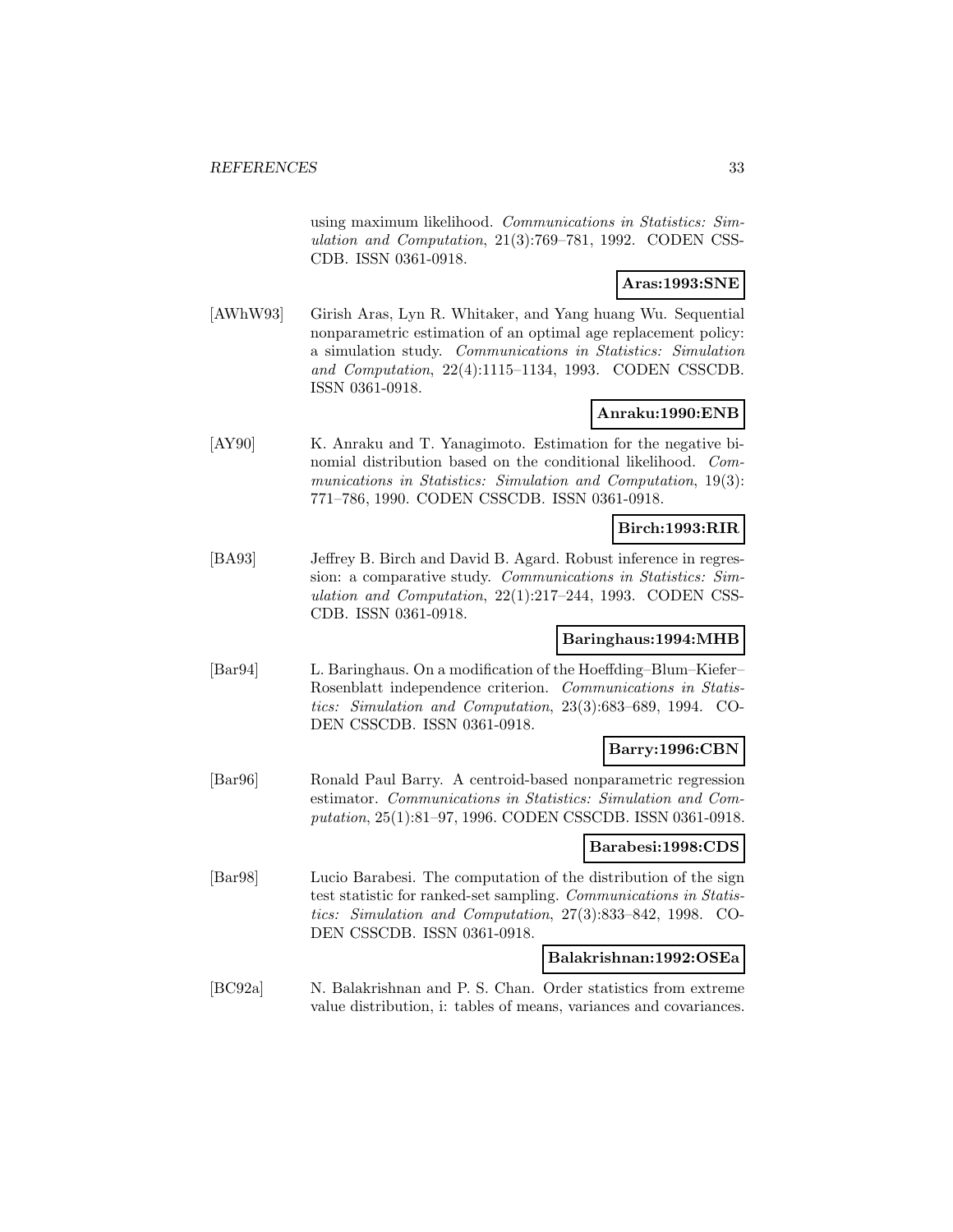Communications in Statistics: Simulation and Computation, 21 (4):1199–1217, 1992. CODEN CSSCDB. ISSN 0361-0918.

#### **Balakrishnan:1992:OSEb**

[BC92b] N. Balakrishnan and P. S. Chan. Order statistics from extreme value distribution, ii: best linear unbiased estimates and some other uses. Communications in Statistics: Simulation and Computation, 21(4):1219–1246, 1992. CODEN CSSCDB. ISSN 0361- 0918.

# **Bau:1997:LPP**

[BCC97] J. J. Bau, Hubert J. Chen, and Shun-Yi Chen. Lower percentage points of Hartley's extremal quotient statistic and their applications. Communications in Statistics: Simulation and Computation, 26(2):443–465, 1997. CODEN CSSCDB. ISSN 0361-0918.

## **Banerjia:1993:GRP**

[BD93] Sanjeev Banerjia and Rex A. Dwyer. Generating random points in a ball. Communications in Statistics: Simulation and Computation, 22(4):1205–1209, 1993. CODEN CSSCDB. ISSN 0361- 0918.

## **Baibing:1997:SAR**

[BD97] Li Baibing and Bart De Moor. A simple approximation relation between the symmetric generalized logistic and the Student's t distributions. Communications in Statistics: Simulation and Computation, 26(3):1029–1039, 1997. CODEN CSSCDB. ISSN 0361-0918.

## **Black:1990:PEN**

[BDP90] C. M. Black, S. D. Durham, and V. J. Padgett. Parameter estimation for a new distribution for the strength of brittle fibers: a simulation study. Communications in Statistics: Simulation and Computation, 19(3):809–825, 1990. CODEN CSSCDB. ISSN 0361-0918.

#### **Bedi:1995:AEM**

[Bed95] Pradeep Kumar Bedi. An alternative estimator in Midzuno scheme for multiple characteristics. Communications in Statistics: Simulation and Computation, 24(1):17–30, 1995. CODEN CSSCDB. ISSN 0361-0918.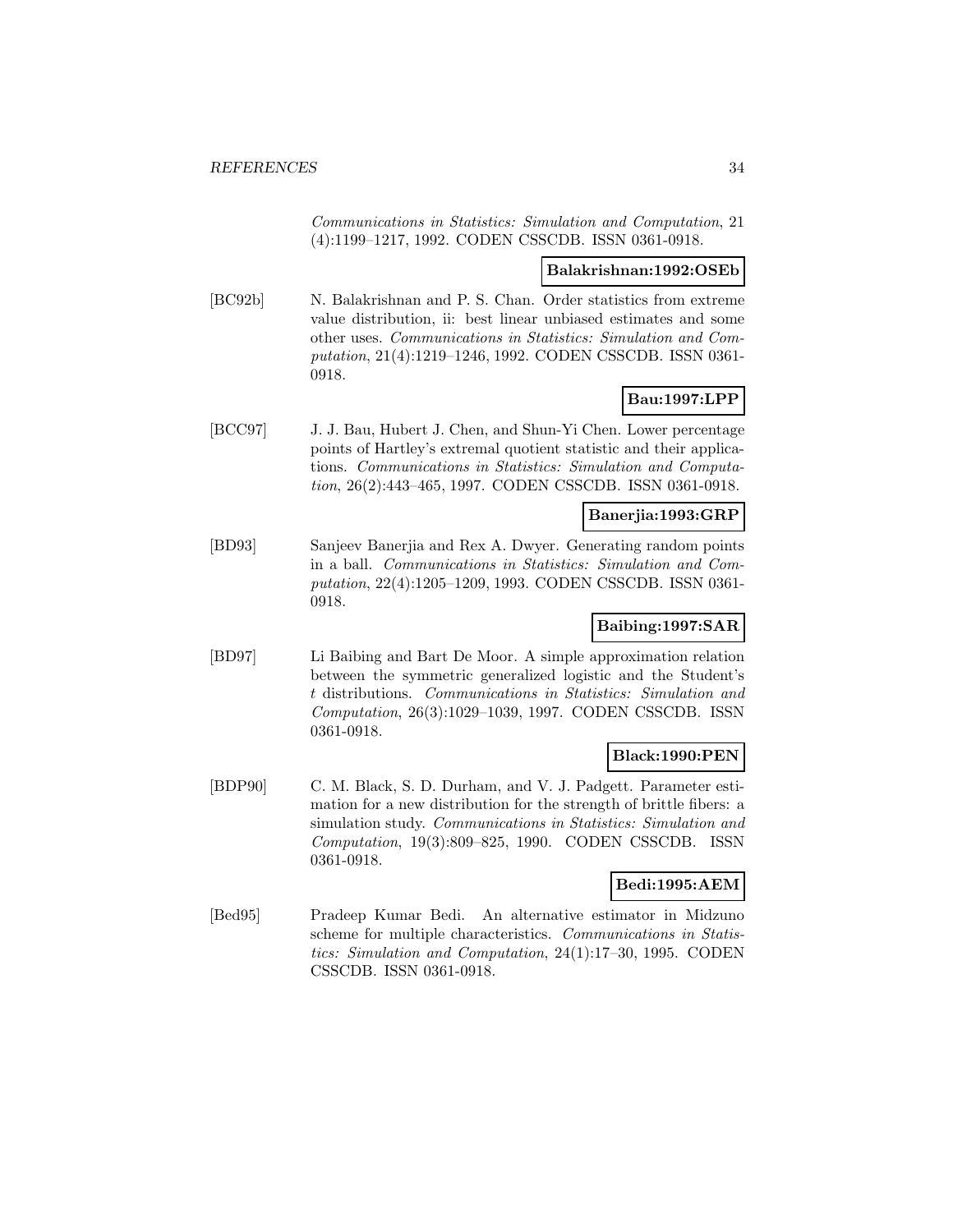## **Berod:1992:SDR**

[Bér92] Annick Clerc Bérod. Simulated deficiencies of robust estimators of a proportionality constant. Communications in Statistics: Simulation and Computation, 21(3):753–767, 1992. CO-DEN CSSCDB. ISSN 0361-0918.

# **Betro:1993:DGR**

[Bet93] Bruno Betrò. On the distribution of Gini's rank association coefficient. Communications in Statistics: Simulation and Computation, 22(2):497–505, 1993. CODEN CSSCDB. ISSN 0361-0918.

## **Bettonvil:1995:FSS**

[Bet95] Bert Bettonvil. Factor screening by sequential bifurcation. Communications in Statistics: Simulation and Computation, 24(1): 165–185, 1995. CODEN CSSCDB. ISSN 0361-0918.

## **Babu:1992:AMC**

[BF92] Gutti Jogesh Babu and Eric D. Feigelson. Analytical and Monte Carlo comparisons of six different linear least squares fits. Communications in Statistics: Simulation and Computation, 21(2): 533–549, 1992. CODEN CSSCDB. ISSN 0361-0918.

## **Bender:1993:CNR**

[BG93] Ralf Bender and Ulrich Grouven. On the choice of the number of residual autocovariances for the portmanteau test of multivariate autoregressive models. Communications in Statistics: Simulation and Computation, 22(1):19–32, 1993. CODEN CSSCDB. ISSN 0361-0918.

## **Bain:1995:EMS**

[BG95] Lee J. Bain and Gaoxiong Gan. Expectations of the maximum of sums and the sum of maxima for correlated normal variables. Communications in Statistics: Simulation and Computation, 24 (3):775–780, 1995. CODEN CSSCDB. ISSN 0361-0918.

#### **Bechhofer:1990:CPP**

[BGDH90] Robert E. Bechhofer, David M. Goldsman, Charles W. Dunnett, and Mark Hartmann. A comparison of the performances of procedures for selecting the normal population having the largest mean when the populations have a common unknown variance. Communications in Statistics: Simulation and Computation, 19 (3):971–1006, 1990. CODEN CSSCDB. ISSN 0361-0918.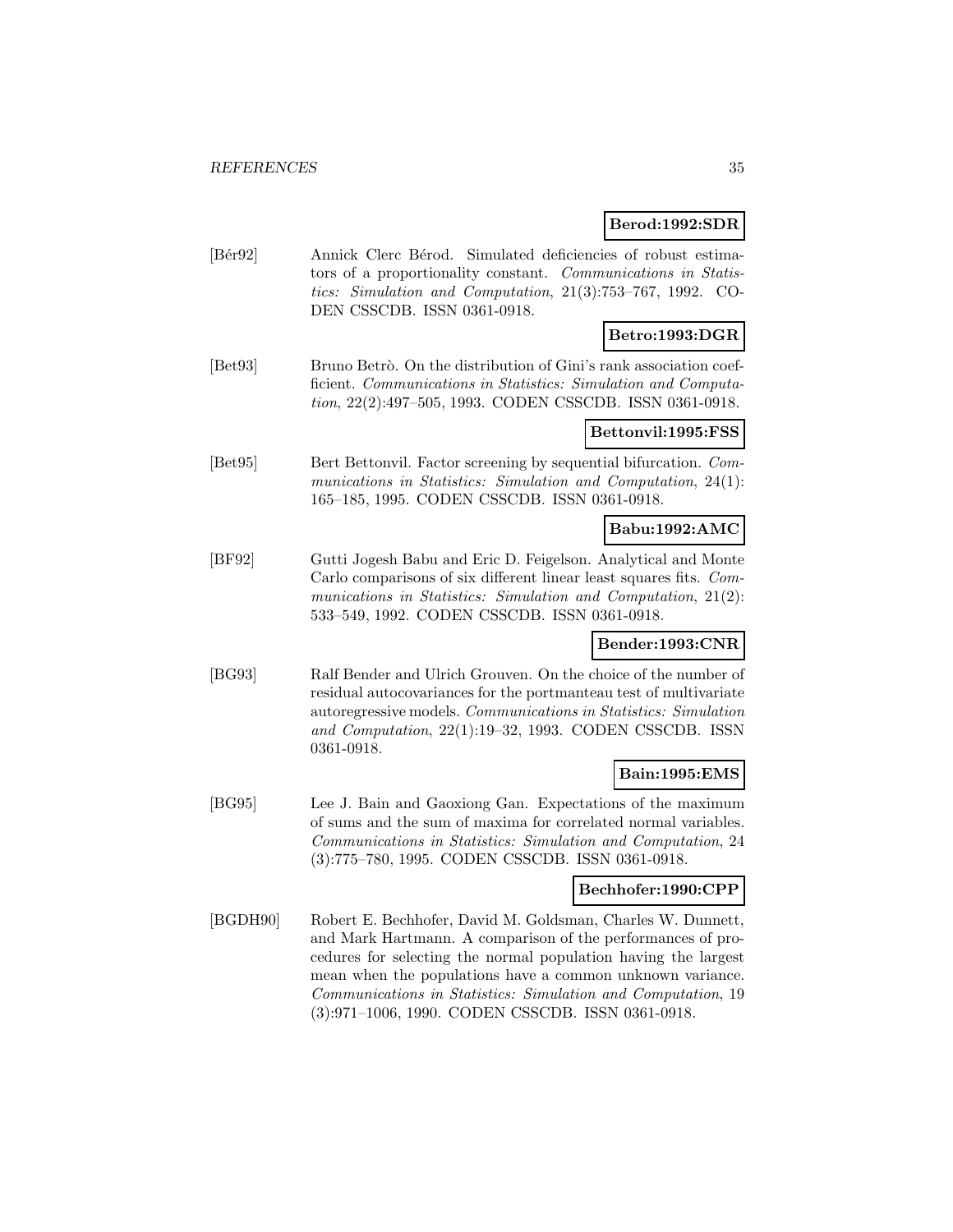# **Bull:1994:TSJ**

[BHG94] S. B. Bull, W. W. Hauck, and C. M. T. Greenwood. Two-step jackknife bias reduction for logistic regression MLES. Communications in Statistics: Simulation and Computation, 23(1):59–88, 1994. CODEN CSSCDB. ISSN 0361-0918.

## **Boisvert:1991:GAM**

[BHK91] Ronald F. Boisvert, Sally E. Howe, and David K. Kahaner. The guide to available mathematical software problem classification system<sup>1</sup>. Communications in Statistics: Simulation and Computation, 20(4):811–842, 1991. CODEN CSSCDB. ISSN 0361-0918.

## **Bhimasankaram:1994:USG**

[BJ94] P. Bhimasankaram and S. Rao Jammalamadaka. Updates of statistics in a general linear model: a statistical interpretation and applications. Communications in Statistics: Simulation and Computation, 23(3):789–801, 1994. CODEN CSSCDB. ISSN 0361-0918.

## **Bellhouse:1991:CGS**

[BK91] D. R. Bellhouse and R. J. Kulperger. Computer generated simple random samples. Communications in Statistics: Simulation and Computation, 20(2–3):539–550, 1991. CODEN CSSCDB. ISSN 0361-0918.

## **Bowman:1992:NHD**

[BKS92] K. O. Bowman, Marvin A. Kastenbaum, and L. R. Shenton. The negative hypergeometric distribution and estimation by moments. Communications in Statistics: Simulation and Computation, 21(2):301–332, 1992. CODEN CSSCDB. ISSN 0361-0918.

## **Blair:1991:NCV**

[Bla91] R. Clifford Blair. New critical values for the generalized t and generalized rank-sum procedures. Communications in Statistics: Simulation and Computation, 20(4):981–994, 1991. CO-DEN CSSCDB. ISSN 0361-0918.

#### **Barbosa:1994:AAL**

[BLN94] Emanuel Pimentel Barbosa and Francisco Louzada-Neto. Analysis of accelerated life tests with Weibull failure distribution via generalized linear models. Communications in Statistics: Simulation and Computation, 23(2):455–465, 1994. CODEN CSS-CDB. ISSN 0361-0918.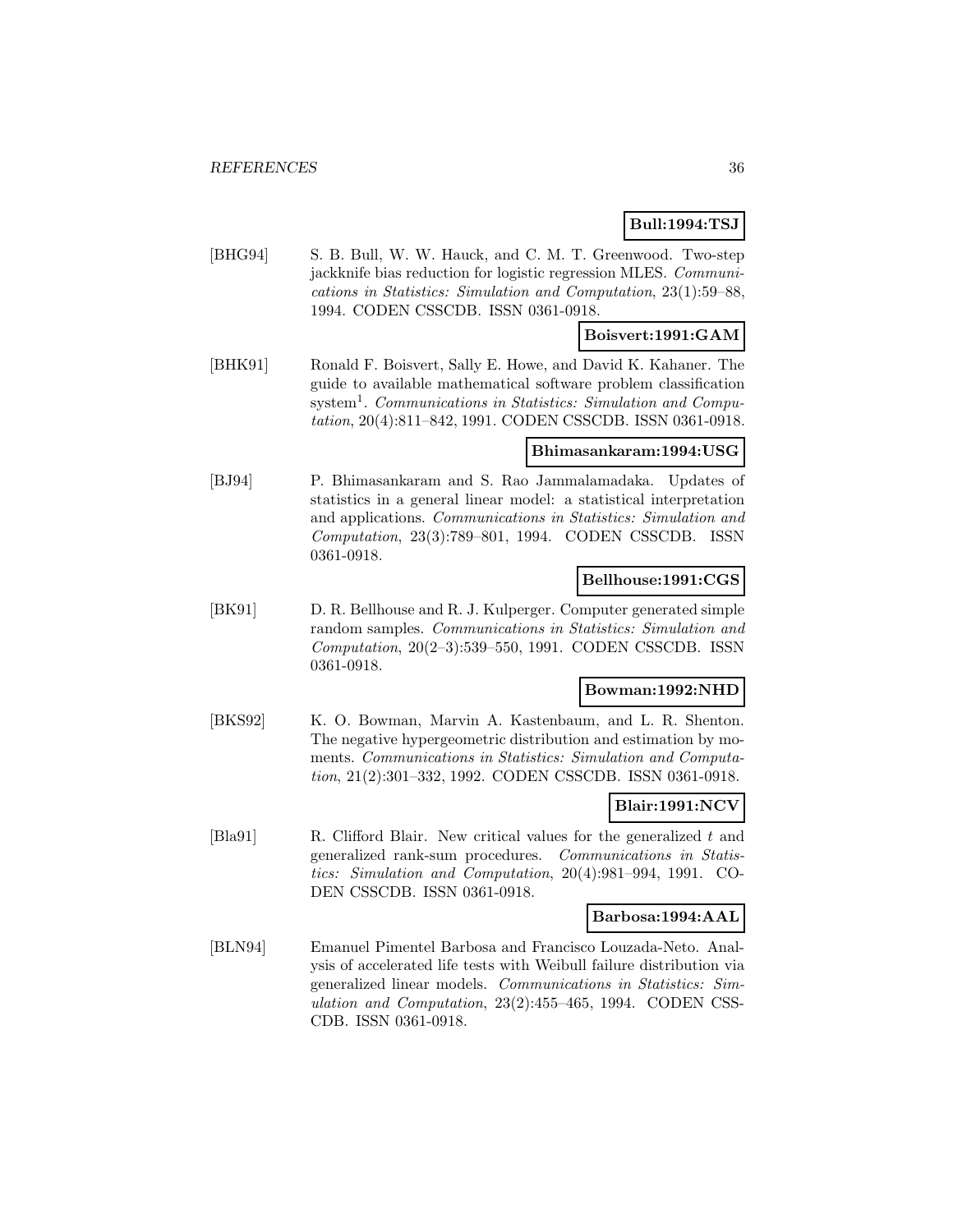### **Blodgett:1998:LMP**

[Blo98] Robert J. Blodgett. The limit of minimizing points as a median estimator. Communications in Statistics: Simulation and Computation, 27(3):857–869, 1998. CODEN CSSCDB. ISSN 0361-0918.

## **Barbosa:1996:LDA**

[BM96a] Emanuel P. Barbosa and Helio S. Migon. Longitudinal data analysis of animal growth via multivariate dynamic models. Communications in Statistics: Simulation and Computation, 25(2): 369–380, 1996. CODEN CSSCDB. ISSN 0361-0918.

### **Bekele:1996:ETA**

[BM96b] Isaac Bekele and Charles E. McCulloch. Estimation of the time of attainment of a threshold with control of the probability of overestimation. Communications in Statistics: Simulation and Computation, 25(1):157–168, 1996. CODEN CSSCDB. ISSN 0361-0918.

### **Bartkiewicz:1998:CSM**

[BN98] Jaroslaw Bartkiewicz and Wojciech Niemiro. A comparison of some MANOVA-type tests based on least distances. Communications in Statistics: Simulation and Computation, 27(2):403–430, 1998. CODEN CSSCDB. ISSN 0361-0918.

## **Bogen:1993:IPA**

[Bog93] Kenneth T. Bogen. An intermediate-precision approximation of the inverse cumulative normal distribution. Communications in Statistics: Simulation and Computation, 22(3):797–801, 1993. CODEN CSSCDB. ISSN 0361-0918.

### **Boik:1996:TLF**

[Boi96] Robert J. Boik. Transforming linear functions to normality: optimal component powers. Communications in Statistics: Simulation and Computation, 25(2):351–367, 1996. CODEN CSSCDB. ISSN 0361-0918.

#### **Boyles:1994:BCA**

[Boy94] Russell A. Boyles. Brocess capability with asymmetric tolerances. Communications in Statistics: Simulation and Computation, 23 (3):615–635, 1994. CODEN CSSCDB. ISSN 0361-0918.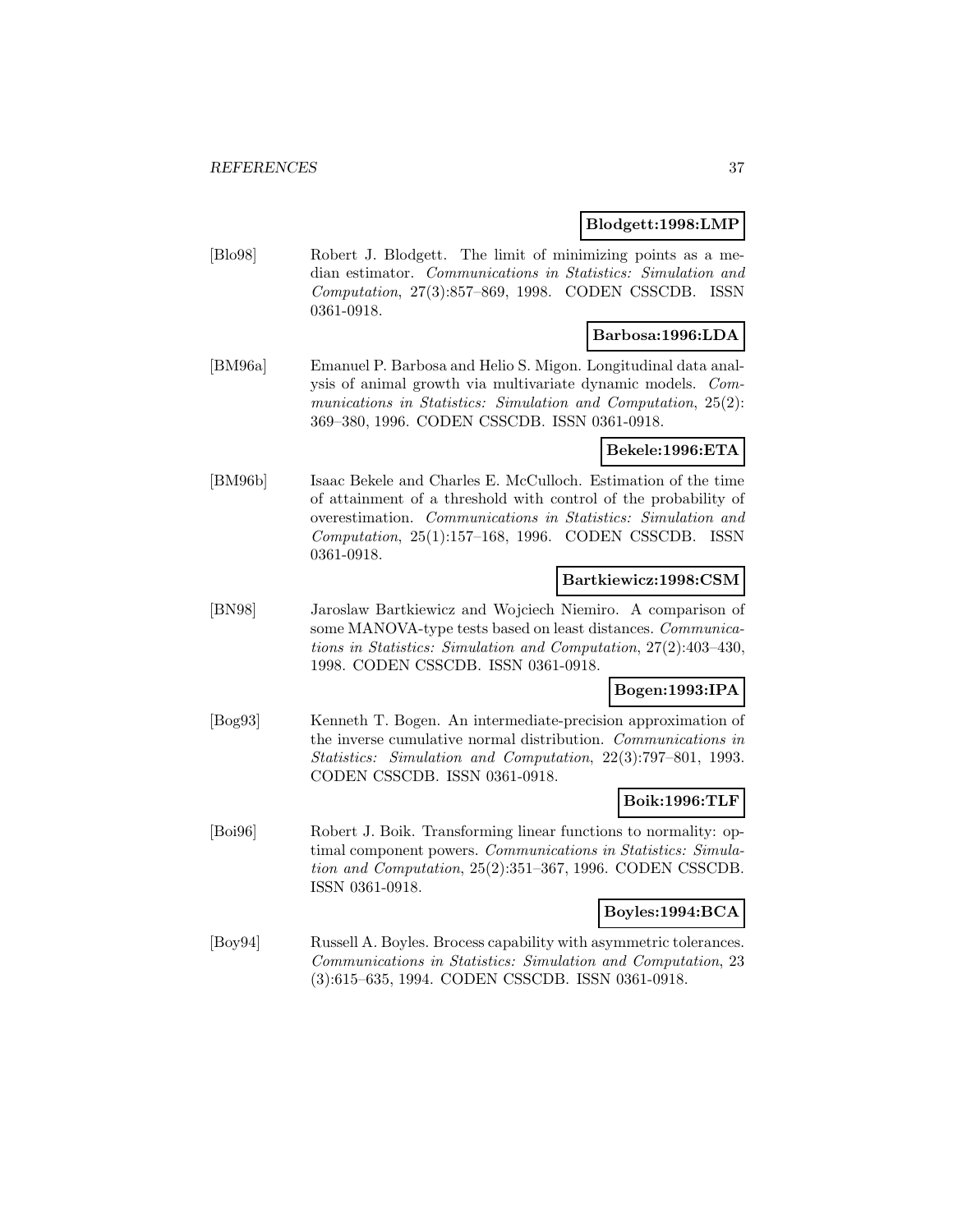## **Barry:1997:KLD**

[BP97] Ronald P. Barry and R. Kelley Pace. Kriging with large data sets using sparse matrix techniques. Communications in Statistics: Simulation and Computation, 26(2):619–629, 1997. CO-DEN CSSCDB. ISSN 0361-0918.

# **Basu:1995:IPT**

[BRB95] Srabashi Basu, Aparna Raychaudhuri, and Ayanendranath Basu. Improving precision through modelling: an illustration with hierarchical kappa. Communications in Statistics: Simulation and Computation, 24(2):399–408, 1995. CODEN CSSCDB. ISSN 0361-0918.

## **Bristol:1990:CTD**

[Bri90] David R. Bristol. Comparison of two distribution-free procedures for multiple comparisons with a control. Communications in Statistics: Simulation and Computation, 19(4):1403–1413, 1990. CODEN CSSCDB. ISSN 0361-0918.

## **Bristol:1993:VTS**

[Bri93] David Bristol. P-values for two-sided comparisons with a control. Communications in Statistics: Simulation and Computation, 22 (2):421–435, 1993. CODEN CSSCDB. ISSN 0361-0918.

## **Brooks:1997:USP**

[Bro97] Robert D. Brooks. Using a sequence of point optimal tests to select a varying coefficient model. Communications in Statistics: Simulation and Computation, 26(2):671–685, 1997. CO-DEN CSSCDB. ISSN 0361-0918.

## **Bolfarine:1993:EBP**

[BS93] Heleno Bolfarine and Monica C. Sandoval. Empirical Bayesian prediction in the location error in variables superpopulation model. Communications in Statistics: Simulation and Computation, 22(2):345–370, 1993. CODEN CSSCDB. ISSN 0361-0918.

### **Barton:1994:GMC**

[BS94a] Russell R. Barton and Lee W. Schruben. Graphical methods for comparing confounding in two or more designs. Communications in Statistics: Simulation and Computation, 23(4):953–971, 1994. CODEN CSSCDB. ISSN 0361-0918.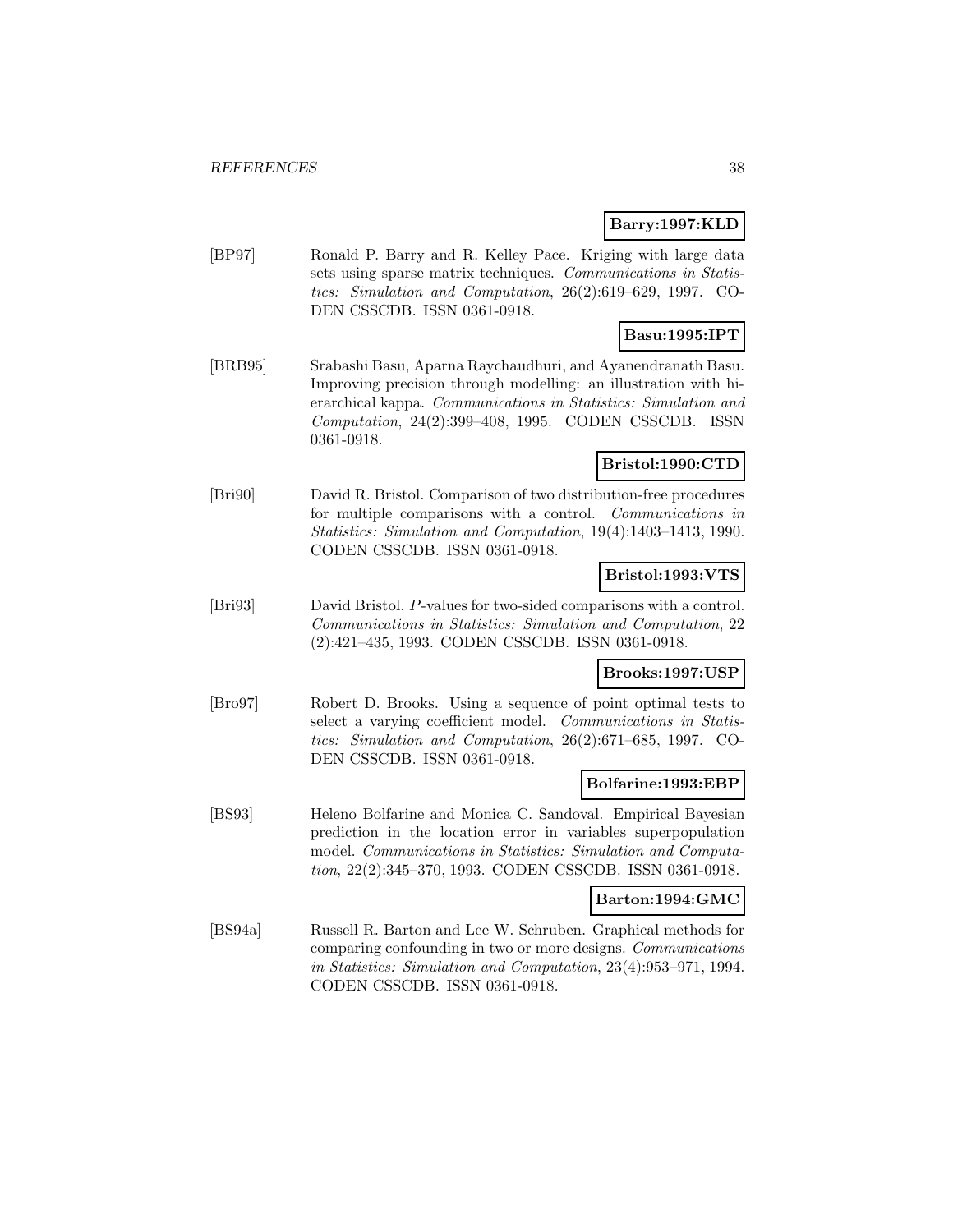#### **Bowman:1994:ABS**

[BS94b] K. O. Bowman and L. R. Shenton. Additional Bowman–Shenton approximate percentage points for Pearson distributions based on Pearson Type VI. Communications in Statistics: Simulation and Computation, 23(3):583–590, 1994. CODEN CSSCDB. ISSN 0361-0918.

### **Bowman:1997:CFE**

[BS97] K. O. Bowman and L. R. Shenton. The Cornish–Fisher expansion for estimating percentage points: a numerical perspective. Communications in Statistics: Simulation and Computation, 26 (1):355–373, 1997. CODEN CSSCDB. ISSN 0361-0918.

### **Barbosa:1999:MSG**

[BS99] Emanuel Pimentel Barbosa and Regina Sadownik. A multiplicative seasonal growth model for multivariate time series analysis and forecasting. Communications in Statistics: Simulation and Computation, 28(2):291–308, 1999. CODEN CSSCDB. ISSN 0361-0918.

### **Basu:1997:RTE**

[BSB97] Srabashi Basu, Sahadeb Sarkar, and Ayanendranath Basu. Robust tests for equality of two population means under the normal model. Communications in Statistics: Simulation and Computation, 26(1):333–353, 1997. CODEN CSSCDB. ISSN 0361-0918.

### **Bowman:1998:DRG**

[BSG98] K. O. Bowman, L. R. Shenton, and Paul C. Gailey. Distribution of the ratio of gamma variates. Communications in Statistics: Simulation and Computation, 27(1):1–19, 1998. CODEN CSS-CDB. ISSN 0361-0918.

### **Blair:1992:DFR**

[BT92] R. Clifford Blair and G. L. Thompson. A distribution-free ranklike test for scale with unequal population locations. Communications in Statistics: Simulation and Computation, 21(2):353–371, 1992. CODEN CSSCDB. ISSN 0361-0918.

### **BuHamra:1997:TCR**

[BuH97] Sana S. BuHamra. Testing for a change in repeated measures data. Communications in Statistics: Simulation and Computation, 26(3):841–872, 1997. CODEN CSSCDB. ISSN 0361-0918.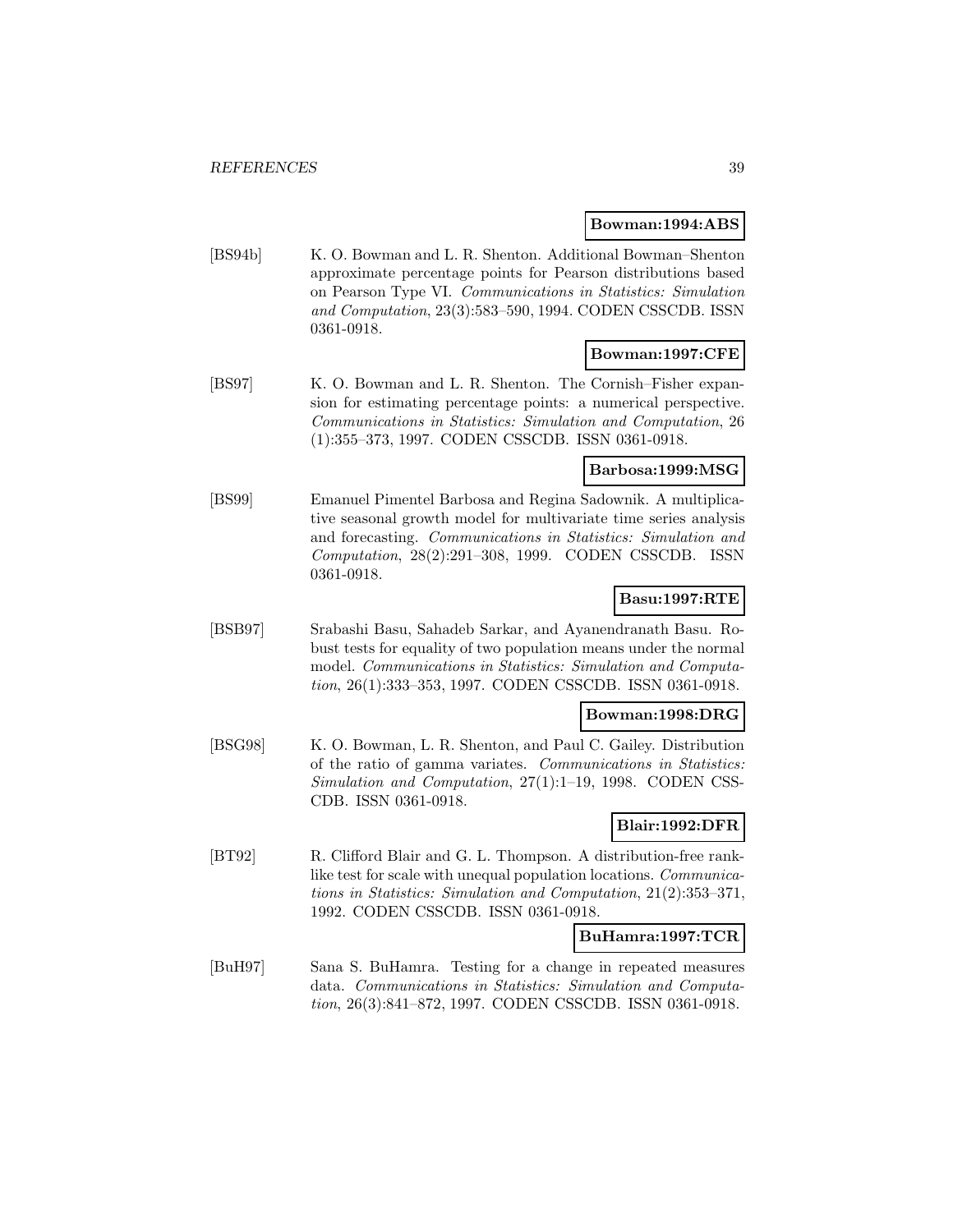### **Burford:1990:RNG**

[Bur90] Roger L. Burford. Random number generators for microcomputers. Communications in Statistics: Simulation and Computation, 19(2):649–662, 1990. CODEN CSSCDB. ISSN 0361-0918.

# **Bilker:1997:BLT**

[BW97] Warren B. Bilker and Mei-Cheng Wang. Bootstrapping left truncated and right censored data. Communications in Statistics: Simulation and Computation, 26(1):141–171, 1997. CODEN CSSCDB. ISSN 0361-0918.

## **Brorsen:1990:MLE**

[BY90] B. Wade Brorsen and Seung Ryong Yang. Maximum likelihood estimates of symmetric stable distribution parameters. Communications in Statistics: Simulation and Computation, 19(4): 1459–1464, 1990. CODEN CSSCDB. ISSN 0361-0918.

## **Caudill:1998:MLE**

[CA98] Steven B. Caudill and Ram N. Acharya. Maximum likelihood estimation of a mixture of normal regressions: starting values and singularities. Communications in Statistics: Simulation and Computation, 27(3):667–674, 1998. CODEN CSSCDB. ISSN 0361-0918.

# **Cuadras:1996:SCA**

[CAF96] C. M. Cuadras, C. Areans, and J. Fortiana. Some computational aspects of a distance-based model for prediction. Communications in Statistics: Simulation and Computation, 25(3):593–609, 1996. CODEN CSSCDB. ISSN 0361-0918.

### **Caroni:1998:WOT**

[Car98] C. Caroni. Wilks' outlier test in more than one multivariate sample. Communications in Statistics: Simulation and Computation, 27(1):79–94, 1998. CODEN CSSCDB. ISSN 0361-0918.

#### **Castagliola:1998:ANS**

[Cas98] Philippe Castagliola. Approximation of the normal sample median distribution using symmetrical Johnson  $S_U$  distributions: application to quality control. Communications in Statistics: Simulation and Computation, 27(2):289–301, 1998. CODEN CSSCDB. ISSN 0361-0918.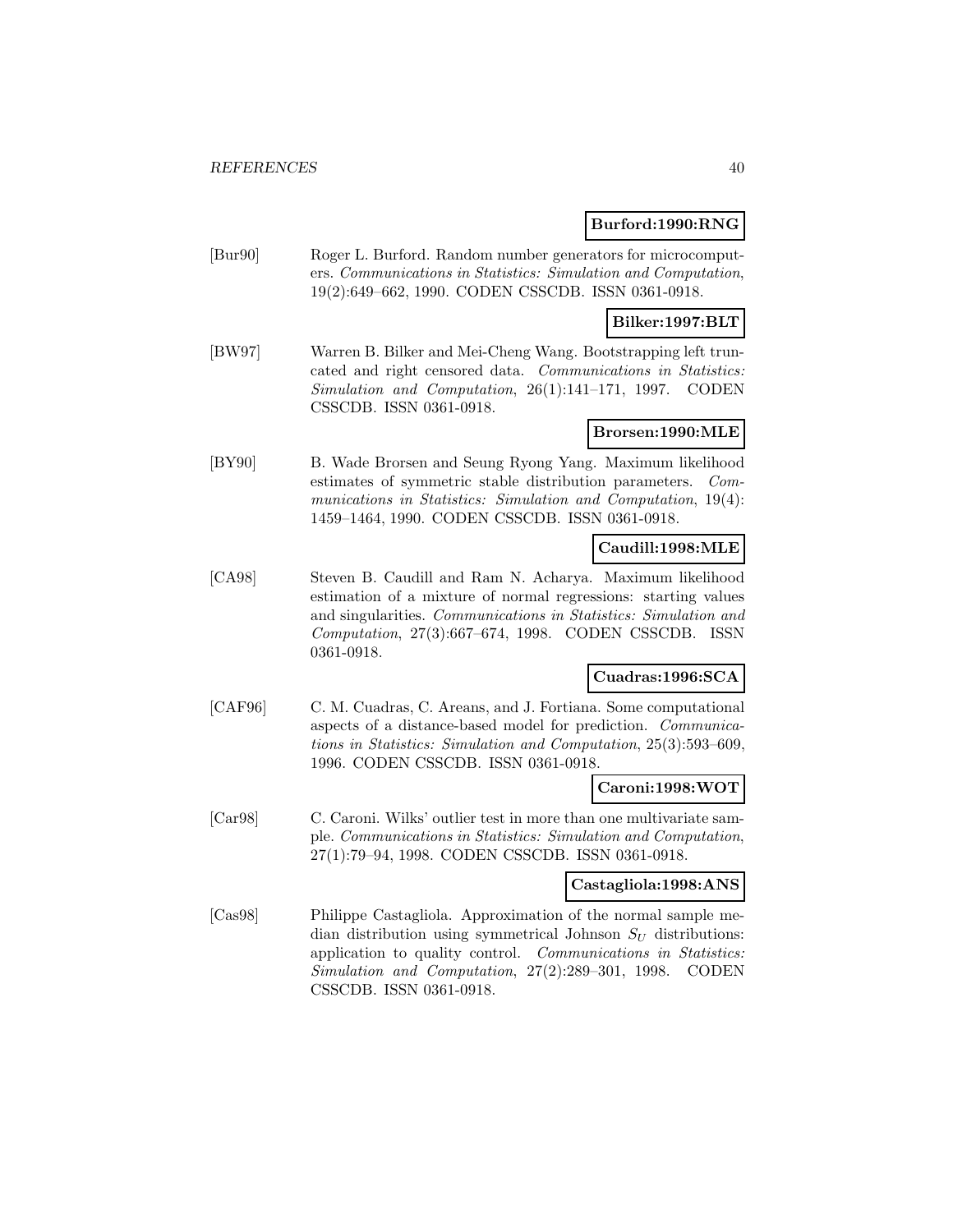#### **Chandra:1990:TWS**

[CC90] Nimai Kumar Chandra and Arijit Chaudhuri. On testimating the Weibull shape parameter. Communications in Statistics: Simulation and Computation, 19(2):637–648, 1990. CODEN CSSCDB. ISSN 0361-0918.

# **Chen:1998:SSA**

[CC98a] Shun-Yi. Chen and Hubert J. Chen. Single-stage analysis of variance under heteroscedasticity. Communications in Statistics: Simulation and Computation, 27(3):641–666, 1998. CO-DEN CSSCDB. ISSN 0361-0918.

## **Colosimo:1998:ISI**

[CC98b] Enrico A. Colosimo and Gauss M. Cordeiro. Improved statistical inference for exponential reliability data under Type II censoring. Communications in Statistics: Simulation and Computation, 27 (1):127–136, 1998. CODEN CSSCDB. ISSN 0361-0918.

# **Chen:1999:NOC**

[CC99] Hubert J. Chen and Shun-Yi. Chen. A nearly optimal confidence interval for the largest normal mean. Communications in Statistics: Simulation and Computation, 28(1):131–146, 1999. CODEN CSSCDB. ISSN 0361-0918.

## **Cordeiro:1998:BRE**

[CCN98] Gauss M. Cordeiro and Francisco Cribari-Neto. On bias reduction in exponential and non-exponential family regression models. Communications in Statistics: Simulation and Computation, 27(2):485–500, 1998. CODEN CSSCDB. ISSN 0361-0918.

### **Clapp:1993:EBE**

[CD93] John M. Clapp and Dipak K. Dey. Estimating bivariate errors-invariables models with instrumental variables. Communications in Statistics: Simulation and Computation, 22(3):863–876, 1993. CODEN CSSCDB. ISSN 0361-0918.

### **Cerrito:1992:USE**

[Cer92] Patricia B. Cerrito. Using stratification to estimate multimodal density functions with applications to regression. Communications in Statistics: Simulation and Computation, 21(4):1149– 1164, 1992. CODEN CSSCDB. ISSN 0361-0918.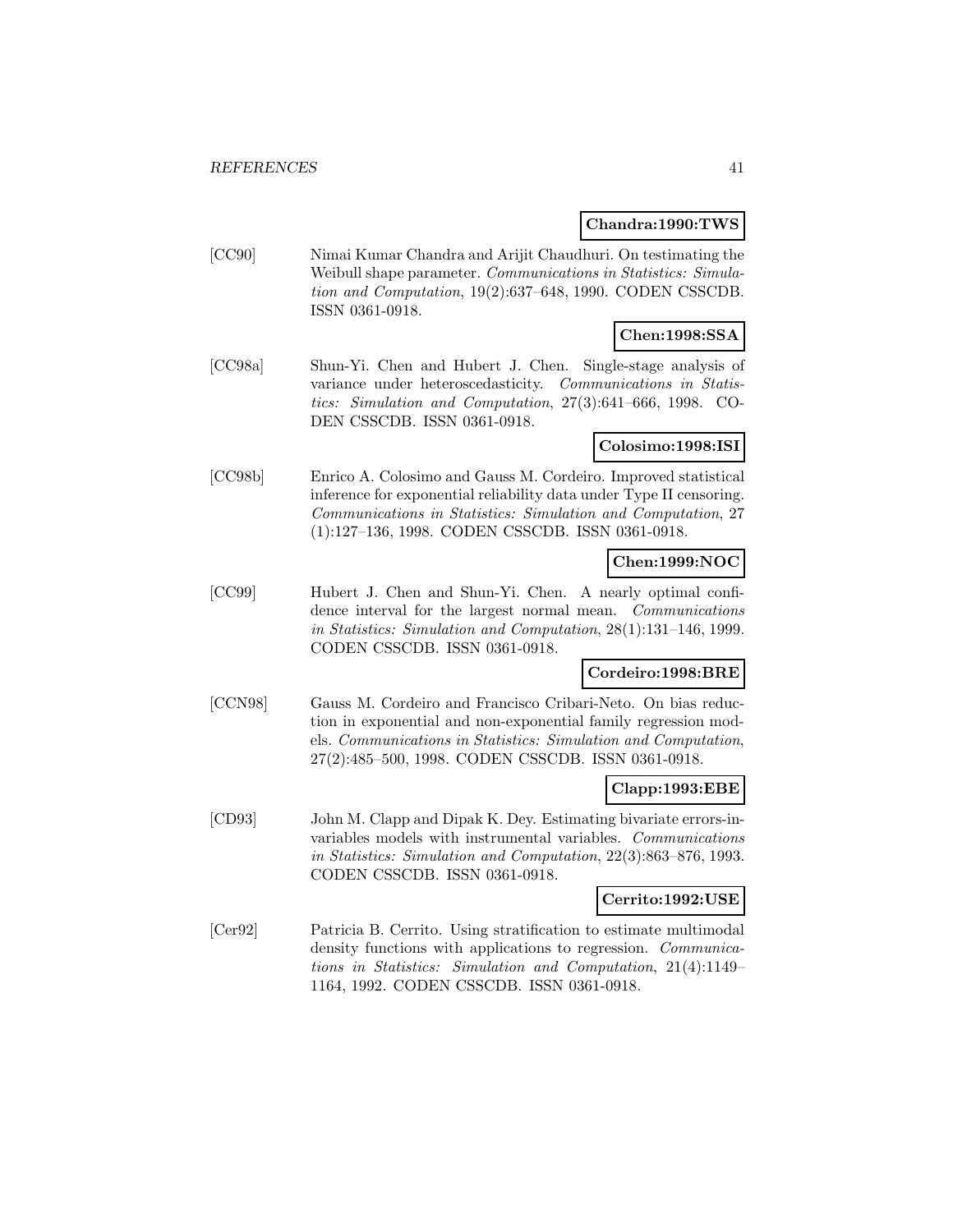## **Cao:1997:SCT**

[CFBGM<sup>+</sup>97] R. Cao, M. Febrero-Bande, W. González-Manteiga, J. M. Prada-Sánchez, and I. García-Jurado. Saving computer time in constructing consistent bootstrap prediction intervals for autoregressive processes. Communications in Statistics: Simulation and Computation, 26(3):961–978, 1997. CODEN CSSCDB. ISSN 0361-0918.

# **Crivelli:1995:CIR**

[CFMM95] Ana Crivelli, Luis Firinguetti, Rosa Montaño, and Margarita Muñóz. Confidence intervals in ridge regression by bootstrapping the dependent variable: a simulation study. Communications in Statistics: Simulation and Computation, 24(3):631–652, 1995. CODEN CSSCDB. ISSN 0361-0918.

### **Cordy:1993:ELS**

[CG93] Clifford B. Cordy and Daniel A. Griffith. Efficiency of least squares estimators in the presence of spatial autocorrelation. Communications in Statistics: Simulation and Computation, 22 (4):1161–1179, 1993. CODEN CSSCDB. ISSN 0361-0918.

## **Ciarlini:1999:CAQ**

[CGR99] P. Ciarlini, A. Gigli, and G. Regoliosi. The computation of accuracy of quality parameters by means of a Monte Carlo simulation. Communications in Statistics: Simulation and Computation, 28 (3):821–848, 1999. CODEN CSSCDB. ISSN 0361-0918.

### **Campbell:1994:TPN**

[CH94] L. L. Campbell and J. Huang. Tail probability of a noncentral indefinite Gaussian quadratic form. Communications in Statistics: Simulation and Computation, 23(2):431–439, 1994. CO-DEN CSSCDB. ISSN 0361-0918.

### **Chiou:1995:IEE**

[CH95] Paul Chiou and Chien-Pai Han. Interval estimation of error variance following a preliminary test in one-way random model. Communications in Statistics: Simulation and Computation, 24 (4):817–824, 1995. CODEN CSSCDB. ISSN 0361-0918.

### **Chakraborti:1990:OST**

[Cha90] S. Chakraborti. A one-sided test of homogeneity against simple tree alternative for right-censored data. Communications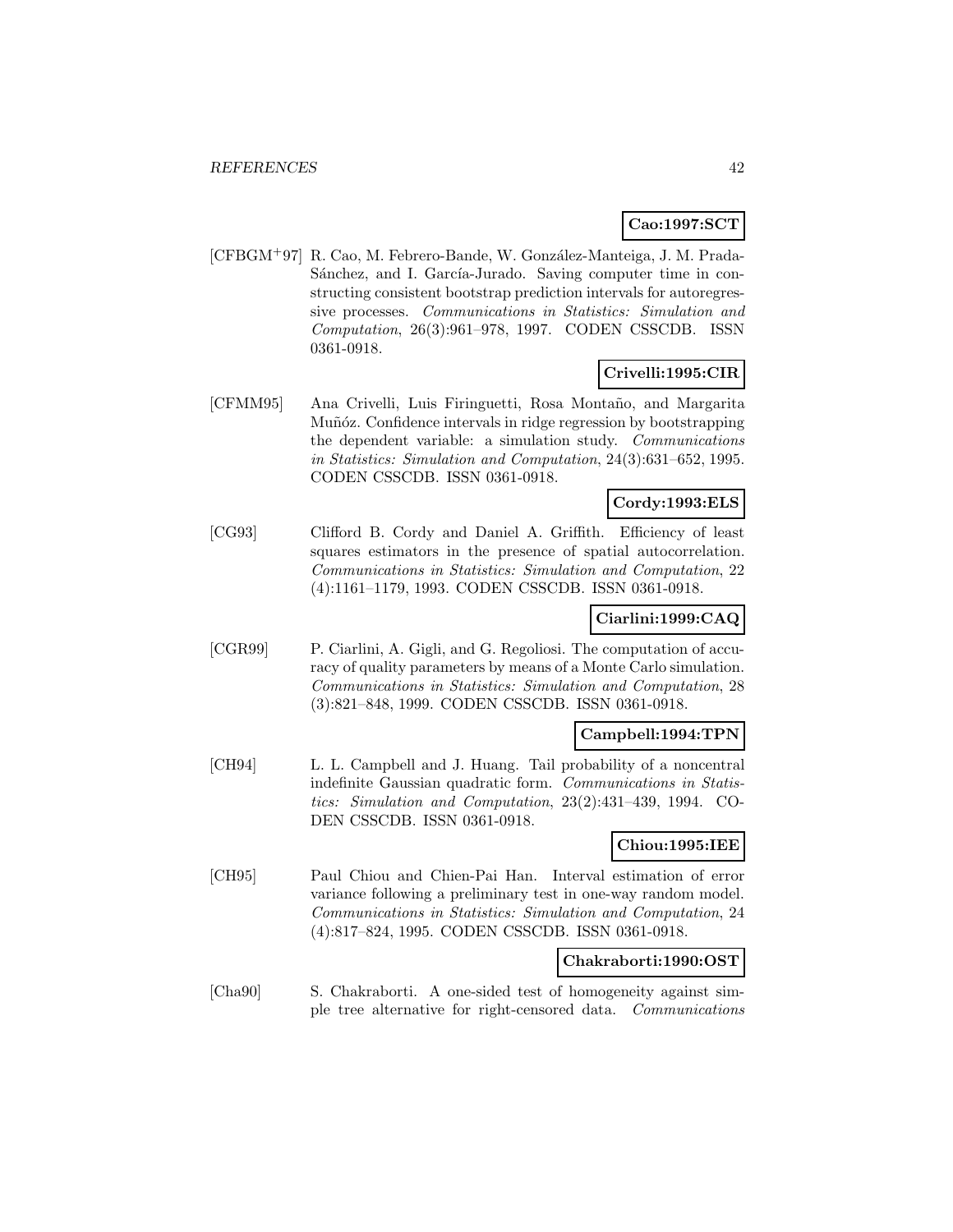in Statistics: Simulation and Computation, 19(3):879–889, 1990. CODEN CSSCDB. ISSN 0361-0918.

## **Chen:1993:NCU**

[Che93] Yuh-Ing Chen. Nonparametric comparisons of umbrella pattern treatment effects with a control in a one-way layout. Communications in Statistics: Simulation and Computation, 22(3):749–764, 1993. CODEN CSSCDB. ISSN 0361-0918.

## **Chen:1994:GSP**

[Che94] Yuh-Ing Chen. A generalized steel procedure for comparing several treatments with a control under random right-censorship. Communications in Statistics: Simulation and Computation, 23 (1):1–16, 1994. CODEN CSSCDB. ISSN 0361-0918.

## **Christoffersson:1999:RNR**

[Chr99] Jan Christoffersson. Resampling a nonlinear regression model in the frequency domain. Communications in Statistics: Simulation and Computation, 28(2):329–348, 1999. CODEN CSSCDB. ISSN 0361-0918.

## **Chu:1995:ESR**

[Chu95] C. K. Chu. The effect of the smoothness of the regression function on a bandwidth selector in nonparametric regression. Communications in Statistics: Simulation and Computation, 24(1):61–77, 1995. CODEN CSSCDB. ISSN 0361-0918.

#### **Chakak:1995:SCM**

[CK95a] Abderrahmane Chakak and Kenneth J. Koehler. A strategy for constructing multivariate distributions. Communications in Statistics: Simulation and Computation, 24(3):537–550, 1995. CODEN CSSCDB. ISSN 0361-0918.

### **Chien:1995:EKM**

[CK95b] Wei-Ting Kary Chien and Way Kuo. Extensions of the Kaplan– Meier estimator. Communications in Statistics: Simulation and Computation, 24(4):953–964, 1995. CODEN CSSCDB. ISSN 0361-0918.

#### **Chen:1991:PPS**

[CL91] Hubert J. Chen and Kin Lam. Percentage points of a Studentized range statistic arising from non-identical normal random variables. Communications in Statistics: Simulation and Computation, 20(4):995–1047, 1991. CODEN CSSCDB. ISSN 0361- 0918.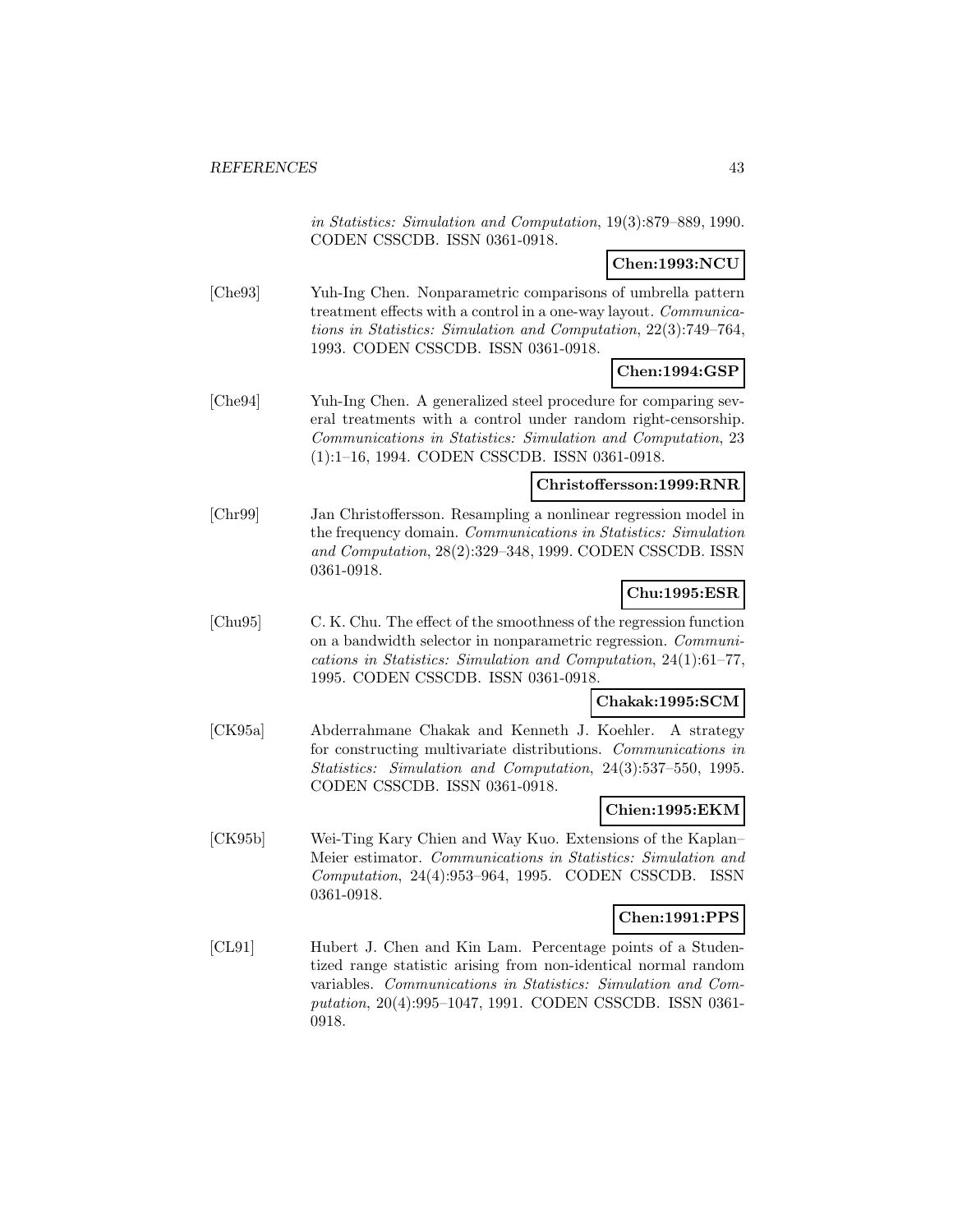### **Chan:1994:MCC**

[CL94] Lai K. Chan and Guo-Ying Li. A multivariate control chart for detecting linear trends. Communications in Statistics: Simulation and Computation, 23(4):997–1012, 1994. CODEN CSSCDB. ISSN 0361-0918.

# **Lo:1997:RLR**

[cLH97] Shu chuan Lo and Chien-Pai Han. Robust linear regression using smooth adaptive estimators. Communications in Statistics: Simulation and Computation, 26(1):1–19, 1997. CODEN CSSCDB. ISSN 0361-0918.

## **Chou:1999:PCH**

[CMY99] Youn-Min Chou, Robert L. Mason, and John C. Young. Power comparisons for a Hotelling's  $T^2$  statistic. Communications in Statistics: Simulation and Computation, 28(4):1031–1050, 1999. CODEN CSSCDB. ISSN 0361-0918.

### **Cribari-Neto:1998:BRO**

[CNBCF98] Francisco Cribari-Neto, Denise A. Botter, Gauss M. Cordeiro, and Silvia L. P. Ferrari. Bias reduction in one-parameter exponential family models. Communications in Statistics: Simulation and Computation, 27(3):761–782, 1998. CODEN CSSCDB. ISSN 0361-0918.

### **Cribari-Neto:1995:ILM**

[CNF95] Francisco Cribari-Neto and Silvia L. P. Ferrari. An improved Lagrange multiplier test for heteroskedasticity. Communications in Statistics: Simulation and Computation, 24(1):31–44, 1995. CODEN CSSCDB. ISSN 0361-0918.

### **Conlon:1992:CRS**

[Con92] Michael Conlon. The controlled random search procedure for function optimization. Communications in Statistics: Simulation and Computation, 21(3):919–923, 1992. CODEN CSSCDB. ISSN 0361-0918.

### **Cordy:1997:DBC**

[Cor97] Clifford B. Cordy. Design-based confidence limits for a distribution function. Communications in Statistics: Simulation and Computation, 26(4):1447–1464, 1997. CODEN CSSCDB. ISSN 0361-0918.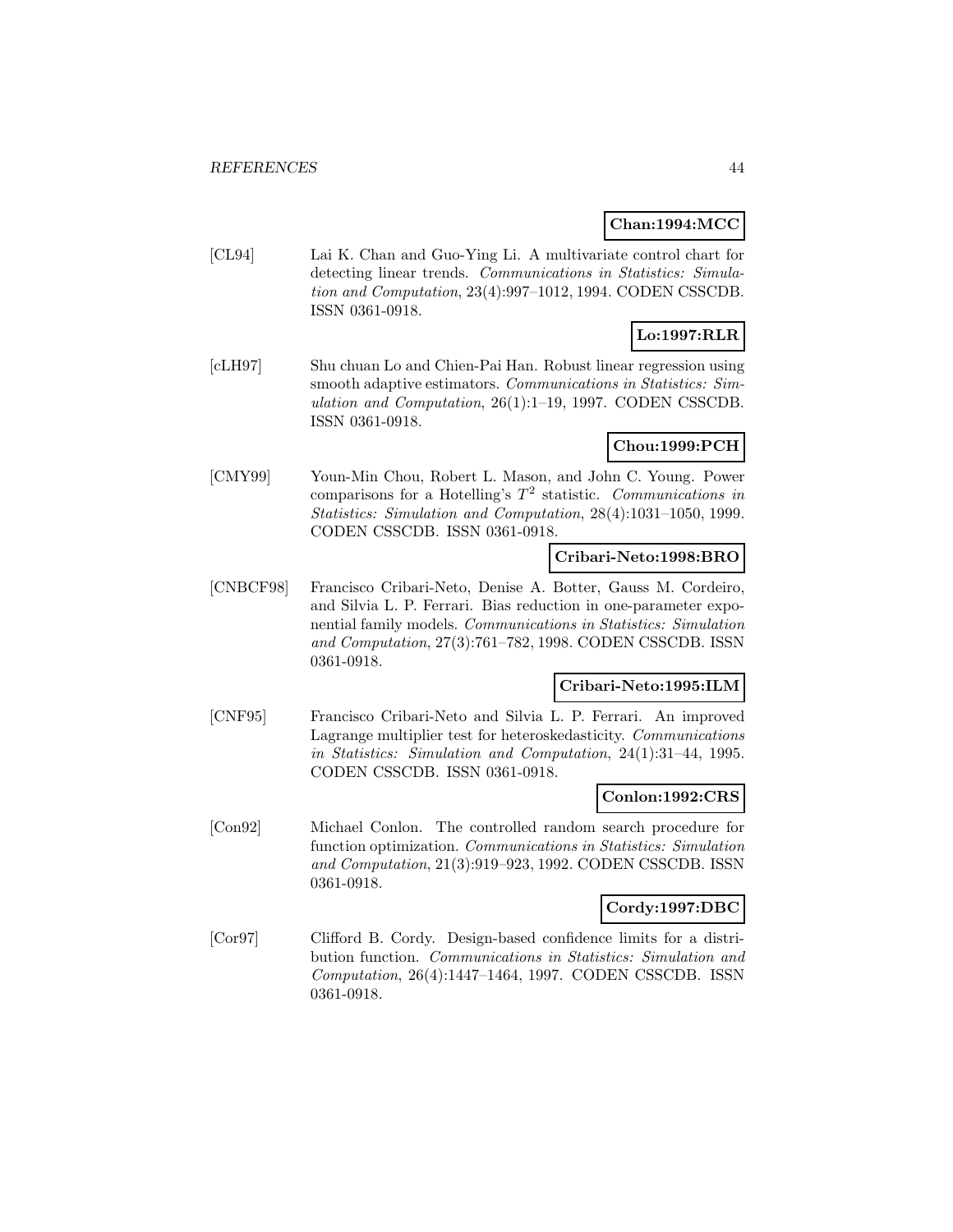### **Cordeiro:1992:ELS**

[CP92] Gauss M. Cordeiro and Gilberto A. Paula. Estimation, largesample parametric tests and diagnostics for non-exponential family nonlinear models. Communications in Statistics: Simulation and Computation, 21(1):149–172, 1992. CODEN CSSCDB. ISSN 0361-0918.

## **Chou:1993:PTS**

[CP93] Youn-Min Chou and Alan Polansky. Power of tests for some process capability indices. Communications in Statistics: Simulation and Computation, 22(2):523–544, 1993. CODEN CSSCDB. ISSN 0361-0918.

# **Chen:1997:TLC**

[CPC97] Keh-Wei Chen, Alex S. Papadopoulos, and Shein Chung Chow. On the test of Liu and Chow's procedure for assessing equivalence in variability of bioavailability. Communications in Statistics: Simulation and Computation, 26(3):1129–1138, 1997. CODEN CSSCDB. ISSN 0361-0918.

### **Choudhury:1997:LER**

[CPS97] Askar H. Choudhury, Simon Power, and Robert D. St. Louis. Linear estimation of the regression model with ARMA disturbances: a simulation study. Communications in Statistics: Simulation and Computation, 26(1):315–332, 1997. CODEN CSS-CDB. ISSN 0361-0918.

## **Christensen:1997:CTE**

[CR97] William F. Christensen and Alvin C. Rencher. A comparison of Type I error rates and power levels for seven solutions to the multivariate Behrens–Fisher problem. Communications in Statistics: Simulation and Computation, 26(4):1251–1273, 1997. CODEN CSSCDB. ISSN 0361-0918.

## **Crow:1990:RPC**

[Cro90] Edwin L. Crow. Ranking paired contestants. Communications in Statistics: Simulation and Computation, 19(3):749–769, 1990. CODEN CSSCDB. ISSN 0361-0918.

### **Chattamvelli:1995:ECN**

[CS95a] R. Chattamvelli and R. Shanmugam. Efficient computation of the noncentral  $x^2$  distribution. Communications in Statistics: Simulation and Computation, 24(3):675–689, 1995. CODEN CSSCDB. ISSN 0361-0918.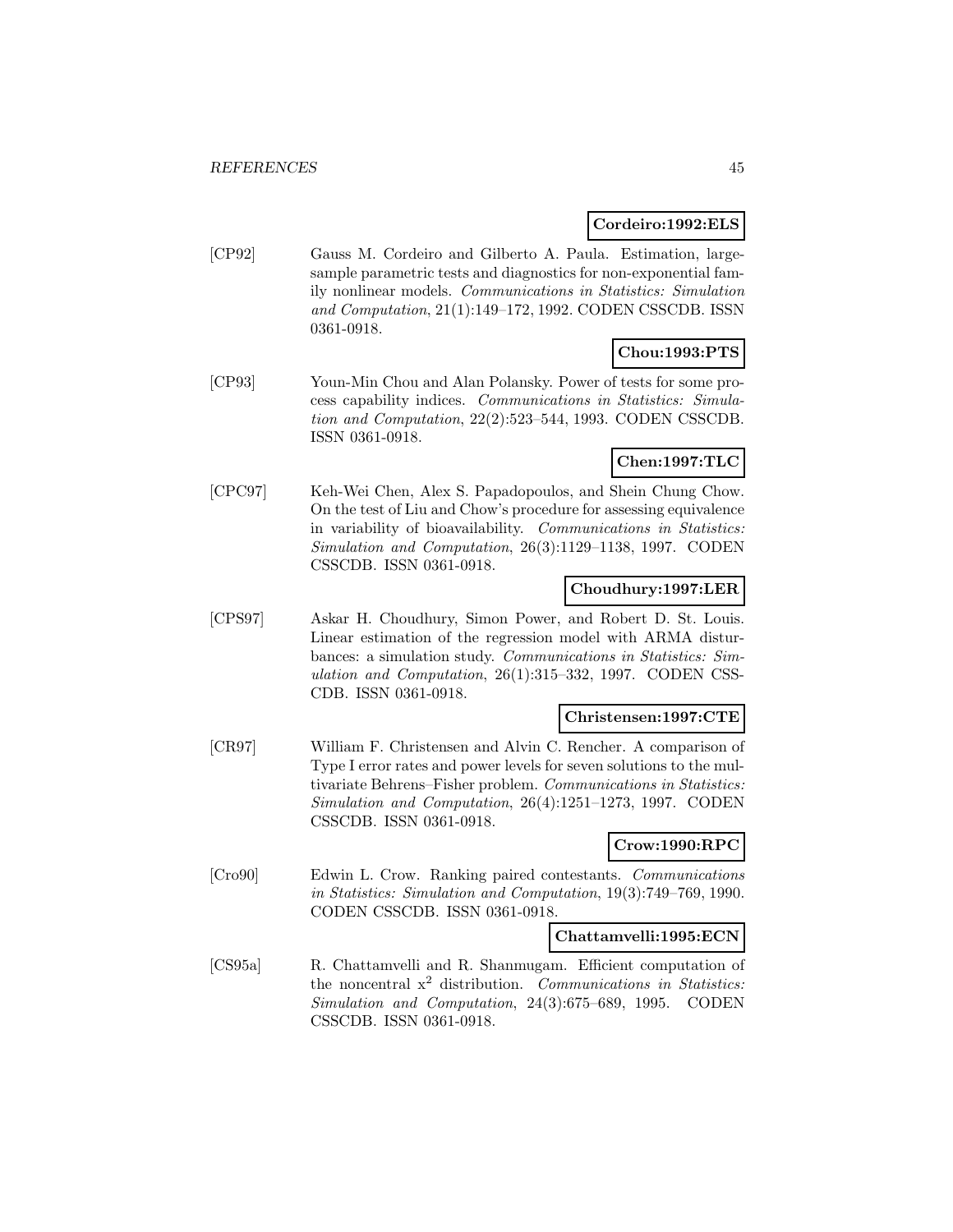# **Chu:1995:CHT**

[CS95b] David P. T. Chu and Brajendra C. Sutradhar. On Cochran's and Hartley's tests for homogeneity of variances when observations are autocorrelated. Communications in Statistics: Simulation and Computation, 24(2):327–347, 1995. CODEN CSSCDB. ISSN 0361-0918.

## **Chun-tu:1990:EDO**

[Ct90] Lin Chun-tu. Extremes of determinants and optimality of canonical variables. Communications in Statistics: Simulation and Computation, 19(4):1415–1430, 1990. CODEN CSSCDB. ISSN 0361-0918.

## **Chun-tu:1991:ELS**

[Ct91] Lin Chun-tu. The efficiency of least squares estimators of a seemingly unrelated regression model. Communications in Statistics: Simulation and Computation, 20(4):919–925, 1991. CO-DEN CSSCDB. ISSN 0361-0918.

## **Chalton:1992:IOI**

[CT92] Derek O. Chalton and Cas. G. Troskie. Identification of outlying and influential data with biased estimation: A simulation study. Communications in Statistics: Simulation and Computation, 21 (3):607–626, 1992. CODEN CSSCDB. ISSN 0361-0918.

# **Coe:1993:SSC**

[CT93] Paul R. Coe and Ajit C. Tamhane. Small sample confidence intervals for the difference,ratio and odds ratio of two success probabilities. Communications in Statistics: Simulation and Computation, 22(4):925–938, 1993. CODEN CSSCDB. ISSN 0361-0918.

## **Chen:1999:AAE**

[CT99] Chien-Chung Chen and Christopher W. Tyler. Accurate approximation to the extreme order statistics of Gaussian samples. Communications in Statistics: Simulation and Computation, 28(1): 177–188, 1999. CODEN CSSCDB. ISSN 0361-0918.

## **Chou:1994:UPF**

[CTH<sup>+</sup>94] Youn-Min Chou, S. Turner, S. Henson, D. Meyer, and K. S. Chen. On using percentiles to fit data by a Johnson distribution. Communications in Statistics: Simulation and Computation, 23 (2):341–354, 1994. CODEN CSSCDB. ISSN 0361-0918.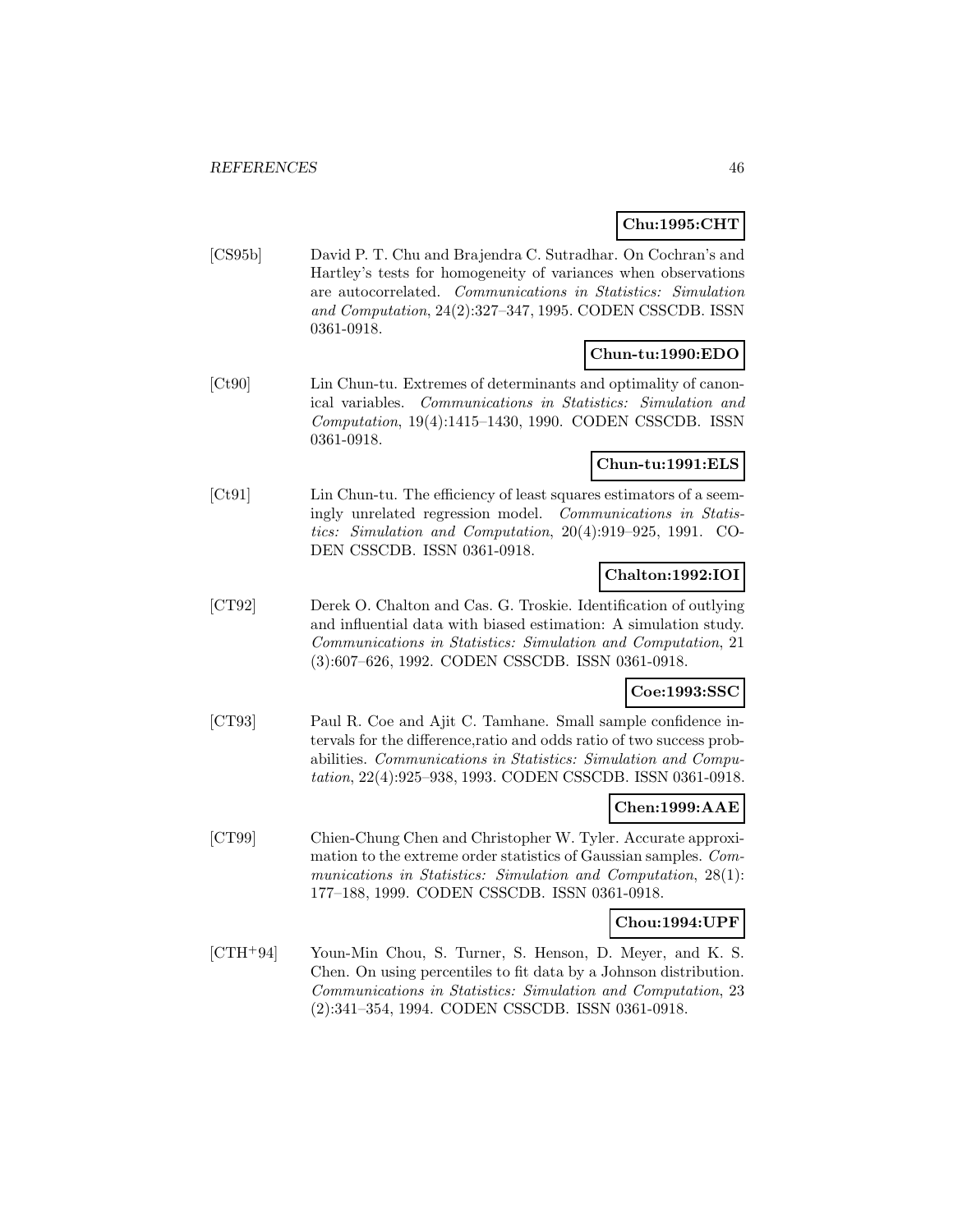### **Cutler:1993:BBA**

[Cut93] Adele Cutler. A branch and bound algorithm for constrained least squares. Communications in Statistics: Simulation and Computation, 22(2):305–321, 1993. CODEN CSSCDB. ISSN 0361-0918.

# **Chen:1994:MAA**

[CV94] Zhenmin Chen and John W. Van Ness. Metric admissibility and agglomerative clustering. Communications in Statistics: Simulation and Computation, 23(3):833–845, 1994. CODEN CSSCDB. ISSN 0361-0918.

# **Chou:1996:TME**

[CW96] Shihyu Chou and Min-Chiang Wang. Taguchi's method and an empirical procedure for on-line process control. Communications in Statistics: Simulation and Computation, 25(2):301–320, 1996. CODEN CSSCDB. ISSN 0361-0918.

### **Czitrom:1992:NME**

[Czi92] Veronica Czitrom. Note on a mixture experiment with process variables. Communications in Statistics: Simulation and Computation, 21(2):493–498, 1992. CODEN CSSCDB. ISSN 0361-0918.

## **Aubin:1997:BLR**

[dCQAC97] Elisete da Conceição Q. Aubin and Gauss M. Cordeiro. BIAS in linear regression models with unknown covariance matrix. Communications in Statistics: Simulation and Computation, 26(3): 813–828, 1997. CODEN CSSCDB. ISSN 0361-0918.

## **DeLosReyes:1990:UBS**

[De 90] J. P. De Los Reyes. Upper bound for singular normal probability integrals by integration over a hypersphere. Communications in Statistics: Simulation and Computation, 19(3):847–861, 1990. CODEN CSSCDB. ISSN 0361-0918.

## **DeGooijer:1995:CVC**

[De 95] Jan G. De Gooijer. Cross-validation criteria for covariance structures. Communications in Statistics: Simulation and Computation, 24(1):1–16, 1995. CODEN CSSCDB. ISSN 0361-0918.

# **Dion:1999:SPB**

[DE99] J. P. Dion and T. W. Epps. Stock prices as branching processes in random environments: estimation. Communications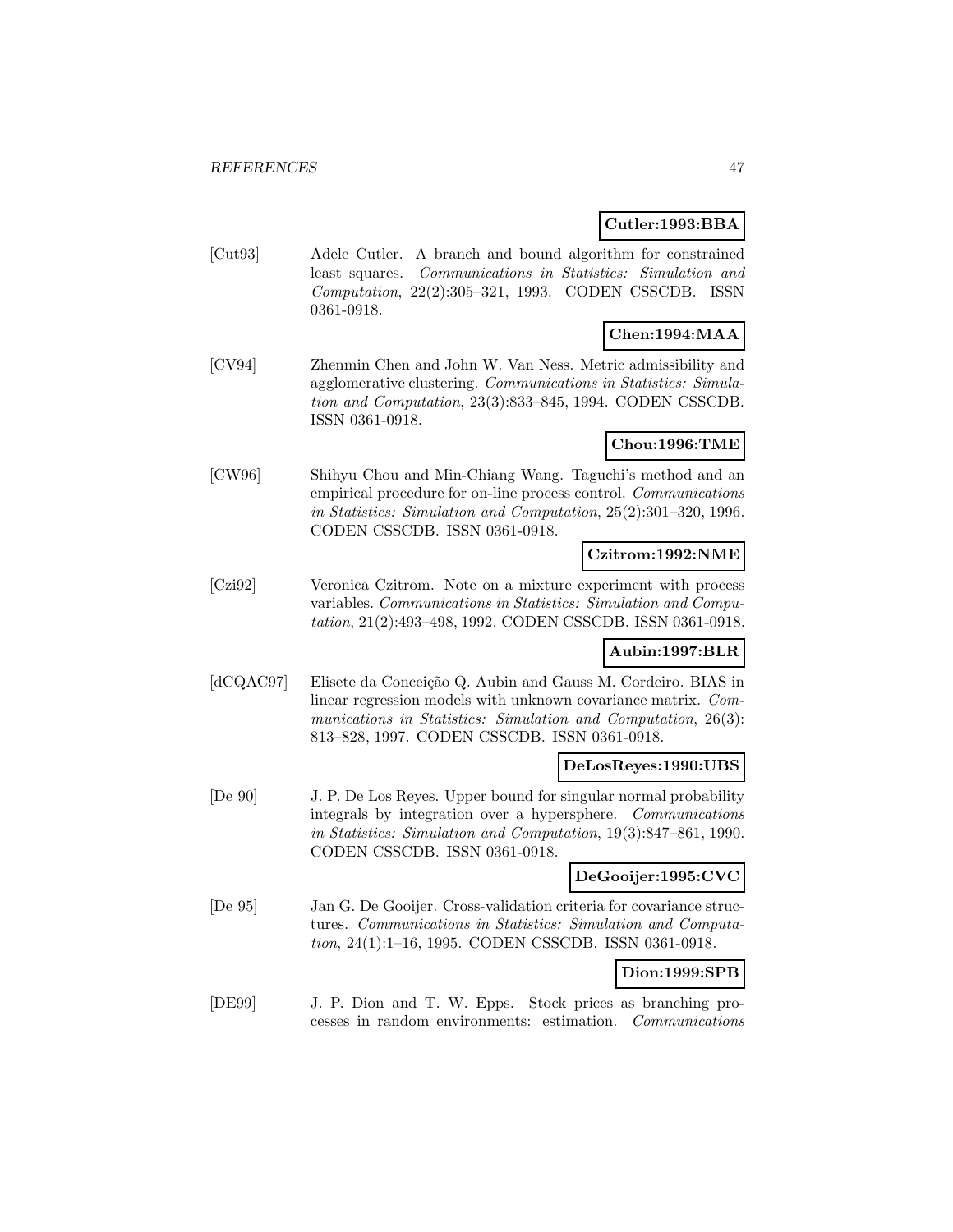in Statistics: Simulation and Computation, 28(4):957–975, 1999. CODEN CSSCDB. ISSN 0361-0918.

### **Devroye:1992:BPM**

[Dev92] Luc Devroye. A branching process method in Lagrange random variate generation. Communications in Statistics: Simulation and Computation, 21(1):1–14, 1992. CODEN CSSCDB. ISSN 0361-0918.

## **Marques:1992:ABD**

[dFMK92] Eliana H. de F. Marques and Gary G. Koch. Analysis of bivariate dichotomous data from a stratified two-stage cluster sample. Communications in Statistics: Simulation and Computation, 21 (3):731–752, 1992. CODEN CSSCDB. ISSN 0361-0918.

## **Deng:1990:GUV**

[DG90] Lih-Yuan Deng and E. Olusegun George. Generation of uniform variates from several nearly uniformly distributed variables. Communications in Statistics: Simulation and Computation, 19 (1):145–154, 1990. CODEN CSSCDB. ISSN 0361-0918.

### **Delong:1994:GLD**

[DG94] D. M. Delong and G. H. Guirguis. Gauss–Laguerre dynamics: an efficient method of computing integrals in multiple comparisons. Communications in Statistics: Simulation and Computation, 23 (4):1047–1059, 1994. CODEN CSSCDB. ISSN 0361-0918.

### **Douglas:1996:BSE**

[DG96] Stratford Douglas and David K. Guilkey. Bootstrap standard error estimates in a switching regression model with unknown switch point. Communications in Statistics: Simulation and Computation, 25(1):1–23, 1996. CODEN CSSCDB. ISSN 0361- 0918.

## **Dhar:1992:CCM**

[Dha92] Sunil K. Dhar. Computation of certain minimum  $L_2$ -distance type estimators under the linear model. Communications in Statistics: Simulation and Computation, 21(1):203–220, 1992. CODEN CSSCDB. ISSN 0361-0918.

# **Dias:1999:SAN**

[Dia99] Ronaldo Dias. Sequential adaptive nonparametric regression via H-splines. Communications in Statistics: Simulation and Com-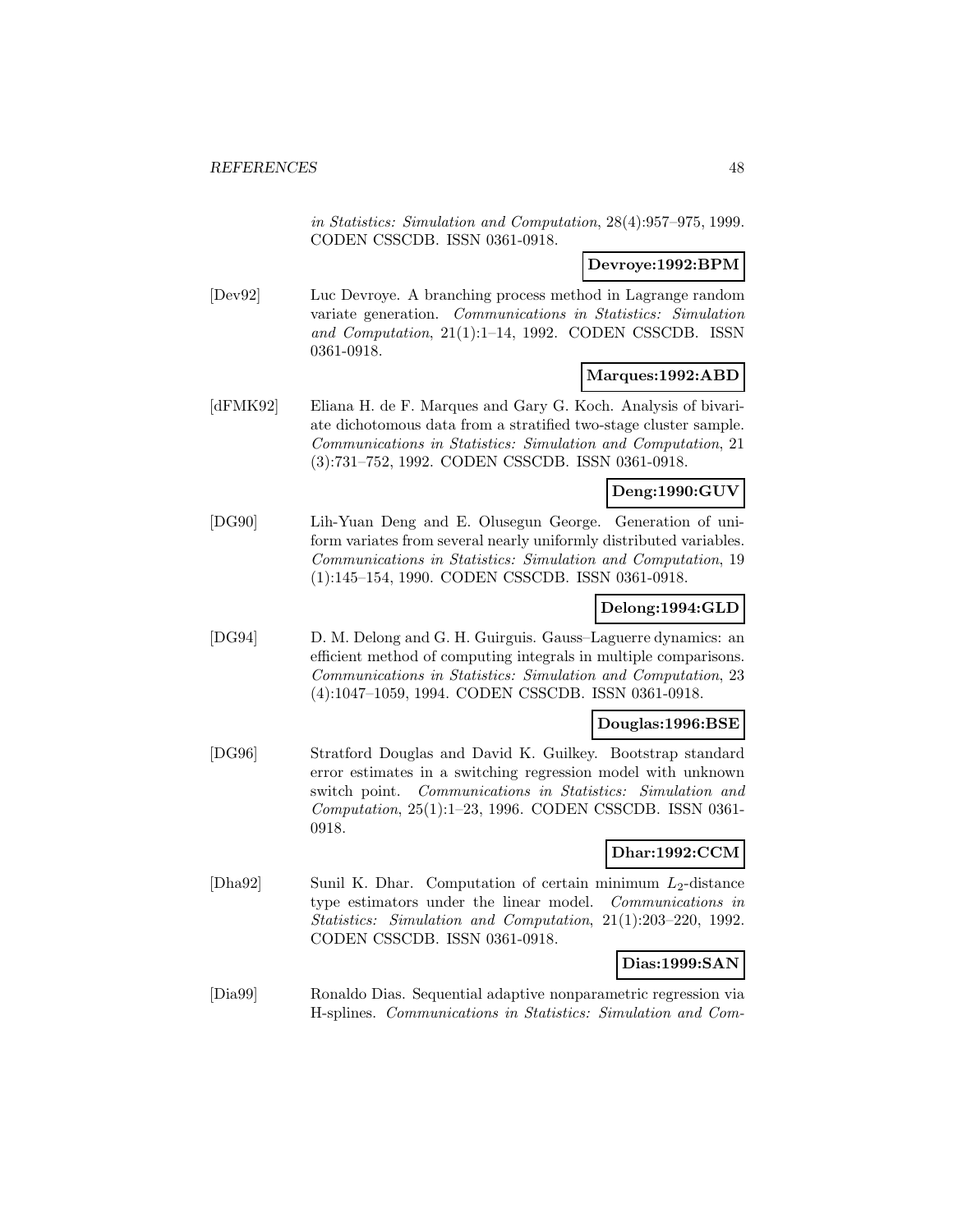putation, 28(2):501–515, 1999. CODEN CSSCDB. ISSN 0361- 0918.

### **Dielman:1992:SSP**

[Die92] Terry E. Dielman. Small sample properties of random coefficient regression estimators: a Monte Carlo simulation. Communications in Statistics: Simulation and Computation, 21(1):103–132, 1992. CODEN CSSCDB. ISSN 0361-0918.

### **Ding:1994:EAC**

[Din94] Cherng Ding. An efficient algorithm for computing the noncentrality parameters of chi-squared tests. Communications in Statistics: Simulation and Computation, 23(3):861–870, 1994. CODEN CSSCDB. ISSN 0361-0918.

# **Ding:1997:UNM**

[Din97] Cherng G. Ding. On using Newton's method for computing the noncentrality parameter of the noncentral  $F$  distribution. Communications in Statistics: Simulation and Computation, 26(1): 259–268, 1997. CODEN CSSCDB. ISSN 0361-0918.

### **deFMarques:1996:MDC**

[dK96] Eliana H. de F. Marques and Gary G. Koch. A model for distributions and correlation structure of multivariate polytomous data from a two-stage cluster sample. Communications in Statistics: Simulation and Computation, 25(1):25–39, 1996. CODEN CSSCDB. ISSN 0361-0918.

## **Doray:1997:EEG**

[DL97] Louis G. Doray and Andrew Luong. Efficient estimators for the good family. Communications in Statistics: Simulation and Computation, 26(3):1075–1088, 1997. CODEN CSSCDB. ISSN 0361-0918.

### **Dielman:1994:CQE**

[DLP94] Terry Dielman, Cynthia Lowry, and Roger Pfaffenberger. A comparison of quantile estimators. Communications in Statistics: Simulation and Computation, 23(2):355–371, 1994. CO-DEN CSSCDB. ISSN 0361-0918.

### **Donatos:1990:SSP**

[DM90] George S. Donatos and George C. Michailidis. Small sample properties of ridge estimators with normal and non-normal disturbances. Communications in Statistics: Simulation and Com-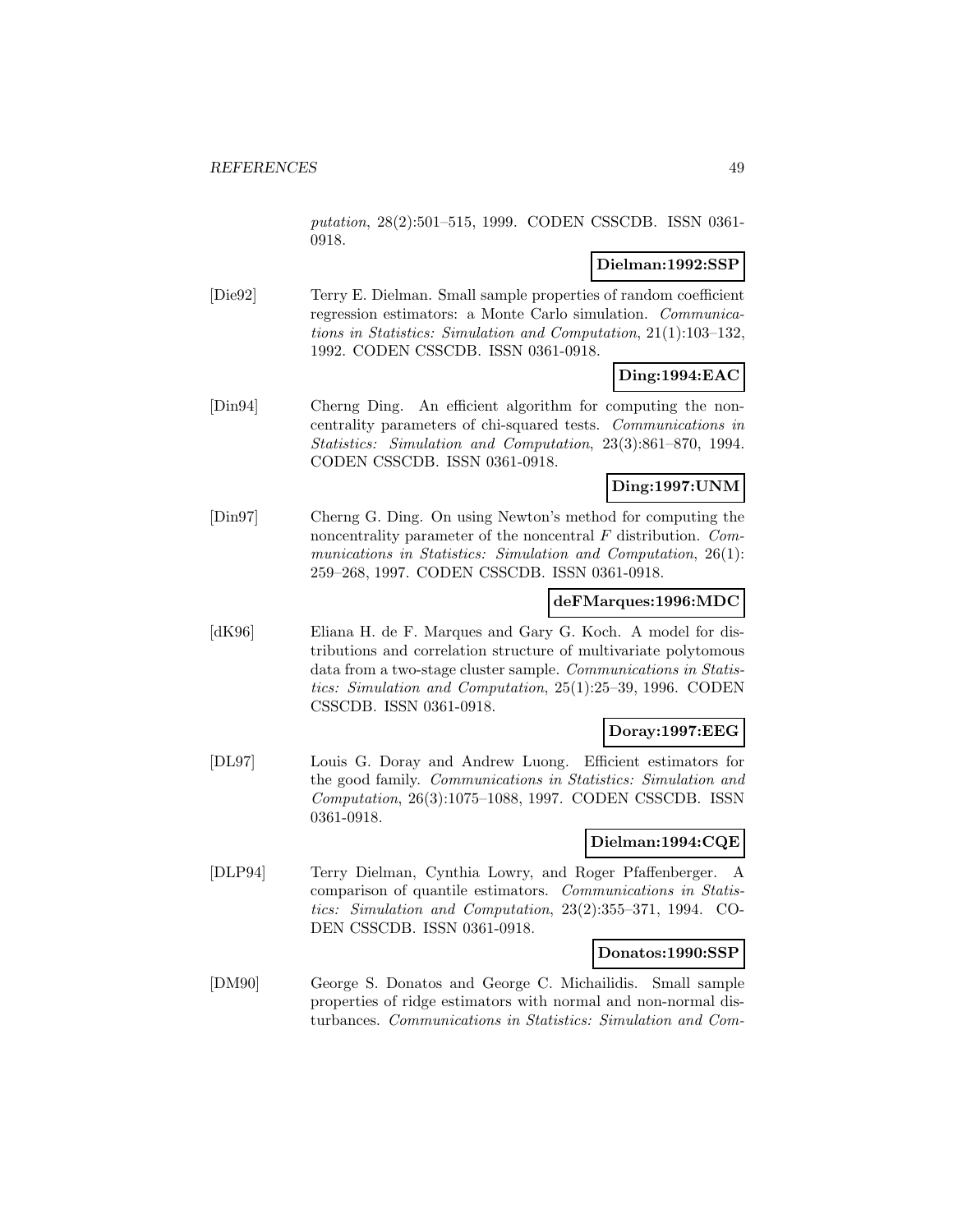putation, 19(3):935–950, 1990. CODEN CSSCDB. ISSN 0361- 0918.

### **Dozier:1993:SSP**

[DM93] W. Gregory Dozier and Keith E. Muller. Small-sample power of uncorrected and Satterthwaite corrected t tests for comparing binomial proportions. Communications in Statistics: Simulation and Computation, 22(1):245–264, 1993. CODEN CSSCDB. ISSN 0361-0918.

### **Disantostefano:1995:CPA**

[DM95] Rachael L. Disantostefano and Keith E. Muller. A comparison of power approximations for Satterthwaite's test. Communications in Statistics: Simulation and Computation, 24(3):583–593, 1995. CODEN CSSCDB. ISSN 0361-0918.

### **Drezner:1999:TSM**

[DMS99] Zvi Drezner, George A. Marcoulides, and Said Salhi. Tabu search model selection in multiple regression analysis. Communications in Statistics: Simulation and Computation, 28(2):349–367, 1999. CODEN CSSCDB. ISSN 0361-0918.

# **Dowling:1997:EPD**

[DN97] Mary M. Dowling and Miguel Nakamura. Estimating parameters for discrete distributions via the empirical probability generating function. Communications in Statistics: Simulation and Computation, 26(1):301–313, 1997. CODEN CSSCDB. ISSN 0361-0918.

## **Donegani:1990:NPC**

[Don90] M. Donegani. A nonparametric procedure for choosing a location test. Communications in Statistics: Simulation and Computation, 19(4):1393–1401, 1990. CODEN CSSCDB. ISSN 0361- 0918.

### **Donaldson:1996:CIC**

[Don96] R. W. Donaldson. Calculating inverse CV, skew and PWM functions for Pearson-3, log-normal, extreme-value and log-logistic distributions. Communications in Statistics: Simulation and Computation, 25(3):741–747, 1996. CODEN CSSCDB. ISSN 0361-0918.

### **PortaNova:1999:PRD**

[dOP99] Acácio M. de O. Porta Nova. A pair of rounded distributions for discretized observations in discrete event simulation. Com-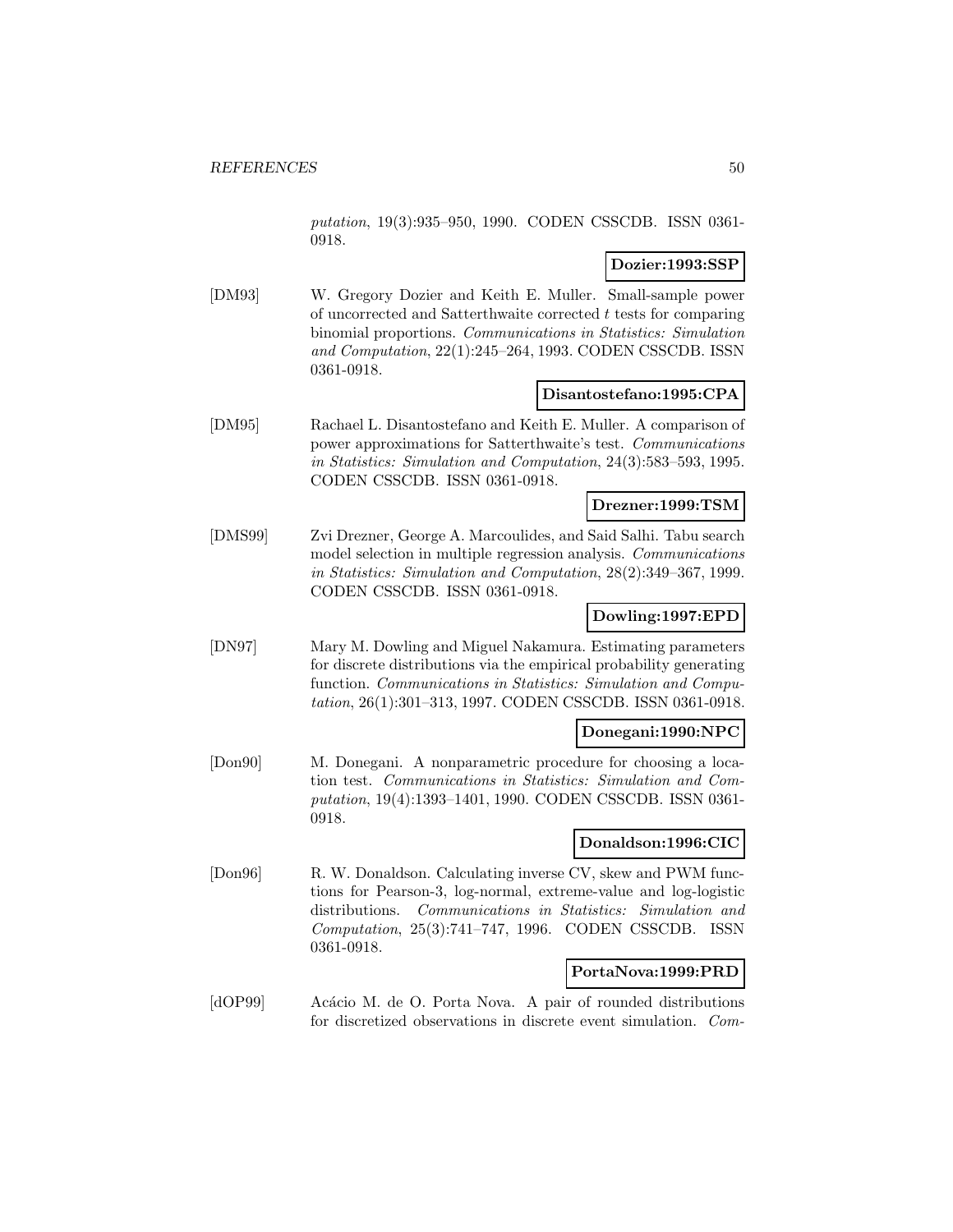munications in Statistics: Simulation and Computation, 28(3): 733–742, 1999. CODEN CSSCDB. ISSN 0361-0918.

### **Dorvlo:1993:CTA**

[Dor93a] Atsu S. S. Dorvlo. Comparison of two asymptotic techniques for estimating error rates in discriminant analysis. Communications in Statistics: Simulation and Computation, 22(2):461–470, 1993. CODEN CSSCDB. ISSN 0361-0918.

### **Dorvlo:1993:UMC**

[Dor93b] Atsu S. S. Dorvlo. A unified method for computing probabilities of misclassification when the covariance matrices are known. Communications in Statistics: Simulation and Computation, 22 (3):679–687, 1993. CODEN CSSCDB. ISSN 0361-0918.

### **Dielman:1990:TLH**

[DP90] Terry E. Dielman and Roger C. Pfaffenberger. Tests of linear hypotheses and LAV estimation: A Monte Carlo comparison. Communications in Statistics: Simulation and Computation, 19 (4):1179–1199, 1990. CODEN CSSCDB. ISSN 0361-0918.

### **Dragalin:1997:DAC**

[Dra97] Vladimir Dragalin. The design and analysis of 2-CUSUM procedure. Communications in Statistics: Simulation and Computation, 26(1):67–81, 1997. CODEN CSSCDB. ISSN 0361-0918.

#### **Drezner:1990:AMN**

[Dre90] Zvi Drezner. Approximations to the multivariate normal integral. Communications in Statistics: Simulation and Computation, 19 (2):527–534, 1990. CODEN CSSCDB. ISSN 0361-0918.

### **Doganaksoy:1991:CAC**

[DS91] Necip Doganaksoy and Josef Schmee. Comparisons of approximate confidence intervals for the smallest extreme value distribution simple linear regression model under time censoring. Communications in Statistics: Simulation and Computation, 20(4): 1085–1113, 1991. CODEN CSSCDB. ISSN 0361-0918.

### **Dunsmuir:1996:DWM**

[DSW96] William T. M. Dunsmuir, David J. Scott, and Qiu Wang. The distribution of the weighted moving median of a sequence of iid observations. Communications in Statistics: Simulation and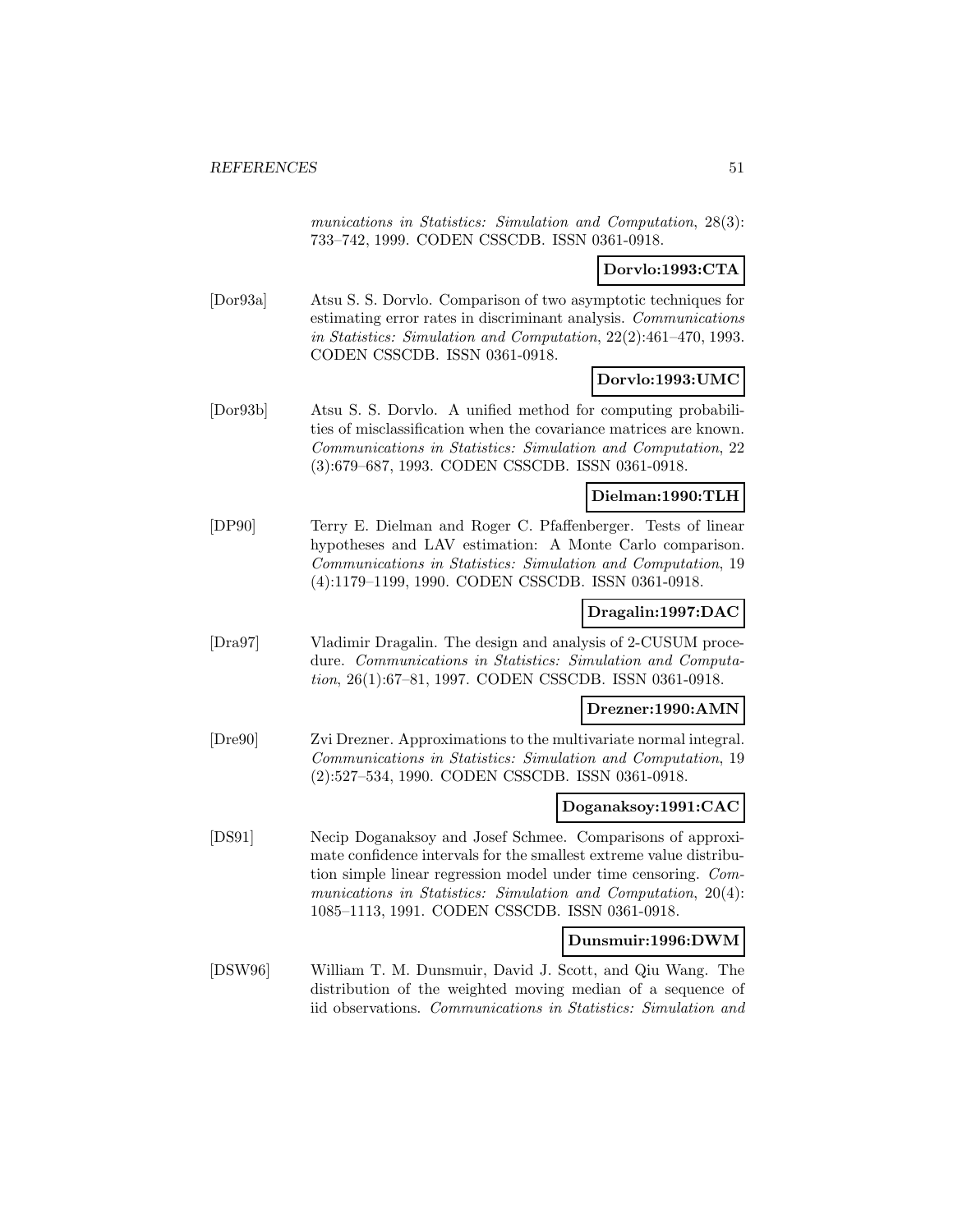Computation, 25(4):1015–1029, 1996. CODEN CSSCDB. ISSN 0361-0918.

### **Dunsmuir:1992:SSE**

[Dun92] William T. M. Dunsmuir. A simulation study of  $l_1$ : estimation of a seasonal moving average time series model. Communications in Statistics: Simulation and Computation, 21(2):519–531, 1992. CODEN CSSCDB. ISSN 0361-0918.

## **Dunn:1994:SPP**

[Dun94] Charles L. Dunn. Simulating percentile points: stopping rules, precision, and scale. Communications in Statistics: Simulation and Computation, 23(4):1013–1026, 1994. CODEN CSSCDB. ISSN 0361-0918.

### **Davis:1994:SPC**

[DW94] Robert E. Davis and William H. Woodall. A study of parabolic control limits for the EWMA control chart. Communications in Statistics: Simulation and Computation, 23(1):17–26, 1994. CODEN CSSCDB. ISSN 0361-0918.

### **Edlund:1990:RET**

[Edl90] Per-Olov Edlund. Ridge estimation of transfer function weights. Communications in Statistics: Simulation and Computation, 19 (2):451–468, 1990. CODEN CSSCDB. ISSN 0361-0918.

### **El-Din:1997:OSD**

[EDMAYS97] M. M. Mohie El-Din, M. A. W. Mahmoud, S. E. Abu-Youssef, and K. S. Sultan. Order statistics from the doubly truncated linear-exponential distribution and its characterizations. Communications in Statistics: Simulation and Computation, 26(1): 281–290, 1997. CODEN CSSCDB. ISSN 0361-0918.

# **El-Din:1991:MOS**

[EDMY91] M. M. Mohie El-Din, M. A. W. Mahmoud, and S. E. Abo Youssef. Moments of order statistics from parabolic and skewed distributions and a characterization of Weibull distribution. Communications in Statistics: Simulation and Computation, 20(2-3): 639–645, 1991. CODEN CSSCDB. ISSN 0361-0918.

### **El-Helbawy:1994:ODA**

[EHAA94] Abdalla T. El-Helbawy, Essam A. Ahmed, and Abdullah H. Alharbey. Optimal designs for asymmetrical factorial paired comparison experiments. Communications in Statistics: Simulation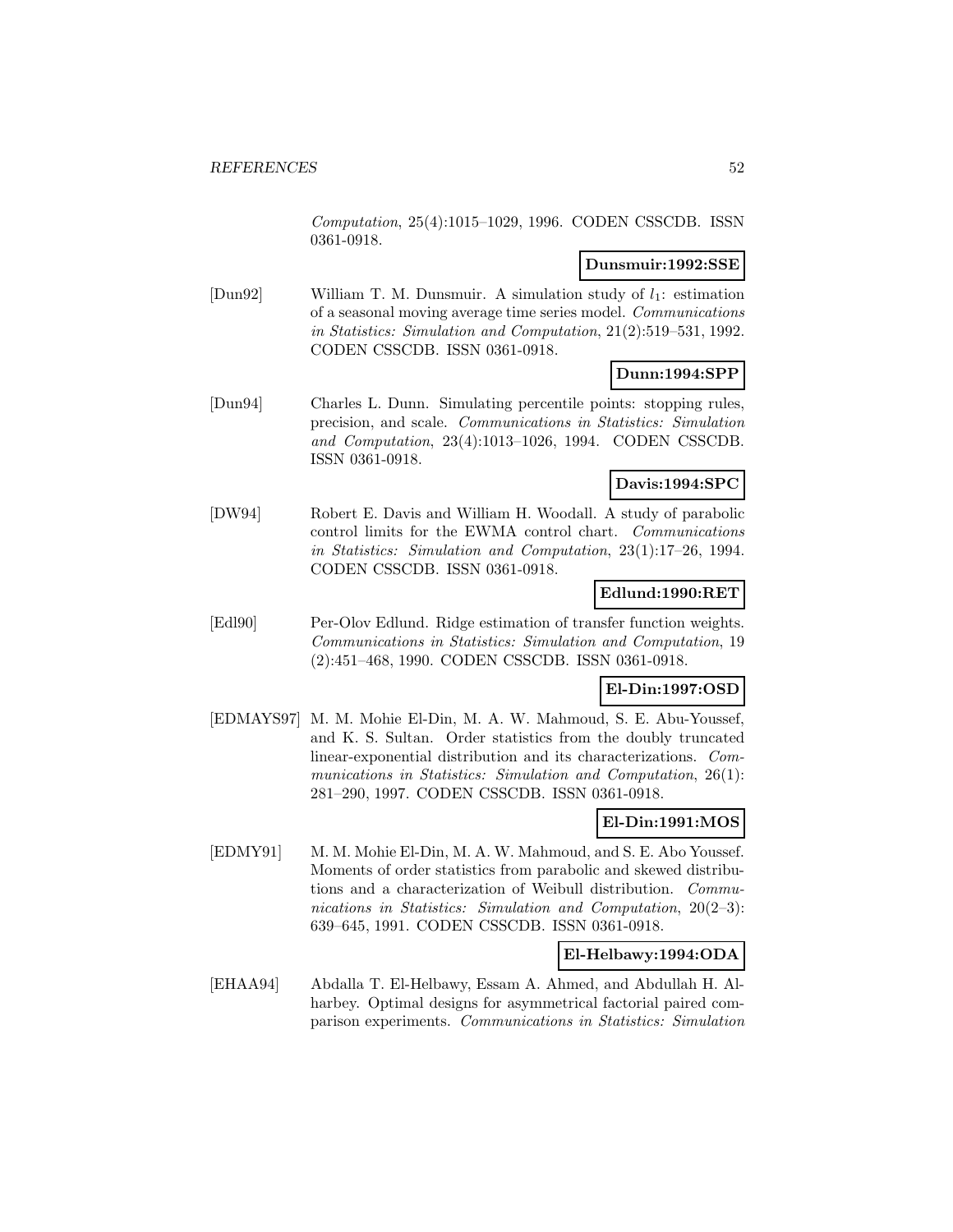and Computation, 23(3):663–681, 1994. CODEN CSSCDB. ISSN 0361-0918.

## **Ernst:1993:MCS**

[EK93] Michael D. Ernst and James L. Kepner. A Monte Carlo study of rank tests for repeated measures designs. Communications in Statistics: Simulation and Computation, 22(3):671–678, 1993. CODEN CSSCDB. ISSN 0361-0918.

## **Ekblom:1990:GTP**

[Ekb90] Håkan Ekblom. Generation of test problems for  $L_p$  — and Huber regression. Communications in Statistics: Simulation and Computation, 19(2):481–489, 1990. CODEN CSSCDB. ISSN 0361-0918.

## **Elewa:1992:TEE**

[ENN92] S. A. Elewa, B. N. Nagarsenker, and P. B. Nagarsenker. On a test of equality of exponential populations based on censored samples. Communications in Statistics: Simulation and Computation, 21 (3):909–917, 1992. CODEN CSSCDB. ISSN 0361-0918.

### **El-Taha:1993:MES**

[ET93] Muhammad El-Taha. MVU estimation in a shifted gamma distribution with shape parameter a known integer. Communications in Statistics: Simulation and Computation, 22(3):831–843, 1993. CODEN CSSCDB. ISSN 0361-0918.

### **Falk:1999:SAG**

[Fal99] Michael Falk. A simple approach to the generation of uniformly distributed random variables with prescribed correlations. Communications in Statistics: Simulation and Computation, 28(3): 785–791, 1999. CODEN CSSCDB. ISSN 0361-0918.

## **Famoye:1997:PEG**

[Fam97] Felix Famoye. Parameter estimation for generalized negative binomial distribution. Communications in Statistics: Simulation and Computation, 26(1):269–279, 1997. CODEN CSSCDB. ISSN 0361-0918.

## **Fan:1994:CAB**

[Fan94] Tsai-Hung Fan. Computational algorithms in Bayesian inferences for a normal mean with t prior distributions. Communications in Statistics: Simulation and Computation, 23(4):1155–1174, 1994. CODEN CSSCDB. ISSN 0361-0918.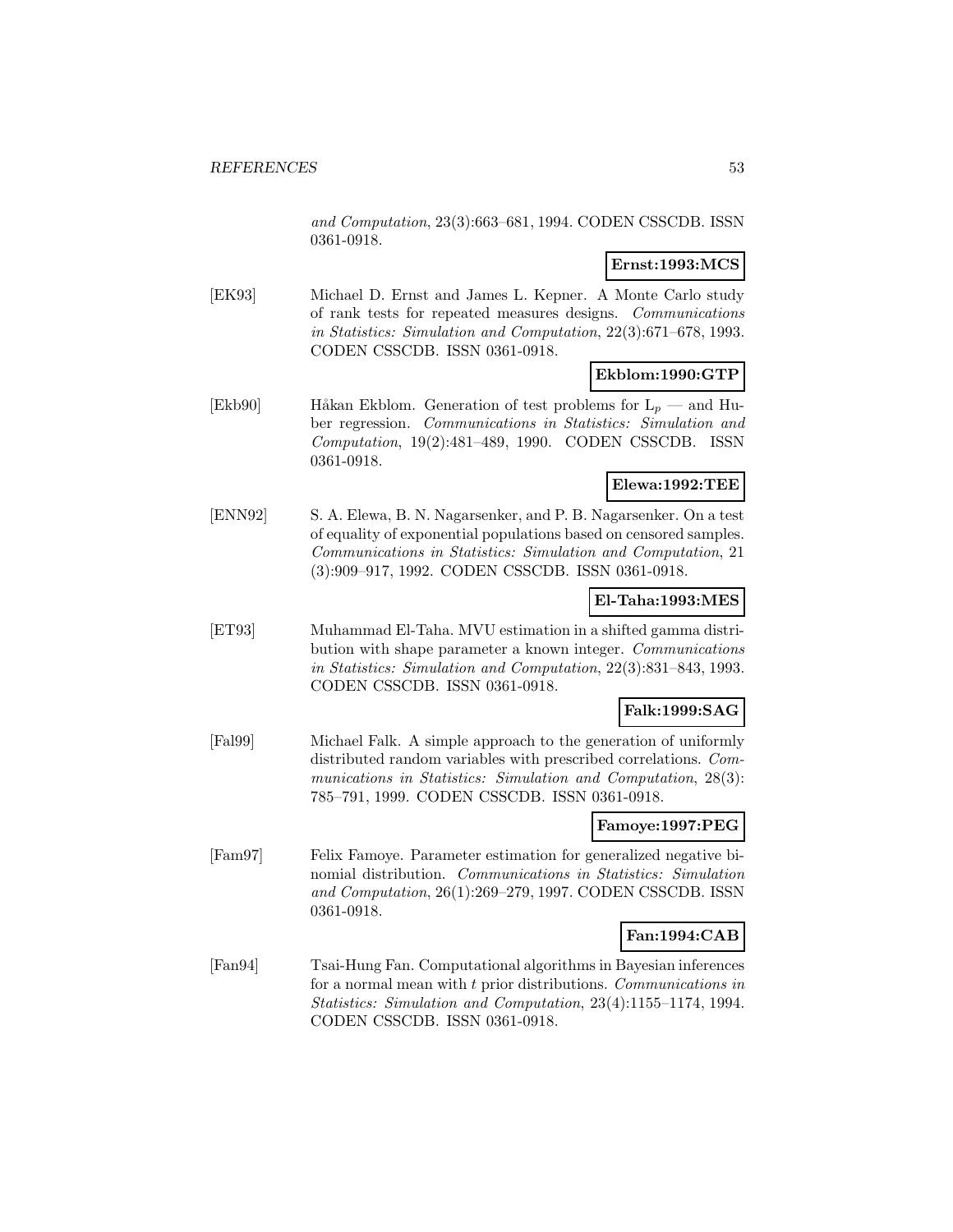## **Fan:1999:CSR**

[Fan99] Shu-Kai S. Fan. Computational schema on ridge analysis. Communications in Statistics: Simulation and Computation, 28(3): 767–783, 1999. CODEN CSSCDB. ISSN 0361-0918.

### **Farebrother:1992:RLI**

[Far92] R. W. Farebrother. Relative local influence and the condition number. Communications in Statistics: Simulation and Computation, 21(3):707–710, 1992. CODEN CSSCDB. ISSN 0361-0918.

### **Futschik:1998:RIT**

[FH98] Andreas Futschik and Marcus Hudec. Rotation invariant tests for discrete uniformity against peak shaped alternatives. Communications in Statistics: Simulation and Computation, 27(2): 431–457, 1998. CODEN CSSCDB. ISSN 0361-0918.

### **Firinguetti:1991:EPL**

[Fir91] Luis Firinguetti. The exact properties of the Lawless and Wang operational ridge regression estimator in a misspecified regression equation. Communications in Statistics: Simulation and Computation, 20(2–3):689–714, 1991. CODEN CSSCDB. ISSN 0361-0918.

## **Felix:1992:EGP**

[FL92] Famoye Felix and Carl M.-S. Lee. Estimation of generalized Poisson distribution. Communications in Statistics: Simulation and Computation, 21(1):173–188, 1992. CODEN CSSCDB. ISSN 0361-0918.

### **Fung:1998:CVT**

[FN98] Wing K. Fung and M. C. Ngai. Critical values for testing for a single outlier in a nonlinear regression model. Communications in Statistics: Simulation and Computation, 27(1):95–105, 1998. CODEN CSSCDB. ISSN 0361-0918.

#### **Ferrer:1993:SSE**

[FR93] Alberto J. Ferrer and Rafael Romero. Small samples estimation of dispersion effects from unreplicated data. Communications in Statistics: Simulation and Computation, 22(4):975–995, 1993. CODEN CSSCDB. ISSN 0361-0918.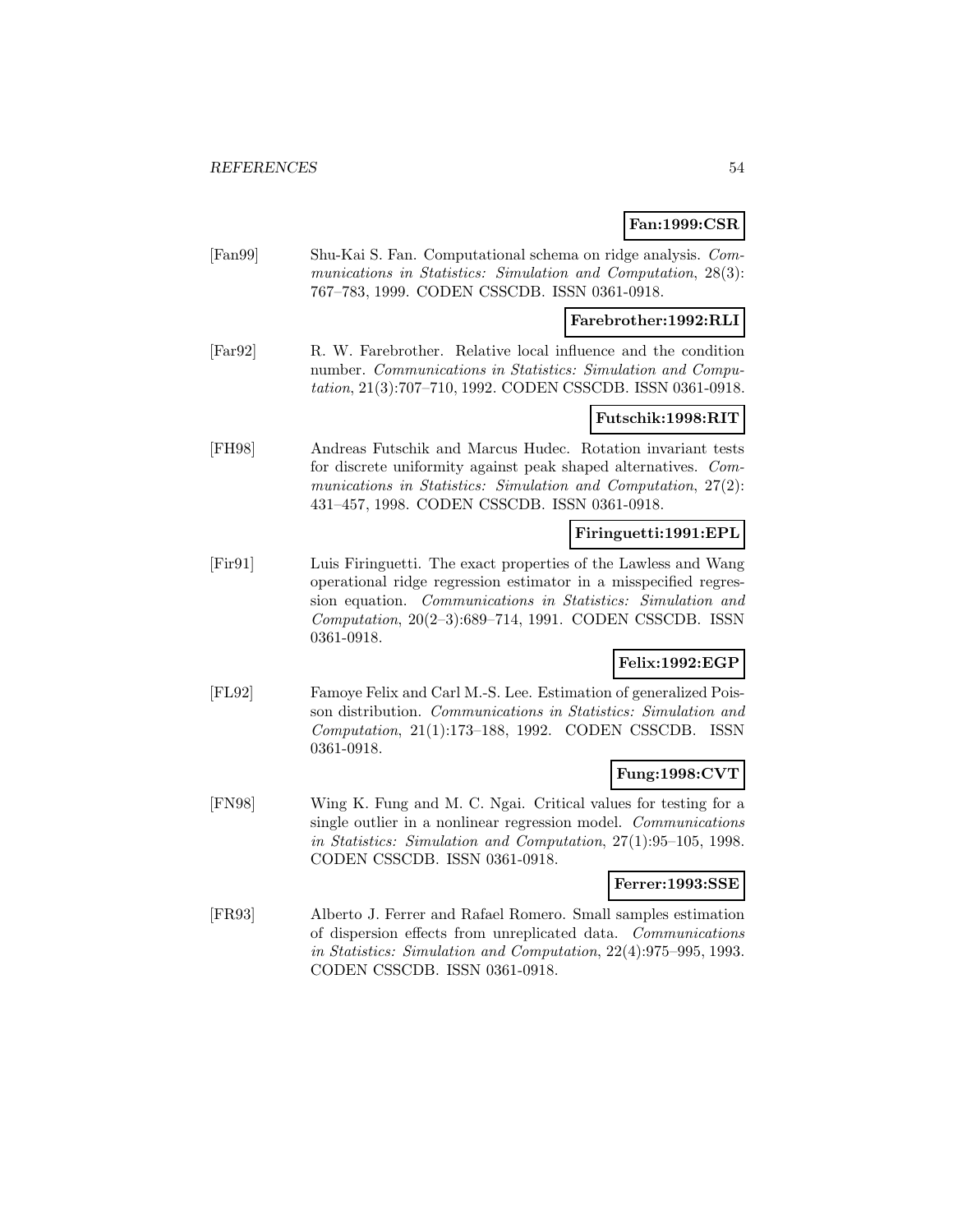#### **Fellingham:1995:SPI**

[FR95] G. W. Fellingham and T. E. Raghunathan. Sensitivity of point and interval estimates to distributional assumptions in longitudinal data analysis of small samples. Communications in Statistics: Simulation and Computation, 24(3):617–630, 1995. CO-DEN CSSCDB. ISSN 0361-0918.

## **From:1991:MSE**

[Fro91] Steven G. From. Mean square error efficient estimation of an exponential mean under an exchangeable single outlier model. Communications in Statistics: Simulation and Computation, 20 (4):1073–1084, 1991. CODEN CSSCDB. ISSN 0361-0918.

## **Field:1993:SSI**

[FT93] C. A. Field and M. A. Tingley. Small sample intervals for generalized linear regression. Communications in Statistics: Simulation and Computation, 22(3):689–707, 1993. CODEN CSSCDB. ISSN 0361-0918.

#### **Fukushige:1994:MCS**

[Fuk94] Mototsugu Fukushige. A Monte Carlo study on the interaction between model selection and testing nonnormality in autoregressive models. Communications in Statistics: Simulation and Computation, 23(4):925–937, 1994. CODEN CSSCDB. ISSN 0361- 0918.

### **Fule:1995:ERR**

[Fül95] Erika Füle. On ecological regression and ridge estimation. Communications in Statistics: Simulation and Computation, 24(2): 385–398, 1995. CODEN CSSCDB. ISSN 0361-0918.

#### **Franklin:1992:NCN**

[FW92] LeRoy A. Franklin and Gary S. Wasserman. A note on the conservative nature of the tables of lower confidence limits for  $c_{pk}$ with a suggested correction. Communications in Statistics: Simulation and Computation, 21(4):1165–1169, 1992. CODEN CSS-CDB. ISSN 0361-0918.

### **Frisen:1999:ELR**

[FW99] M. Frisén and P. Wessman. Evaluations of likelihood ratio methods for surveillance. Communications in Statistics: Simulation and Computation, 28(3):597–622, 1999. CODEN CSSCDB. ISSN 0361-0918.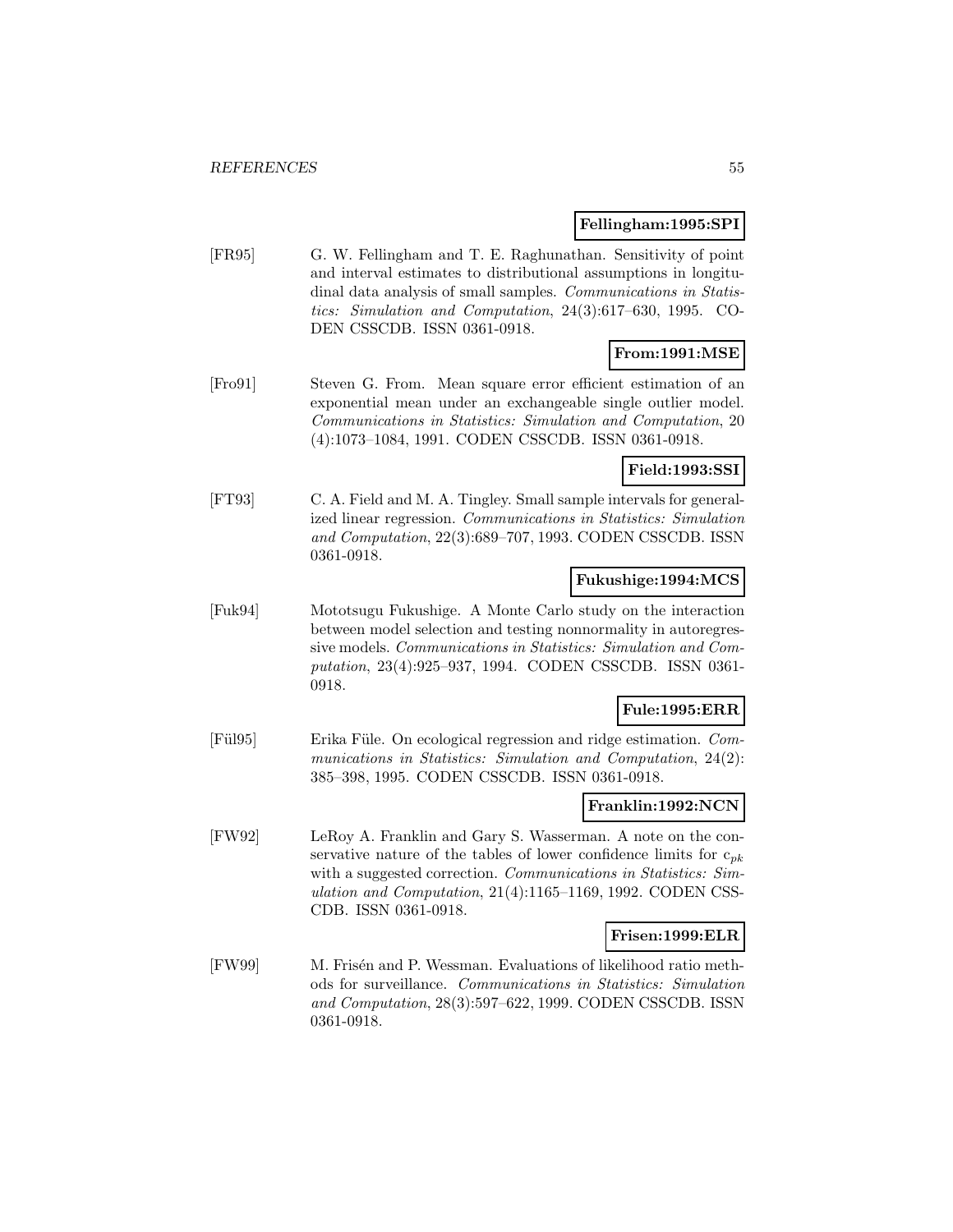#### **Fraser:1998:ANC**

[FWW98] D. A. S. Fraser, J. Wu, and A. C. M. Wong. An approximation for the noncentral chi-squared distribution. Communications in Statistics: Simulation and Computation, 27(2):275–287, 1998. CODEN CSSCDB. ISSN 0361-0918.

## **Fang:1998:DRK**

[FZL98] Kai-Tai Fang, Zukang Zheng, and Wenliang Lu. Discrepancy with respect to Kaplan–Meier estimator. Communications in Statistics: Simulation and Computation, 27(2):329–344, 1998. CODEN CSSCDB. ISSN 0361-0918.

### **Gan:1990:MPO**

[Gan90] F. F. Gan. Monitoring Poisson observations using modified exponentially weighted moving average control charts. Communications in Statistics: Simulation and Computation, 19(1):103–124, 1990. CODEN CSSCDB. ISSN 0361-0918.

## **Gan:1994:ODC**

[Gan94] F. F. Gan. An optimal design of cumulative sum control chart based on median run length. Communications in Statistics: Simulation and Computation, 23(2):485–503, 1994. CODEN CSS-CDB. ISSN 0361-0918.

## **Garthwaite:1994:APD**

[Gar94] Paul H. Garthwaite. Assessment of prior distributions for regression models: an experimental study. Communications in Statistics: Simulation and Computation, 23(4):871–895, 1994. CO-DEN CSSCDB. ISSN 0361-0918.

### **Gimotty:1990:IPC**

[GB90] Phyllis A. Gimotty and Morton B. Brown. Imputation procedures for categorical data: their effects on the goodness-of-fit chi-square statistic. Communications in Statistics: Simulation and Computation, 19(2):681–703, 1990. CODEN CSSCDB. ISSN 0361-0918.

#### **Gregurich:1997:BAE**

[GB97] Mary Ann Gregurich, Ph. D. and Lyle D. Broemeling, Ph. D. A Bayesian analysis for estimating the common mean of independent normal populations using the Gibbs sampler. Communications in Statistics: Simulation and Computation, 26(1):35–51, 1997. CODEN CSSCDB. ISSN 0361-0918.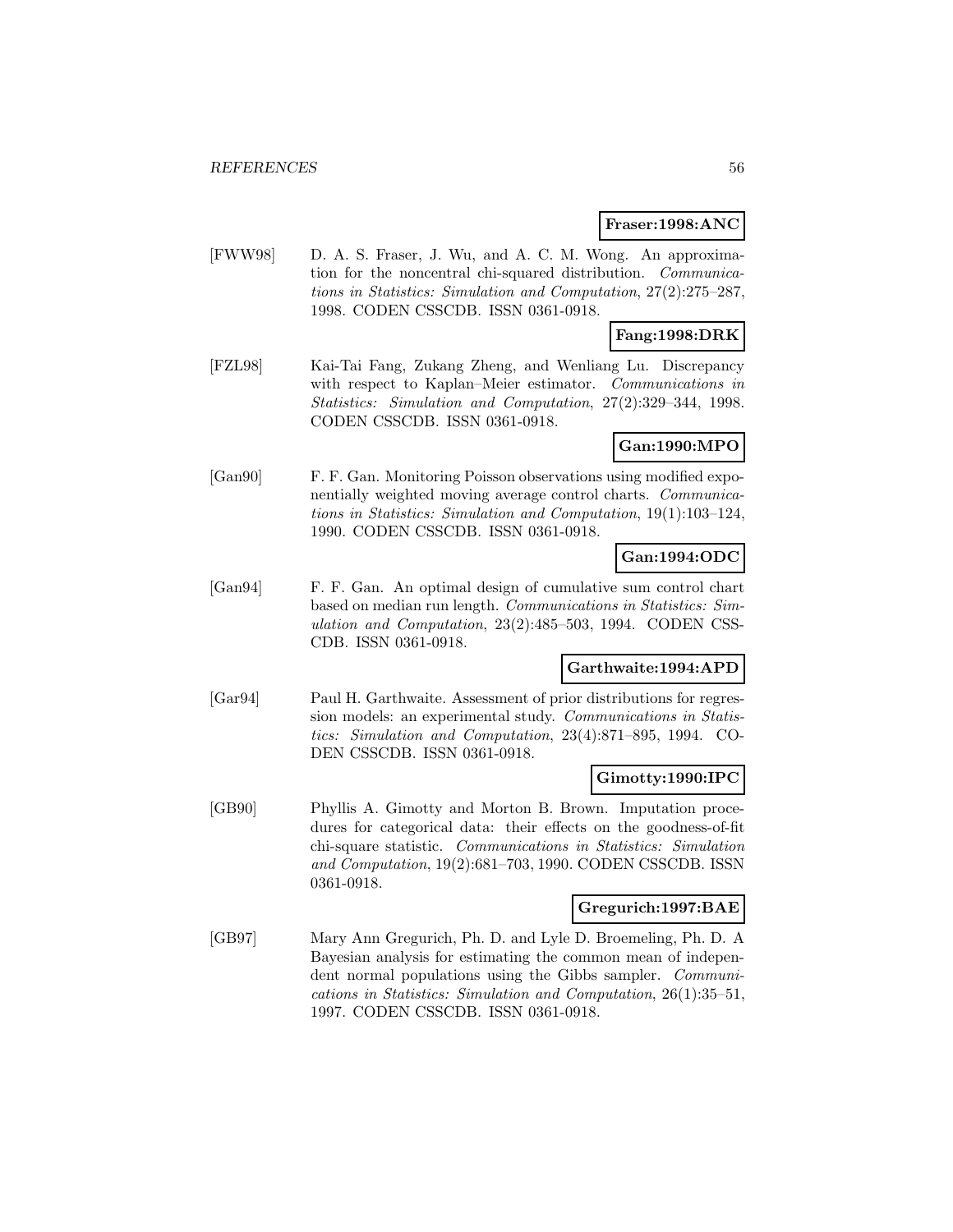### **Ghosh:1995:DRD**

[GD95] Subir Ghosh and Edna Derderian. Determination of robust design against noise factors and in presence of signal factors. Communications in Statistics: Simulation and Computation, 24(2): 309–326, 1995. CODEN CSSCDB. ISSN 0361-0918.

## **Geary:1991:RML**

[Gea91] D. N. Geary. Repeated measurements, log likelihood ratio tests and small samples. Communications in Statistics: Simulation and Computation, 20(4):887–900, 1991. CODEN CSSCDB. ISSN 0361-0918.

### **Govindaraju:1997:SIR**

[GG97] K. Govindaraju and S. Ganesalingam. Sampling inspection for resubmitted lots. Communications in Statistics: Simulation and Computation, 26(3):1163–1176, 1997. CODEN CSSCDB. ISSN 0361-0918.

### **Gunsolley:1995:SSC**

[GGC95] J. C. Gunsolley, C. Getchell, and V. M. Chinchilli. Small sample characteristics of generalized estimating equations. Communications in Statistics: Simulation and Computation, 24(4):869–878, 1995. CODEN CSSCDB. ISSN 0361-0918.

### **Gibbons:1991:CLR**

[GH91] Laura E. Gibbons and David W. Hosmer, Jr. Conditional logistic regression with missing data. Communications in Statistics: Simulation and Computation, 20(1):109–120, 1991. CO-DEN CSSCDB. ISSN 0361-0918.

### **Gill:1990:MCS**

[Gil90] P. S. Gill. A Monte Carlo simulation study of analyses of block designs under correlated errors model. Communications in Statistics: Simulation and Computation, 19(1):175–188, 1990. CODEN CSSCDB. ISSN 0361-0918.

#### **Govindaraju:1991:DSS**

[GK91] K. Govindaraju and V. Kuralmani. Determination of single sampling attributes plans for given (AQL, AOQL). Communications in Statistics: Simulation and Computation, 20(2–3):529– 538, 1991. CODEN CSSCDB. ISSN 0361-0918.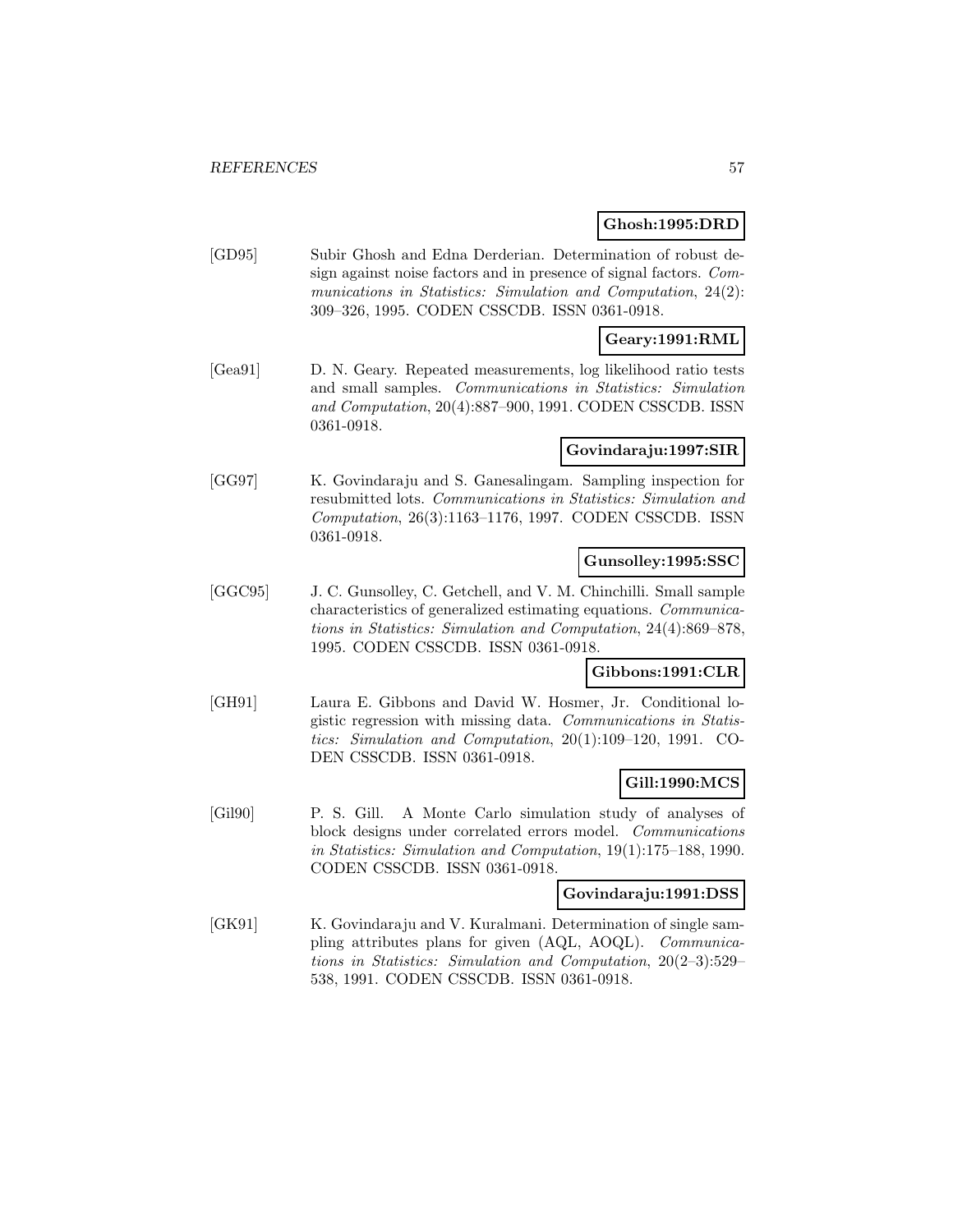#### **Govindaraju:1992:MTS**

[GK92] K. Govindaraju and V. Kuralmani. Modified tables for the selection of QSS-1 quick switching system for a given (AQL, LQL). Communications in Statistics: Simulation and Computation, 21 (4):1103–1123, 1992. CODEN CSSCDB. ISSN 0361-0918.

### **Gupta:1997:ECM**

[GK97a] A. K. Gupta and D. G. Kabe. Elliptically contoured model and factorization of Wilks' A. Communications in Statistics: Simulation and Computation, 26(3):805–811, 1997. CODEN CSSCDB. ISSN 0361-0918.

### **Gupta:1997:SRS**

[GK97b] A. K. Gupta and D. G. Kabe. Some results for a superiority problem in misspecified restricted linear models. Communications in Statistics: Simulation and Computation, 26(4):1241–1249, 1997. CODEN CSSCDB. ISSN 0361-0918.

## **Ghosh:1997:MIO**

[GL97] Subir Ghosh and Chinglin Lai. Measuring influence of observations in predict1on and estimation for central composite designs. Communications in Statistics: Simulation and Computation, 26 (1):233–257, 1997. CODEN CSSCDB. ISSN 0361-0918.

## **Govindaraju:1999:DMR**

[GL99] K. Govindaraju and C. D. Lai. Design of multiple run sampling plan. Communications in Statistics: Simulation and Computation, 28(1):1–11, 1999. CODEN CSSCDB. ISSN 0361-0918.

## **Goddard:1994:TCU**

[God94] M. J. Goddard. Tables to calculate untrimmed range and standard deviation estimates from trimmed estimates. Communications in Statistics: Simulation and Computation, 23(1):207–221, 1994. CODEN CSSCDB. ISSN 0361-0918.

### **Gordon:1990:MLE**

[Gor90] N. H. Gordon. Maximum likelihood estimation for mixtures of two Gompertz distributions when censoring occurs. Communications in Statistics: Simulation and Computation, 19(2):733–747, 1990. CODEN CSSCDB. ISSN 0361-0918.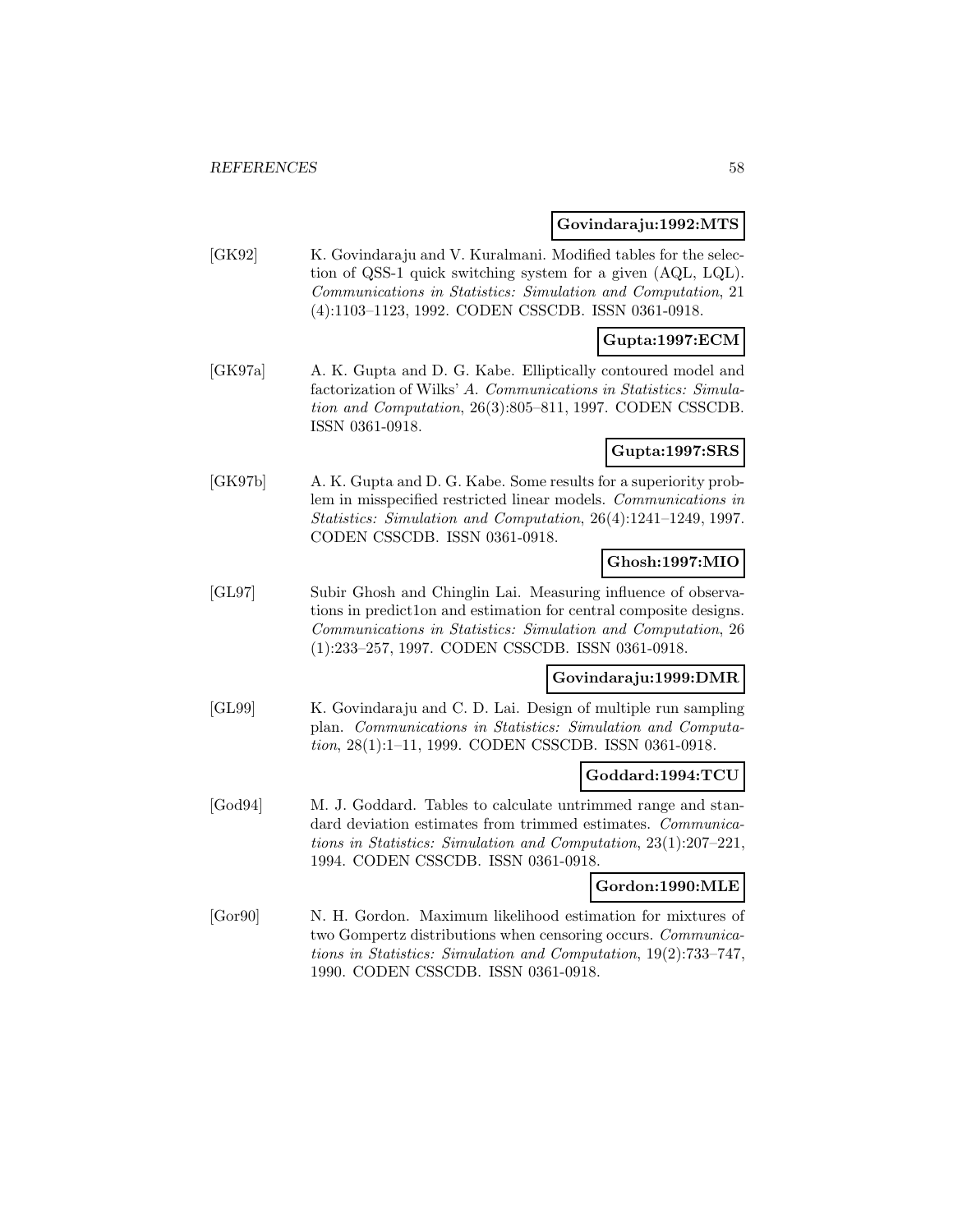### **Gould:1997:IBS**

[Gou97] A. Lawrence Gould. Issues in blinded sample size re-estimation. Communications in Statistics: Simulation and Computation, 26 (3):1229–1239, 1997. CODEN CSSCDB. ISSN 0361-0918.

## **Gonzalez:1999:AEA**

[GPPL99] Francisco J. Gonzalez, Jaime Puig-Pey, and Alberto Luceno. Analytical expressions for the average adjustment interval and mean squared deviation for bounded adjustment schemes. *Communica*tions in Statistics: Simulation and Computation, 28(3):623–635, 1999. CODEN CSSCDB. ISSN 0361-0918.

### **Gehringer:1992:NPD**

[GR92] Kevin R. Gehringer and Richard A. Redner. Nonparametric probability density estimation using normalized B-splines. Communications in Statistics: Simulation and Computation, 21(3): 849–878, 1992. CODEN CSSCDB. ISSN 0361-0918.

### **Gray:1993:AIN**

[Gra93] J. Brian Gray. Approximating the internal norm influence measure in linear regression. Communications in Statistics: Simulation and Computation, 22(1):117–135, 1993. CODEN CSSCDB. ISSN 0361-0918.

### **Gardiner:1990:SSP**

[GS90a] Joseph C. Gardiner and James Ii. Stapleton. A simulation study on the performance of bounded length confidence intervals for quantiles with censored data. Communications in Statistics: Simulation and Computation, 19(2):419–432, 1990. CODEN CSSCDB. ISSN 0361-0918.

#### **Govindaraju:1990:SSS**

[GS90b] K. Govindaraju and K. Subramani. Selection of single sampling attributes plan for given acceptable quality level and limiting quality level involving minimum risks. Communications in Statistics: Simulation and Computation, 19(4):1293–1302, 1990. CO-DEN CSSCDB. ISSN 0361-0918.

### **Govindaraju:1992:SDS**

[GS92] K. Govindaraju and K. Subramani. Selection of double sampling attributes plan for given acceptable quality level and limiting quality level. Communications in Statistics: Simulation and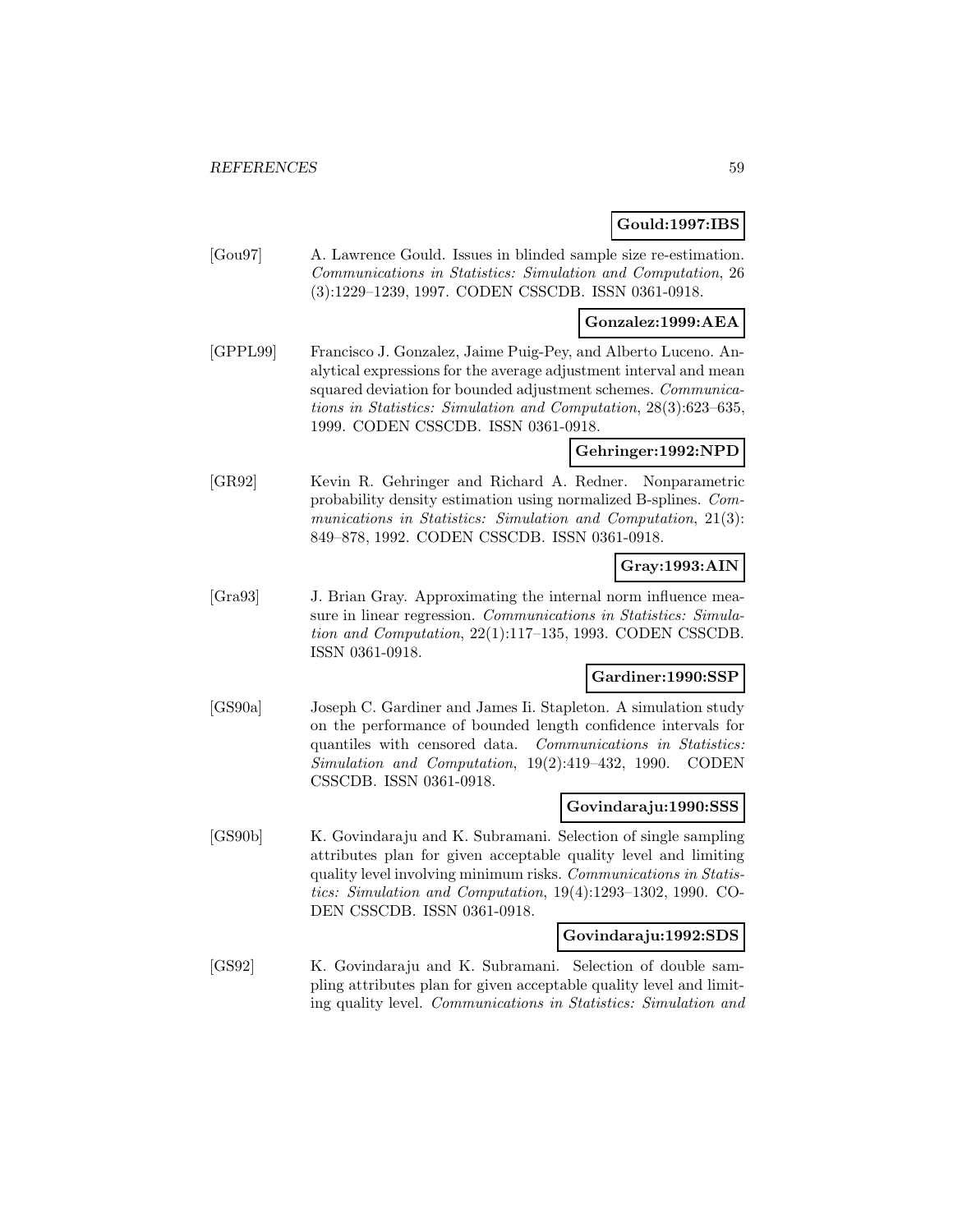Computation, 21(1):221–242, 1992. CODEN CSSCDB. ISSN 0361-0918.

## **Guttman:1994:ISA**

[GS94] Irwin Guttman and David P. M. Scollnik. An index sampling algorithm for the Bayesian analysis of a class of model selection problems. Communications in Statistics: Simulation and Computation, 23(2):323–339, 1994. CODEN CSSCDB. ISSN 0361-0918.

## **Gupta:1998:ERB**

[GS98] Ramesh C. Gupta and Sundarraman Subramanian. Estimation of reliability in a bivariate normal distribution with equal coefficients of variation. Communications in Statistics: Simulation and Computation, 27(3):675–698, 1998. CODEN CSSCDB. ISSN 0361-0918.

## **Giraudo:1999:ITS**

[GS99] Maria Teresa Giraudo and Laura Sacerdote. An improved technique for the simulation of first passage times for diffusion processes. Communications in Statistics: Simulation and Computation, 28(4):1135–1163, 1999. CODEN CSSCDB. ISSN 0361-0918.

### **Guirguis:1990:GEC**

[GT90] G. Guirguis and R. D. Tobias. Generalization and efficient computation of the Box–Meyer analysis for orthogonal designs. Communications in Statistics: Simulation and Computation, 19(2): 721–732, 1990. CODEN CSSCDB. ISSN 0361-0918.

## **Geweke:1999:MCM**

[GT99] John Geweke and Hisashi Tanizaki. On Markov chain Monte Carlo methods for nonlinear and non-Gaussian state-space models. Communications in Statistics: Simulation and Computation, 28(4):867–894, 1999. CODEN CSSCDB. ISSN 0361-0918.

## **Guirguis:1990:NCN**

[Gui90] Georges H. Guirguis. A note on computing the noncentrality parameter of the noncentral F-distribution. Communications in Statistics: Simulation and Computation, 19(4):1497–1511, 1990. CODEN CSSCDB. ISSN 0361-0918.

### **Gamage:1998:SPS**

[GW98] Jinadasa Gamage and Sam Weerahandi. Size performance of some tests in one-way ANOVA. Communications in Statistics: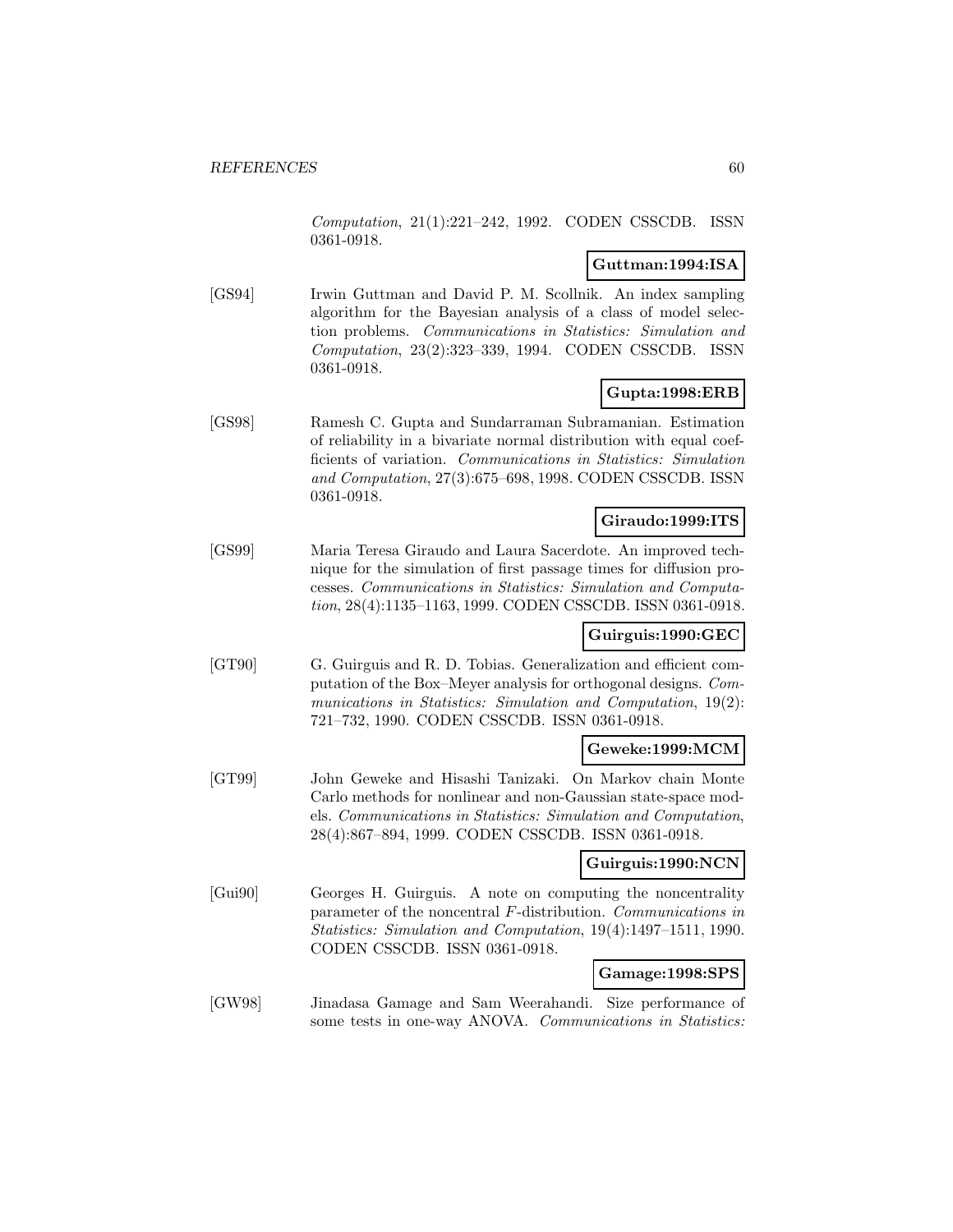Simulation and Computation, 27(3):625–640, 1998. CODEN CSSCDB. ISSN 0361-0918.

### **Haddad:1998:SMC**

[Had98] John N. Haddad. A simple method for computing the covariance matrix and its inverse of a stationary autoregressive process. Communications in Statistics: Simulation and Computation, 27 (3):617–623, 1998. CODEN CSSCDB. ISSN 0361-0918.

### **Haim:1996:NES**

[Hai96] Shore Haim. A new estimate of skewness with mean-squared error smaller than that of the sample skewness. Communications in Statistics: Simulation and Computation, 25(2):403–414, 1996. CODEN CSSCDB. ISSN 0361-0918.

### **Halva:1996:EBC**

[Hal96] Adel M. Halva. Estimating the Box–Cox transformation via an artificial regression model. Communications in Statistics: Simulation and Computation, 25(2):331–350, 1996. CODEN CSS-CDB. ISSN 0361-0918.

#### **Hasegawa:1995:SSP**

[Has95] Hikaru Hasegawa. On small sample properties of Zellner's estimator for the case of two SUR equations with compound normal disturbances. Communications in Statistics: Simulation and Computation, 24(1):45–59, 1995. CODEN CSSCDB. ISSN 0361- 0918.

## **Huda:1998:MDE**

[HAS98] S. Huda and A. A. Al-Shiha. Minimax designs for estimating the slope of a third-order response surface in a hypercubic region. Communications in Statistics: Simulation and Computation, 27 (2):345–356, 1998. CODEN CSSCDB. ISSN 0361-0918.

### **Hawkins:1992:EAR**

[Haw92] Douglas M. Hawkins. Evaluation of average run lengths of cumulative sum charts for an arbitrary data distribution. Communications in Statistics: Simulation and Computation, 21(4): 1001–1020, 1992. CODEN CSSCDB. ISSN 0361-0918.

### **Harris:1994:HDP**

[HB94] Ian R. Harris and Ayanendranath Basu. Hellinger distance as a penalized log likelihood. Communications in Statistics: Simu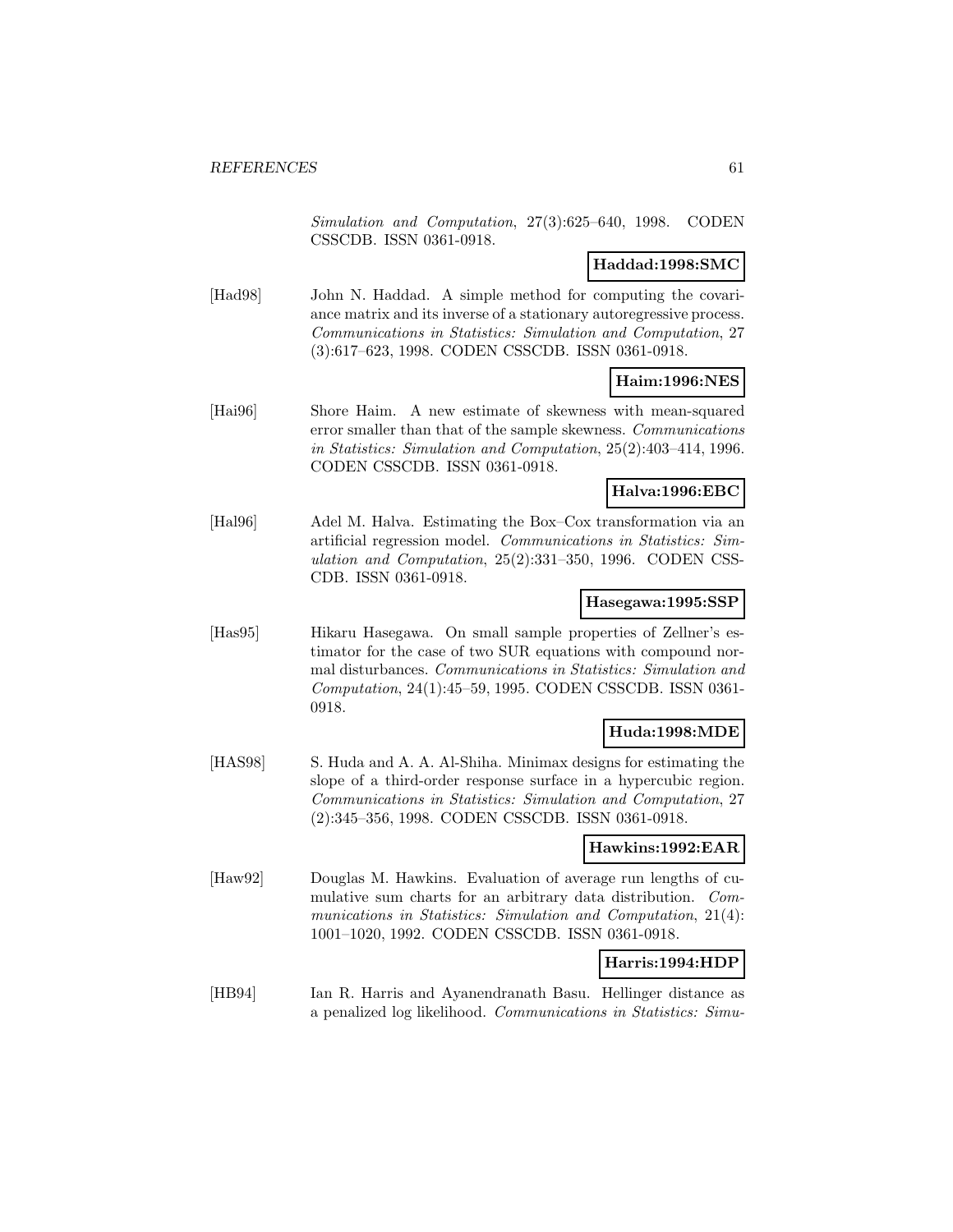lation and Computation, 23(4):1097–1113, 1994. CODEN CSS-CDB. ISSN 0361-0918.

# **Huang:1998:NCP**

[HB98] Yeu-Shiang Huang and Vicki M. Bier. A natural conjugate prior for the non-homogeneous Poisson process with a power law intensity function. Communications in Statistics: Simulation and Computation, 27(2):525–551, 1998. CODEN CSSCDB. ISSN 0361-0918.

## **Hong:1997:RC**

[HC97] Chong Sun Hong and Hyun Jip Choi. On  $l_1$  regression coefficients. Communications in Statistics: Simulation and Computation, 26(2):531–537, 1997. CODEN CSSCDB. ISSN 0361-0918.

## **Hill:1997:JBS**

[HCNA97] R. Carter Hill, Phillip A. Cartwright, A. C. Nielsen, and Julia F. Arbaugh. Jackknifing the bootstrap: some Monte Carlo evidence. Communications in Statistics: Simulation and Computation, 26 (1):125–139, 1997. CODEN CSSCDB. ISSN 0361-0918.

#### **Hormann:1994:TRM**

[HD94] Wolfgang Hörmann and Gerhard Derflinger. The transformed rejection method for generating random variables, an alternative to the ratio of uniforms method. Communications in Statistics: Simulation and Computation, 23(3):847–860, 1994. CO-DEN CSSCDB. ISSN 0361-0918.

### **Hentges:1998:PDB**

[HD98] Adão L. Hentges and Ian R. Dunsmore. Predictive distributions in binary models with missing data. Communications in Statistics: Simulation and Computation, 27(3):735–759, 1998. CO-DEN CSSCDB. ISSN 0361-0918.

### **Hamdy:1993:RTM**

[HEB93] M. I. Hamdy and M. Y. El-Bassiouni. A revision of the Tukey multiple comparisons procedure to control the probability of committing at most one Type I error. Communications in Statistics: Simulation and Computation, 22(3):739–748, 1993. CO-DEN CSSCDB. ISSN 0361-0918.

### **Hertzberg:1997:SET**

[Her97] Vicki Stover Hertzberg. Simulation evaluation of three models for correlated binary data with covariates specific to each bi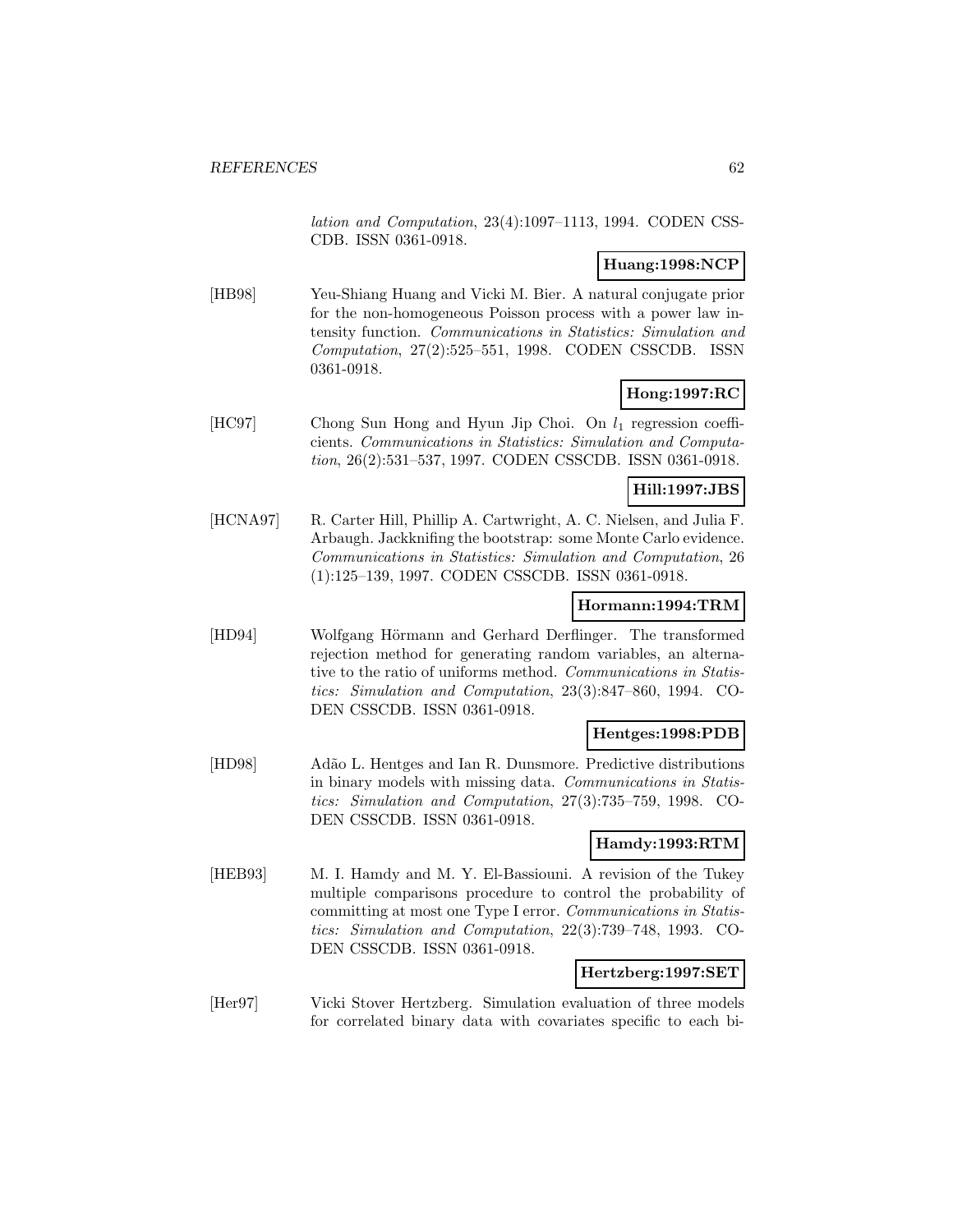nary observation. Communications in Statistics: Simulation and Computation, 26(1):375–396, 1997. CODEN CSSCDB. ISSN 0361-0918.

# **Heo:1998:PTA**

[HG98] Moonseong Heo and K. Ruben Gabriel. A permutation test of association between configurations by means of the RV coefficient. Communications in Statistics: Simulation and Computation, 27 (3):843–856, 1998. CODEN CSSCDB. ISSN 0361-0918.

## **Hillis:1991:EEI**

[Hil91] Stephen L. Hillis. Extending M-estimation to include censored data via James's method. Communications in Statistics: Simulation and Computation, 20(1):121–128, 1991. CODEN CSSCDB. ISSN 0361-0918.

## **Hillis:1993:CTB**

[Hil93] Stephen L. Hillis. A comparison of three Buckley-James variance estimators. Communications in Statistics: Simulation and Computation, 22(4):955–973, 1993. CODEN CSSCDB. ISSN 0361-0918.

## **Hillis:1994:HGS**

[Hil94] Stephen L. Hillis. A heuristic generalization of Smith's Buckley James variance estimator. Communications in Statistics: Simulation and Computation, 23(3):813–831, 1994. CODEN CSS-CDB. ISSN 0361-0918.

## **Hirji:1997:CAE**

[Hir97] Karim F. Hirji. A comparison of algorithms for exact goodnessof-fit tests for multinomial data. Communications in Statistics: Simulation and Computation, 26(3):1197–1227, 1997. CODEN CSSCDB. ISSN 0361-0918.

## **Hoerl:1990:RRD**

[HK90a] Arthur E. Hoerl and Robert W. Kennard. Ridge regression: Degrees of freedom in the analysis of variance. Communications in Statistics: Simulation and Computation, 19(4):1485–1495, 1990. CODEN CSSCDB. ISSN 0361-0918.

### **Howard:1990:GLR**

[HK90b] P. H. George Howard and Gary G. Koch. The GLM log-rank test: general linear modeling of log-rank scores as a method of analysis for survival data. Communications in Statistics: Simulation and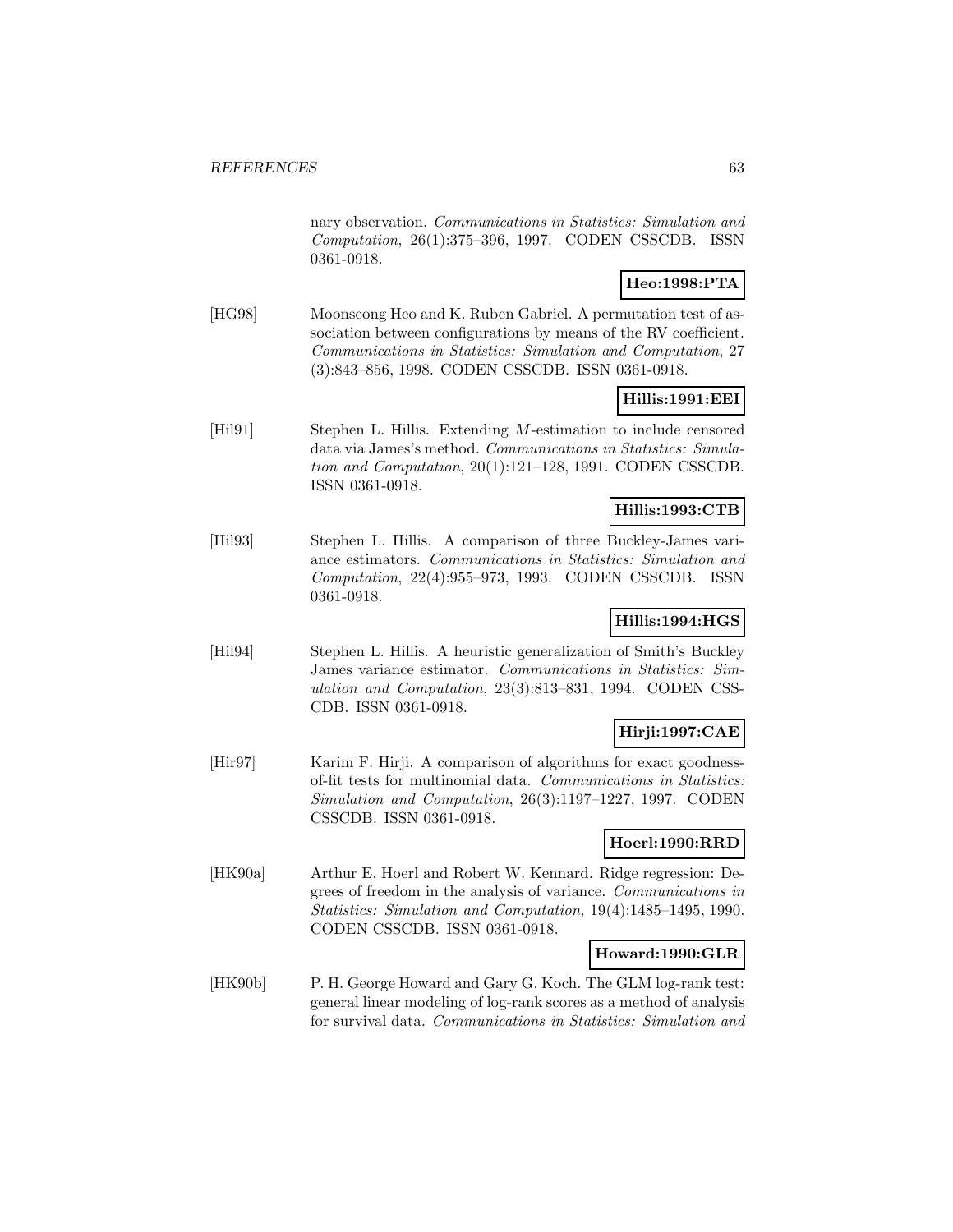Computation, 19(3):903–917, 1990. CODEN CSSCDB. ISSN 0361-0918.

### **Huda:1993:SOS**

[HK93] S. Huda and I. H. Khan. On some A-optimal second-order designs over cubic regions. Communications in Statistics: Simulation and Computation, 22(1):99–115, 1993. CODEN CSSCDB. ISSN 0361-0918.

### **Handa:1993:MET**

[HKT93] B. R. Handa, Rajeev Kumar, and R. K. Tuteja. A multiparameter extension of two stage modified shrinkage estimator. Communications in Statistics: Simulation and Computation, 22(2): 387–397, 1993. CODEN CSSCDB. ISSN 0361-0918.

### **Hsu:1990:ADR**

[HL90] Chyi Hung Hsu and Martin S. Levy. An algorithm for the distribution of the ratio of generalized variances. Communications in Statistics: Simulation and Computation, 19(3):1127–1142, 1990. CODEN CSSCDB. ISSN 0361-0918.

# **Hackl:1992:NNQ**

[HL92] Peter Hackl and Johannes Ledolter. A new nonparametric quality control technique. Communications in Statistics: Simulation and Computation, 21(2):423–443, 1992. CODEN CSSCDB. ISSN 0361-0918.

### **Horswell:1993:DLS**

[HL93] Ronald L. Horswell and Stephen W. Looney. Diagnostic limitations of skewness coefficients in assessing departures from univariate and multivariate normality. Communications in Statistics: Simulation and Computation, 22(2):437–459, 1993. CO-DEN CSSCDB. ISSN 0361-0918.

### **Hapuarachchi:1992:APA**

[HM92] K. P. Hapuarachchi and B. D. Macpherson. Autoregressive processes applied to acceptance sampling by variables. Communications in Statistics: Simulation and Computation, 21(3):833–848, 1992. CODEN CSSCDB. ISSN 0361-0918.

## **Harvill:1995:USM**

[HN95] Jane L. Harvill and H. Joseph Newton. Using symbolic math to evaluate saddlepoint approximations for the difference of order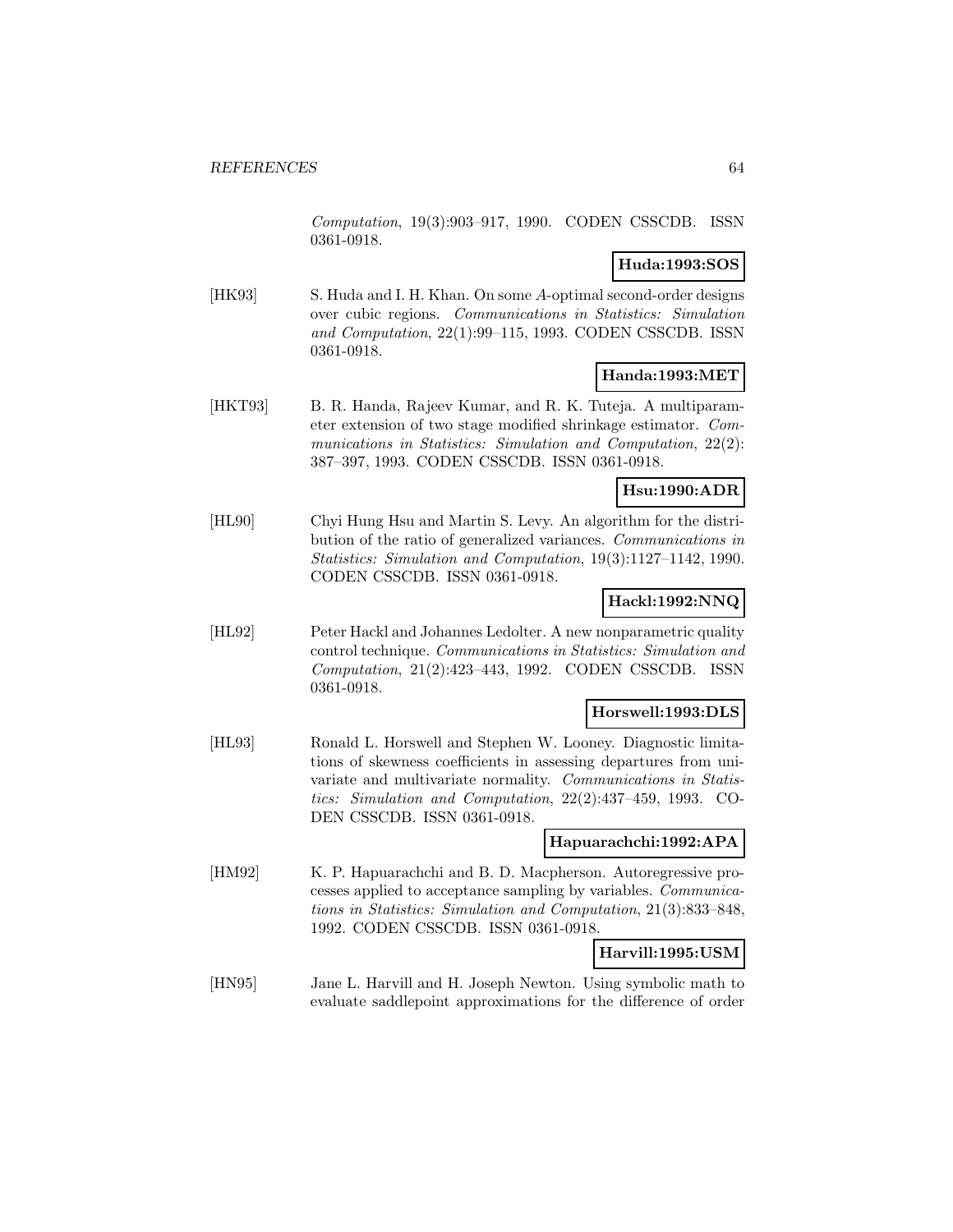statistics. Communications in Statistics: Simulation and Computation, 24(3):781–791, 1995. CODEN CSSCDB. ISSN 0361- 0918.

## **Hsiung:1994:PPM**

[HO94] Tung-Hsing Hsiung and Stephen Olejnik. Power of pairwise multiple comparisons in the unequal variance case. Communications in Statistics: Simulation and Computation, 23(3):691–710, 1994. CODEN CSSCDB. ISSN 0361-0918.

## **Hoekstra:1991:AVT**

[Hoe91] J. A. Hoekstra. Approximate variances for tolerance-distribution free LD50-estimators supplemented with Abbott's correction. Communications in Statistics: Simulation and Computation, 20 (2–3):715–723, 1991. CODEN CSSCDB. ISSN 0361-0918.

### **Haughton:1997:IOC**

[HOJ97] Dominique M. A. Haughton, Johan H. L. Oud, and Robert A. R. G. Jansen. Information and other criteria in structural equation model selection. Communications in Statistics: Simulation and Computation, 26(4):1477–1516, 1997. CODEN CSSCDB. ISSN 0361-0918.

## **Hollas:1991:PBA**

[Hol91] E. A. Hollas. Performance of Bartlett adjustment for certain likelihood ratio tests. Communications in Statistics: Simulation and Computation, 20(2–3):449–462, 1991. CODEN CSSCDB. ISSN 0361-0918.

### **Holmquist:1995:SMC**

[Hol95] Björn Holmquist. Simulation of multimodal circular distributions of wrapped Cauchy type and of von Mises type. Communications in Statistics: Simulation and Computation, 24(3):607–615, 1995. CODEN CSSCDB. ISSN 0361-0918.

#### **Horrace:1998:TPP**

[Hor98] William C. Horrace. Tables of percentage points of the k-variate normal distribution for large values of k. Communications in Statistics: Simulation and Computation, 27(3):823–831, 1998. CODEN CSSCDB. ISSN 0361-0918.

### **Houshmand:1993:MPQ**

[Hou93] Ali A. Houshmand. Misclassification probabilities for quadratic discriminant function. Communications in Statistics: Simulation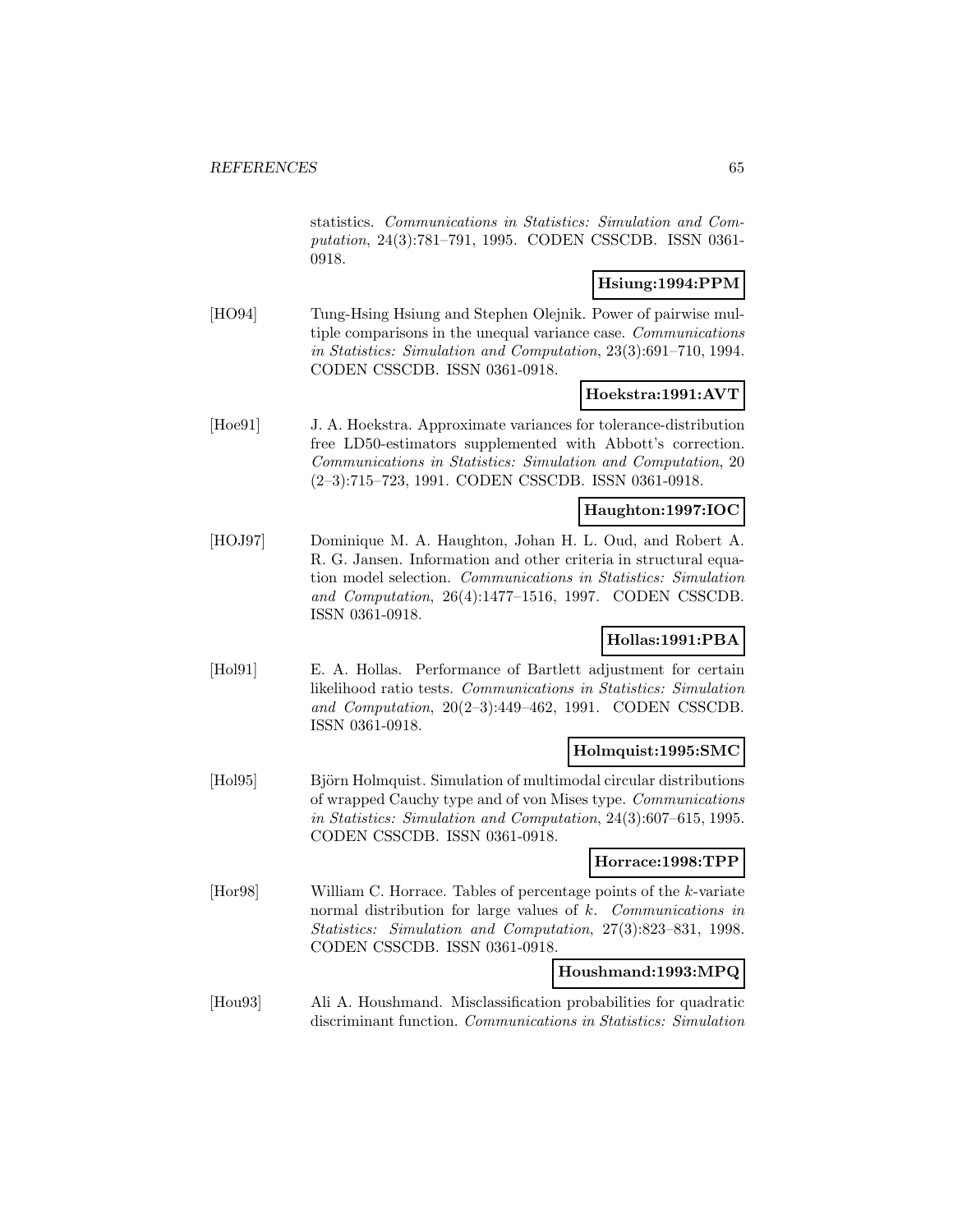and Computation, 22(1):81–98, 1993. CODEN CSSCDB. ISSN 0361-0918.

### **Hewett:1995:TCV**

[HPL95] John E. Hewett, Gregory F. Petroski, and Yiqun Li. Tables of critical values for two group interim analyses. Communications in Statistics: Simulation and Computation, 24(4):825–852, 1995. CODEN CSSCDB. ISSN 0361-0918.

### **Hauck:1999:MSP**

[HRM99] Daryl J. Hauck, George C. Runger, and Douglas C. Montgomery. Multivariate statistical process monitoring and diagnosis with grouped regression-adjusted variables. Communications in Statistics: Simulation and Computation, 28(2):309–328, 1999. CODEN CSSCDB. ISSN 0361-0918.

# **Hsu:1990:UFF**

[HS90] Jason C. Hsu and W. C. Soong. Using the fast Fourier transform to compute multiple comparisons with the best and subset selection critical values. Communications in Statistics: Simulation and Computation, 19(4):1377–1391, 1990. CODEN CSSCDB. ISSN 0361-0918.

### **Harwell:1997:ESF**

[HS97] Michael R. Harwell and Ronald C. Serlin. An empirical study of five multivariate tests for the single-factor repeated measures model. Communications in Statistics: Simulation and Computation, 26(2):605–618, 1997. CODEN CSSCDB. ISSN 0361-0918.

## **Hsieh:1994:ALT**

[Hsi94] Hui K. Hsieh. Accelerated life test sampling plans for exponential distributions. Communications in Statistics: Simulation and Computation, 23(1):27–41, 1994. CODEN CSSCDB. ISSN 0361- 0918.

## **Hung:1990:SSV**

[Hun90] Ken Hung. Simulation study on variance of forecast error for vector ARIMA models. Communications in Statistics: Simulation and Computation, 19(1):125–144, 1990. CODEN CSSCDB. ISSN 0361-0918.

## **Hun:1998:SPR**

[Hun98] Choi Young Hun. A study of the power of the rank transform test in a  $2<sup>3</sup>$  factorial experiment. Communications in Statis-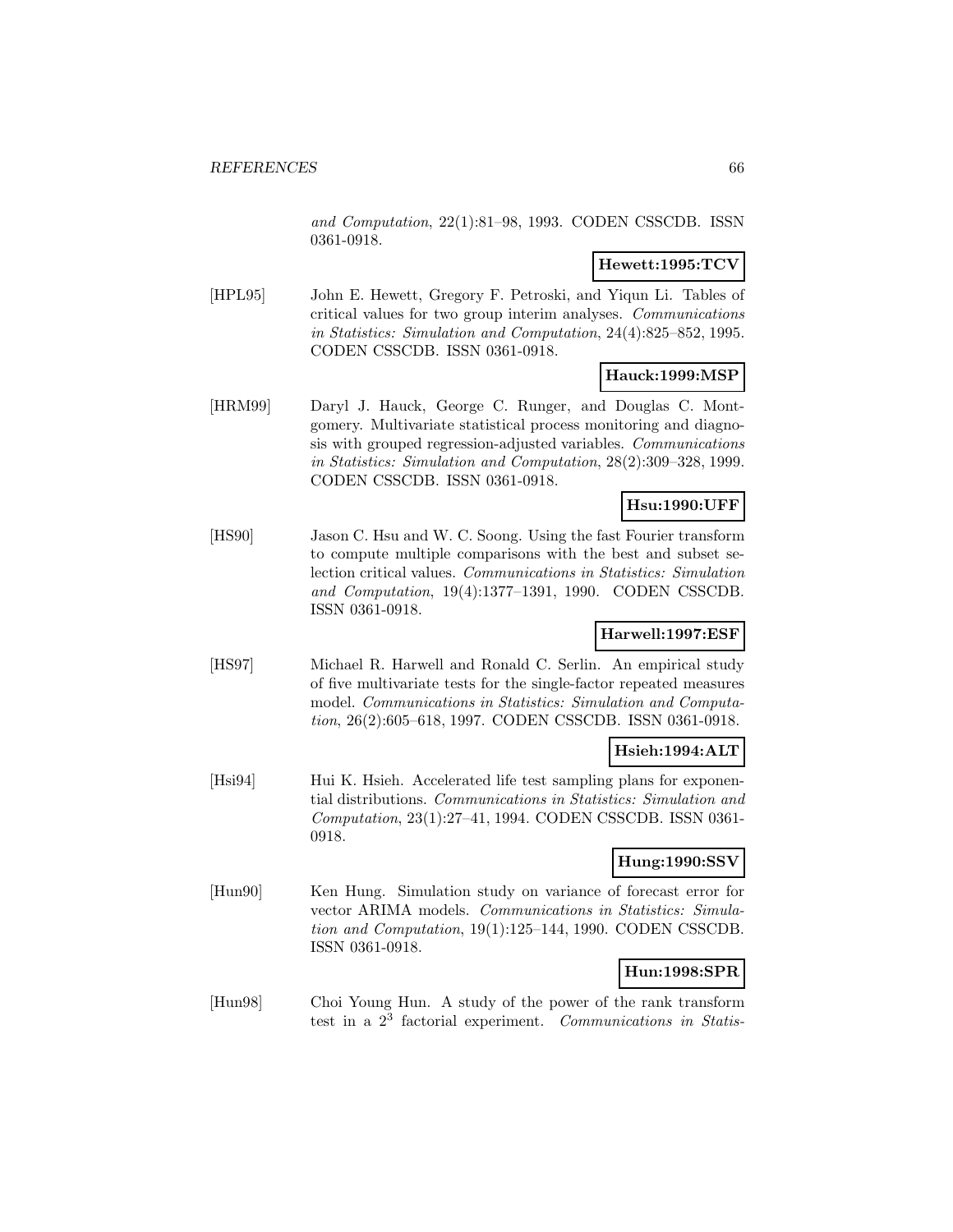tics: Simulation and Computation, 27(1):259–274, 1998. CO-DEN CSSCDB. ISSN 0361-0918.

### **Hutchinson:1990:SET**

[Hut90] M. F. Hutchinson. A stochastic estimator of the trace of the influence matrix for Laplacian smoothing splines. Communications in Statistics: Simulation and Computation, 19(2):433–450, 1990. CODEN CSSCDB. ISSN 0361-0918.

## **Hillis:1996:IWL**

[HW96] Stephen L. Hillis and Robert F. Woolson. An iterative weighted least squares algorithm and simulation study for censored data M-estimates. Communications in Statistics: Simulation and Computation, 25(1):247–262, 1996. CODEN CSSCDB. ISSN 0361-0918.

## **Hirst:1991:NRE**

[HZBW91] Kathryn Hirst, Gary O. Zerbe, David W. Boyle, and Randall B. Wilkening. On nonlinear random effects models for repeated measurements. Communications in Statistics: Simulation and Computation, 20(2–3):463–478, 1991. CODEN CSSCDB. ISSN 0361-0918.

## **Jain:1991:ASS**

[Jai91] Ram R. Jain. On the adequacy of sample size determination formulae for two independent proportions. Communications in Statistics: Simulation and Computation, 20(2–3):585–617, 1991. CODEN CSSCDB. ISSN 0361-0918.

# **Jain:1992:REP**

[Jai92] Sudha Jain. Relative efficiency of a parameter for a M/G/1 queueing system based on reduced and full likelihood functions. Communications in Statistics: Simulation and Computation, 21 (2):597–606, 1992. CODEN CSSCDB. ISSN 0361-0918.

## **Jun:1993:SAR**

[JC93] Chi-Hyuck Jun and Moon Soo Choi. Simulating the average run length for cusum schemes using variance reduction techniques. Communications in Statistics: Simulation and Computation, 22 (3):877–887, 1993. CODEN CSSCDB. ISSN 0361-0918.

### **Jones:1996:FCM**

[JC96] Whitten Betty Jones and A. Clifford Cohen. Further considerations of modified moment estimators for Weibull and lognor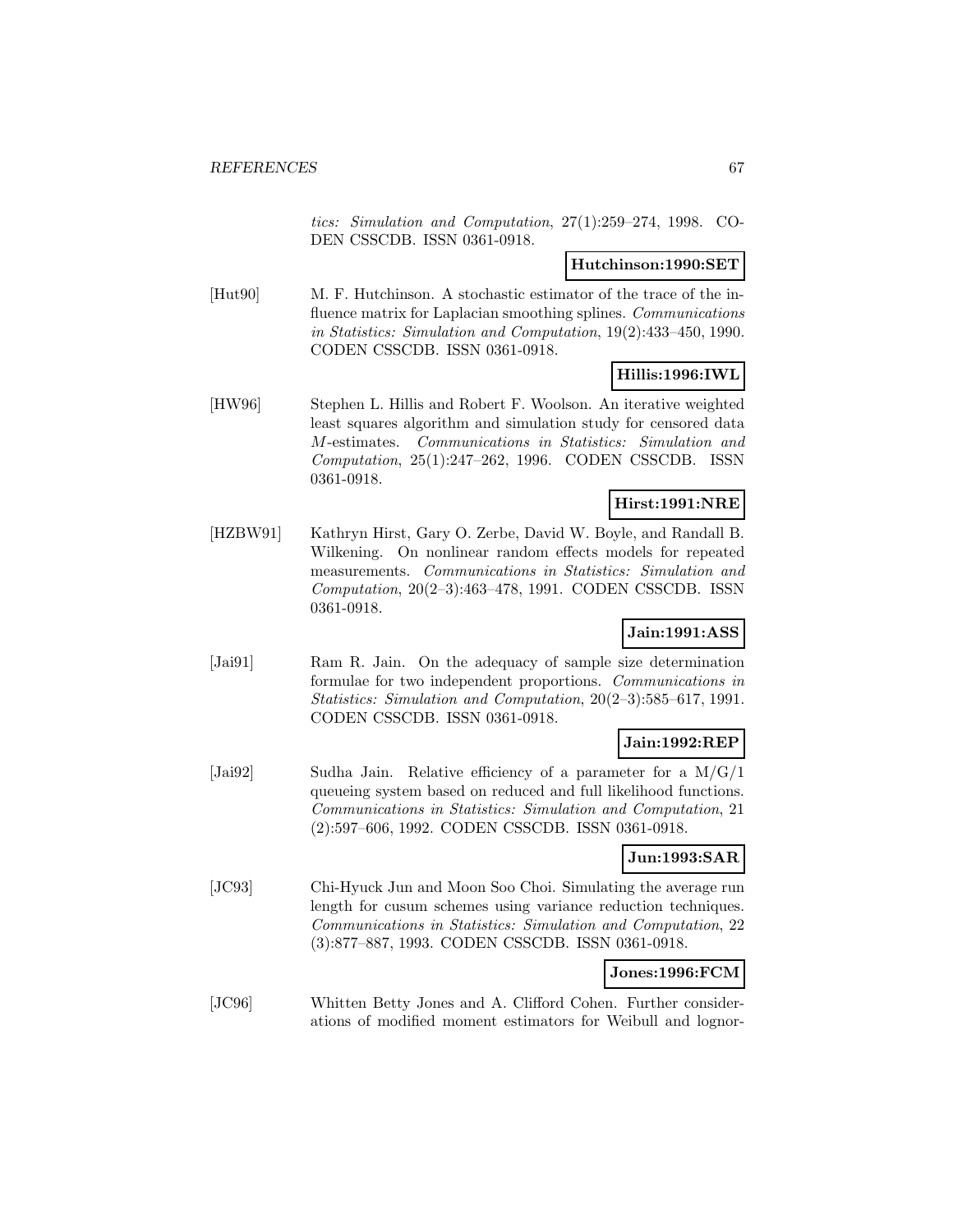mal parameters. Communications in Statistics: Simulation and Computation, 25(3):749–784, 1996. CODEN CSSCDB. ISSN 0361-0918.

## **Chuang:1997:AND**

[jCM97] Rwei ju Chuang and Nancy R. Mendell. The approximate null distribution of the likelihood ratio test for a mixture of two bivariate normal distributions with equal covariance. Communications in Statistics: Simulation and Computation, 26(2):631–648, 1997. CODEN CSSCDB. ISSN 0361-0918.

## **Jones:1995:DPP**

[JD95] M. C. Jones and F. Daly. Density probability plots. Communications in Statistics: Simulation and Computation, 24(4):911–927, 1995. CODEN CSSCDB. ISSN 0361-0918.

#### **Johannesson:1995:AIB**

[JG95] Benedikt Jóhannesson and Narayan Giri. On approximations involving the beta distribution. Communications in Statistics: Simulation and Computation, 24(2):489–503, 1995. CODEN CSSCDB. ISSN 0361-0918.

# **Jung:1998:ACO**

[JK98] Jin-Whan Jung and Gary G. Koch. Analysis of correlated ordered categorical data with rank measures of association for responses with ties. Communications in Statistics: Simulation and Computation, 27(1):167–183, 1998. CODEN CSSCDB. ISSN 0361-0918.

## **Lasinio:1999:SIW**

[JLPR99] G. Jona-Lasinio, M. Piccioni, and A. Ramponi. Selection of importance weights for Monte Carlo estimation of normalizing constants. Communications in Statistics: Simulation and Computation, 28(2):441–462, 1999. CODEN CSSCDB. ISSN 0361-0918.

### **Jothikumar:1996:TSC**

[JR96] J. Jothikumar and C. Raju. Two stage chain sampling plans ChSP- $(0,2)$  and ChSP- $(1,2)$  — Part 2. Communications in Statistics: Simulation and Computation, 25(3):817–834, 1996. CODEN CSSCDB. ISSN 0361-0918.

## **Joseph:1990:ECR**

[JW90] Lawrence Joseph and David B. Wolfson. Estimating the change in a renewal process when the data are counts. Communica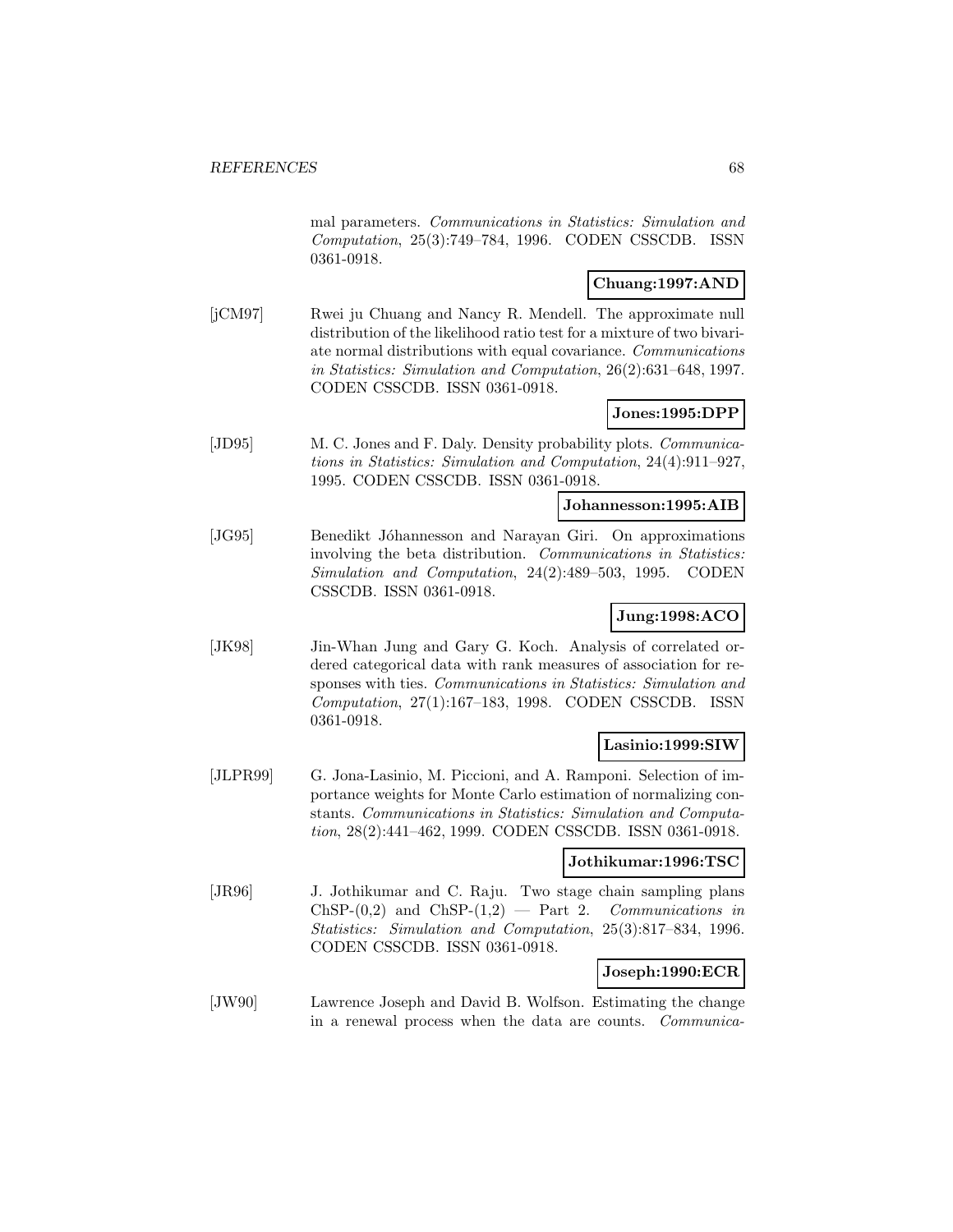tions in Statistics: Simulation and Computation, 19(4):1431– 1441, 1990. CODEN CSSCDB. ISSN 0361-0918.

# **Jeong:1995:TCL**

[JY95] Hyean-Seok Jeong and Bong-Jin Yum. Type-I censored life test plans in the exponential case. Communications in Statistics: Simulation and Computation, 24(1):187–205, 1995. CODEN CSSCDB. ISSN 0361-0918.

## **Jang:1997:GME**

[JY97] Dae Heung Jang and Min Yoon. Graphical methods for evaluating ridge regression estimator in mixture experiments. Communications in Statistics: Simulation and Computation, 26(3): 1049–1061, 1997. CODEN CSSCDB. ISSN 0361-0918.

### **Kim:1999:EDF**

[KA99] YongHee Kim and Barry C. Arnold. Estimation of a distribution function under generalized ranked set sampling. Communications in Statistics: Simulation and Computation, 28(3):657–666, 1999. CODEN CSSCDB. ISSN 0361-0918.

### **Keselman:1998:CTA**

[KAKW98] H. J. Keselman, James Algina, Rhonda K. Kowalchuk, and Russell D. Wolfinger. A comparison of two approaches for selecting covariance structures in the analysis of repeated measurements. Communications in Statistics: Simulation and Computation, 27 (3):591–604, 1998. CODEN CSSCDB. ISSN 0361-0918.

## **Kandasamy:1993:PTC**

[Kan93] C. Kandasamy. Procedures and tables for construction and selection of CSP-2 plans. Communications in Statistics: Simulation and Computation, 22(1):285–303, 1993. CODEN CSSCDB. ISSN 0361-0918.

### **Karanta:1993:OMT**

[Kar93] Ilkka Karanta. Optimization methods in time series interpolation. Communications in Statistics: Simulation and Computation, 22(4):1181–1203, 1993. CODEN CSSCDB. ISSN 0361-0918.

## **Kamel:1990:CNC**

[KAS90] Dr. Ashour Samir Kamel and Ali I. Abdel-Samad. On the computation of non-central chi-square distribution function. Communications in Statistics: Simulation and Computation, 19(4): 1279–1291, 1990. CODEN CSSCDB. ISSN 0361-0918.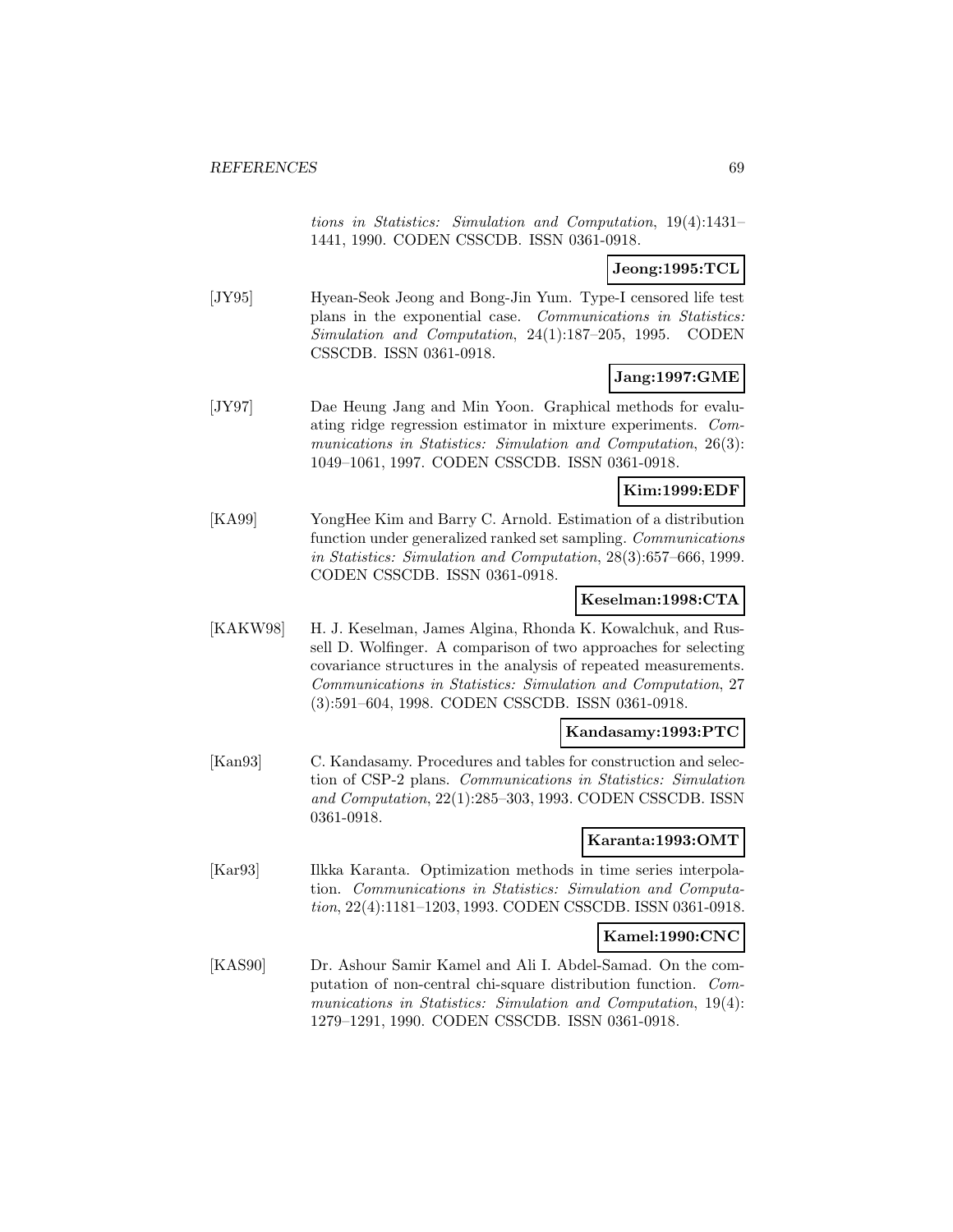## **Kao:1995:SSN**

[KC95] Nancy L. Kao and S. Chakraborti. Small sample null distribution of two nonparametric tests for comparing treatments with a control in a two-way layout. Communications in Statistics: Simulation and Computation, 24(1):149–164, 1995. CODEN CSSCDB. ISSN 0361-0918.

## **Kennedy:1996:RTM**

[KC96] Peter E. Kennedy and Brain S. Cade. Randomization tests for multiple regression. Communications in Statistics: Simulation and Computation, 25(4):923–936, 1996. CODEN CSSCDB. ISSN 0361-0918.

## **Karian:1999:FGL**

[KD99] Zaven A. Karian and Edward J. Dudewicz. Fitting the generalized lambda distribution to data: a method based on percentiles. Communications in Statistics: Simulation and Computation, 28 (3):793–819, 1999. CODEN CSSCDB. ISSN 0361-0918.

## **Karian:1996:EGL**

[KDM96] Zaven A. Karian, Edward J. Dudewicz, and Patrick McDonald. The extended generalized lambda distribution system for fitting distributions to data: history, completion of theory, tables, applications, the "final word" on moment fits. Communications in Statistics: Simulation and Computation, 25(3):611–642, 1996. CODEN CSSCDB. ISSN 0361-0918.

## **Korukoglu:1996:NST**

[KE96] Serdar Korukoğlu and Kadir Ertas. A new statistic for testing uniformity of ranking data. Communications in Statistics: Simulation and Computation, 25(1):139–156, 1996. CODEN CSS-CDB. ISSN 0361-0918.

## **Kenyon:1990:BAP**

[Ken90] James R. Kenyon. Bounds and approximations for pairwise comparisons of independent multinormal means. Communications in Statistics: Simulation and Computation, 19(2):555–590, 1990. CODEN CSSCDB. ISSN 0361-0918.

### **Koehler:1990:CSG**

[KG90] Kenneth J. Koehler and F. F. Gan. Chi-squared goodness-of-fit tests: Cell selection and power. Communications in Statistics: Simulation and Computation, 19(4):1265–1278, 1990. CODEN CSSCDB. ISSN 0361-0918.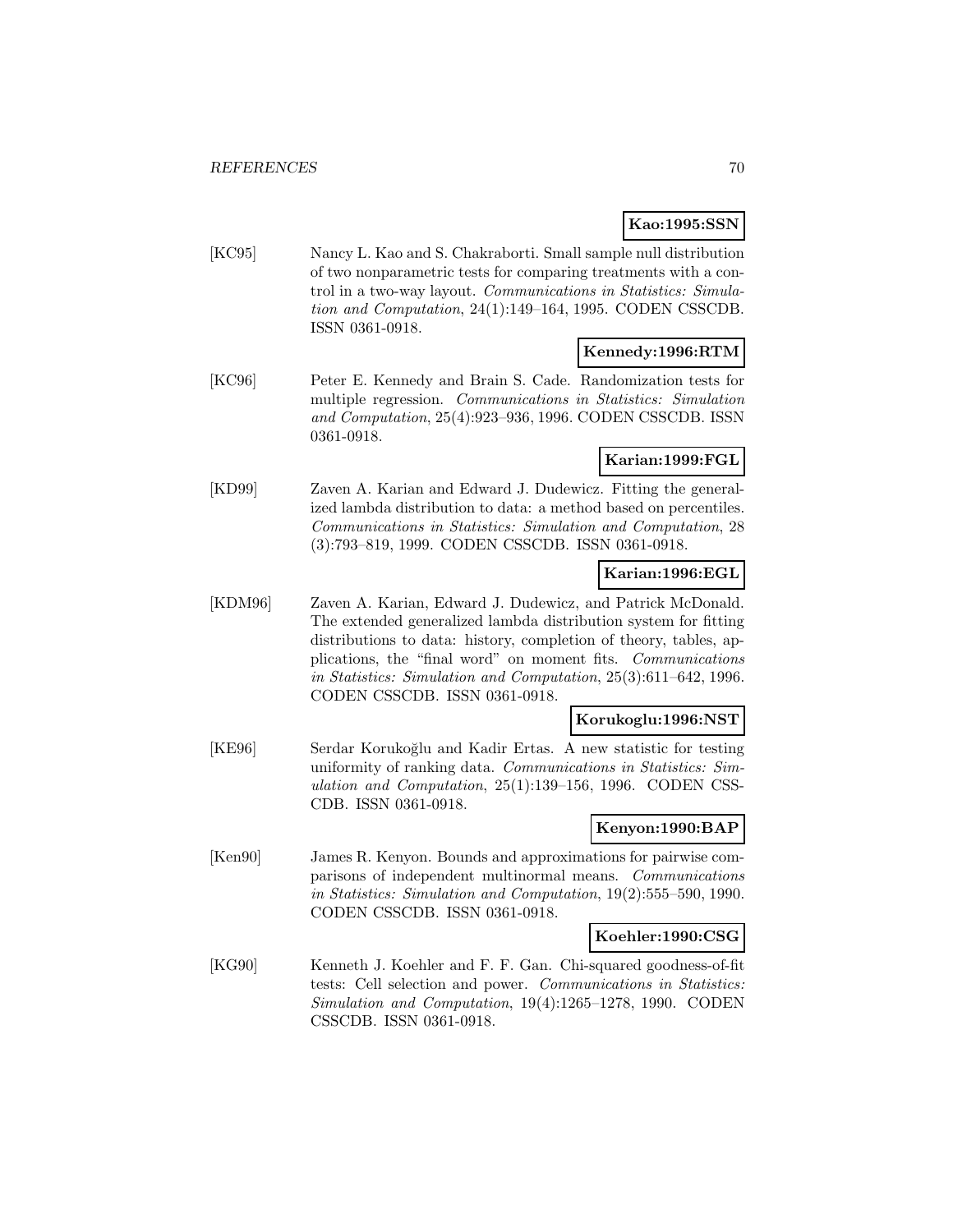#### **Kazempour:1991:ACB**

[KG91] M. K. Kazempour and Franklin A. Graybill. Approximate confidence bounds for ratios of variance components in two-way unbalanced crossed models with interactions. Communications in Statistics: Simulation and Computation, 20(4):955–967, 1991. CODEN CSSCDB. ISSN 0361-0918.

### **Kandasamy:1993:SCP**

[KG93] C. Kandasamy and K. Govindaraju. Selection of CSP-T plans. Communications in Statistics: Simulation and Computation, 22 (1):265–283, 1993. CODEN CSSCDB. ISSN 0361-0918.

### **Katti:1992:ATD**

[KH92] S. K. Katti and Ferrin Hamson. An algorithm to test divisibility of continuous distributions, applied to the uniform distribution. Communications in Statistics: Simulation and Computation, 21 (2):587–596, 1992. CODEN CSSCDB. ISSN 0361-0918.

### **Klockars:1996:PSI**

[KH96] Alan J. Klockars and Gregory R. Hancock. Power of a stagewise intersection protected multiple comparison procedure. Communications in Statistics: Simulation and Computation, 25(4):953– 960, 1996. CODEN CSSCDB. ISSN 0361-0918.

## **Khamis:1997:OSS**

[Kha97] Imad H. Khamis. Optimum M-step, step-stress design with K stress variables. Communications in Statistics: Simulation and Computation, 26(4):1301–1313, 1997. CODEN CSSCDB. ISSN 0361-0918.

# **Kim:1993:BBI**

[KHW93] Yun Bae Kim, Jorge Haddock, and Thomas R. Willemain. The binary bootstrap: inference with autocorrelated binary data. Communications in Statistics: Simulation and Computation, 22 (1):205–216, 1993. CODEN CSSCDB. ISSN 0361-0918.

#### **Kim:1994:AGS**

[Kim94] Hyune-Ju Kim. Approximations in a group sequential test with unequal group sizes. Communications in Statistics: Simulation and Computation, 23(4):915–924, 1994. CODEN CSSCDB. ISSN 0361-0918.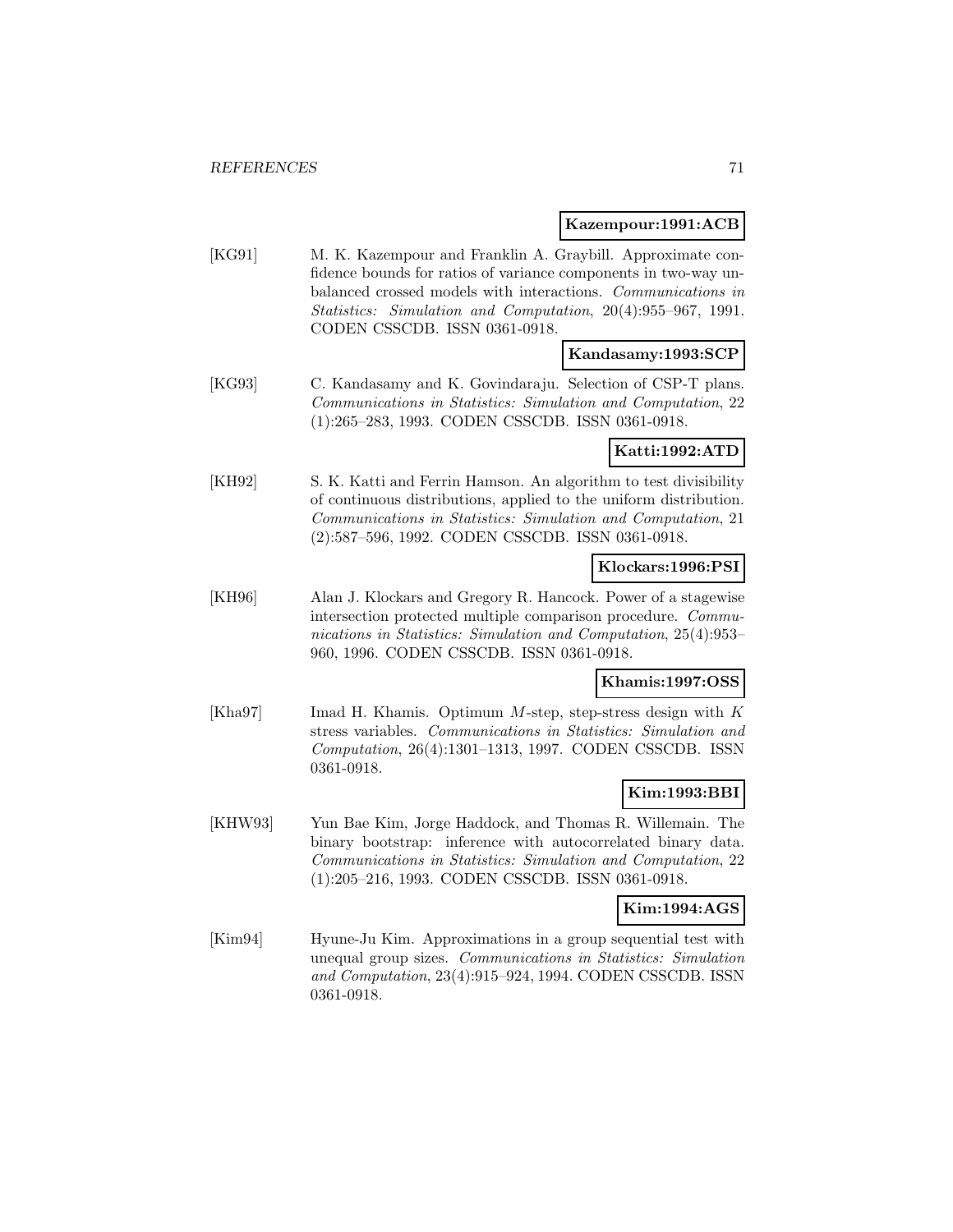## **Kim:1999:ELR**

[Kim99] Ji-Hyun Kim. Extension of the log-rank test. Communications in Statistics: Simulation and Computation, 28(4):1099–1112, 1999. CODEN CSSCDB. ISSN 0361-0918.

## **Krehbiel:1998:QLT**

[KJ98] Timothy C. Krehbiel and J. Marcus Jobe. Quality of the log transformation for an incorrectly assumed error structure. Communications in Statistics: Simulation and Computation, 27(3): 605–616, 1998. CODEN CSSCDB. ISSN 0361-0918.

## **Kotz:1999:DRA**

[KJ99] Samuel Kotz and Norman L. Johnson. Delicate relations among the basic process capability indices  $c_p$ ,  $c_{pk}$  AND  $c_{pm}$ , AND THEIR MODIFICATIONS. Communications in Statistics: Simulation and Computation, 28(3):849–866, 1999. CODEN CSS-CDB. ISSN 0361-0918.

### **Kocherlakota:1991:DND**

[KK91] Kathleen Kocherlakota and Subrahmaniam Kocherlakota. On the doubly noncentral t distribution. Communications in Statistics: Simulation and Computation, 20(1):23–31, 1991. CODEN CSSCDB. ISSN 0361-0918.

## **Kundu:1997:CML**

[KK97] Debasis Kundu and Nandini Kannan. Constrained maximum likelihood estimators for superimposed exponential signals. Communications in Statistics: Simulation and Computation, 26(2): 733–764, 1997. CODEN CSSCDB. ISSN 0361-0918.

### **Kocherlakota:1999:ACN**

[KK99] Subrahmaniam Kocherlakota and Kathleen Kocherlakota. Approximations for central and noncentral bivariate chi-square distributions. Communications in Statistics: Simulation and Computation, 28(4):909–930, 1999. CODEN CSSCDB. ISSN 0361- 0918.

## **King:1990:CDW**

[KL90] Dennis W. King and Michael T. Longnecker. Computing the distribution of the Wilcoxon statistic with applications to process control. Communications in Statistics: Simulation and Computation, 19(2):381–399, 1990. CODEN CSSCDB. ISSN 0361-0918.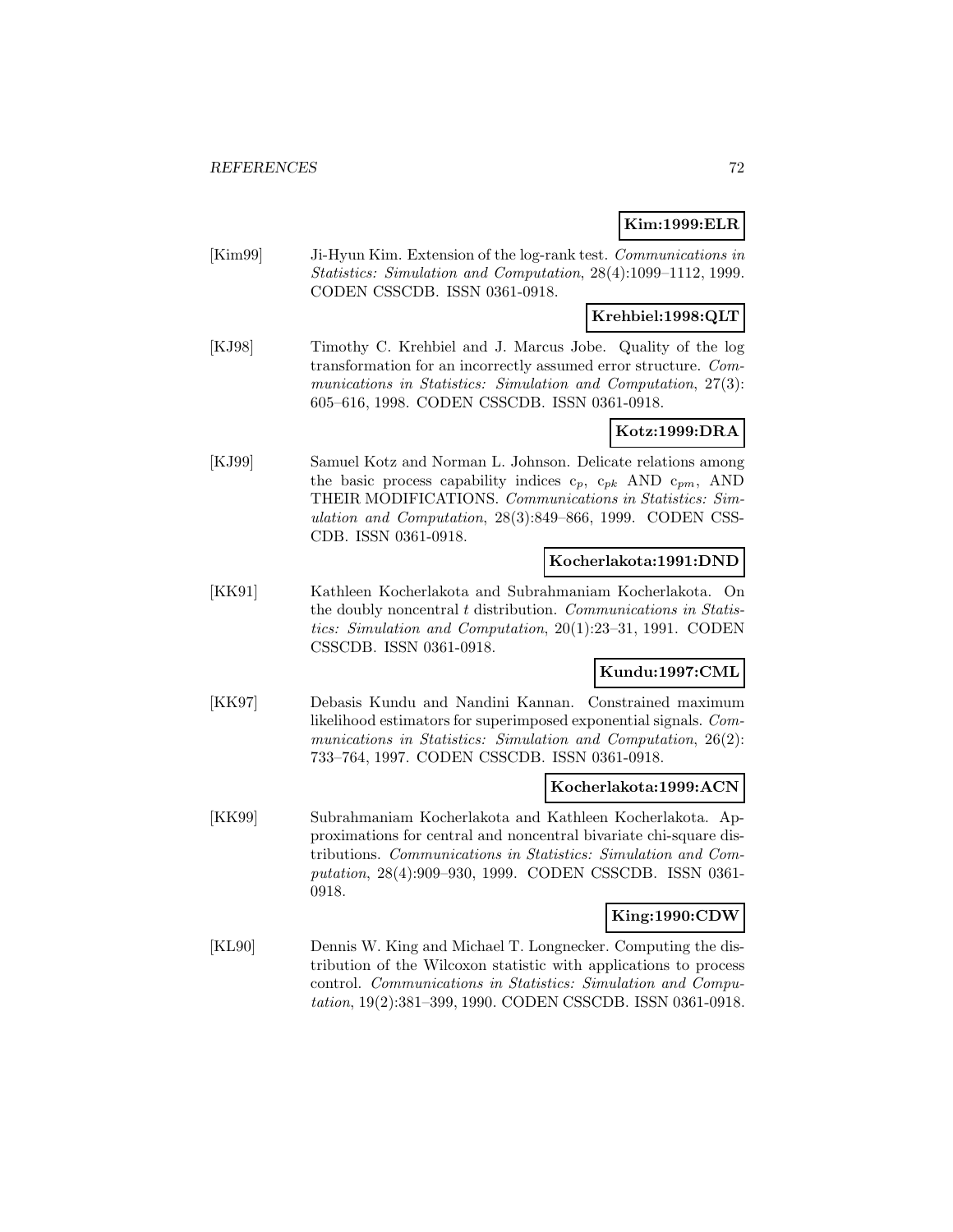#### **Kadiyala:1990:ESE**

[KO90] K. R. Kadiyala and Dennis Oberhelman. Estimation of standard errors of empirical Bayes estimators in CAPM-type models. Communications in Statistics: Simulation and Computation, 19 (1):189–206, 1990. CODEN CSSCDB. ISSN 0361-0918.

### **Kozumi:1990:SSP**

[Koz90] Hideo Kozumi. On small sample properties of the Wald, LR and LM tests in a linear model with  $AR(1)$  errors. Communications in Statistics: Simulation and Computation, 19(4):1361–1375, 1990. CODEN CSSCDB. ISSN 0361-0918.

#### **Koreisha:1990:LME**

[KP90] Sergio Koreisha and Tarmo Pukkila. Linear methods for estimating ARMA and regression models with serial correlation. Communications in Statistics: Simulation and Computation, 19(1): 71–102, 1990. CODEN CSSCDB. ISSN 0361-0918.

## **Kishan:1991:COT**

[KPA91] Mehrotra Kishan, Jackson Paul, and Schick Anton. On choosing an optimally trimmed mean. Communications in Statistics: Simulation and Computation, 20(1):73–80, 1991. CODEN CSSCDB. ISSN 0361-0918.

## **Kumar:1998:ATG**

[KR98] M. Pran Kumar and C. V. Rao. ANOM-type graphical method for testing the equality of several variances. Communications in Statistics: Simulation and Computation, 27(2):459–468, 1998. CODEN CSSCDB. ISSN 0361-0918.

#### **Krouse:1997:PPI**

[Kro97] Donal P. Krouse. Projection pursuit by involution. *Communi*cations in Statistics: Simulation and Computation, 26(4):1517– 1546, 1997. CODEN CSSCDB. ISSN 0361-0918.

## **Kim:1996:RVC**

[KS96] Choongrak Kim and Barry E. Storer. Reference values for Cook's distance. Communications in Statistics: Simulation and Computation, 25(3):691–708, 1996. CODEN CSSCDB. ISSN 0361-0918.

## **Ku:1998:PES**

[KS98] S. Ku and E. Seneta. Practical estimation from the sum of AR(1) processes. Communications in Statistics: Simulation and Com-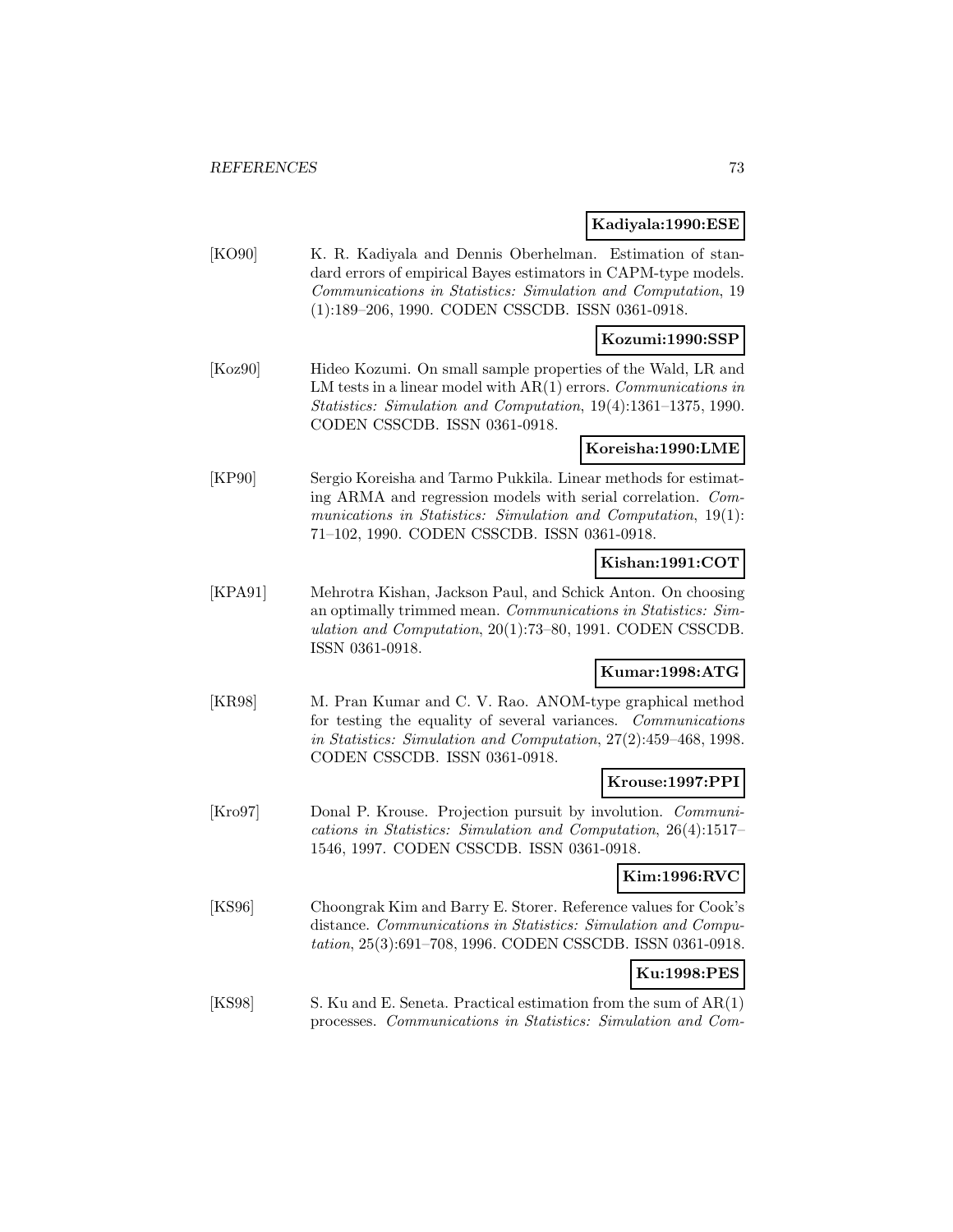putation, 27(4):981–998, 1998. CODEN CSSCDB. ISSN 0361- 0918.

## **Krumbholz:1996:MKC**

[KSS96] Wolf Krumbholz, Martin Schader, and Friedrich Schmid. Modifications of the Kolmogorov, Cramér–von Mises, and Watson tests for testing uniformity with unknown limits. Communications in Statistics: Simulation and Computation, 25(4):1093–1104, 1996. CODEN CSSCDB. ISSN 0361-0918.

#### **Kulasekera:1992:NDD**

[KT92] K. B. Kulasekera and David W. Tonkyn. A new discrete distrlbution, with applications to survival, dispersal and dispersion. Communications in Statistics: Simulation and Computation, 21 (2):499–518, 1992. CODEN CSSCDB. ISSN 0361-0918.

### **Kumar:1992:PES**

[KTTB92] Santosh Kumar, Ravinder K. Tyagi, Ram C. Tiwari, and Samir K. Bhattacharya. Pretest estimation for some discrete distributions. Communications in Statistics: Simulation and Computation, 21(2):405–421, 1992. CODEN CSSCDB. ISSN 0361- 0918.

## **Kent:1994:CLI**

[KTV94] John T. Kent, David E. Tyler, and Yahuda Vard. A curious likelihood identity for the multivariate t-distribution. Communications in Statistics: Simulation and Computation, 23(2):441–453, 1994. CODEN CSSCDB. ISSN 0361-0918.

## **Kim:1996:QPA**

[KUK96] Hyuk Joo Kim, Yonghwan Um, and Andre I. Khuri. Quantile plots of the average slope variance for response surface designs. Communications in Statistics: Simulation and Computation, 25 (4):995–1014, 1996. CODEN CSSCDB. ISSN 0361-0918.

#### **Kulperger:1996:BED**

[Kul96] R. J. Kulperger. Bootstrapping empirical distribution functions of residuals from autoregressive model fitting. Communications in Statistics: Simulation and Computation, 25(3):657–670, 1996. CODEN CSSCDB. ISSN 0361-0918.

#### **Kulasekera:1996:ESF**

[KW96a] K. B. Kulasekera and William H., White. Estimation of the survival function from censored data:a method based on total time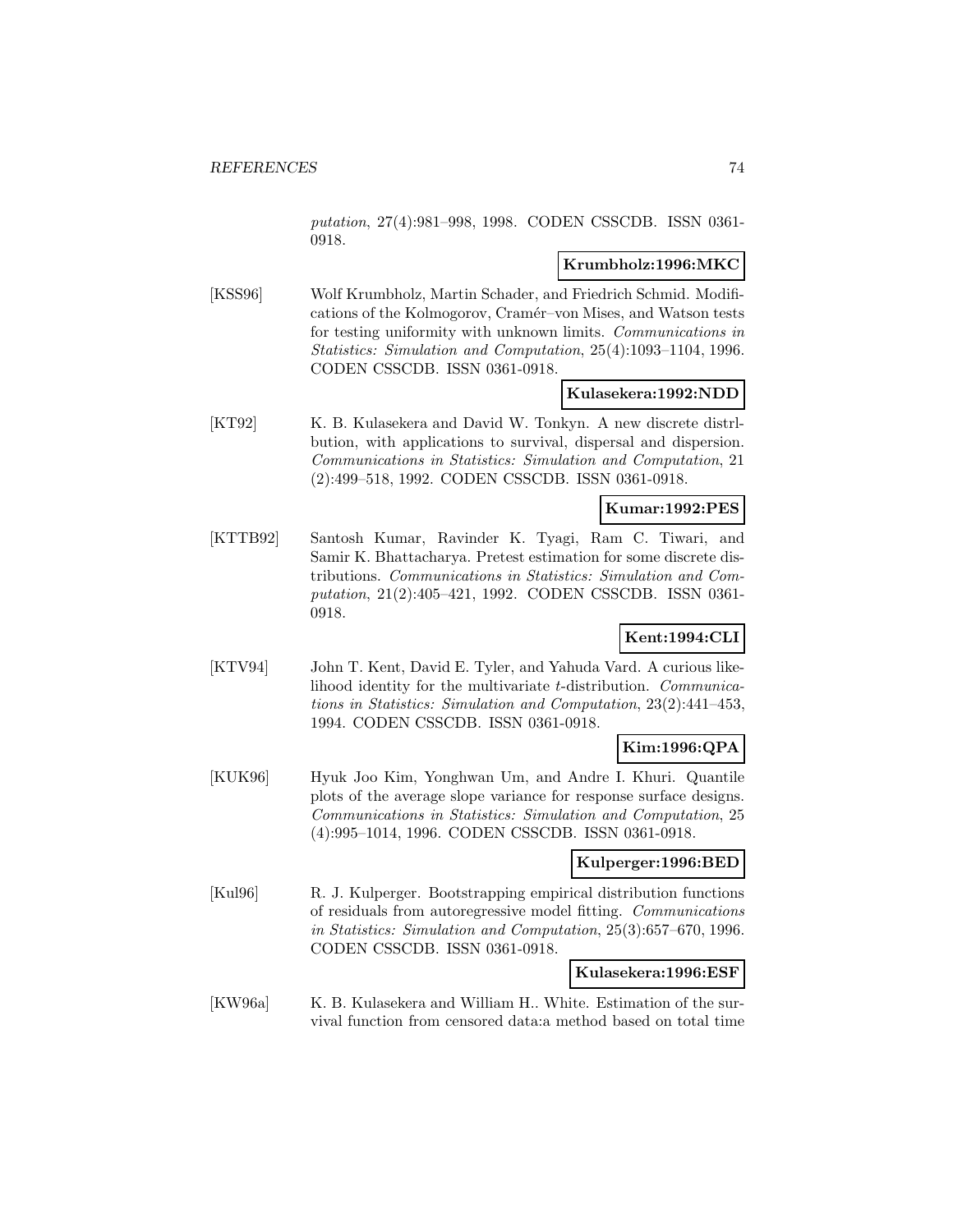on test. Communications in Statistics: Simulation and Computation, 25(1):189–200, 1996. CODEN CSSCDB. ISSN 0361-0918.

## **Kwan:1996:CSF**

[KW96b] Andy C. C. Kwan and Yangru Wu. A comparative study of the finite-sample distribution of some portmanteau tests for univariate time series models. Communications in Statistics: Simulation and Computation, 25(4):867–904, 1996. CODEN CSSCDB. ISSN 0361-0918.

### **Keselman:1999:IBF**

[KW99] H. J. Keselman and Rand R. Wilcox. The 'improved' Brown and Forsythe test for mean equality: some things can't be fixed. Communications in Statistics: Simulation and Computation, 28 (3):687–698, 1999. CODEN CSSCDB. ISSN 0361-0918.

## **Lavine:1992:LPI**

[Lav92] Michael Lavine. Local predictive influence in Bayesian linear models with conjugate priors. Communications in Statistics: Simulation and Computation, 21(1):269–283, 1992. CODEN CSSCDB. ISSN 0361-0918.

## **Lowry:1995:PCC**

[LCW95] Cynthia A. Lowry, Charles W. Champ, and William H. Woodall. The performance of control charts for monitoring process variation. Communications in Statistics: Simulation and Computation, 24(2):409–437, 1995. CODEN CSSCDB. ISSN 0361-0918.

#### **Lee:1992:OSS**

[Lee92] Austin F. S. Lee. Optimal sample sizes determined by two-sample Welch's t test. Communications in Statistics: Simulation and Computation, 21(3):689–696, 1992. CODEN CSSCDB. ISSN 0361-0918.

## **Lee:1996:EPS**

[Lee96] Shen-Ming Lee. Estimating population size for capture-recapture data when capture probabilities vary by time, behavior and individual animal. Communications in Statistics: Simulation and Computation, 25(2):431–457, 1996. CODEN CSSCDB. ISSN 0361-0918.

## **Lee:1997:AWB**

[LEKR97] Choon Hwan Lee, Bilal M. Ezzeddine, Choongrak Kim, and Robert T. Ross. An algorithm for weighted bilinear regression.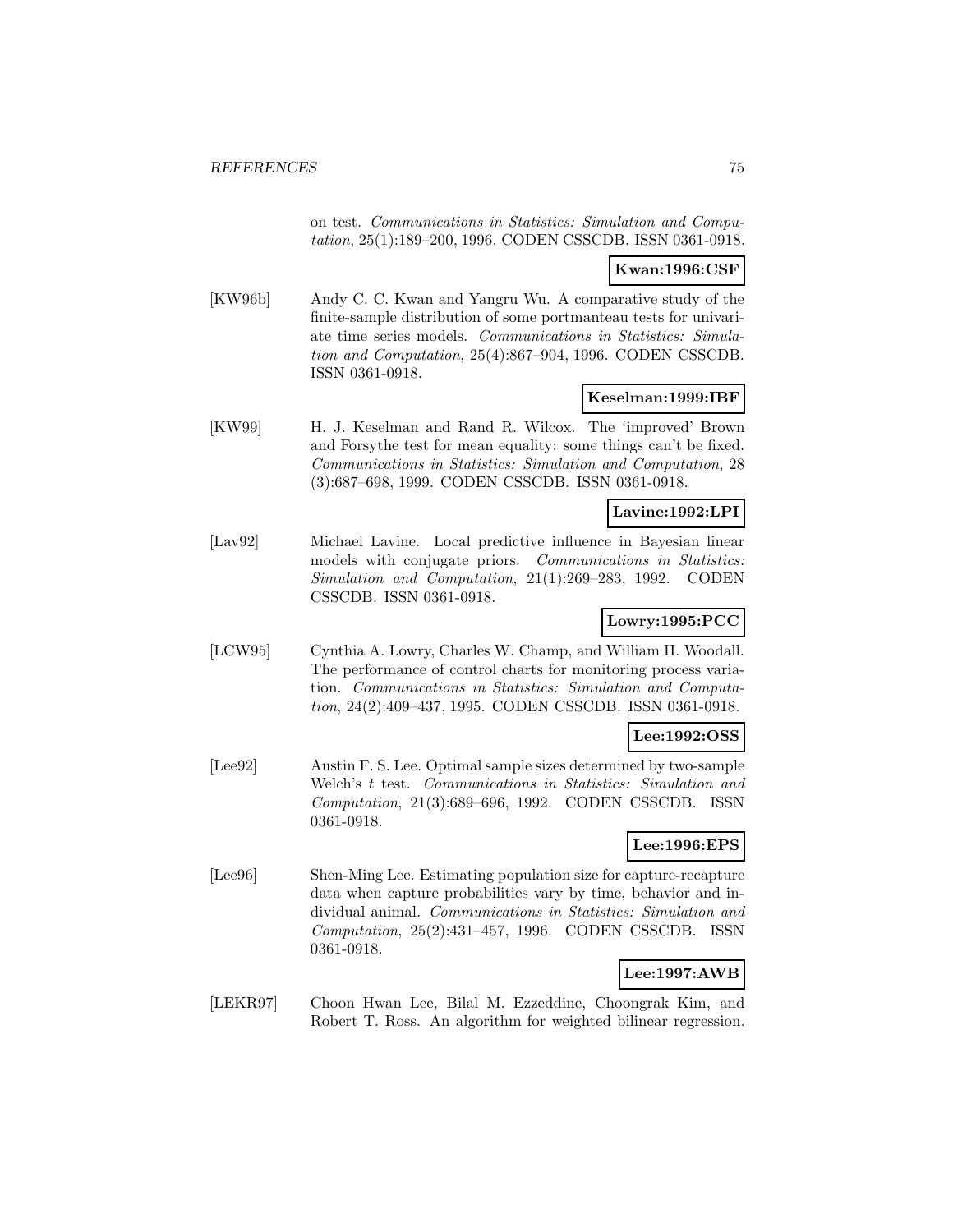Communications in Statistics: Simulation and Computation, 26 (2):791–804, 1997. CODEN CSSCDB. ISSN 0361-0918.

## **Leung:1994:LLD**

[Leu94] Chi-Ying Leung. The location linear discriminant with covariates. Communications in Statistics: Simulation and Computation, 23(4):1027–1046, 1994. CODEN CSSCDB. ISSN 0361-0918.

## **London:1999:SMG**

[LG99] Wendy B. London and Chris Gennings. Simulation of multivariate gamma data with exponential marginals for independent clusters. Communications in Statistics: Simulation and Computation, 28(2):487–500, 1999. CODEN CSSCDB. ISSN 0361-0918.

## **Lewsey:1997:SSU**

[LGG97] James D. Lewsey, William P. Gardiner, and George Gettinby. A study of simple unbalanced factorial designs that use Type II and Type III sums of squares. Communications in Statistics: Simulation and Computation, 26(4):1315–1328, 1997. CODEN CSSCDB. ISSN 0361-0918.

# **Lai:1997:NSA**

[LH97] Dejian Lai and Ronald B. Harrist. A nonparametric statistical approach in noisy chaos identification. Communications in Statistics: Simulation and Computation, 26(1):291–300, 1997. CODEN CSSCDB. ISSN 0361-0918.

## **Li:1996:ENS**

[Li96] Chao Li. Estimation of non-stationary spectra by simulated annealing. Communications in Statistics: Simulation and Computation, 25(2):381–402, 1996. CODEN CSSCDB. ISSN 0361-0918.

# **Lim:1995:ADC**

[Lim95] K. S. Lim. An algorithm for determining the chaos of TAR(L). Communications in Statistics: Simulation and Computation, 24 (2):505–522, 1995. CODEN CSSCDB. ISSN 0361-0918.

## **Lim:1999:SSC**

[Lim99] K. S. Lim. A simulation study on the chaotic  $SETAR(2;1,1)$ and the local Lyapunov exponent. Communications in Statistics: Simulation and Computation, 28(1):147–163, 1999. CO-DEN CSSCDB. ISSN 0361-0918.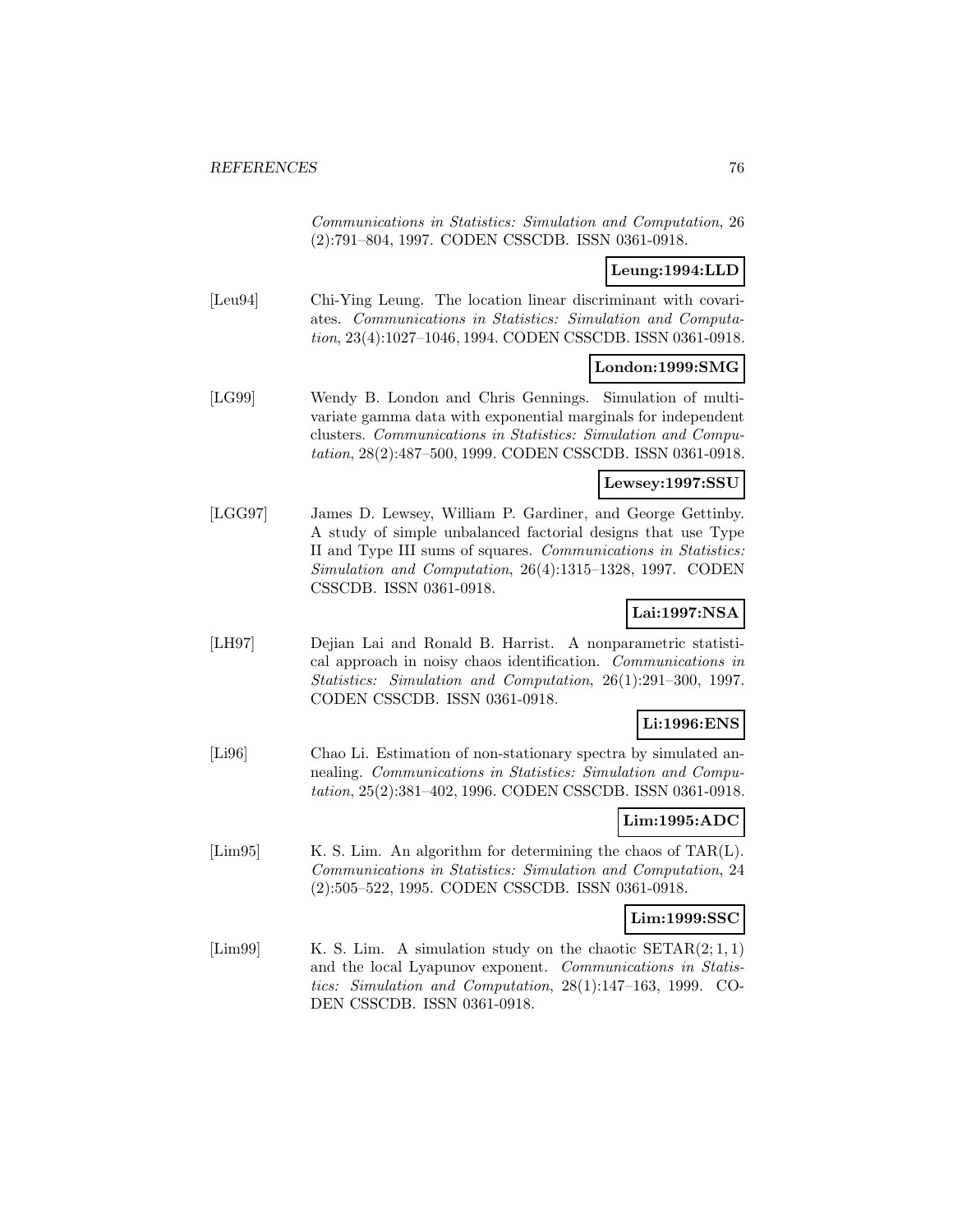## **Lin:1999:BLT**

[Lin99] Darning Lin. A Bayesian life test acceptance sampling plan by variables with cost considerations. Communications in Statistics: Simulation and Computation, 28(4):1113–1133, 1999. CODEN CSSCDB. ISSN 0361-0918.

# **Lee:1990:EAL**

[LK90] Byung Gook Lee and Byung Chun Kim. An efficient algorithm for the least-squares cross-validation with symmetric and polynomial kernels. Communications in Statistics: Simulation and Computation, 19(4):1513–1522, 1990. CODEN CSSCDB. ISSN 0361-0918.

# **Lee:1997:DBS**

[LK97] Kang In Lee and John J. Koval. Determination of the best significance level in forward stepwise logistic regression. Communications in Statistics: Simulation and Computation, 26(2):559–575, 1997. CODEN CSSCDB. ISSN 0361-0918.

## **Landry:1992:EBS**

[LL92] L. Landry and Y. Lepage. Empirical behavior of some tests for normality. Communications in Statistics: Simulation and Computation, 21(4):971–999, 1992. CODEN CSSCDB. ISSN 0361- 0918.

## **Lawoko:1994:EMP**

[LM94] C. R. O. Lawoko and G. J. McLachlan. Estimation of mixing proportions in the presence of autoregressively correlated training data: the case of two univariate normal populations. Communications in Statistics: Simulation and Computation, 23(3): 591–613, 1994. CODEN CSSCDB. ISSN 0361-0918.

## **Lieberman:1997:AEN**

[LM97] Offer Lieberman and Laszlo Matyas. Approximate estimation in nonlinear panel data models. Communications in Statistics: Simulation and Computation, 26(3):1177–1195, 1997. CODEN CSSCDB. ISSN 0361-0918.

#### **Leconte:1994:TSP**

[LML94] Eve Leconte, Thierry Moreau, and Joseph Lellouch. The twosample problem with multivariate censored data: a new rank test family. Communications in Statistics: Simulation and Computation, 23(4):1061–1076, 1994. CODEN CSSCDB. ISSN 0361-0918.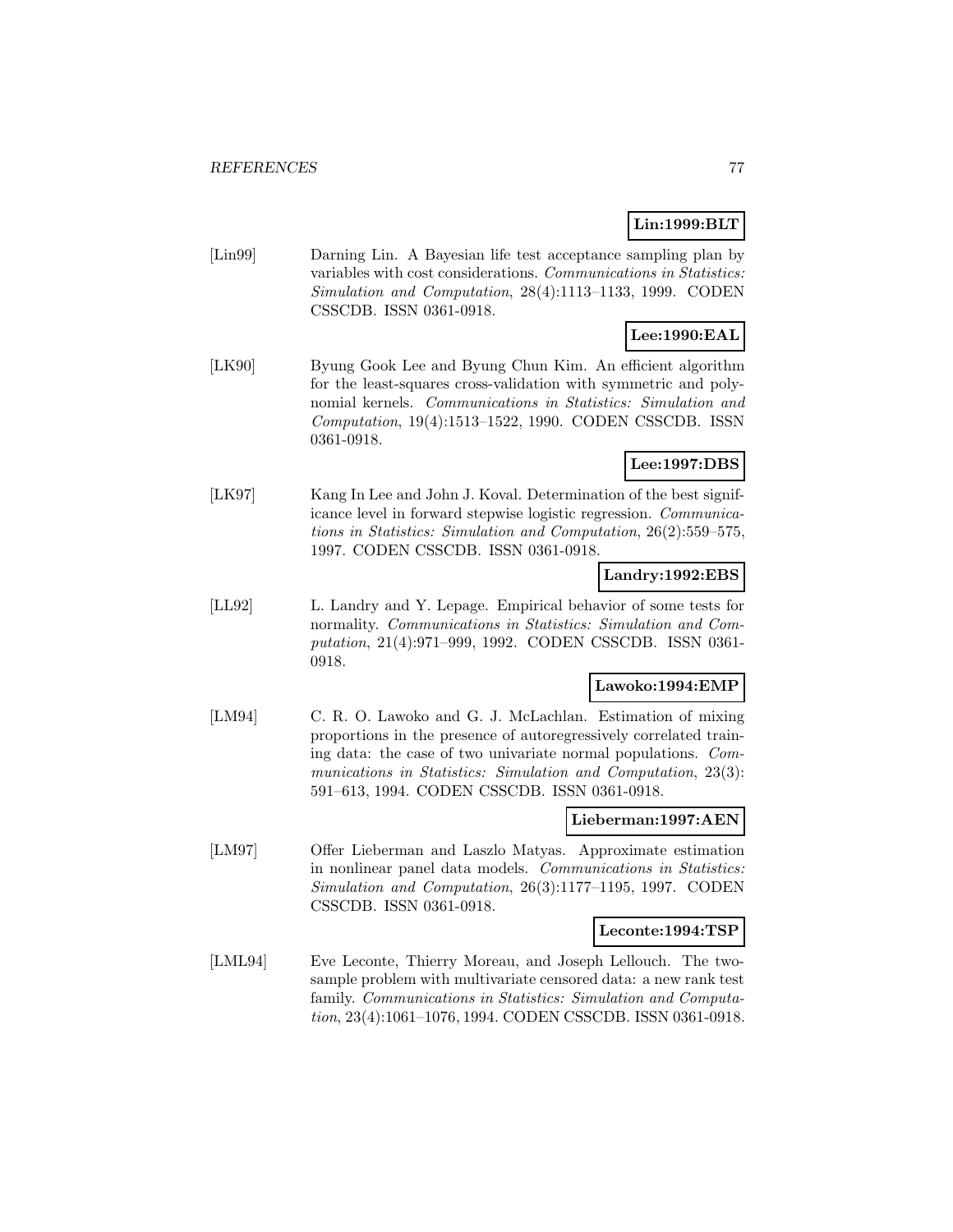#### **Lasser:1994:CEM**

[LNZ94] Rupert Lasser, Michael Niebner, and Hilmar Zock. Comparison of the efficiency for mean estimators in time series. Communications in Statistics: Simulation and Computation, 23(1):129–141, 1994. CODEN CSSCDB. ISSN 0361-0918.

# **Li:1990:LCL**

[LOSB90] Huaixiang Li, D. B. Owen, A. Salvador, and A. Borrego. Lower confidence limits on process capability indices based on the range. Communications in Statistics: Simulation and Computation, 19 (1):1–24, 1990. CODEN CSSCDB. ISSN 0361-0918.

## **Lee:1998:TVS**

[LS98] S. J. Lee and Ping Sa. Testing the variance of skewed distributions. Communications in Statistics: Simulation and Computation, 27(3):807–822, 1998. CODEN CSSCDB. ISSN 0361-0918.

### **Larocque:1995:DOT**

[LT95] Denis Larocque and Serge Tardif. Development of an optimal test based on weighted rankings. Communications in Statistics: Simulation and Computation, 24(2):367–383, 1995. CODEN CSS-CDB. ISSN 0361-0918.

## **Lawal:1995:AFM**

[LU95] H. Bayo Lawal and G. J. G. Upton. An algorithm for fitting models to n×n contingency tables having ordered categories. Communications in Statistics: Simulation and Computation, 24(3): 793–805, 1995. CODEN CSSCDB. ISSN 0361-0918.

### **Luceno:1994:SCE**

[Luc94] Alberto Luceño. Speed of covergence to the extreme value distributions on their probability plotting papers. Communications in Statistics: Simulation and Computation, 23(2):529–545, 1994. CODEN CSSCDB. ISSN 0361-0918.

#### **Luceno:1996:PCI**

[Luc96] Alberto Luceño. A process capability index with reliable confidence intervals. Communications in Statistics: Simulation and Computation, 25(1):235–245, 1996. CODEN CSSCDB. ISSN 0361-0918.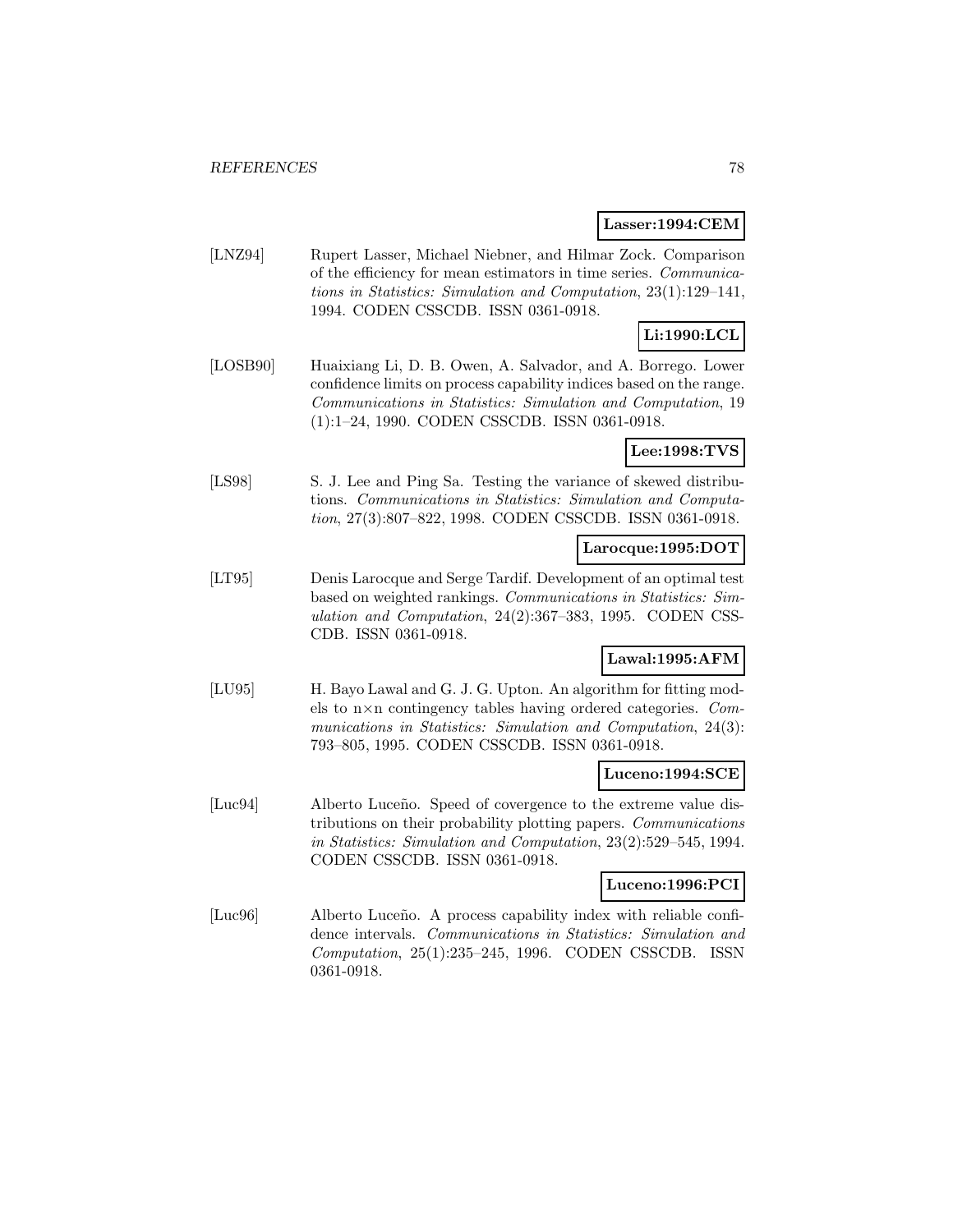### **Luceno:1997:PEC**

[Luc97] Alberto Luceño. Parameter estimation with closed-loop operating data under time varying discrete proportional-integral control. Communications in Statistics: Simulation and Computation, 26(1):215–232, 1997. CODEN CSSCDB. ISSN 0361-0918.

## **Lund:1999:CAD**

[Lun99] Ulric Lund. Cluster analysis for directional data. Communications in Statistics: Simulation and Computation, 28(4):1001– 1009, 1999. CODEN CSSCDB. ISSN 0361-0918.

#### **Lewellen:1999:AFT**

[LV99] Ruth H. Lewellen and Stephen H. Vessey. Analysis of fragmented time series data using Box–Jenkins models. Communications in Statistics: Simulation and Computation, 28(3):667–685, 1999. CODEN CSSCDB. ISSN 0361-0918.

# **Li:1993:RSW**

[LW93] Kim-Hung Li and Carl Ka-Fai Wong. Random sampling from the Watson distribution. Communications in Statistics: Simulation and Computation, 22(4):997–1009, 1993. CODEN CSSCDB. ISSN 0361-0918.

## **Lei:1994:TAC**

[LW94] Xingye Lei and F. T. Wright. Testing for and against a concavity restriction with normal errors. Communications in Statistics: Simulation and Computation, 23(3):711–726, 1994. CO-DEN CSSCDB. ISSN 0361-0918.

## **Lee:1996:MDC**

[LW96] Kyung Yul Lee and Lisa A. Weissfeld. A multicollinearity diagnostic for the Cox model with time dependent covariates. Communications in Statistics: Simulation and Computation, 25(1): 41–60, 1996. CODEN CSSCDB. ISSN 0361-0918.

## **Leu:1999:DBA**

[LW99] Lii-Yuh Leu and Ji-Cheng Wu. A dynamic Bayesian approach to inference from accelerated life tests. Communications in Statistics: Simulation and Computation, 28(1):37–49, 1999. CODEN CSSCDB. ISSN 0361-0918.

## **Lee:1991:MSN**

[LWC91] Sanghoon Lee, James R. Wilson, and Melba M. Crawford. Modeling and simulation of a nonhomogeneous Poisson process having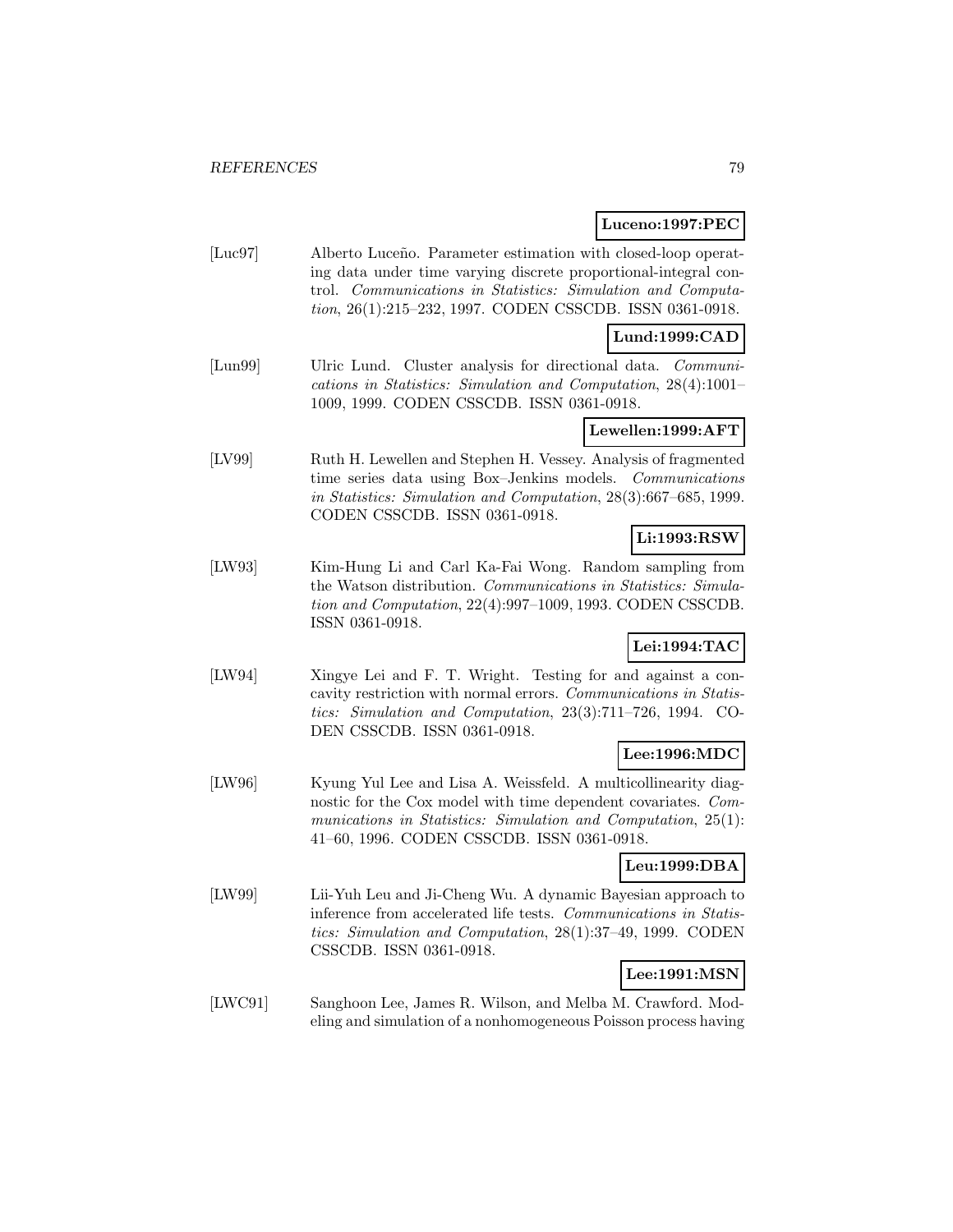cyclic behavior. Communications in Statistics: Simulation and Computation, 20(2–3):777–809, 1991. CODEN CSSCDB. ISSN 0361-0918.

## **Lu:1994:RSE**

[LY94] Rueypyng Lu and Cheng-Hong Yang. Resampling schemes for estimating the similarity measures on location model. Communications in Statistics: Simulation and Computation, 23(4):973–996, 1994. CODEN CSSCDB. ISSN 0361-0918.

### **Lye:1993:FPD**

[Lye93] Jenny N. Lye. A flexible parametric density estimator for multimodal distributions of test statistics. Communications in Statistics: Simulation and Computation, 22(3):813–830, 1993. CO-DEN CSSCDB. ISSN 0361-0918.

#### **Meneses:1990:SAD**

[MABL90] Jesse Meneses, C. E. Antle, Mary J. Bartholomew, and R. L. Lengerich. A simple algorithm for delta method variances for multinomial posterior Bayes probability estimates. Communications in Statistics: Simulation and Computation, 19(3):837–845, 1990. CODEN CSSCDB. ISSN 0361-0918.

## **MacEachern:1994:ENM**

[Mac94] Steven N. MacEachern. Estimating normal means with a conjugate style Dirichlet process prior. Communications in Statistics: Simulation and Computation, 23(3):727–741, 1994. CO-DEN CSSCDB. ISSN 0361-0918.

#### **Madi:1997:BSE**

[Mad97] Mohamed T. Madi. Bayes and Stein estimation under asymmetric loss functions: a numerical risk comparison. Communications in Statistics: Simulation and Computation, 26(1):53–66, 1997. CODEN CSSCDB. ISSN 0361-0918.

## **Magel:1990:REO**

[Mag90] Rhonda C. Magel. Robust estimates of ordered parameters with right censored observations. Communications in Statistics: Simulation and Computation, 19(1):207–223, 1990. CODEN CSS-CDB. ISSN 0361-0918.

## **Magee:1991:EAT**

[Mag91] Lonnie Magee. Edgeworth-adjusting test statistics for AR(1) errors. Communications in Statistics: Simulation and Computation, 20(4):901–917, 1991. CODEN CSSCDB. ISSN 0361-0918.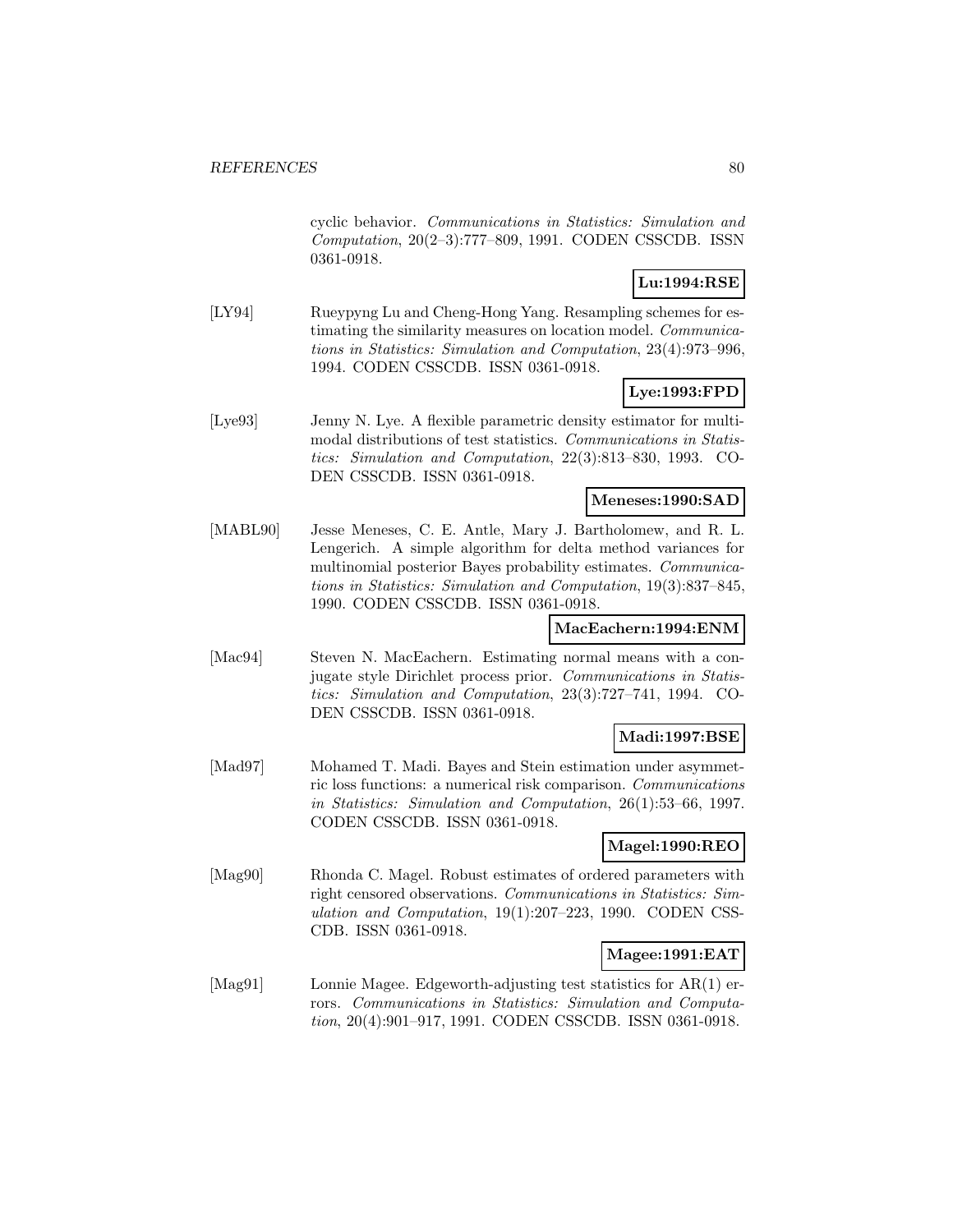#### **Marks:1998:MKS**

[Mar98] Neil B. Marks. Modification of the Kolmogorov–Smirnov test for the Erlang-2 distribution. Communications in Statistics: Simulation and Computation, 27(1):39–49, 1998. CODEN CSSCDB. ISSN 0361-0918.

## **McCool:1996:ATW**

[McC96] John I. McCool. The analysis of a two way factorial design with Weibull response. Communications in Statistics: Simulation and Computation, 25(1):263–286, 1996. CODEN CSSCDB. ISSN 0361-0918.

## **McNulty:1991:TAN**

[ME91] Mark S. McNulty and William Eisele. Testing for autocorrelation in nested analysis of variance. Communications in Statistics: Simulation and Computation, 20(2–3):399–410, 1991. CODEN CSSCDB. ISSN 0361-0918.

### **Meeker:1994:ACC**

[ME94] William Q. Meeker and Luis A. Escobar. An algorithm to compute the cdf of the product of two normal random variables. Communications in Statistics: Simulation and Computation, 23 (1):271–280, 1994. CODEN CSSCDB. ISSN 0361-0918.

## **Mehrotra:1997:IBF**

[Meh97] Devan V. Mehrotra. Improving the Brown–Forsythe solution to the generalized Behrens–Fisher problem. Communications in Statistics: Simulation and Computation, 26(3):1139–1145, 1997. CODEN CSSCDB. ISSN 0361-0918.

#### **Mengersen:1992:RNS**

[Men92] Kerrie Mengersen. Robustness to normality of a selection rule. Communications in Statistics: Simulation and Computation, 21 (1):35–56, 1992. CODEN CSSCDB. ISSN 0361-0918.

## **Murtaugh:1993:REM**

[MF93] Paul A. Murtaugh and Lloyd D. Fisher. Random-effects model of dependence between efficacy and toxicity in dose-ranging trials. Communications in Statistics: Simulation and Computation, 22 (2):507–522, 1993. CODEN CSSCDB. ISSN 0361-0918.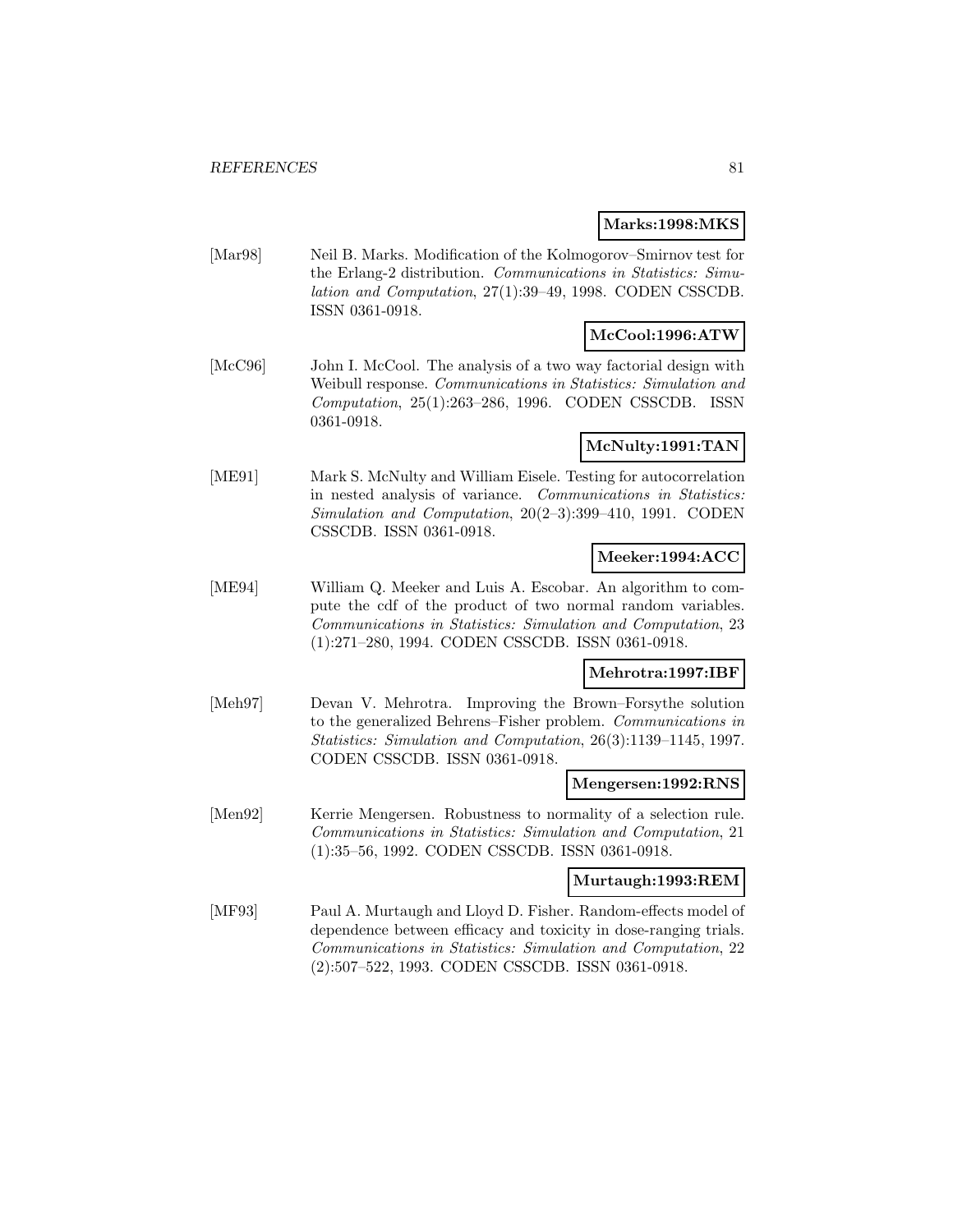#### **Mudholkar:1998:HQC**

[MH98] Govind S. Mudholkar and Alan D. Hutson. Hermitian quantile curves as statistical plots. Communications in Statistics: Simulation and Computation, 27(3):783–805, 1998. CODEN CSSCDB. ISSN 0361-0918.

# **Miller:1991:USR**

[Mil91] G. Edward Miller. Use of the squared ranks test to test for the equality of the coefficients of variation. Communications in Statistics: Simulation and Computation, 20(2–3):743–750, 1991. CODEN CSSCDB. ISSN 0361-0918.

### **Mitchell:1993:ECS**

[Mit93] Heather Mitchell. Estimating convex and strictly convex functions. Communications in Statistics: Simulation and Computation, 22(3):803–811, 1993. CODEN CSSCDB. ISSN 0361-0918.

## **May:1997:PSC**

[MJ97] Warren L. May and William D. Johnson. Properties of simultaneous confidence intervals for multinomial proportions. Communications in Statistics: Simulation and Computation, 26(2): 495–518, 1997. CODEN CSSCDB. ISSN 0361-0918.

#### **Mazumdar:1999:TMM**

[MLA<sup>+</sup>99] Sati Mazumdar, Kenneth Liu, Sang Ahnn, Patricia R. Houck, and Charles F. Reynolds III. Transition (Markov) models for the analysis of survival times in clinical research. Communications in Statistics: Simulation and Computation, 28(1):165–176, 1999. CODEN CSSCDB. ISSN 0361-0918.

#### **McLachlan:1995:ALR**

[MMM95] G. J. McLachlan, C. E. McLaren, and D. Matthews. An algorithm for the likelihood ratio test of one versus two components in a normal mixture model fitted to grouped and truncated data. Communications in Statistics: Simulation and Computation, 24 (4):965–985, 1995. CODEN CSSCDB. ISSN 0361-0918.

#### **Misra:1991:FND**

[MN91] B. L. Misra and Bhagwandas Nutan. Families of neighbour designs and their analysis. Communications in Statistics: Simulation and Computation, 20(2–3):427–436, 1991. CODEN CSS-CDB. ISSN 0361-0918.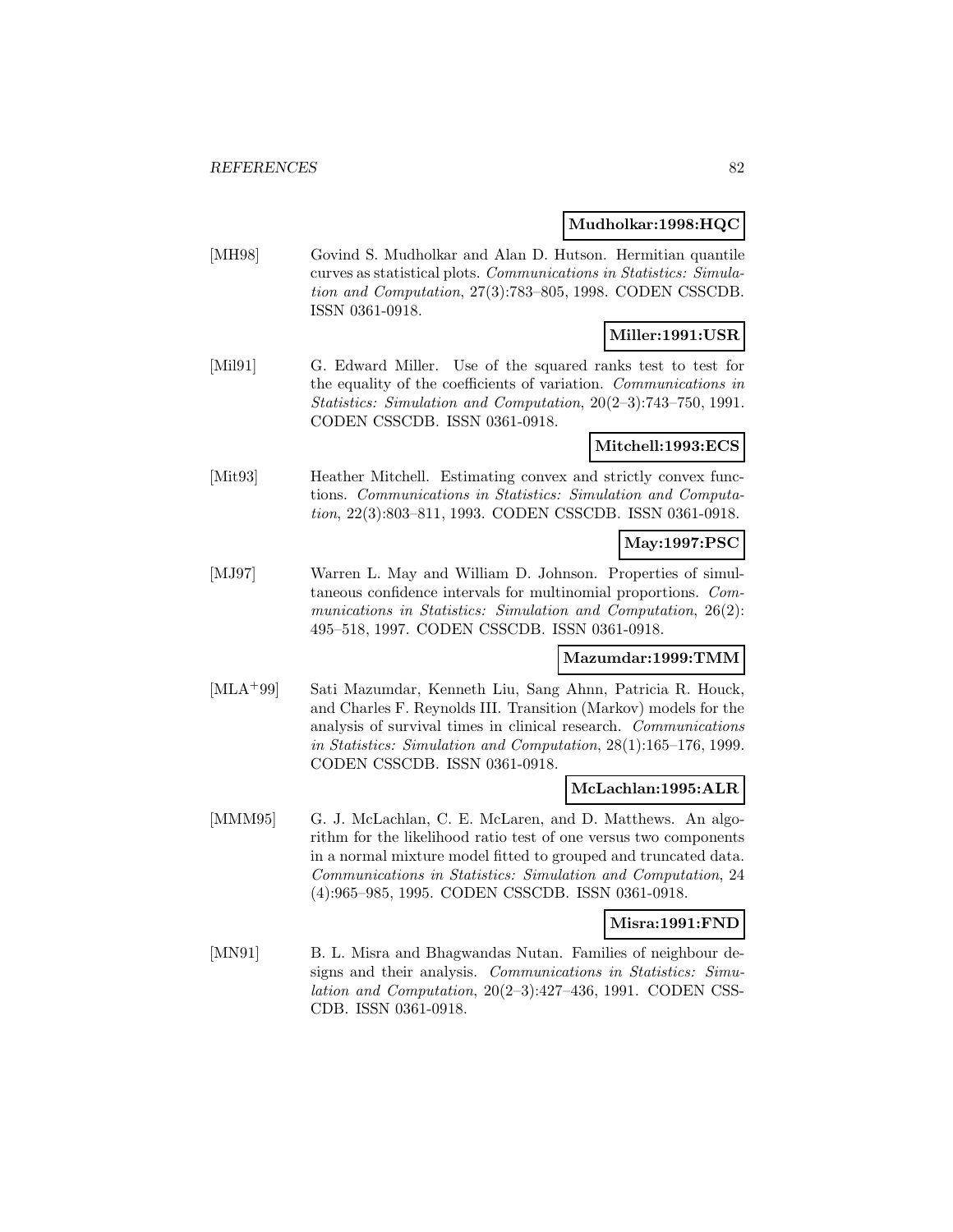#### **Mudholkar:1999:AIG**

[MN99] Govind S. Mudholkar and Rajeshwari Natarajan. Approximations for the inverse Gaussian probabilities and percentiles. Communications in Statistics: Simulation and Computation, 28(4): 1051–1071, 1999. CODEN CSSCDB. ISSN 0361-0918.

### **Morel:1992:SAG**

[Mor92] Jorge G. Morel. A simple algorithm for generating multinomial random vectors with extravariation. Communications in Statistics: Simulation and Computation, 21(4):1255–1268, 1992. CO-DEN CSSCDB. ISSN 0361-0918.

**Morel:1999:CMA**

[Mor99] Jorge G. Morel. A covariance matrix that accounts for different degrees of extraneous variation in multinomial responses. Communications in Statistics: Simulation and Computation, 28(2): 403–413, 1999. CODEN CSSCDB. ISSN 0361-0918.

## **Moser:1997:HTQ**

[MP97] Barry Kurt Moser and Mark E. Payton. Hypothesis testing for quantiles of two-parameter binary models. Communications in Statistics: Simulation and Computation, 26(2):487–494, 1997. CODEN CSSCDB. ISSN 0361-0918.

#### **Morais:1998:TSP**

[MP98] Manuel Cabral Morais and Antònio Pacheco. Two stochastic properties of one-sided exponentially weighted moving average control charts\*. Communications in Statistics: Simulation and Computation, 27(4):937–952, 1998. CODEN CSSCDB. ISSN 0361-0918.

#### **Mosimann:1996:UOD**

[MR96] James E. Mosimann and Makarand V. Ratnaparkhi. Uniform occurrence of digits for folded and mixture distributions on finite intervals. Communications in Statistics: Simulation and Computation, 25(2):481–506, 1996. CODEN CSSCDB. ISSN 0361-0918.

#### **Menendez:1991:PTT**

[MRS91] J. A. Menéndez, C. Rueda, and B. Salvador. Properties of two tests for outliers in multivariate data. Communications in Statistics: Simulation and Computation, 20(2–3):751–763, 1991. CO-DEN CSSCDB. ISSN 0361-0918.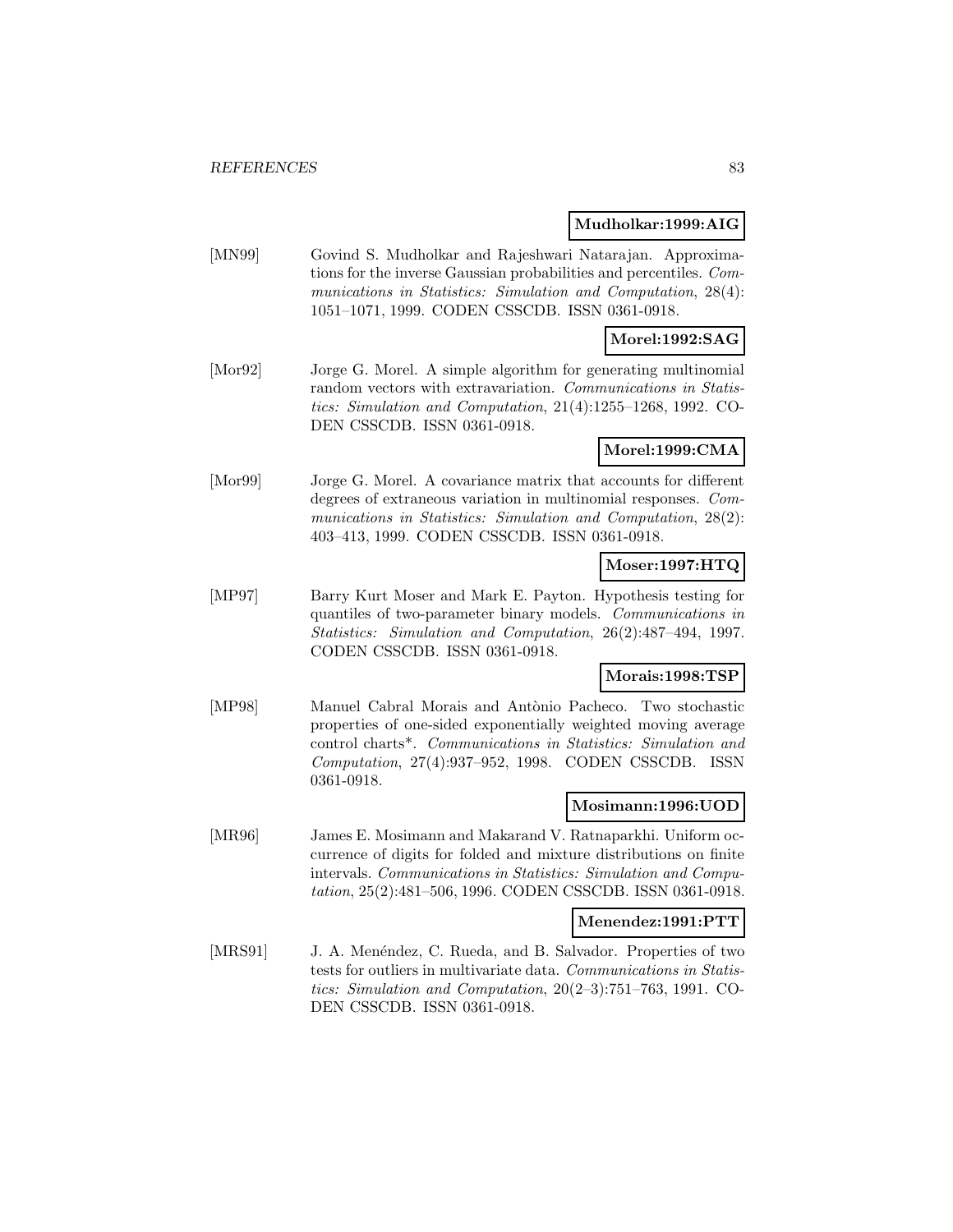#### **Moors:1998:NPV**

[MS98] J. J. A. Moors and L. W. G. Strijbosch. New proposals for the validation of trace-driven simulations. Communications in Statistics: Simulation and Computation, 27(4):1051–1073, 1998. CODEN CSSCDB. ISSN 0361-0918.

## **Murthi:1993:RNB**

[MST93] B. P. S. Murthi, Kannan Srinivasan, and Pandu R. Tadikamalla. Robustness of the negative binomial distribution: a simulation study. Communications in Statistics: Simulation and Computation, 22(2):399–420, 1993. CODEN CSSCDB. ISSN 0361-0918.

#### **Macdonald:1991:CWJ**

[MT91] J. Ross Macdonald and William J. Thompson. The collected works of John W. Tukey. Communications in Statistics: Simulation and Computation, 20(4):843–886, 1991. CODEN CSSCDB. ISSN 0361-0918.

## **Moss:1990:QAD**

[MTT90] Linda L. Crawford Moss, Malcolm S. Taylor, and Henry B. Tingey. Quant1les of the Anderson–Darling statistic. Communications in Statistics: Simulation and Computation, 19(3):1007– 1014, 1990. CODEN CSSCDB. ISSN 0361-0918.

#### **Mudholkar:1998:GAW**

[MTvdM98] Govind S. Mudholkar, Madhu C. Trivedi, and Edward C. van der Meulen. A gamma analogue of the Wilson–Hilferty transformation. Communications in Statistics: Simulation and Computation, 27(1):21–37, 1998. CODEN CSSCDB. ISSN 0361-0918.

#### **Murtaugh:1998:MVS**

[Mur98] Paul A. Murtaugh. Methods of variable selection in regression modeling. Communications in Statistics: Simulation and Computation, 27(3):711–734, 1998. CODEN CSSCDB. ISSN 0361- 0918.

#### **Muruzabal:1999:NBS**

[Mur99] Jorge Muruzábal. A note on the behavior of the Stahel–Donoho estimator for outlier detection. Communications in Statistics: Simulation and Computation, 28(1):207–222, 1999. CODEN CSSCDB. ISSN 0361-0918.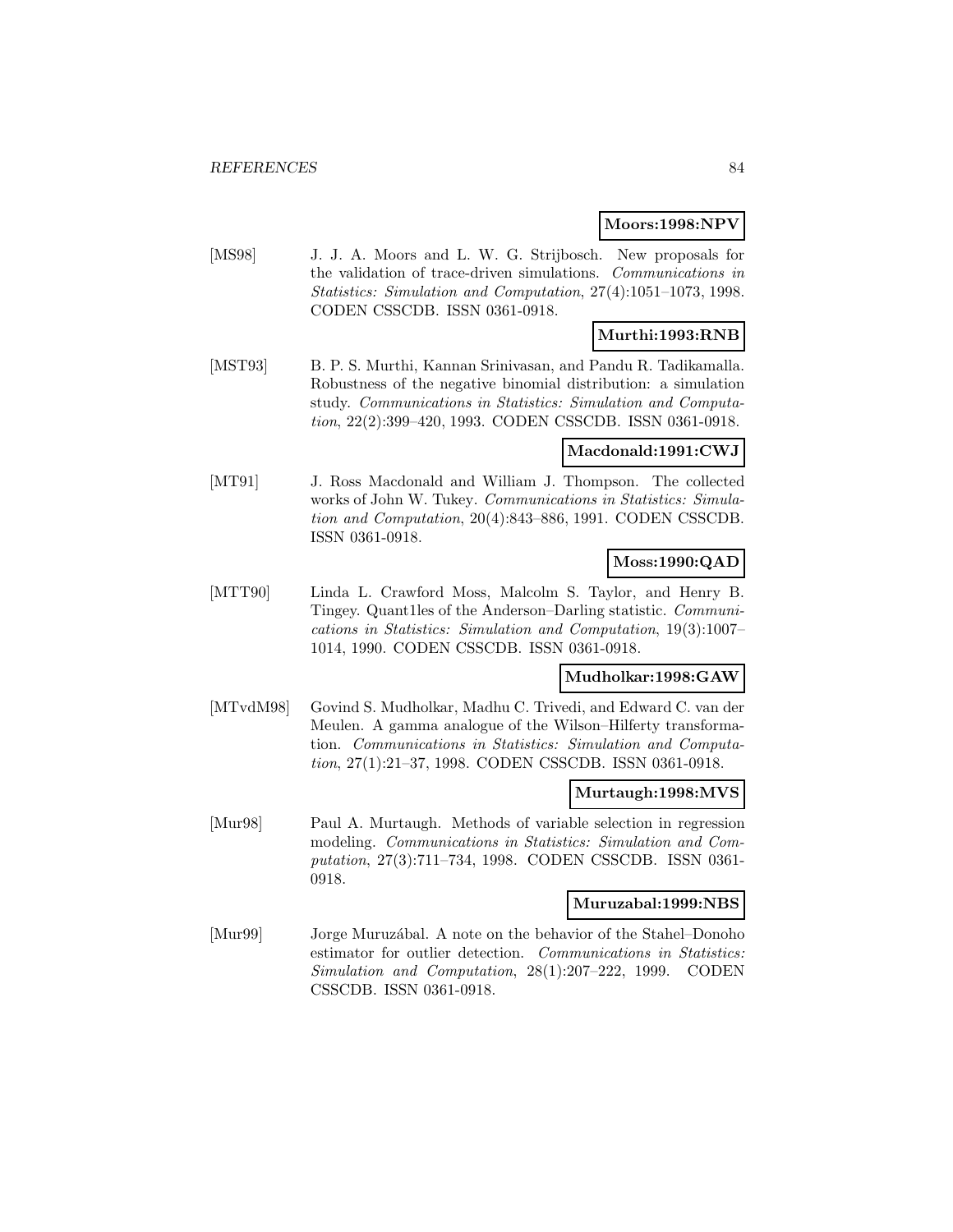#### **Moonesinghe:1994:LRT**

[MW94] Ramal Moonesinghe and F. T. Wright. Likelihood ratio tests involving a bivariate trend in two-factor designs: the level probabilities. Communications in Statistics: Simulation and Computation, 23(1):143–155, 1994. CODEN CSSCDB. ISSN 0361-0918.

#### **McDonald:1992:EIL**

[MX92] James B. McDonald and Yexiao Xu. An empirical investigation of the likelihood ratio test when the boundary condition is violated. Communications in Statistics: Simulation and Computation, 21 (3):879–892, 1992. CODEN CSSCDB. ISSN 0361-0918.

#### **Montepiedra:1998:TSS**

[MY98] Grace Montepiedra and Arthur B. Yeh. A two-stage strategy for the construction of D-optimal experimental designs. Communications in Statistics: Simulation and Computation, 27(2): 377–401, 1998. CODEN CSSCDB. ISSN 0361-0918.

### **Mansouri:1991:SSD**

[MZ91] H. Mansouri and X. Zheng. Small sample distributions of some nonparametric tests for testing treatments vs control. Communications in Statistics: Simulation and Computation, 20(4):969– 979, 1991. CODEN CSSCDB. ISSN 0361-0918.

## **Nagaraj:1990:LOI**

[Nag90] Neerchal K. Nagaraj. Locally optimal invariant tests for change in level. Communications in Statistics: Simulation and Computation, 19(3):869–878, 1990. CODEN CSSCDB. ISSN 0361-0918.

## **Naito:1996:WSE**

[Nai96] Kanta Naito. On weighting the Studentized empirical characteristic function for testing normality. Communications in Statistics: Simulation and Computation, 25(1):201–213, 1996. CO-DEN CSSCDB. ISSN 0361-0918.

#### **Narayanan:1991:SSP**

[Nar91] A. Narayanan. Small sample properties of parameter estimation in the Dirichlet distribution. Communications in Statistics: Simulation and Computation, 20(2–3):647–666, 1991. CODEN CSSCDB. ISSN 0361-0918.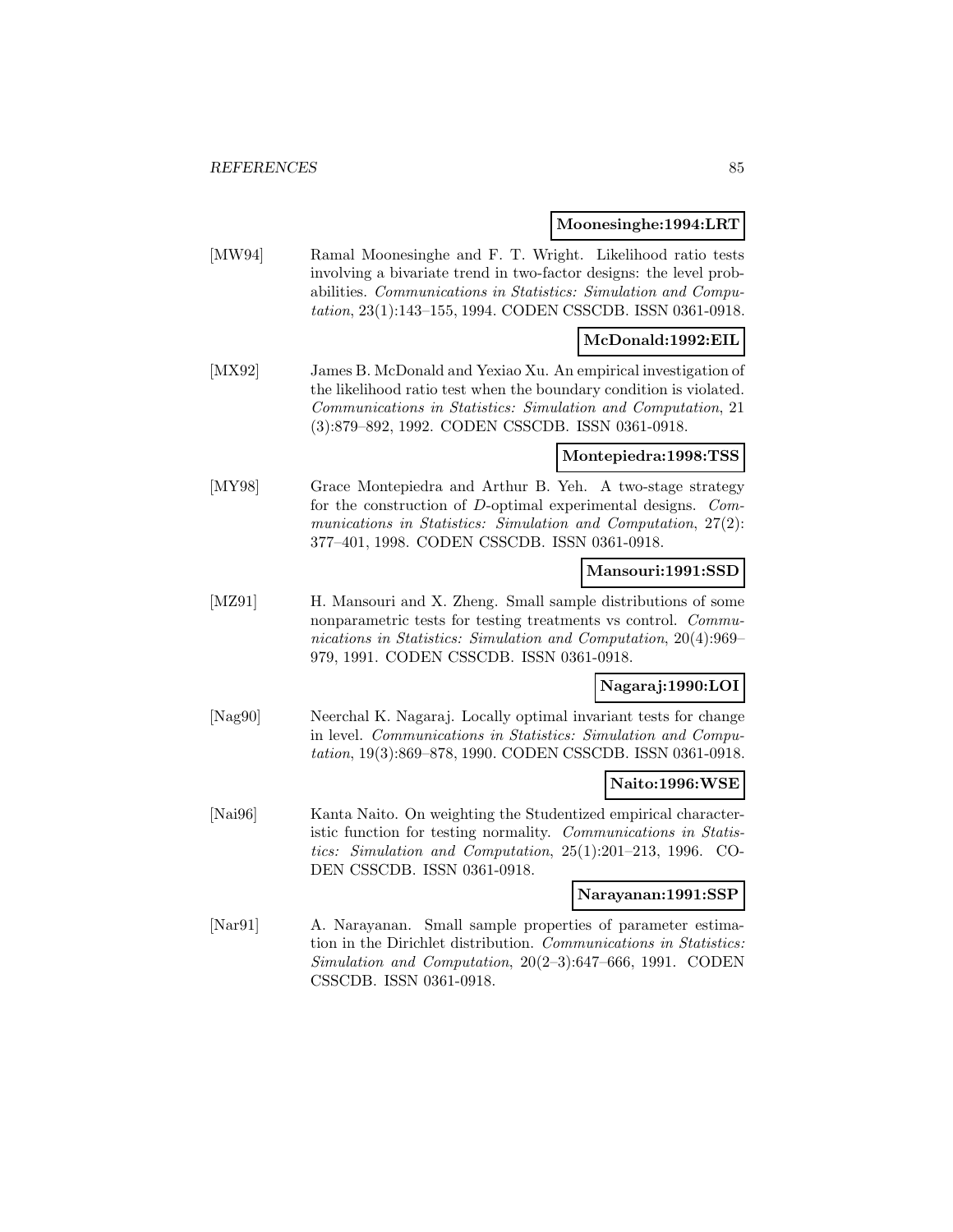## **Nuno:1997:PUO**

[NdL97] Crato Nuno and Pedro J. F. de Lima. On the power of underdifferencing and overdifferencing tests against nearly nonstationary alternatives. Communications in Statistics: Simulation and Computation, 26(4):1431–1446, 1997. CODEN CSSCDB. ISSN 0361-0918.

### **Natarajan:1998:HBQ**

[NGM98] Kannan Natarajan, Malay Ghosh, and Tapabrata Maiti. Hierarchical Bayes quality measurement plan. Communications in Statistics: Simulation and Computation, 27(1):199–214, 1998. CODEN CSSCDB. ISSN 0361-0918.

## **Nguyen:1993:ACO**

[Ngu93] Nam-Ky Nguyen. An algorithm for constructing optimal resolvable incomplete block designs. Communications in Statistics: Simulation and Computation, 22(3):911–923, 1993. CO-DEN CSSCDB. ISSN 0361-0918.

## **Nakao:1997:ACR**

[NH97] Hiroyuki Nakao and Hiroto Hyakutake. Approximated confidence regions in multivariate linear calibration. Communications in Statistics: Simulation and Computation, 26(3):829–839, 1997. CODEN CSSCDB. ISSN 0361-0918.

#### **Nickerson:1993:ALC**

[Nic93] David M. Nickerson. Another look at counting by weighing. Communications in Statistics: Simulation and Computation, 22(2): 323–343, 1993. CODEN CSSCDB. ISSN 0361-0918.

#### **Nishina:1997:AAA**

[Nis97] Ken Nishina. An alternative approach for analysis of performance of one-sided cusum charts with variable sampling intervals. Communications in Statistics: Simulation and Computation, 26(4): 1329–1345, 1997. CODEN CSSCDB. ISSN 0361-0918.

## **Novo:1998:GFT**

[NM98] L. A. Ramil Novo and W. González Manteiga.  $\chi^2$  goodness-offit tests for polynomial regression. Communications in Statistics: Simulation and Computation, 27(1):229–258, 1998. CO-DEN CSSCDB. ISSN 0361-0918.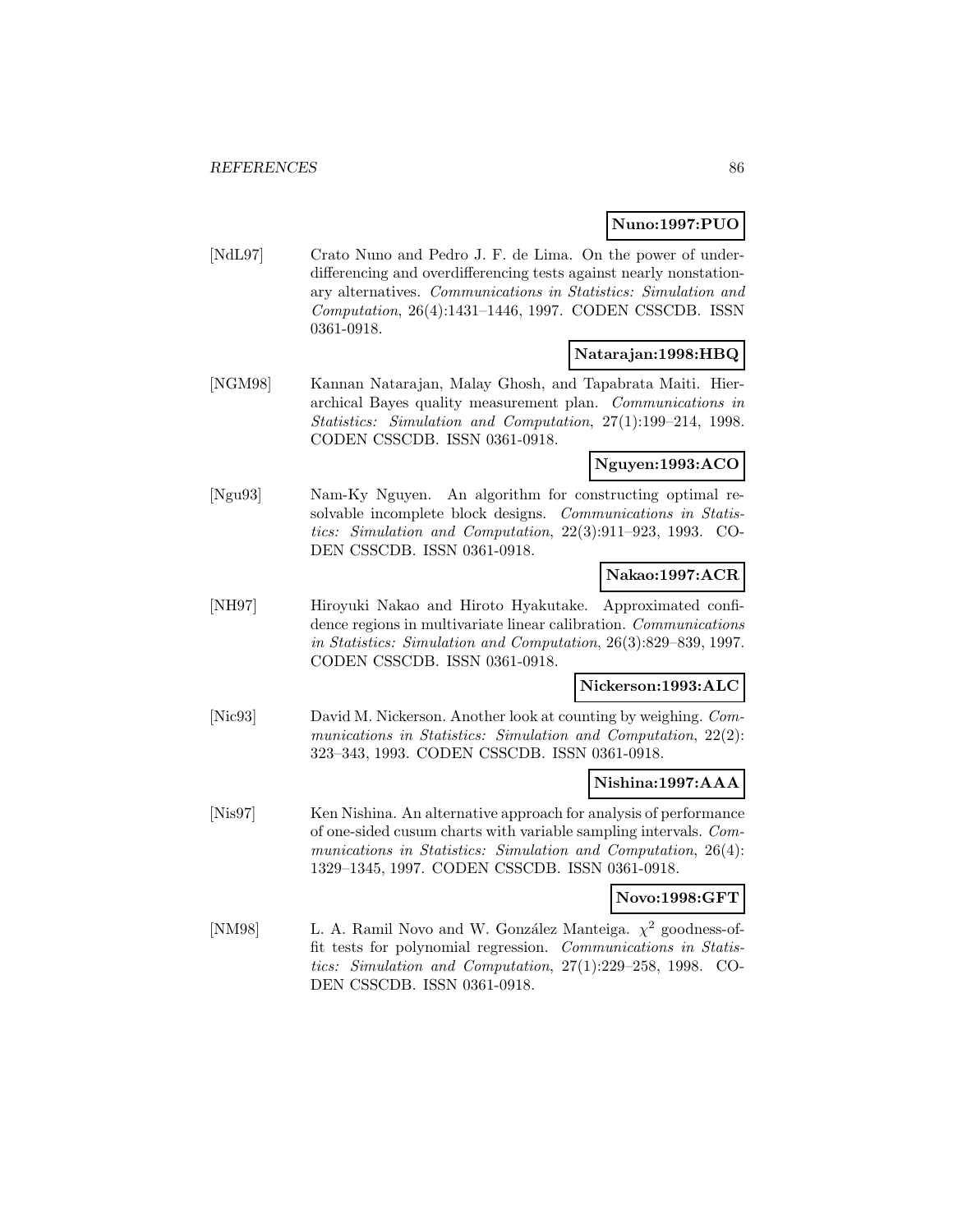#### **Nolan:1995:CMS**

[NR95] John P. Nolan and Balram Rajput. Calculation of multidimensional stable densities. Communications in Statistics: Simulation and Computation, 24(3):551–566, 1995. CODEN CSSCDB. ISSN 0361-0918.

## **Naus:1996:SUM**

[NS96] Joseph I. Naus and Ke-Ning Sheng. Screening for unusual matched segments in multiple protein sequences. Communications in Statistics: Simulation and Computation, 25(4):937–952, 1996. CODEN CSSCDB. ISSN 0361-0918.

## **Newrnan:1999:PPP**

[NSS99] R. M. Newrnan, W. B. Smith, and F. M. Speed. Properties of profile parallelism tests in repeated measures designs. Communications in Statistics: Simulation and Computation, 28(4): 1073–1098, 1999. CODEN CSSCDB. ISSN 0361-0918.

## **Oksoy:1994:QTC**

 $[OA94]$  Dolun  $O$ ksoy and Leo A. Aroian. The quotient of two correlated normal variables with applications. Communications in Statistics: Simulation and Computation, 23(1):223–241, 1994. CO-DEN CSSCDB. ISSN 0361-0918.

#### **Ochshorn:1993:SAT**

[Och93] Peter Ochshorn. Splined alternatives for testing lack of fit in regression. Communications in Statistics: Simulation and Computation, 22(3):709–721, 1993. CODEN CSSCDB. ISSN 0361-0918.

#### **OGorman:1995:EUV**

[O'G95] Thomas W. O'Gorman. The effect of unequal variances on the power of several two-sample tests. Communications in Statistics: Simulation and Computation, 24(4):853–867, 1995. CO-DEN CSSCDB. ISSN 0361-0918.

#### **OGorman:1996:ATS**

[O'G96] Thomas W. O'Gorman. An adaptive two-sample test based on modified Wilcoxon scores. Communications in Statistics: Simulation and Computation, 25(2):459–479, 1996. CODEN CSS-CDB. ISSN 0361-0918.

## **OGorman:1997:CAT**

[O'G97] Thomas W. O'Gorman. A comparison of an adaptive two-sample test to the t-test and the rank-sum test. Communications in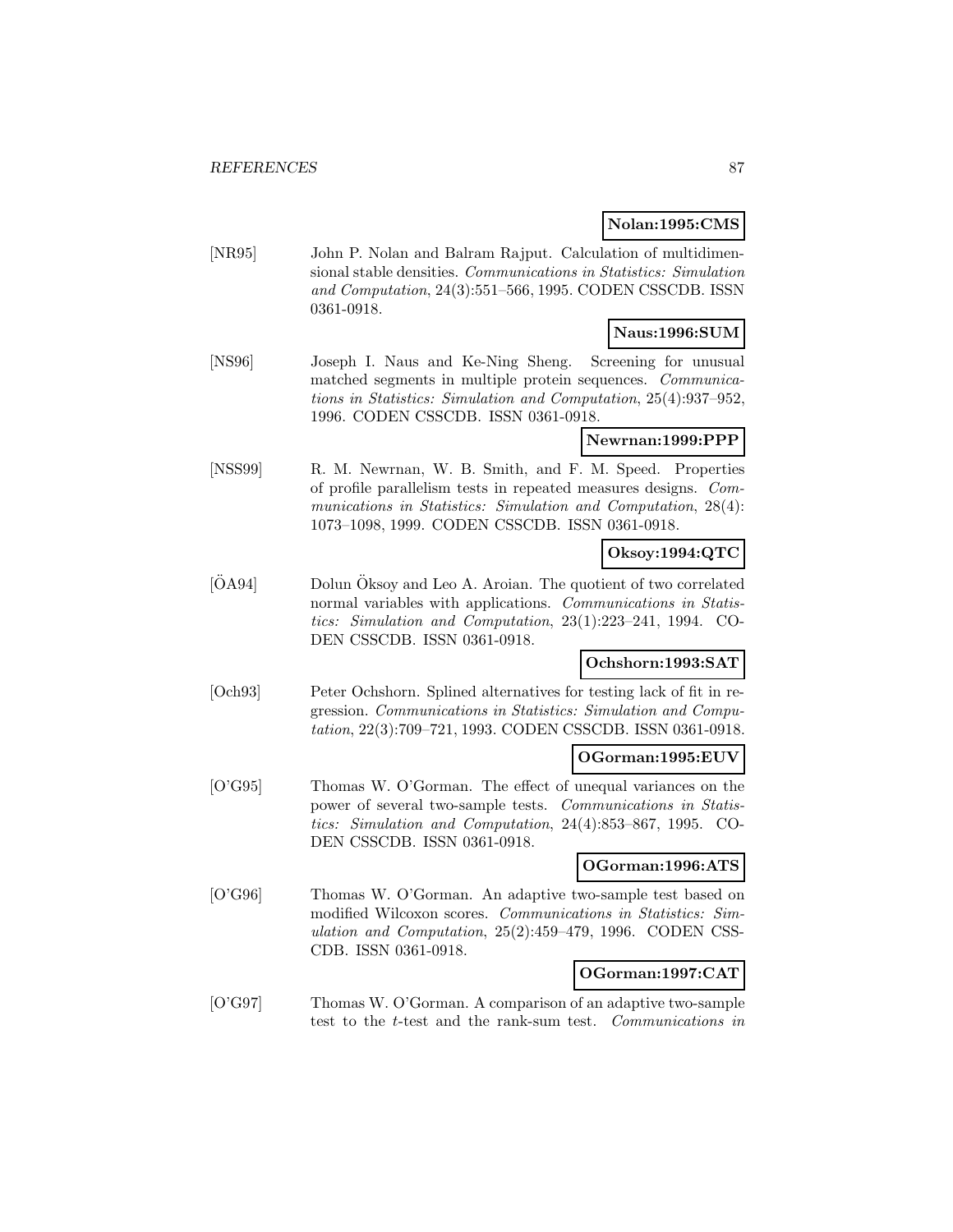Statistics: Simulation and Computation, 26(4):1393–1411, 1997. CODEN CSSCDB. ISSN 0361-0918.

## **Ogden:1997:PDW**

[Ogd97] R. Todd Ogden. On preconditioning the data for the wavelet transform when the sample size is not a power of two. Communications in Statistics: Simulation and Computation, 26(2): 467–486, 1997. CODEN CSSCDB. ISSN 0361-0918.

## **Odeh:1990:OSS**

[OM90] Robert E. Odeh and Robert W. Mee. One-sided simultaneous tolerance limits for regression. Communications in Statistics: Simulation and Computation, 19(2):663–680, 1990. CODEN CSS-CDB. ISSN 0361-0918.

### **Ong:1995:CDD**

[OM95] S. H. Ong and Subarau Muthaloo. A class of discrete distributions suited to fitting very long-tailed data. Communications in Statistics: Simulation and Computation, 24(4):929–945, 1995. CODEN CSSCDB. ISSN 0361-0918.

### **Ogunyemi:1996:EAP**

[ON96] O. T. Ogunyemi and Paul I. Nelson. Exact and adaptive prediction intervals for order statistics. Communications in Statistics: Simulation and Computation, 25(4):1057–1074, 1996. CODEN CSSCDB. ISSN 0361-0918.

### **Ong:1992:CGB**

[Ong92] S. H. Ong. The computer generation of bivariate binomial variables with given marginals and correlation. Communications in Statistics: Simulation and Computation, 21(2):285–299, 1992. CODEN CSSCDB. ISSN 0361-0918.

## **Ong:1998:NMP**

[Ong98] S. H. Ong. A note on the mixed Poisson formulation of the Poisson-inverse Gaussian distribution. Communications in Statistics: Simulation and Computation, 27(1):67–78, 1998. CO-DEN CSSCDB. ISSN 0361-0918.

#### **Ozturk:1992:NMA**

 $[OR92]$  Aydin Öztürk and Jorge L. Romeu. A new method for assessing multivariate normality with graphical applications. Communications in Statistics: Simulation and Computation, 21(1):15–34, 1992. CODEN CSSCDB. ISSN 0361-0918.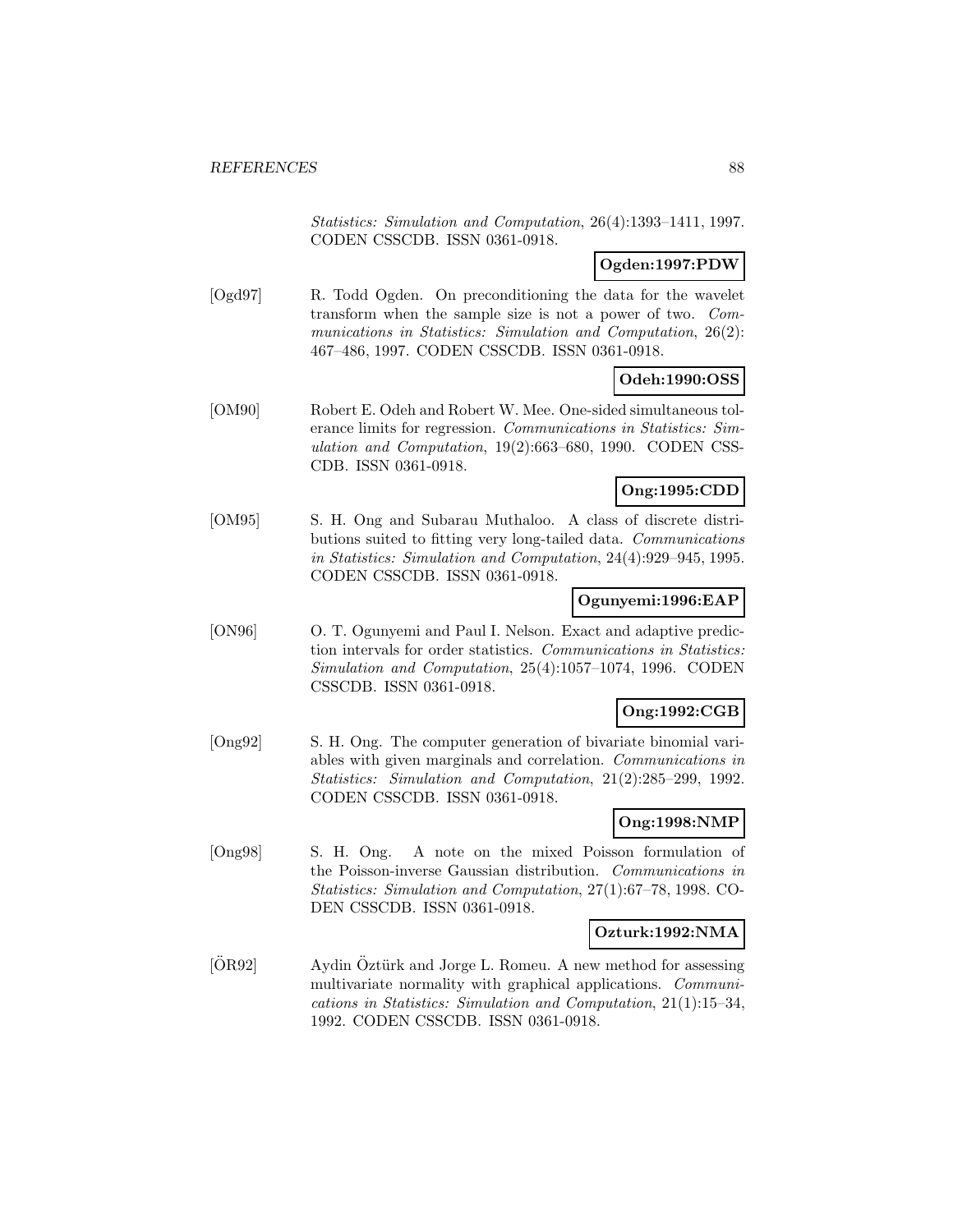#### **Obuchowski:1995:HTD**

[OR95] Nancy A. Obuchowski, Jr. and Howard E. Rockette, Jr. Hypothesis testing of diagnostic accuracy for multiple readers and multiple tests an ANOVA approach with dependent observations. Communications in Statistics: Simulation and Computation, 24 (2):285–308, 1995. CODEN CSSCDB. ISSN 0361-0918.

## **Ocana:1990:CGE**

[ORR90] Jordi Oca˜na and Carmen Ruiz-Rivas. Computer generation and estimation in a one-parameter system of bivariate distributions with specified marginals. Communications in Statistics: Simulation and Computation, 19(1):37–55, 1990. CODEN CSSCDB. ISSN 0361-0918.

## **Pepe:1994:CNI**

[PA94] Margaret Sullivan Pepe and Garnet L. Anderson. A cautionary note on inference for marginal regression models with longitudinal data and general correlated response data. Communications in Statistics: Simulation and Computation, 23(4):939–951, 1994. CODEN CSSCDB. ISSN 0361-0918.

## **Panton:1992:CDF**

[Pan92] Don B. Panton. Cumulative distribution function values for symmetric standardized stable distributions. Communications in Statistics: Simulation and Computation, 21(2):485–492, 1992. CODEN CSSCDB. ISSN 0361-0918.

#### **Parrish:1992:CEV**

[Par92a] Rudolph S. Parrish. Computing expected values of normal order statistics. Communications in Statistics: Simulation and Computation, 21(1):57–70, 1992. CODEN CSSCDB. ISSN 0361-0918.

## **Parrish:1992:CVC**

[Par92b] Rudolph S. Parrish. Computing variances and covariances of normal order statistics. Communications in Statistics: Simulation and Computation, 21(1):71–101, 1992. CODEN CSSCDB. ISSN 0361-0918.

#### **Pardo:1999:EPM**

[Par99] M. C. Pardo. Estimation of parameters for a mixture of normal distributions on the basis of the Cressie and Read divergence. Communications in Statistics: Simulation and Computation, 28 (1):115–130, 1999. CODEN CSSCDB. ISSN 0361-0918.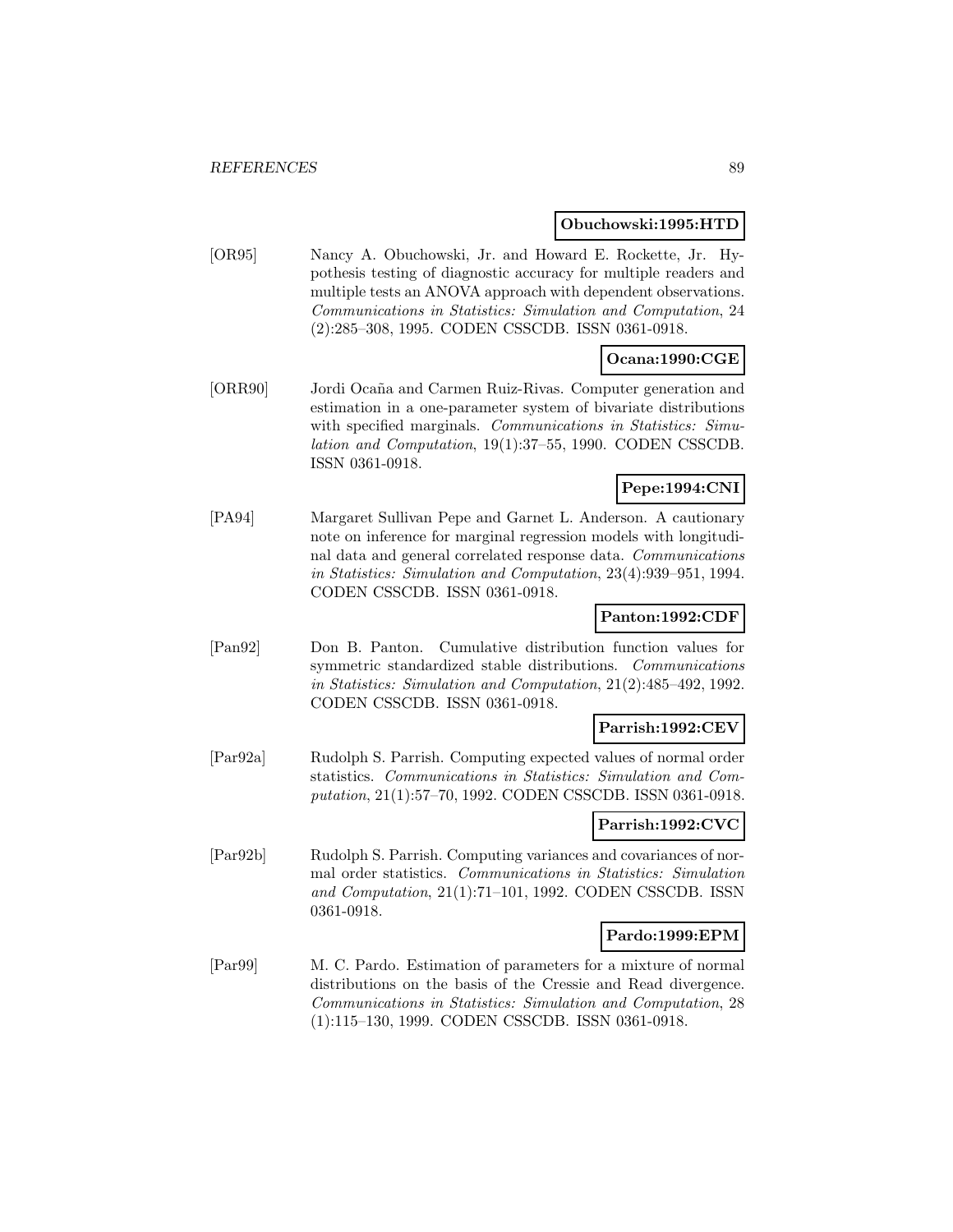## **Park:1994:CIR**

[PB94] Dong Joon Park and Richard K. Burdick. Confidence intervals on the regression coefficient in a simple linear regression model with a balanced one-fold nested error structure. Communications in Statistics: Simulation and Computation, 23(1):43–58, 1994. CODEN CSSCDB. ISSN 0361-0918.

## **Park:1995:RMD**

[PBB95] Chanseok Park, Ayanendranath Basu, and Srabashi Basu. Robust minimum distance inference based on combined distances. Communications in Statistics: Simulation and Computation, 24 (3):653–673, 1995. CODEN CSSCDB. ISSN 0361-0918.

## **Pepple:1994:AID**

[PC94] Patricia A. Pepple and Sung C. Choi. Analysis of incomplete data under non-random mechanisms: Bayesian inference. Communications in Statistics: Simulation and Computation, 23(3): 743–767, 1994. CODEN CSSCDB. ISSN 0361-0918.

## **Pearn:1996:BLE**

[PC96] W. L. Pearn and K. S. Chen. A Bayesian-like estimator of  $c_{pk}$ . Communications in Statistics: Simulation and Computation, 25 (2):321–329, 1996. CODEN CSSCDB. ISSN 0361-0918.

## **Pearn:1997:PPC**

[PC97] W. L. Pearn and C. S. Chang. The performance of process capability index  $c_s$  on skewed distributions. Communications in Statistics: Simulation and Computation, 26(4):1361–1377, 1997. CODEN CSSCDB. ISSN 0361-0918.

## **Prybutok:1997:CFV**

[PCH97] Victor R. Prybutok, Howard R. Clayton, and Martha M. Harvey. Comparison of fixed versus variable sampling interval Shewhart control charts in the presence of positively autocorrelated data. Communications in Statistics: Simulation and Computation, 26 (1):83–106, 1997. CODEN CSSCDB. ISSN 0361-0918.

#### **Penev:1995:SAL**

[Pen95] Spiridon Penev. Saddlepoint approximation in the linear structural relationship model. Communications in Statistics: Simulation and Computation, 24(2):349–366, 1995. CODEN CSSCDB. ISSN 0361-0918.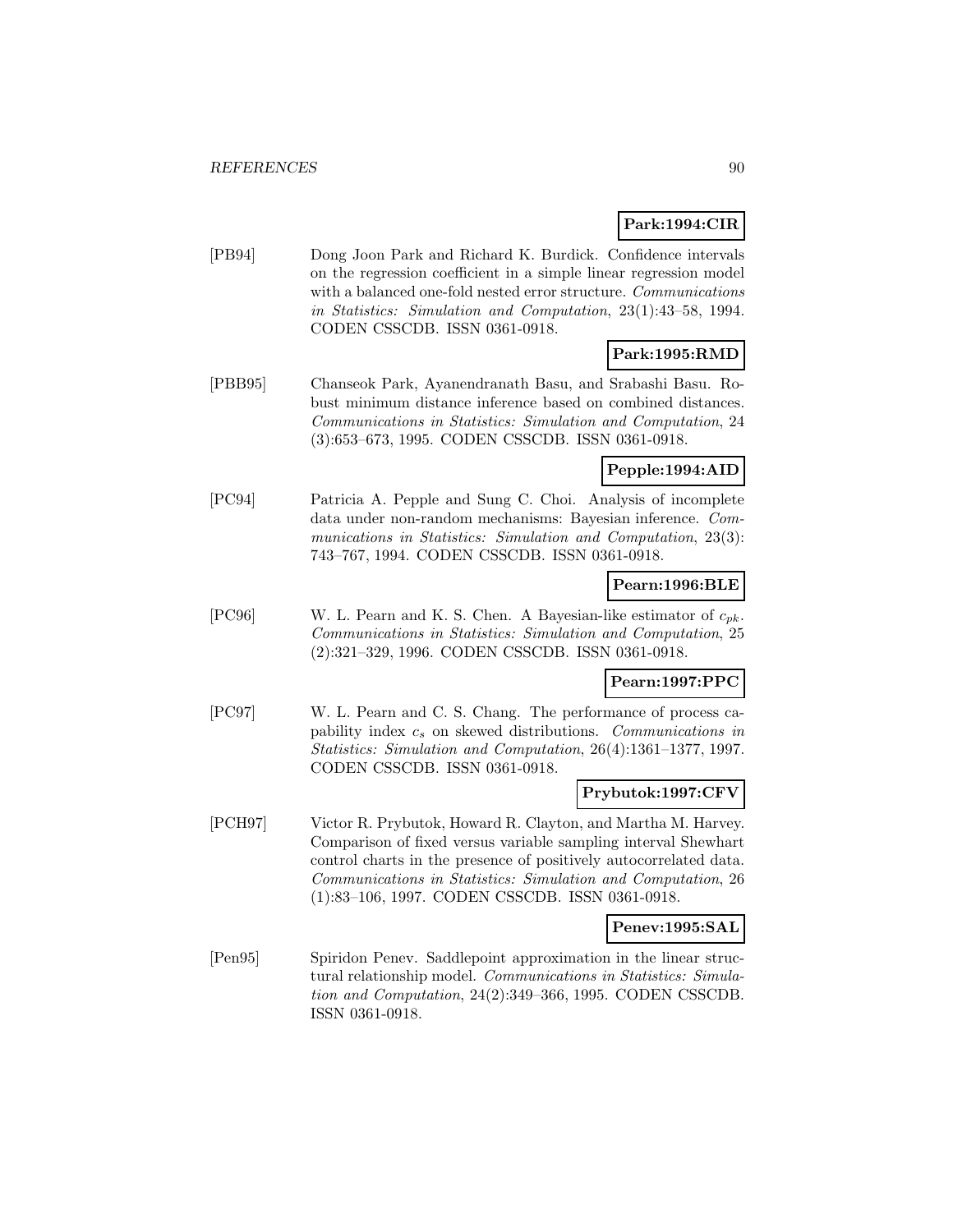### **Pereira:1990:TCE**

[Per90] Helena Iglésias Pereira. Tests for the chacteristic exponent and the scale parameter of symmetric stable distributions. Communications in Statistics: Simulation and Computation, 19(4):1465– 1475, 1990. CODEN CSSCDB. ISSN 0361-0918.

### **Park:1997:RPD**

[PHB97] Chanseok Park, Ian R. Harris, and Ayanendranath Basu. Robust predictive distributions based on the penalized blended weight Hellinger distance. Communications in Statistics: Simulation and Computation, 26(1):21–33, 1997. CODEN CSSCDB. ISSN 0361-0918.

## **Phillips:1990:CSE**

[Phi90] Robert F. Phillips. On constructing sequences estimating the mixing distribution with applications. Communications in Statistics: Simulation and Computation, 19(2):705–720, 1990. CO-DEN CSSCDB. ISSN 0361-0918.

### **Phillips:1998:PAE**

[Phi98] Robert F. Phillips. Partially adaptive estimation via a normal mixture: some further Monte Carlo evidence. Communications in Statistics: Simulation and Computation, 27(1):107–114, 1998. CODEN CSSCDB. ISSN 0361-0918.

#### **Piepho:1995:DHH**

[Pie95] Hans-Peter Piepho. Detecting and handling heteroscedasticity in yield trial data. Communications in Statistics: Simulation and Computation, 24(1):243–274, 1995. CODEN CSSCDB. ISSN 0361-0918.

## **Park:1999:GME**

[PJ99] Sang-Hyun Park and Dac-Heung Jang. A graphical method for evaluating the effect of blocking in response surface designs. Communications in Statistics: Simulation and Computation, 28 (2):369–380, 1999. CODEN CSSCDB. ISSN 0361-0918.

#### **Park:1995:ESM**

[PK95] Pil S. Park and Anant M. Kshirsagar. Effect of some modifications in standard discriminant analysis. Communications in Statistics: Simulation and Computation, 24(4):807–816, 1995. CODEN CSSCDB. ISSN 0361-0918.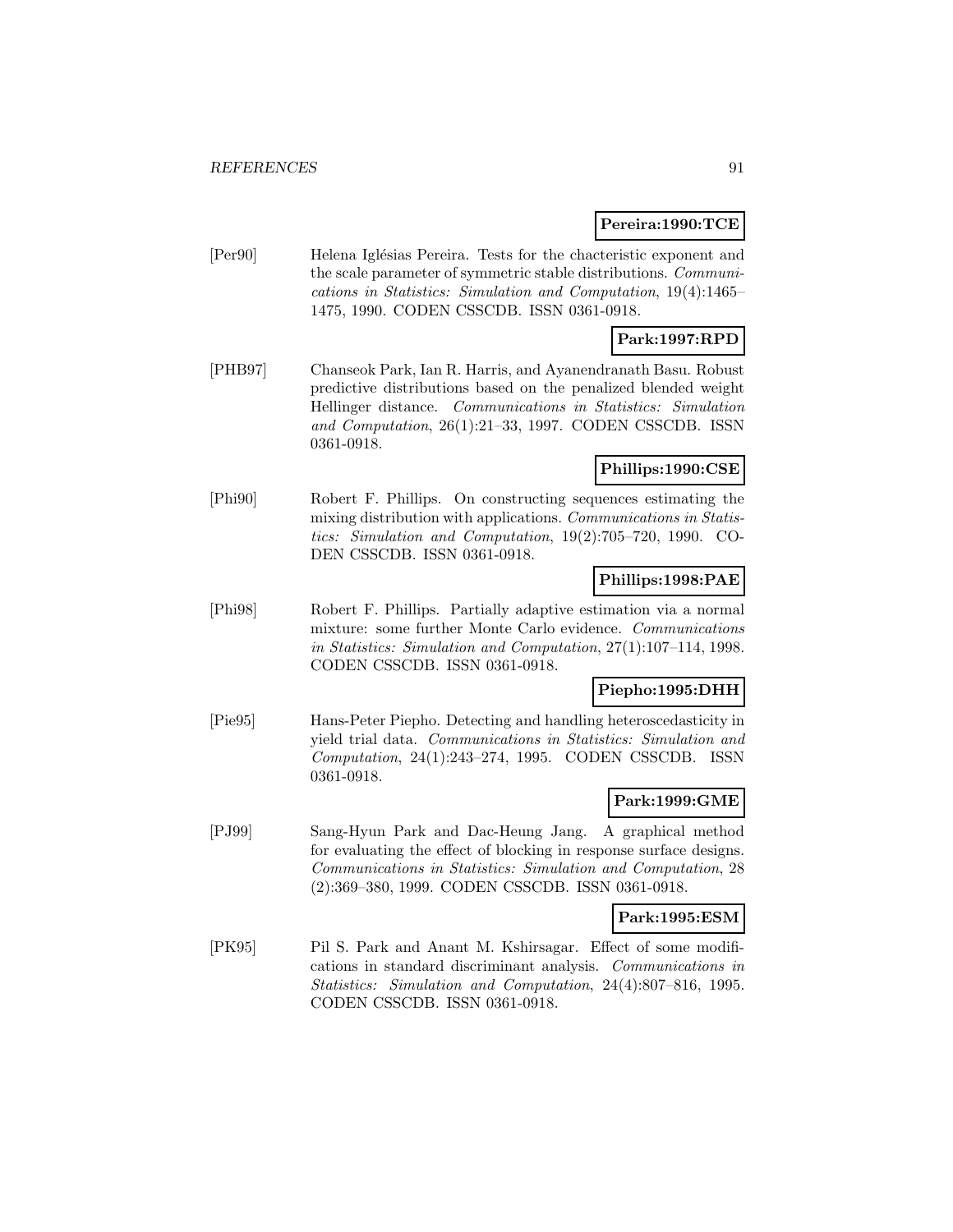#### **Parshall:1999:CPT**

[PKD99] Cynthia G. Parshall, Jeffrey D. Kromrey, and Ronald Dailey. Comparative performance of three statistical tests of homogeneity for sparse  $i \times j$  contingency tables. Communications in Statistics: Simulation and Computation, 28(1):275–289, 1999. CO-DEN CSSCDB. ISSN 0361-0918.

## **Platt:1998:EUM**

[Pla98] Robert W. Platt. Estimation using the modified profile likelihood in log odds ratio regression analysis. Communications in Statistics: Simulation and Computation, 27(4):905–919, 1998. CODEN CSSCDB. ISSN 0361-0918.

## **Pliskin:1990:MSE**

[Pli90] Jeffrey L. Pliskin. The mean squared error of the generalized ridge regression estimator and the orientation of  $\beta$ . Communications in Statistics: Simulation and Computation, 19(4):1477– 1484, 1990. CODEN CSSCDB. ISSN 0361-0918.

## **Pinsky:1997:ETB**

[PM97] Paul F. Pinsky, Ph. D. and Laurence S. Magder, Ph. D. Evaluating the tradeoff between bias and variance through use of prior probabilities. Communications in Statistics: Simulation and Computation, 26(2):399–421, 1997. CODEN CSSCDB. ISSN 0361-0918.

### **Park:1998:VEC**

[PP98] Young J. Park and Sastry G. Pantula. Variance estimators in the chu-white test for structural change. Communications in Statistics: Simulation and Computation, 27(4):1019–1029, 1998. CODEN CSSCDB. ISSN 0361-0918.

## **Park:1994:EDV**

[PR94] Changsoon Park and Marion R. Reynolds. Economic design of a variable sample size  $X$ -chart. Communications in Statistics: Simulation and Computation, 23(2):467–483, 1994. CO-DEN CSSCDB. ISSN 0361-0918.

#### **Prabhu:1996:ATD**

[PR96] Sharad S. Prabhu and George C. Runger. Analysis of a twodimensional Markov chain. Communications in Statistics: Simulation and Computation, 25(1):75–79, 1996. CODEN CSSCDB. ISSN 0361-0918.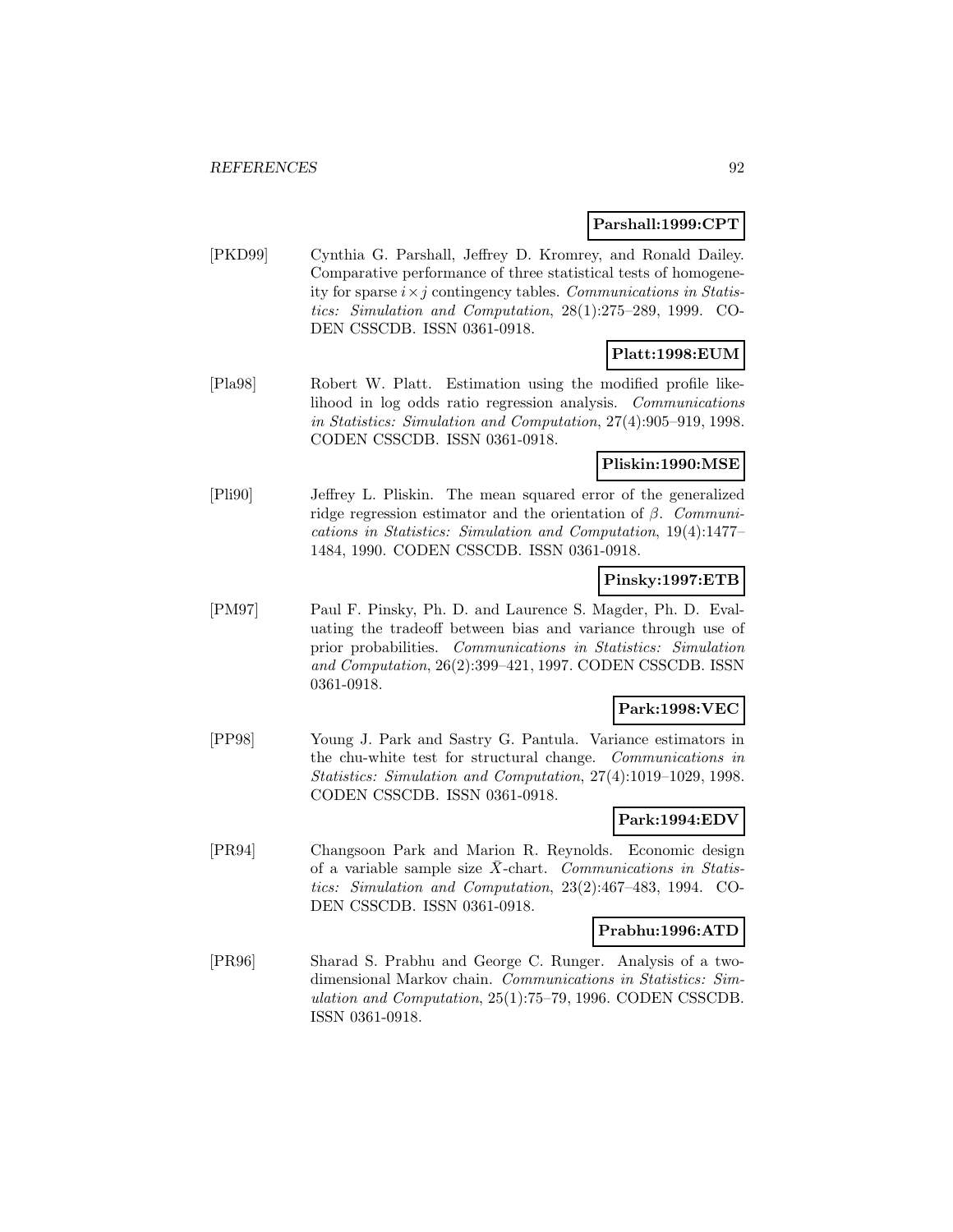## **Park:1999:UWC**

[PS99] Taesung Park and Dong-Yun Shin. On the use of working correlation matrices in the Gee approach for longitudinal data. Communications in Statistics: Simulation and Computation, 28(4): 1011–1029, 1999. CODEN CSSCDB. ISSN 0361-0918.

## **Prada-Sanchez:1997:SSI**

[PSCY97] J. M. Prada-Sánchez and T. Cotos-Yáñez. A simulation study of iterated and non-iterated bootstrap methods for bias reduction and confidence interval estimation. Communications in Statistics: Simulation and Computation, 26(3):927–946, 1997. CO-DEN CSSCDB. ISSN 0361-0918.

## **Perez-Salvador:1995:EPM**

[PSMR95] Blanca Rosa Pérez-Salvador and Ignacio Méndez-Ramírez. Estimating the population mean using supplementary dephased information. Communications in Statistics: Simulation and Computation, 24(3):733–743, 1995. CODEN CSSCDB. ISSN 0361- 0918.

## **Padgett:1992:RSC**

[PTP92] C. S. Padgett, L. A. Thombs, and W. J. Padgett. On the  $\alpha$ risks for Shewhart control charts. Communications in Statistics: Simulation and Computation, 21(4):1125–1147, 1992. CODEN CSSCDB. ISSN 0361-0918.

### **Purohit:1994:TMR**

[Pur94] Sudha G. Purohit. Testing for the minimal repair model versus additional damage at failures. Communications in Statistics: Simulation and Computation, 23(1):89–107, 1994. CODEN CSS-CDB. ISSN 0361-0918.

#### **Pardo:1997:THT**

[PVEP97] M. C. Pardo, M. L. Vicente, M. D. Esteban, and J. A. Pardo. Testing hypotheses in truncated samples by means of divergence statistics. Communications in Statistics: Simulation and Computation, 26(2):707–732, 1997. CODEN CSSCDB. ISSN 0361- 0918.

## **Park:1992:GMM**

[PW92] Taesung Park and Robert F. Woolson. Generalized multivariate models for longitudinal data. Communications in Statistics: Simulation and Computation, 21(4):925–946, 1992. CO-DEN CSSCDB. ISSN 0361-0918.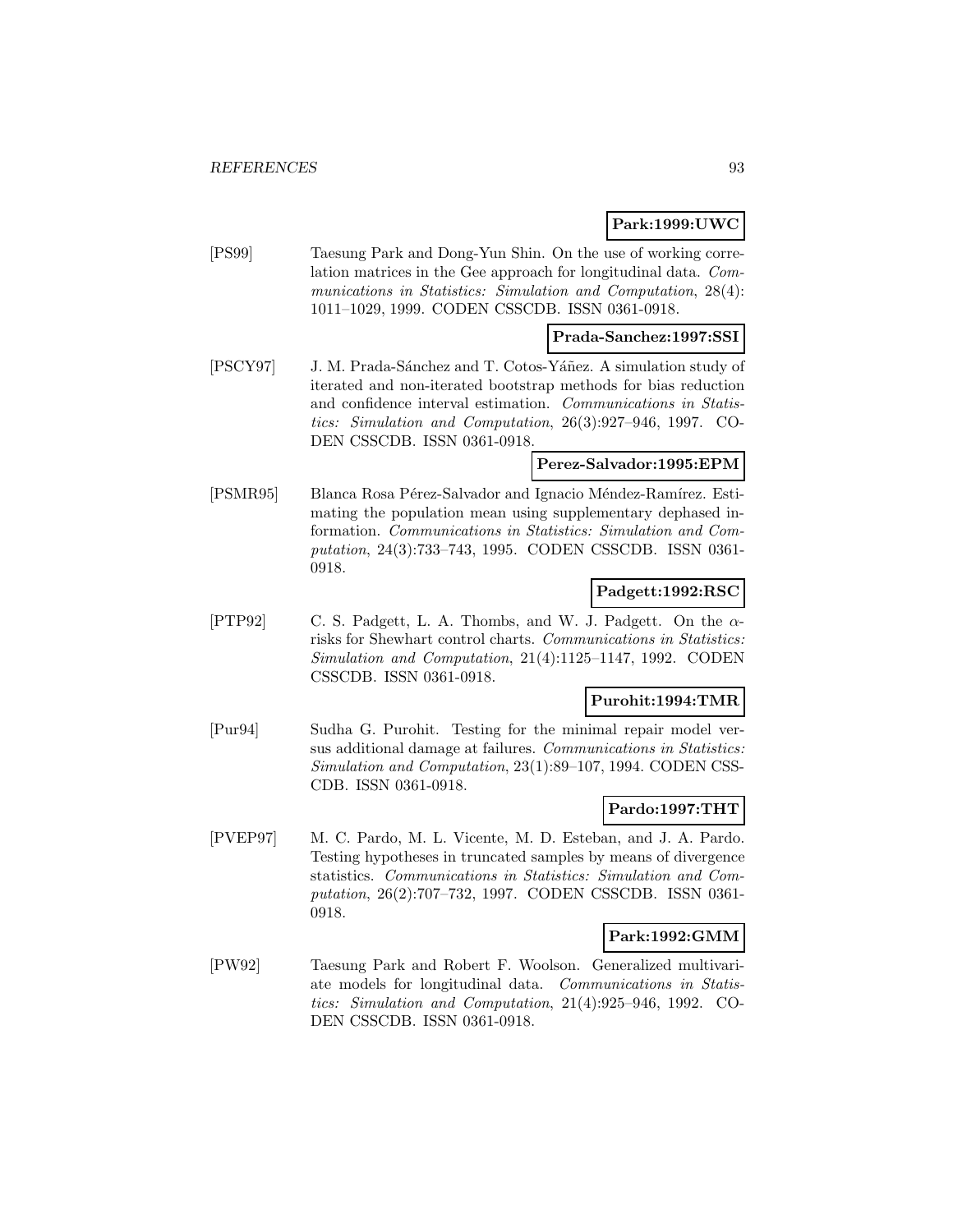### **Racine:1993:ECV**

[Rac93] Jeff Racine. An efficient cross-validation algorithm for window width selection for nonparametric kernel regression. Communications in Statistics: Simulation and Computation, 22(4):1107– 1114, 1993. CODEN CSSCDB. ISSN 0361-0918.

## **Rahman:1999:EBC**

[Rah99] Mezbahur Rahman. Estimating the Box–Cox transformation via Shapiro–Wilk W statistic. Communications in Statistics: Simulation and Computation, 28(1):223–241, 1999. CODEN CSS-CDB. ISSN 0361-0918.

### **Raju:1992:EOF**

[Raj92] C. Raju. On equivalence of OC functions of certain conditional sampling plans. Communications in Statistics: Simulation and Computation, 21(4):961–969, 1992. CODEN CSSCDB. ISSN 0361-0918.

#### **Raubertas:1992:EPP**

[Rau92] Richard F. Raubertas. The envelope probability plot as a goodness-of-fit test. Communications in Statistics: Simulation and Computation, 21(1):189–202, 1992. CODEN CSSCDB. ISSN 0361-0918.

## **Ravishanker:1994:RCM**

[Rav94] Nalini Ravishanker. Relative curvature measures of nonlinearity for time series models. Communications in Statistics: Simulation and Computation, 23(2):415–430, 1994. CODEN CSSCDB. ISSN 0361-0918.

#### **Rigdon:1990:EIF**

[RB90] Steven E. Rigdon and Asit P. Basu. Estimating the intensity function of a power law process at the current time: time truncated case. Communications in Statistics: Simulation and Computation, 19(3):1079–1104, 1990. CODEN CSSCDB. ISSN 0361- 0918.

#### **Rayner:1991:OTT**

[RBL91] J. C. W. Rayner, D. J. Best, and G. F. Liddell. Optimal testing in a three way ANOVA model. Communications in Statistics: Simulation and Computation, 20(2–3):411–425, 1991. CODEN CSSCDB. ISSN 0361-0918.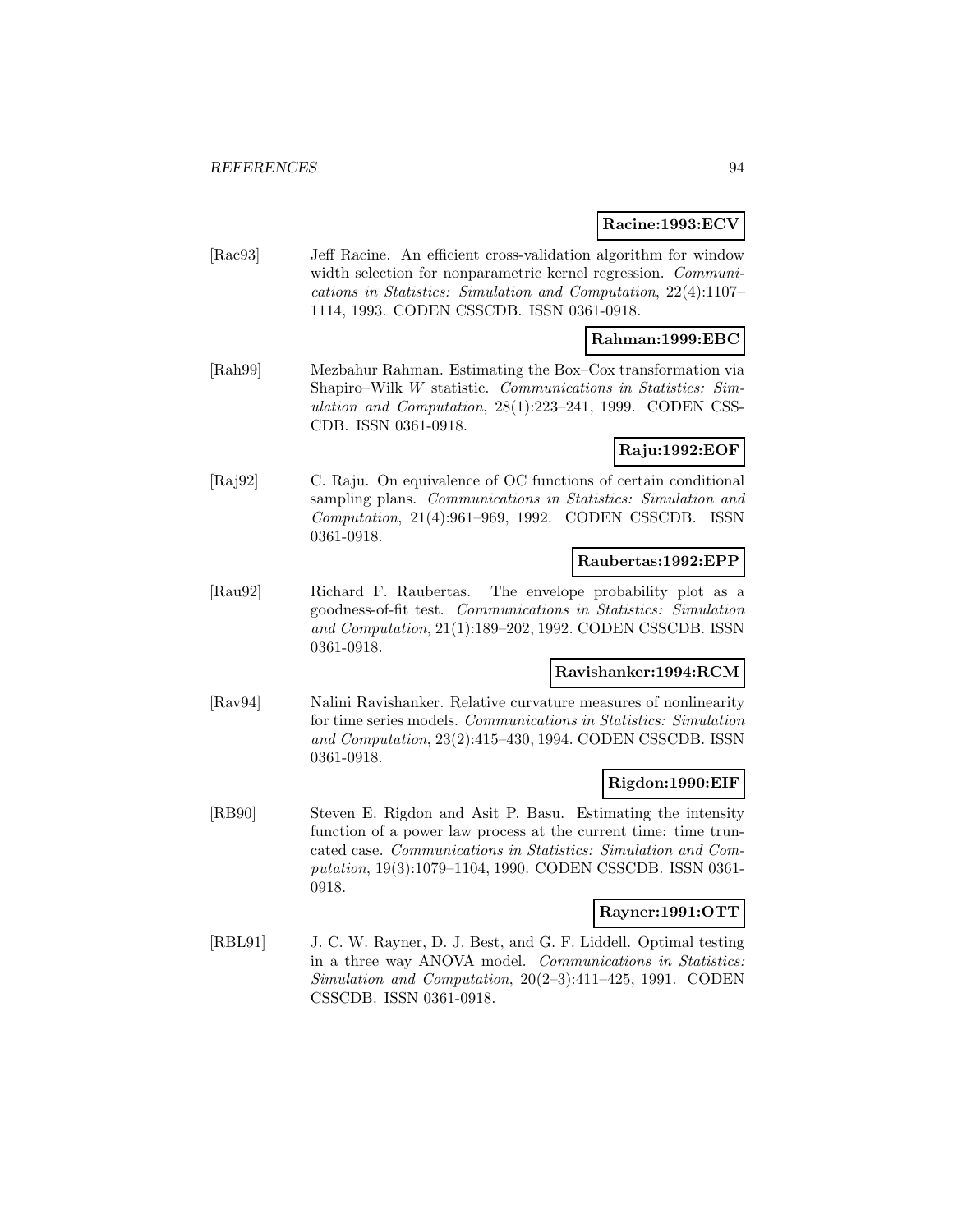#### **Romera:1995:PIR**

[RC95] Rosario Romera and Tomas Cipra. On practical implementation of robust Kalman filtering. Communications in Statistics: Simulation and Computation, 24(2):461–488, 1995. CODEN CSS-CDB. ISSN 0361-0918.

## **Ravishanker:1996:SEC**

[RDW96] Nalini Ravishanker, Dipak K. Dey, and Lilian S.-Y. Wu. Shrinkage estimation of contemporaneous outliers in concurrent time serie. Communications in Statistics: Simulation and Computation, 25(3):643–656, 1996. CODEN CSSCDB. ISSN 0361-0918.

### **Rencher:1992:BAC**

[Ren92] Alvin C. Rencher. BIAS in apparent classification rates in stepwise discriminant analysis. Communications in Statistics: Simulation and Computation, 21(2):373–389, 1992. CODEN CSS-CDB. ISSN 0361-0918.

### **Ramsey:1996:AOS**

[RF96] Philip J. Ramsey and Robert V. Foutz. Asymptotically optimal spectral estimation with applications to small samples. Communications in Statistics: Simulation and Computation, 25(1): 61–73, 1996. CODEN CSSCDB. ISSN 0361-0918.

## **Rutter:1991:BER**

[RFL91] Carolyn Rutter, Virgina Flack, and Peter Lachenbruch. Bias in error rate estimates in discriminant analysis when stepwise variable selection is employed. Communications in Statistics: Simulation and Computation, 20(1):1–22, 1991. CODEN CSSCDB. ISSN 0361-0918.

#### **Rahman:1996:EPE**

[RG96a] Mezbahur Rahman and D. V. Gokhale. On estimation of parameters of the exponential power family of distributions. Communications in Statistics: Simulation and Computation, 25(2): 291–299, 1996. CODEN CSSCDB. ISSN 0361-0918.

#### **Rothan:1996:TSD**

[RG96b] Sister Adele Marie Rothan and Rudy A. Gideon. A two-sample distribution-free scale test of the Smirnov type. Communications in Statistics: Simulation and Computation, 25(3):785–800, 1996. CODEN CSSCDB. ISSN 0361-0918.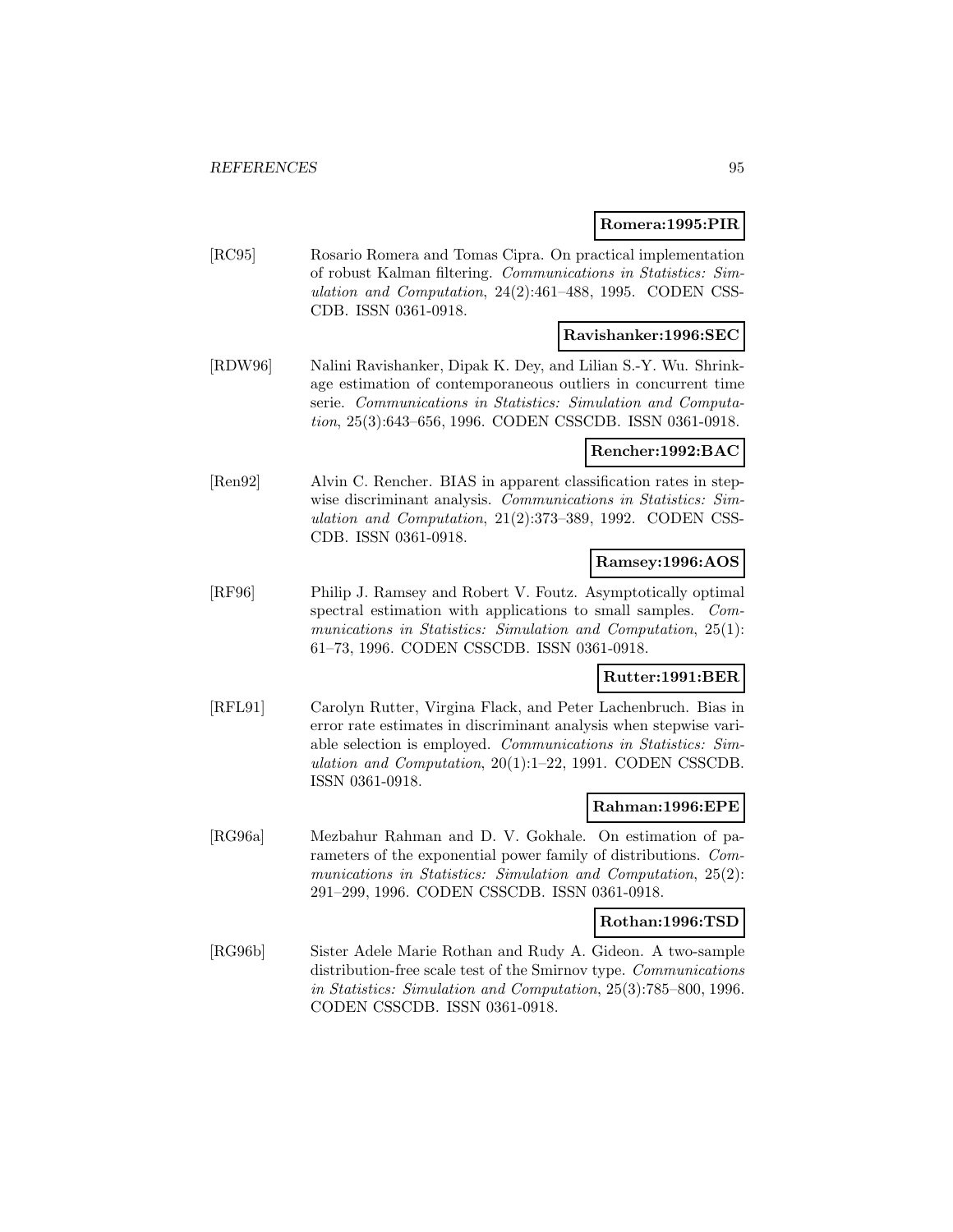#### **Rahman:1997:NCP**

[RGU97] Mezbahur Rahman, D. V. Gokhale, and Aman Ullah. A note on combining parametric and non-parametric regression. Communications in Statistics: Simulation and Computation, 26(2): 519–529, 1997. CODEN CSSCDB. ISSN 0361-0918.

#### **Ramirez:1991:MTI**

[RJ91] D. E. Ramirez and D. R. Jensen. Misspecified  $T^2$  tests. II. Series expansions. Communications in Statistics: Simulation and Computation, 20(1):97–108, 1991. CODEN CSSCDB. ISSN 0361- 0918.

## **Rao:1996:BFP**

[RK96] Poduri S. R. S. Rao and Myron J. Katzoff. Bootstrap for finite populations. Communications in Statistics: Simulation and Computation, 25(4):979–994, 1996. CODEN CSSCDB. ISSN 0361-0918.

#### **Rahman:1999:IMS**

[RK99] M. S. Rahman and Maxwell L. King. Improved model selection criterion. Communications in Statistics: Simulation and Computation, 28(1):51–71, 1999. CODEN CSSCDB. ISSN 0361-0918.

## **Rosaiah:1991:OCL**

[RKN91a] K. Rosaiah, R. R. L. Kantam, and V. L. Narasimham. Optimum class limits for ML estimation in two-parameter gamma distribution from a grouped data. Communications in Statistics: Simulation and Computation, 20(4):1173–1189, 1991. CODEN CSSCDB. ISSN 0361-0918.

#### **Rosaiah:1991:OLU**

[RKN91b] K. Rosaiah, R. R. L. Kantam, and V. L. Narasimham. Optimum linear unbiased estimation of scale parameter by absolute values of order statistics in symmetric distributions. Communications in Statistics: Simulation and Computation, 20(4):1159–1172, 1991. CODEN CSSCDB. ISSN 0361-0918.

#### **Ressler:1990:VRQ**

[RL90] Richard L. Ressler and Peter A. W. Lewis. Variance reduction for quantile estimates in simulations via nonlinear controls. Communications in Statistics: Simulation and Computation, 19(3): 1045–1077, 1990. CODEN CSSCDB. ISSN 0361-0918.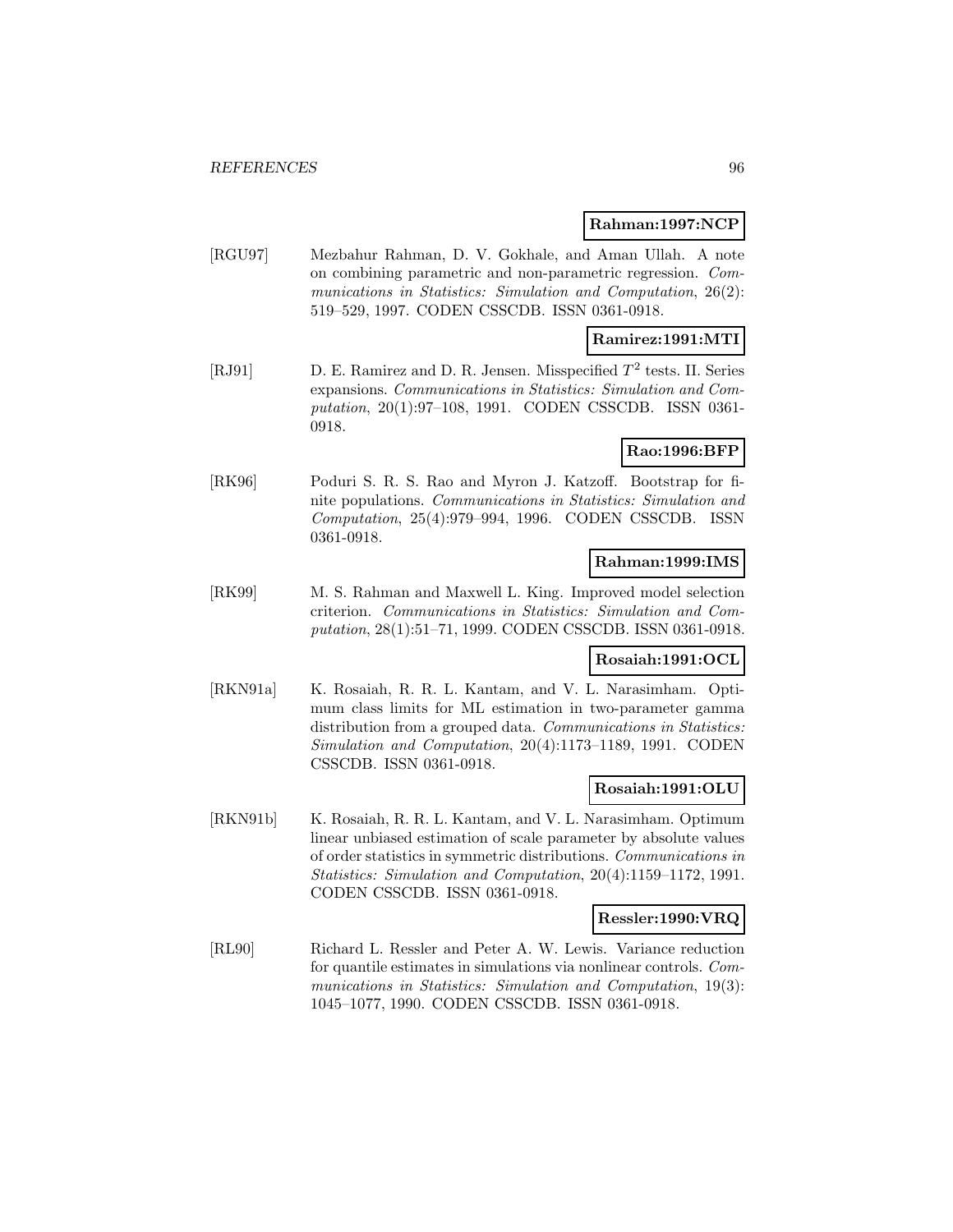#### **Russell:1995:ETP**

[RL95] Gerald S. Russell and Daniel J. Levitin. An expanded table of probability values for Rao's spacing test. Communications in Statistics: Simulation and Computation, 24(4):879–888, 1995. CODEN CSSCDB. ISSN 0361-0918.

# **Ren:1996:CMT**

[RL96] Jian-Jian Ren and Glenn Ledder. On cramér-von Mises tests of goodness of fit with censored data. Communications in Statistics: Simulation and Computation, 25(1):169–187, 1996. CO-DEN CSSCDB. ISSN 0361-0918.

### **Ran:1998:MLE**

[RLR98] Shiaohong Ran, David Lansky, and Arthur Roth. Maximum likelihood estimation from replicate limiting dilution assays from a binomial Markov chain model. Communications in Statistics: Simulation and Computation, 27(4):889–903, 1998. CO-DEN CSSCDB. ISSN 0361-0918.

## **Raju:1996:TSC**

[RM96] C. Raju and M. N. Narasimha Murthy. Two-stage chain sampling plans ChSP- $(0,2)$  and ChSP- $(1,2)$  — Part 1. Communications in Statistics: Simulation and Computation, 25(2):557–572, 1996. CODEN CSSCDB. ISSN 0361-0918.

#### **Rodrigues:1999:DCE**

[Rod99] Josemar Rodrigues. Diagnostics of convergence of an estimate of the marginal density via calibrated divergence measures. Communications in Statistics: Simulation and Computation, 28(4): 895–907, 1999. CODEN CSSCDB. ISSN 0361-0918.

#### **Rose:1993:SER**

[Ros93] Elizabeth L. Rose. Some effects of rounding errors on ARMA(1, 1) models. Communications in Statistics: Simulation and Computation, 22(1):155–174, 1993. CODEN CSSCDB. ISSN 0361-0918.

#### **Radhakrishnan:1992:MAV**

[RR92] R. Radhakrishnan and Don R. Robinson. Multivariate analysis of variance with additional data from an unknown subset of the populations. Communications in Statistics: Simulation and Computation, 21(3):659–669, 1992. CODEN CSSCDB. ISSN 0361-0918.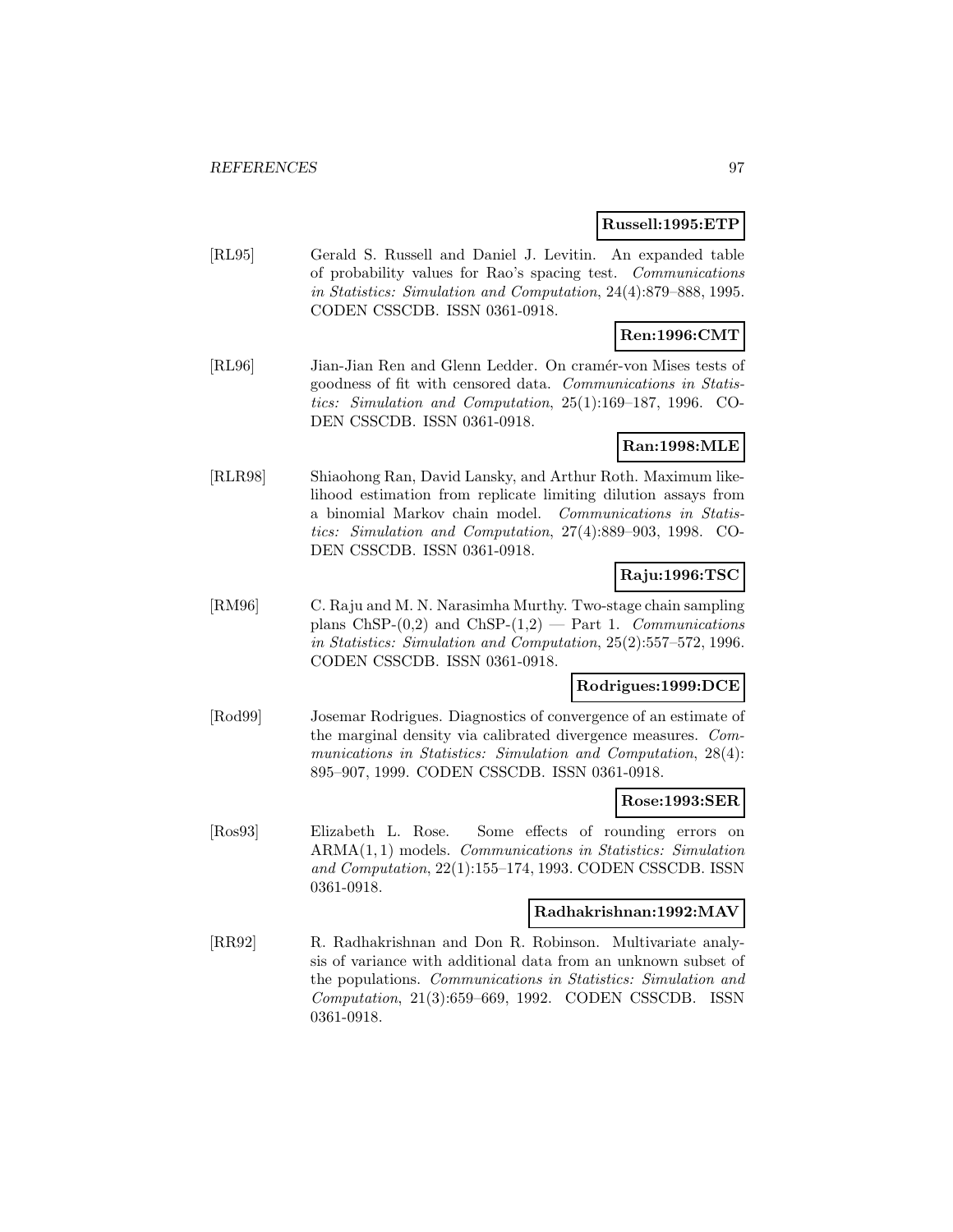#### **Radhakrishnan:1994:TER**

[RR94] R. Radhakrishnan and Don R. Robinson. Testing the equality of regression matrices when some additional data sets are available. Communications in Statistics: Simulation and Computation, 23 (1):175–192, 1994. CODEN CSSCDB. ISSN 0361-0918.

### **Rueda:1999:TFD**

[RR99] R. Rueda and F. O' Reilly. Tests of fit for discrete distributions based on the probability generating function. Communications in Statistics: Simulation and Computation, 28(1):259–274, 1999. CODEN CSSCDB. ISSN 0361-0918.

## **Rao:1991:OLU**

[RRN91] A. Vasudeva Rao, A. V. Dattatreya Rao, and V. L. Narasimham. Optimum linear unbiased estimation of the scale parameter by absolute values of order statistics in the double exponential and the double Weibull distributions. Communications in Statistics: Simulation and Computation, 20(4):1139–1158, 1991. CODEN CSSCDB. ISSN 0361-0918.

### **Rao:1994:AOG**

[RRN94] A. Vasudeva Rao, A. V. Dattatreya Rao, and V. L. Narasimham. Asymptotically optimal grouping for maximum likelihood estimation of Weibull parameters. Communications in Statistics: Simulation and Computation, 23(4):1077–1096, 1994. CODEN CSSCDB. ISSN 0361-0918.

#### **Rencher:1990:ACI**

[RS90] Alvin C. Rencher and Del T. Scott. Assessing the contribution of individual variables following rejection of a multivariate hypothesis. Communications in Statistics: Simulation and Computation, 19(2):535–553, 1990. CODEN CSSCDB. ISSN 0361-0918.

#### **Reitmeir:1996:OSM**

[RW96] Peter Reitmeir and Gernot Wassmer. One-sided multiple endpoint testing in two-sample comparisons. Communications in Statistics: Simulation and Computation, 25(1):99–117, 1996. CODEN CSSCDB. ISSN 0361-0918.

#### **Randall:1997:WTM**

[RWB97] Robert L. Randall, J. Arthur Woodward, and Douglas G. Bonett. A Wald test for the multivariate analysis of variance: small sample critical values. Communications in Statistics: Simulation and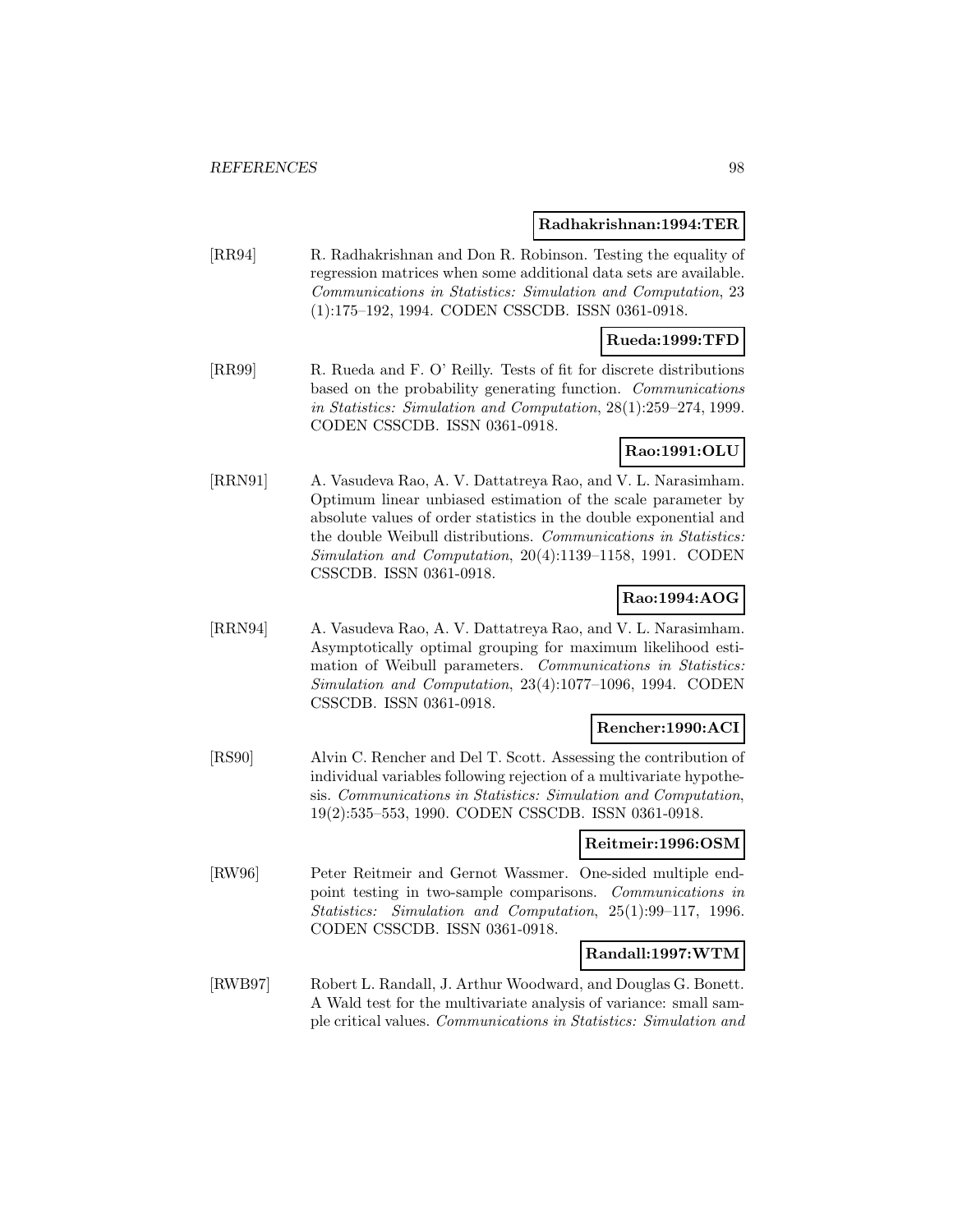Computation, 26(4):1275–1299, 1997. CODEN CSSCDB. ISSN 0361-0918.

## **Rychlik:1992:CBL**

[Ryc92] Igor Rychlik. Confidence bands for linear regressions. Communications in Statistics: Simulation and Computation, 21(2): 333–352, 1992. CODEN CSSCDB. ISSN 0361-0918.

## **Soundararajan:1990:GPS**

[SA90] V. Soundararajan and S. Devaraj Arumainayagam. A generalized procedure for selection of attribute double sampling plan. Communications in Statistics: Simulation and Computation, 19 (3):1015–1034, 1990. CODEN CSSCDB. ISSN 0361-0918.

## **Senyo:1991:PRP**

[SA91] B. Senyo and S. K. Adjibolosoo. The power and robustness properties of tests for heteroskedasticity when the regressors are trended. Communications in Statistics: Simulation and Computation, 20(4):927–953, 1991. CODEN CSSCDB. ISSN 0361-0918.

#### **Superville:1994:EFB**

[SA94] Claude R. Superville and Benjamin M. Adams. An evaluation of forecast-based quality control schemes. Communications in Statistics: Simulation and Computation, 23(3):645–661, 1994. CODEN CSSCDB. ISSN 0361-0918.

#### **Shaarawy:1995:BCM**

[SA95] Samir M. Shaarawy and Mohammad A. Almahmeed. Bayesian classification with multivariate autoregressive sources that might have different orders. Communications in Statistics: Simulation and Computation, 24(3):567–581, 1995. CODEN CSSCDB. ISSN 0361-0918.

## **Song:1999:PNM**

[SA99] Kyunghee K. Song and Weissfeld Lisa A. Performance of nonparametric maximum likelihood estimator in a. Communications in Statistics: Simulation and Computation, 28(3):637–655, 1999. CODEN CSSCDB. ISSN 0361-0918.

#### **Saccucci:1992:EWM**

[SAL92] Michael S. Saccucci, Raid W. Amin, and James M. Lucas. Exponentially weighted moving average control schemes with variable sampling intervals. Communications in Statistics: Simulation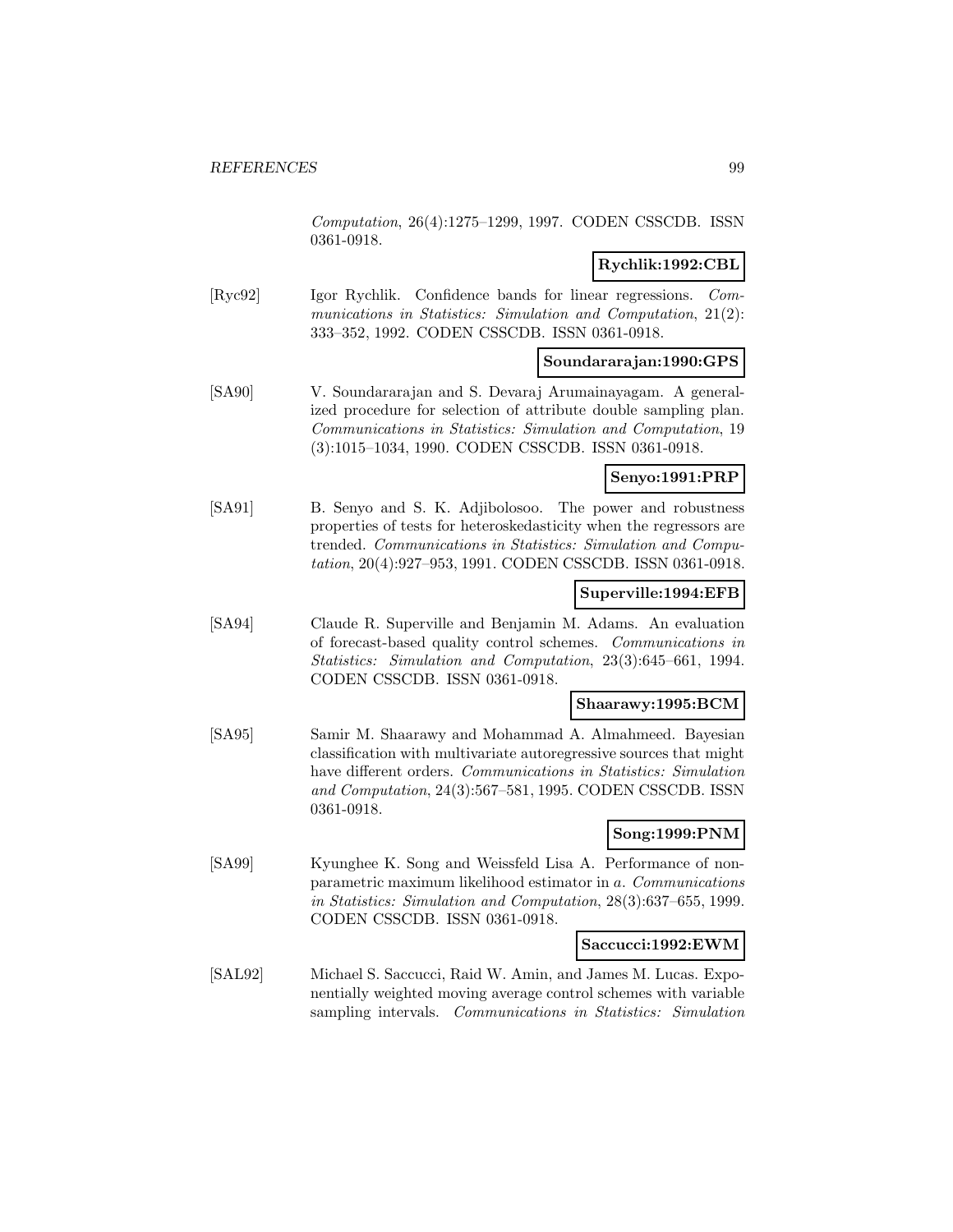and Computation, 21(3):627–657, 1992. CODEN CSSCDB. ISSN 0361-0918.

## **Salau:1995:NIG**

[Sal95] M. O. Salau. On the numerical implementation of the generalized least squares procedure for ARMA estimation. Communications in Statistics: Simulation and Computation, 24(1):111–130, 1995. CODEN CSSCDB. ISSN 0361-0918.

## **Salau:1997:NCA**

[Sal97] M. O. Salau. Numerical computation of asymptotic covariance matrix of the Gaussian estimators for vector ARRLA models. Communications in Statistics: Simulation and Computation, 26 (1):173–192, 1997. CODEN CSSCDB. ISSN 0361-0918.

### **Salau:1999:NET**

[Sal99] M. O. Salau. On the numerical evaluation of the theoretical variance-covariance matrix of least squares estimators for echelon-form Varma models. Communications in Statistics: Simulation and Computation, 28(3):743–766, 1999. CODEN CSS-CDB. ISSN 0361-0918.

## **Samawi:1999:MEM**

[Sam99] Hani M. Samawi. More efficient Monte Carlo methods obtained by using ranked set simulated samples. Communications in Statistics: Simulation and Computation, 28(3):699–713, 1999. CODEN CSSCDB. ISSN 0361-0918.

## **Sankoh:1995:SSP**

[San95] Abdul J. Sankoh. Small-sample properties of finite population ratios. Communications in Statistics: Simulation and Computation, 24(4):897–909, 1995. CODEN CSSCDB. ISSN 0361-0918.

## **Shamma:1991:DEW**

[SAS91] Shawky E. Shamma, Raid W. Amin, and Amal K. Shamma. A double exponentially weighted moving average control procedure with variable sampling intervals. Communications in Statistics: Simulation and Computation, 20(2–3):511–528, 1991. CODEN CSSCDB. ISSN 0361-0918.

#### **Seyedsadr:1992:SMM**

[SC92] Mahmoud Seyedsadr and Paul L. Cornelius. Shifted multiplicative models for nonadditive two-way tables. Communications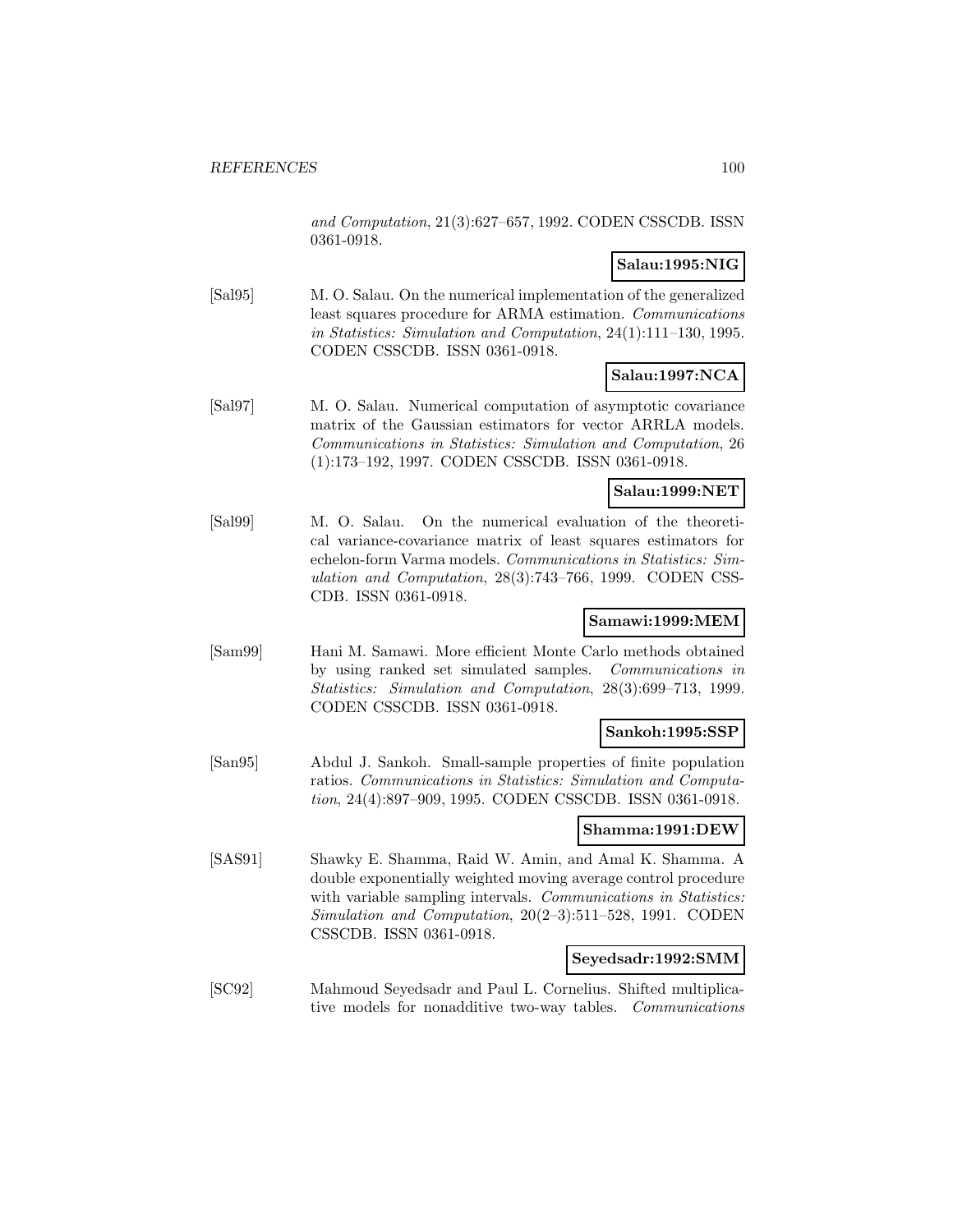in Statistics: Simulation and Computation, 21(3):807–832, 1992. CODEN CSSCDB. ISSN 0361-0918.

#### **Schwertman:1993:EFO**

[SC93a] Neil C. Schwertman and Nancy J. Carter. The effect of first order auto correlation on data analysis as measured by the Geisser– Greenhouse adjustment. Communications in Statistics: Simulation and Computation, 22(3):791–796, 1993. CODEN CSSCDB. ISSN 0361-0918.

#### **Seyedsadr:1993:HTC**

[SC93b] Mahmoud S. Seyedsadr and Paul L. Cornelius. Hypothesis testing for components of the shifted multiplicative model for a nonadditive two-way table. Communications in Statistics: Simulation and Computation, 22(4):1065–1078, 1993. CODEN CSS-CDB. ISSN 0361-0918.

#### **Schilling:1992:SDW**

[Sch92] Mark F. Schilling. Spatial designs when the observations are correlated. Communications in Statistics: Simulation and Computation, 21(1):243–267, 1992. CODEN CSSCDB. ISSN 0361-0918.

#### **Schork:1993:CMC**

[Sch93] Nicholas Schork. Combining Monte Carlo and Cox tests of nonnested hypotheses. Communications in Statistics: Simulation and Computation, 22(4):939–954, 1993. CODEN CSSCDB. ISSN 0361-0918.

#### **Schaefer:1994:UDT**

[Sch94] Robert L. Schaefer. Using default tests in repeated measures: how bad can it get? Communications in Statistics: Simulation and Computation, 23(1):109–127, 1994. CODEN CSSCDB. ISSN 0361-0918.

#### **Schuster:1996:CDL**

[Sch96] Eugene F. Schuster. The conditional distribution of the longest run in a sample from a multiletter alphabet. Communications in Statistics: Simulation and Computation, 25(1):215–224, 1996. CODEN CSSCDB. ISSN 0361-0918.

#### **Schaalje:1996:RHV**

[SD96] G. Bruce Schaalje and Darrin J. Despain. Robustness of homogeneity of variance tests for randomized complete block data.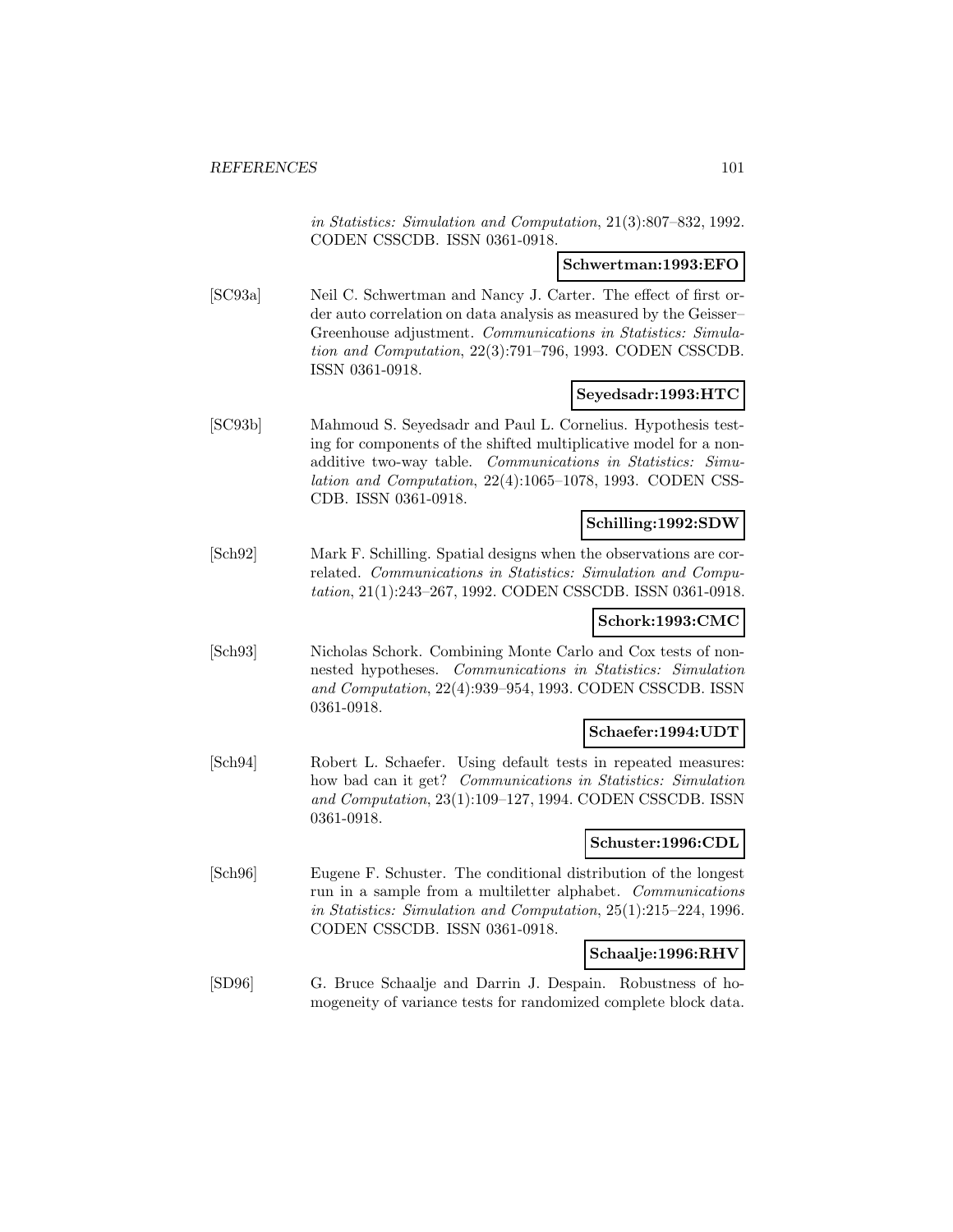Communications in Statistics: Simulation and Computation, 25 (4):961–977, 1996. CODEN CSSCDB. ISSN 0361-0918.

## **Sa:1993:TCS**

[SE93a] Ping Sa and Don Edwards. Tables of the Casella and Strawderman (1980) critical points for use in multiple comparisons with a control in response surface methodology. *Communica*tions in Statistics: Simulation and Computation, 22(3):765–777, 1993. CODEN CSSCDB. ISSN 0361-0918.

## **Shiue:1993:IDF**

[SE93b] Wei Kei Shiue and Max Engelhardt. Inferences on the difference of failure intensities from two exponential distributions. Communications in Statistics: Simulation and Computation, 22(1): 175–189, 1993. CODEN CSSCDB. ISSN 0361-0918.

### **Seaman:1997:TPM**

[Sea97] Michael A. Seaman. Tables for pairwise multiple comparisons using Shaffer's modified sequentially-rejective procedure. Communications in Statistics: Simulation and Computation, 26(2): 687–705, 1997. CODEN CSSCDB. ISSN 0361-0918.

## **Salter:1993:ATI**

[SF93] K. C. Salter and R. F. Fawcett. The art test of interaction: a robust and powerful rank test of interaction in factorial models. Communications in Statistics: Simulation and Computation, 22 (1):137–153, 1993. CODEN CSSCDB. ISSN 0361-0918.

#### **Swanepoel:1994:BCI**

[SF94] C. J. Swanepoel and C. C. Frangos. Bootstrap confidence intervals for the slope parameter of a logistic model. Communications in Statistics: Simulation and Computation, 23(4):1115– 1126, 1994. CODEN CSSCDB. ISSN 0361-0918.

#### **Shanmugam:1992:DSC**

[SG92] M. Shanmugam and A. V. Gajjar. On the distribution of sample correlation coefficient and its transformations in samples from Morgenstern bivariate exponential distribution. Communications in Statistics: Simulation and Computation, 21(4):1021– 1041, 1992. CODEN CSSCDB. ISSN 0361-0918.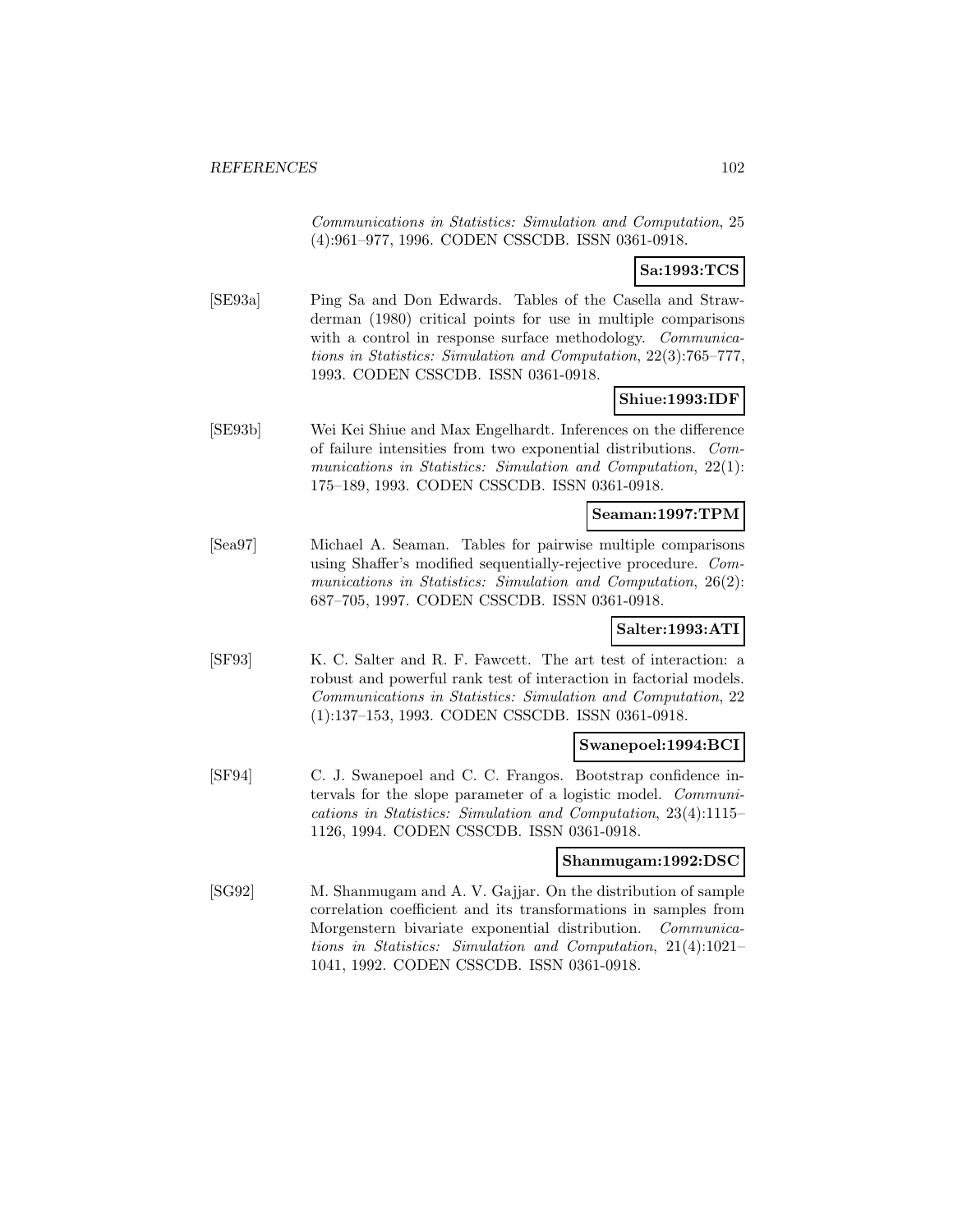#### **Selwyn:1993:ANE**

[SG93a] Murray R. Selwyn and Peter P. Gaccione. Assessing normality and equivariance in small multigroup samples. Communications in Statistics: Simulation and Computation, 22(1):61–79, 1993. CODEN CSSCDB. ISSN 0361-0918.

## **Shah:1993:MPS**

[SG93b] Aarti Shah and D. V. Gokhale. On maximum product of spagings (mps) estimation for Burr XII distributions. Communications in Statistics: Simulation and Computation, 22(3):615–641, 1993. CODEN CSSCDB. ISSN 0361-0918.

### **Sodahl:1999:SEE**

[SG99] X. Sodahl and F. Godtliebsen. Semiparametric estimation of extremes. Communications in Statistics: Simulation and Computation, 28(3):569–595, 1999. CODEN CSSCDB. ISSN 0361-0918.

## **Stapanian:1991:PTT**

[SGF<sup>+</sup>91] Martin A. Stapanian, Forest C. Garner, Kirk E. Fitzgerald, George T. Flatman, and Evan J. Englund. Properties of two tests for outliers in multivariate data. Communications in Statistics: Simulation and Computation, 20(2–3):667–687, 1991. CODEN CSSCDB. ISSN 0361-0918.

## **Serlin:1993:ESE**

[SH93] Ronald C. Serlin and Michael R. Harwell. An empirical study of eight tests of partial correlation coefficients. Communications in Statistics: Simulation and Computation, 22(2):545–567, 1993. CODEN CSSCDB. ISSN 0361-0918.

### **Schuster:1998:MSP**

[SH98] Eugene F. Schuster and Jie He. On mode(s) and shape of the pdfs of the number of runs and of the maximum of runs by type. Communications in Statistics: Simulation and Computation, 27 (1):115–126, 1998. CODEN CSSCDB. ISSN 0361-0918.

#### **Sharma:1991:NJT**

[Sha91] Subhash C. Sharma. A new jackknife test for homogeneity of variances. Communications in Statistics: Simulation and Computation, 20(2–3):479–495, 1991. CODEN CSSCDB. ISSN 0361- 0918.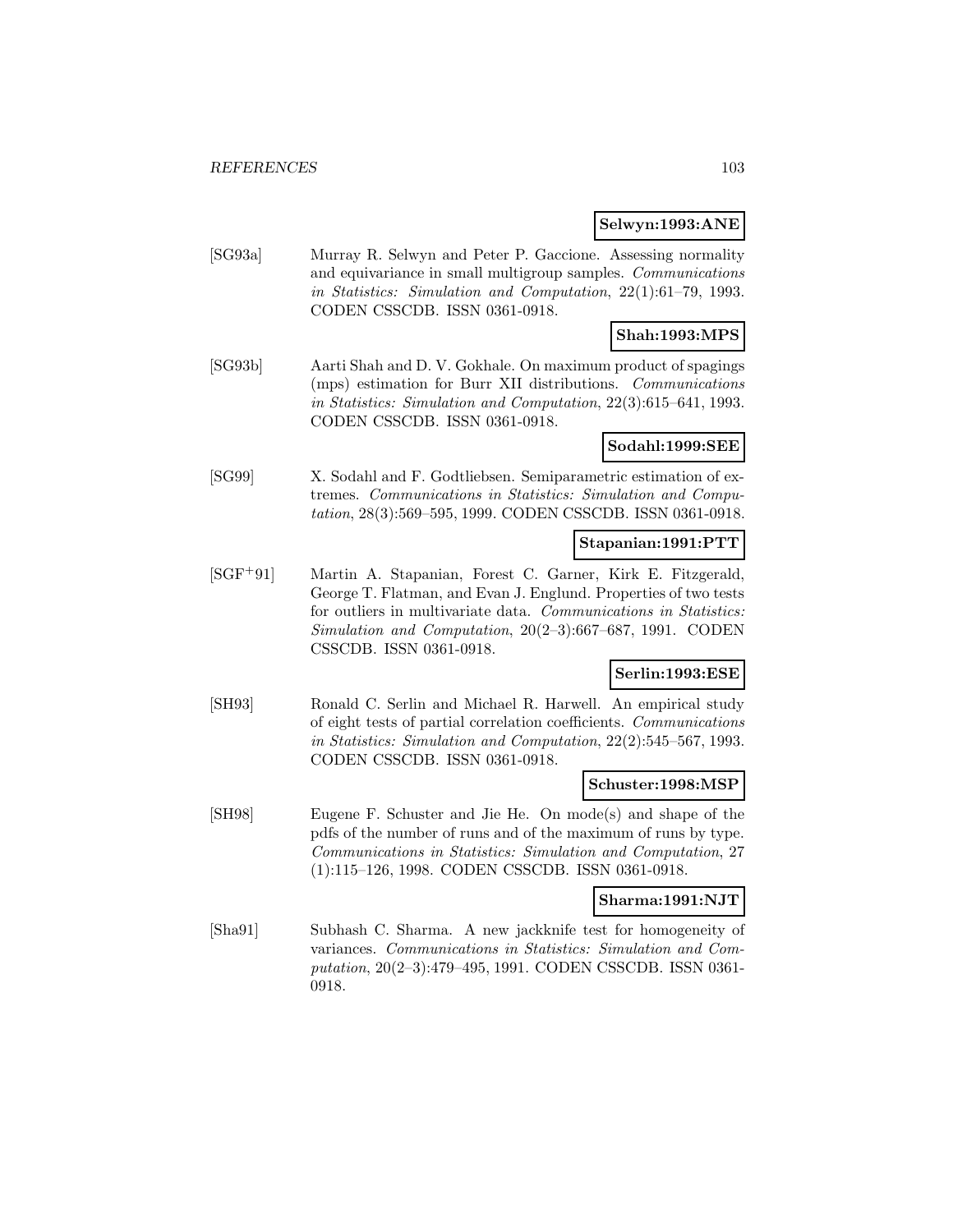#### **Shirke:1999:NPE**

[Shi99] D. T. Shirke. A note on pretest estimation for some discrete distributions. Communications in Statistics: Simulation and Computation, 28(2):431–439, 1999. CODEN CSSCDB. ISSN 0361- 0918.

# **Shore:1997:ETC**

[Sho97] Haim Shore. Enhancement for two commonly-used approximations for the inverse cumulative function of the normal distribution. Communications in Statistics: Simulation and Computation, 26(3):1041–1047, 1997. CODEN CSSCDB. ISSN 0361-0918.

## **Shore:1998:AUD**

[Sho98] Haim Shore. Approximating an unknown distribution when distribution information is extremely limited. Communications in Statistics: Simulation and Computation, 27(2):501–523, 1998. CODEN CSSCDB. ISSN 0361-0918.

#### **Shoemaker:1999:ITD**

[Sho99] Lewis H. Shoemaker. Interquartile tests for dispersion in skewed distributions. Communications in Statistics: Simulation and Computation, 28(1):189–205, 1999. CODEN CSSCDB. ISSN 0361-0918.

## **Silva:1997:GPR**

[Sil97] J. M. C. Santos Silva. Generalized Poisson regression for positive count data. Communications in Statistics: Simulation and Computation, 26(3):1089–1102, 1997. CODEN CSSCDB. ISSN 0361-0918.

## **Simonoff:1995:APH**

[Sim95] Jeffrey S. Simonoff. The anchor position of histograms and frequency polygons: quantitative and qualitative smoothing. Communications in Statistics: Simulation and Computation, 24(3): 691–710, 1995. CODEN CSSCDB. ISSN 0361-0918.

## **S:1991:LLI**

[SJ91] Wang H. S. and Karson M. J. LIME: the least integrated meansquared-error estimator for the maximum point of the singlefactor quadratic response function. Communications in Statistics: Simulation and Computation, 20(1):41–71, 1991. CODEN CSSCDB. ISSN 0361-0918.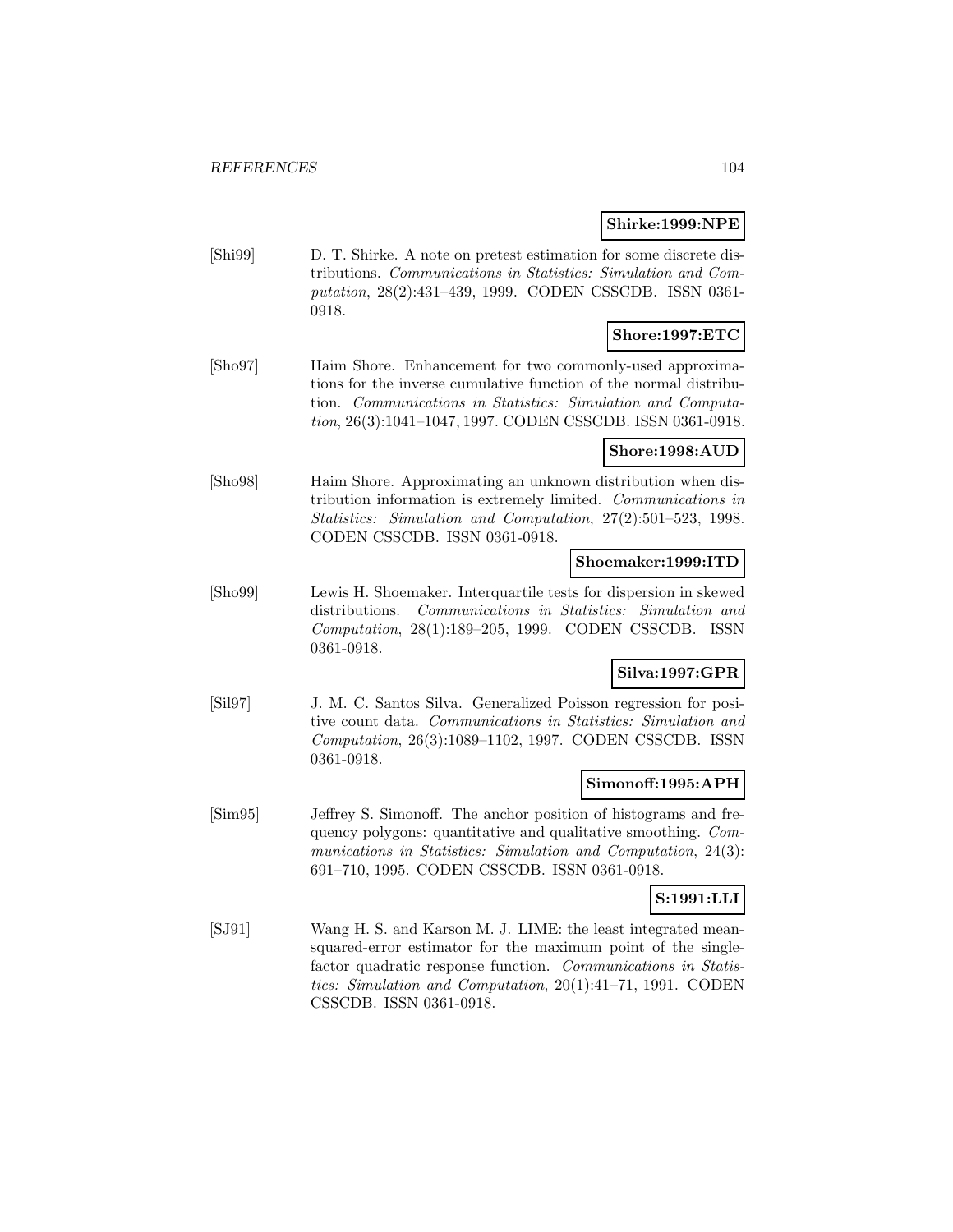## **Sathe:1991:CCE**

[SJNM91] Y. S. Sathe, S. Joshi, S. Nabar, and T. M. Murdeshwar. Computation of circular error probabilities. Communications in Statistics: Simulation and Computation, 20(1):33–40, 1991. CODEN CSSCDB. ISSN 0361-0918.

### **Sudmant:1990:IPH**

[SK90] Walter Sudmant and Peter Kennedy. On inference in the presence of heteroskedasticity without replicated observations. Communications in Statistics: Simulation and Computation, 19(2): 491–504, 1990. CODEN CSSCDB. ISSN 0361-0918.

### **Spurr:1991:CVM**

[SK91] Barrie D. Spurr and Majdi A. Koutbeiy. A comparison of various methods for estimating the parameters in mixtures of von Mises distributions. Communications in Statistics: Simulation and Computation, 20(2–3):725–741, 1991. CODEN CSSCDB. ISSN 0361-0918.

### **Sohn:1992:ETP**

[SK92] Joong Kweon Sohn and Sang Gil Kang. On the estimation of the true probability of a correct selection. Communications in Statistics: Simulation and Computation, 21(2):445–462, 1992. CO-DEN CSSCDB. ISSN 0361-0918.

## **Spurrier:1993:EPW**

[SK93] John D. Spurrier and Sandra J. Kohta. Estimation of proportions of white and non-white voters voting for a candidate with applications to possible violations of Section 2 of the Voting Rights Act. Communications in Statistics: Simulation and Computation, 22(3):845–862, 1993. CODEN CSSCDB. ISSN 0361-0918.

## **Stiger:1998:ARO**

[SKBK98] Thomas R. Stiger, Andrzej S. Kosinski, Huiman X. Barnhart, and David G. Kleinbaum. ANOVA for repeated ordinal data with small sample size? A comparison of ANOVA, MANOVA, WLS and Gee methods by simulation. *Communications in Statis*tics: Simulation and Computation, 27(2):357–375, 1998. CO-DEN CSSCDB. ISSN 0361-0918.

#### **Siu-Keung:1996:SER**

[SKG96] Tse Siu-Keung and Tso Geoffrey. Shrinkage estimation of reliability for exponentially distributed lifetimes. Communications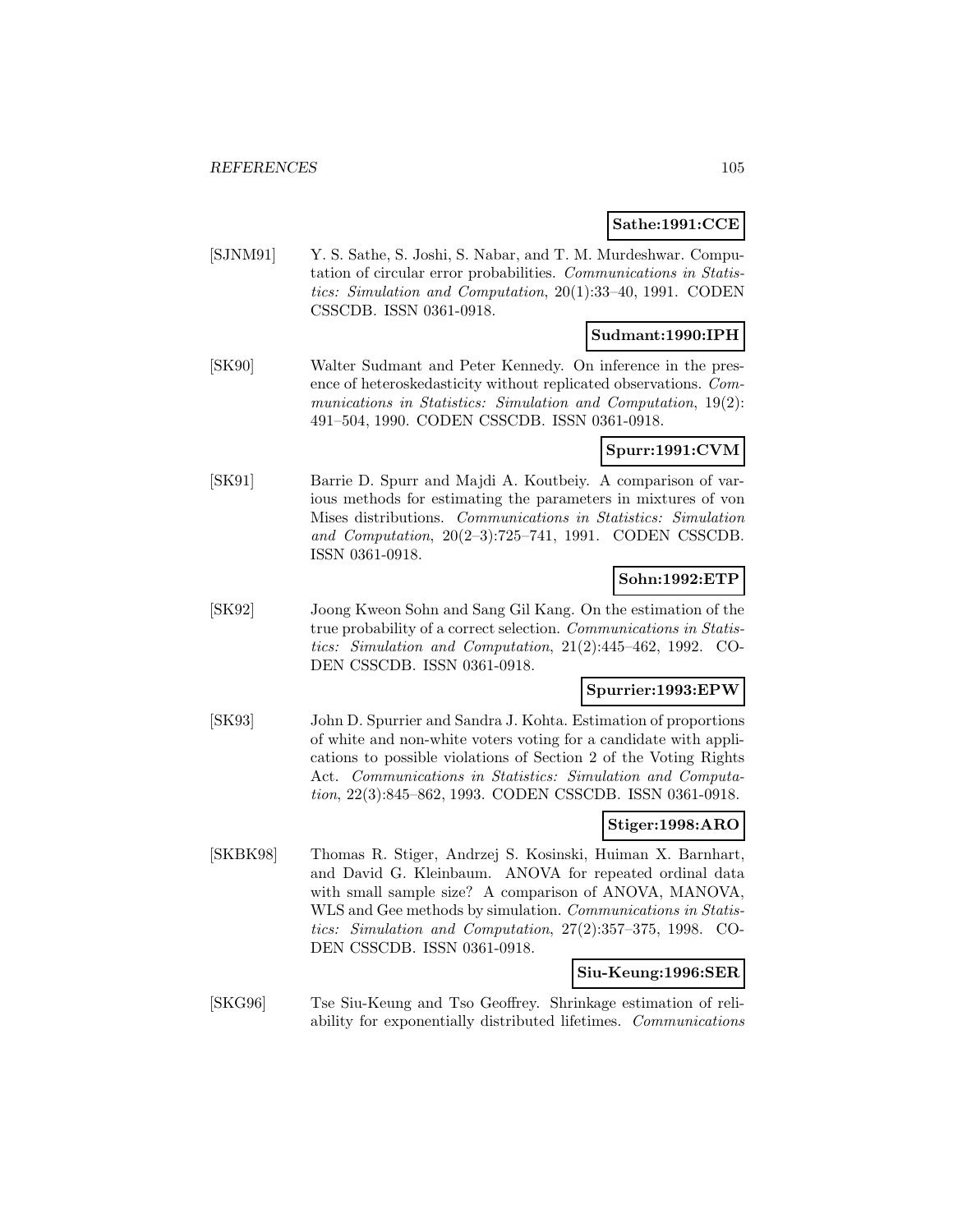in Statistics: Simulation and Computation, 25(2):415–430, 1996. CODEN CSSCDB. ISSN 0361-0918.

## **Silvapulle:1997:RAT**

[SL97] Paramsothy Silvapulle and John Lee. Robustness of the arch tests in the presence of serial correlation. Communications in Statistics: Simulation and Computation, 26(2):649–669, 1997. CODEN CSSCDB. ISSN 0361-0918.

### **Sherman:1997:CBB**

[SlC97] Michael Sherman and Saskia le Cessie. A comparison between bootstrap methods and generalized estimating equations for correlated outcomes in generalized linear models. Communications in Statistics: Simulation and Computation, 26(3):901–925, 1997. CODEN CSSCDB. ISSN 0361-0918.

### **Shoukri:1991:SAS**

[SM91] M. M. Shoukri and I. U. H. Mian. Some aspects of statistical inference on the Lagrange (generalized) Poisson distribution. Communications in Statistics: Simulation and Computation, 20 (4):1115–1137, 1991. CODEN CSSCDB. ISSN 0361-0918.

## **Selicato:1998:APU**

[SM98a] Grace R. Selicato and Keith E. Muller. Approximating power of the unconditional test. Communications in Statistics: Simulation and Computation, 27(2):553–564, 1998. CODEN CSSCDB. ISSN 0361-0918.

## **Simpson:1998:DEA**

[SM98b] James R. Simpson and Douglas C. Montgomery. The development and evaluation of alternative generalized m-estimation techniques. Communications in Statistics: Simulation and Computation, 27(4):999–1018, 1998. CODEN CSSCDB. ISSN 0361- 0918.

#### **Simpson:1998:PBA**

[SM98c] James R. Simpson and Douglas C. Montgomery. A performancebased assessment of robust regression methods. Communications in Statistics: Simulation and Computation, 27(4):1031– 1049, 1998. CODEN CSSCDB. ISSN 0361-0918.

#### **Smith:1990:UAD**

[Smi90] Jeffrey W. Smith. The use of auxiliary data in robust univariate mean estimation. Communications in Statistics: Simulation and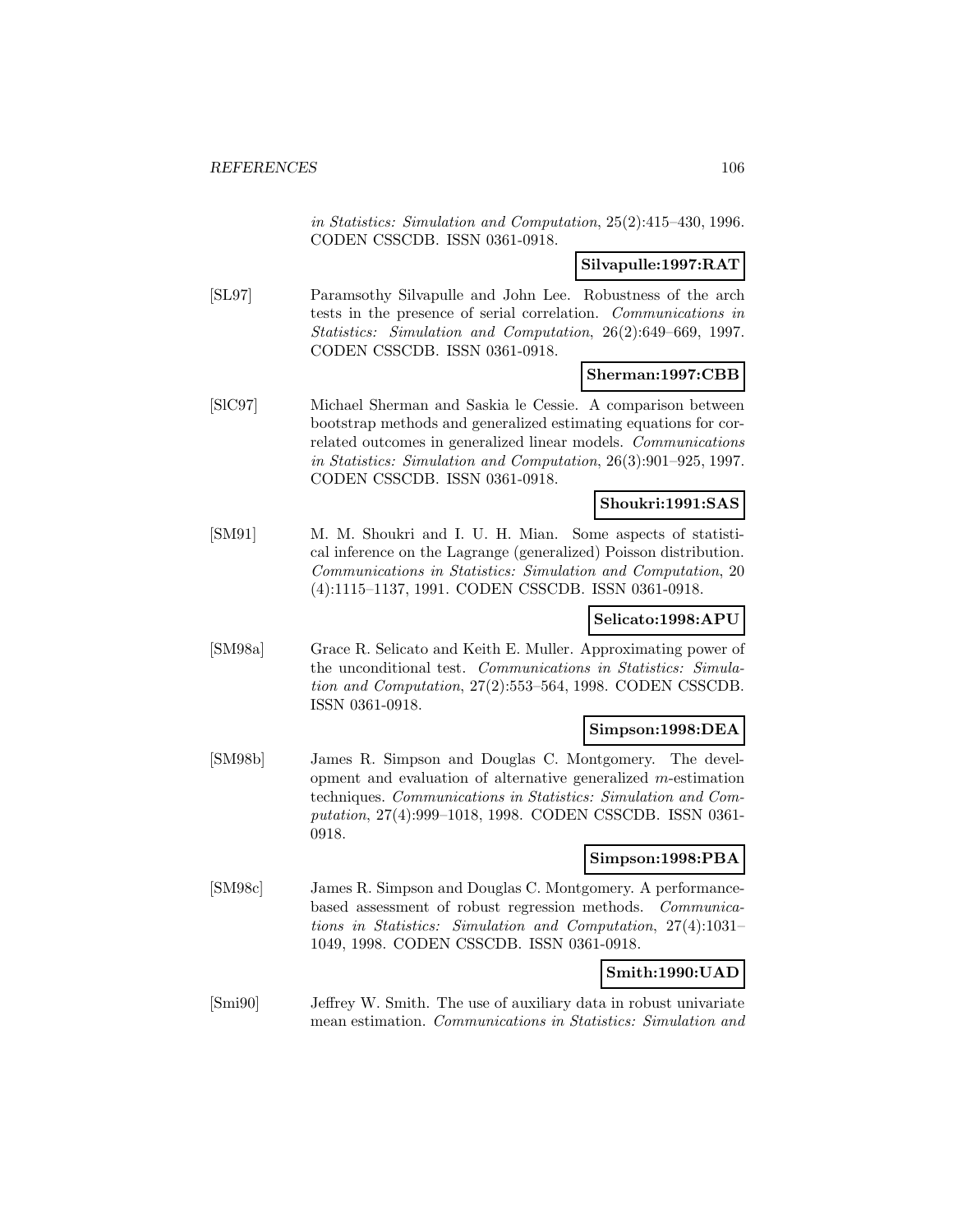Computation, 19(3):787–807, 1990. CODEN CSSCDB. ISSN 0361-0918.

### **Smith:1997:E**

[Smi97a] William B. Smith. Editorial. Communications in Statistics: Simulation and Computation, 26(1):ix–x, 1997. CODEN CSSCDB. ISSN 0361-0918.

# **Smith:1997:PEC**

[Smi97b] William B. Smith. Publication is as easy as C–C–C. Communications in Statistics: Simulation and Computation, 26(1):xi–xvi, 1997. CODEN CSSCDB. ISSN 0361-0918.

## **Smith:1998:E**

[Smi98] William B. Smith. Editorial. Communications in Statistics: Simulation and Computation, 27(1):v–vi, 1998. CODEN CSSCDB. ISSN 0361-0918.

## **Smith:1999:CEC**

[Smi99a] William B. Smith. Comments from the editor-in-chief. Communications in Statistics: Simulation and Computation, 28(1):vii, 1999. CODEN CSSCDB. ISSN 0361-0918.

## **Smith:1999:EB**

[Smi99b] William B. Smith. Editorial Board. Communications in Statistics: Simulation and Computation, 28(1):v–vi, 1999. CODEN CSSCDB. ISSN 0361-0918.

## **Sarkar:1995:ADR**

[SMR95] Ila C. Sarkar, Govind S. Mudholkar, and Richard F. Raubertas. An approximation to the distribution of the resultant from a Fisher distribution. Communications in Statistics: Simulation and Computation, 24(1):227–241, 1995. CODEN CSSCDB. ISSN 0361-0918.

## **Sugiura:1994:TCP**

[SO94] N. Sugiura and R. T. Ogden. Testing change-points with linear trend. Communications in Statistics: Simulation and Computation, 23(2):287–322, 1994. CODEN CSSCDB. ISSN 0361-0918.

## **Scazzero:1995:IEO**

[SO95] Joseph A. Scazzero and J. K. Ord. Interval estimates for the optimum point of a quadratic logistic curve — a comparison of different estimation methods via simulation. Communications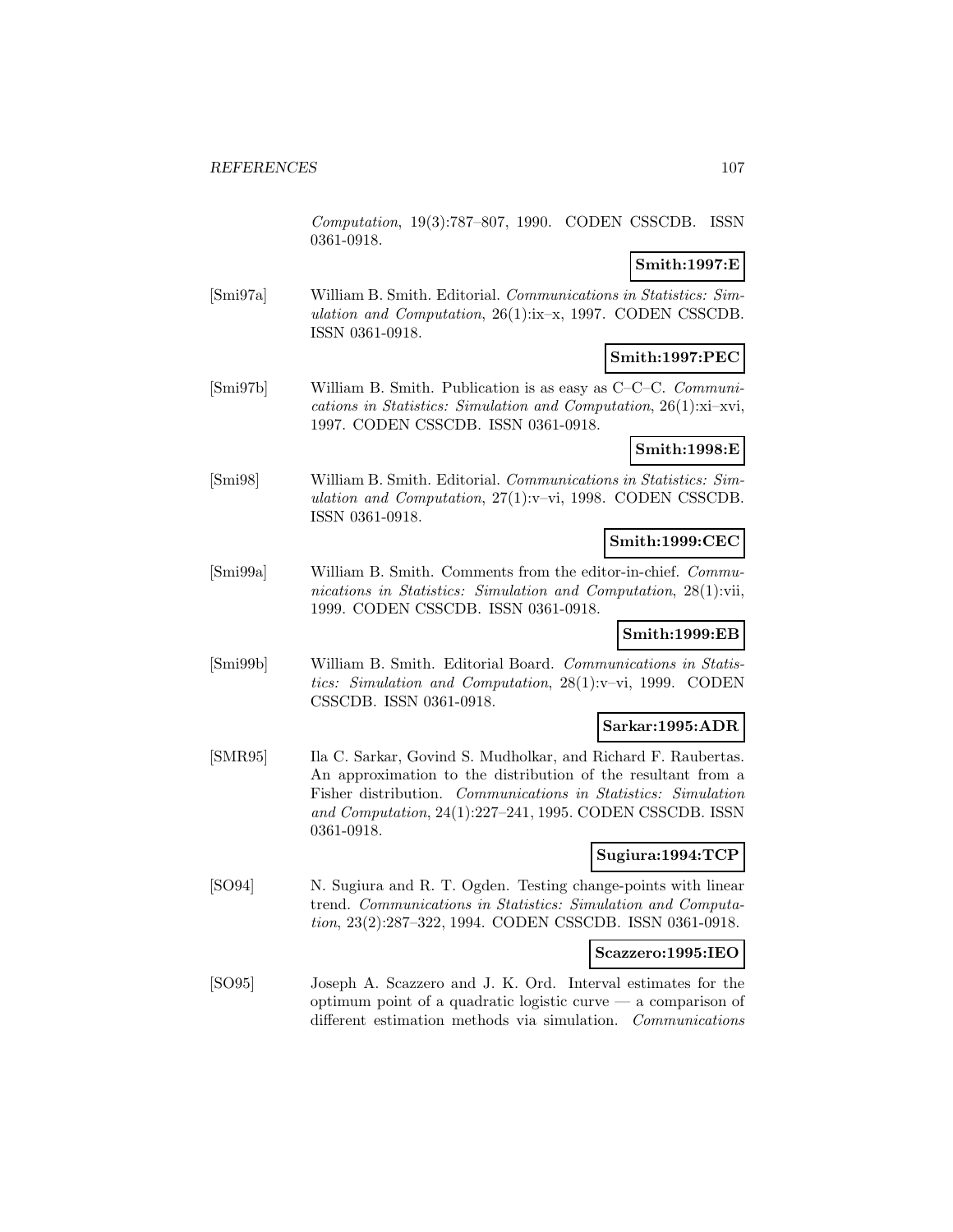in Statistics: Simulation and Computation, 24(1):207–226, 1995. CODEN CSSCDB. ISSN 0361-0918.

## **Soffritti:1999:HCV**

[Sof99] Gabriele Soffritti. Hierarchical clustering of variables: a comparison among strategies of analysis. Communications in Statistics: Simulation and Computation, 28(4):977–999, 1999. CO-DEN CSSCDB. ISSN 0361-0918.

## **Salama:1990:NSF**

[SQ90] Ibrahim A. Salama and Dana Quade. A note on Spearman's footrule. Communications in Statistics: Simulation and Computation, 19(2):591–601, 1990. CODEN CSSCDB. ISSN 0361-0918.

## **Suresh:1997:ASP**

[SR97a] R. P. Suresh and T. V. Ramanathan. Acceptance sampling plans by variables for a class of symmetric distributions. Communications in Statistics: Simulation and Computation, 26(4):1379– 1391, 1997. CODEN CSSCDB. ISSN 0361-0918.

### **Syversveen:1997:MAF**

[SR97b] Anne Randi Syversveen and Håvard Rue. A method for approximate fully Bayesian analysis of parameters. Communications in Statistics: Simulation and Computation, 26(3):1147–1162, 1997. CODEN CSSCDB. ISSN 0361-0918.

#### **Shao:1999:ACI**

[SRHW99] Yuehjen E. Shao, George C. Runger, Jorge Haddock, and W. A. Wallace. Adaptive controllers to integrate SPC and EPC. Communications in Statistics: Simulation and Computation, 28(1): 13–36, 1999. CODEN CSSCDB. ISSN 0361-0918.

## **Sidak:1992:SSS**

[SŠ92] Zbyněk Šidák and Ondrej Šidák. Strategies for a sequential selection of the better of two trinomial populations. Communications in Statistics: Simulation and Computation, 21(4):1171– 1180, 1992. CODEN CSSCDB. ISSN 0361-0918.

## **Shih:1995:ESM**

[SS95] Neng Hui Shih and Wheyming Tina Song. Estimating simulation metamodels using correlated control variates. Communications in Statistics: Simulation and Computation, 24(1):79–90, 1995. CODEN CSSCDB. ISSN 0361-0918.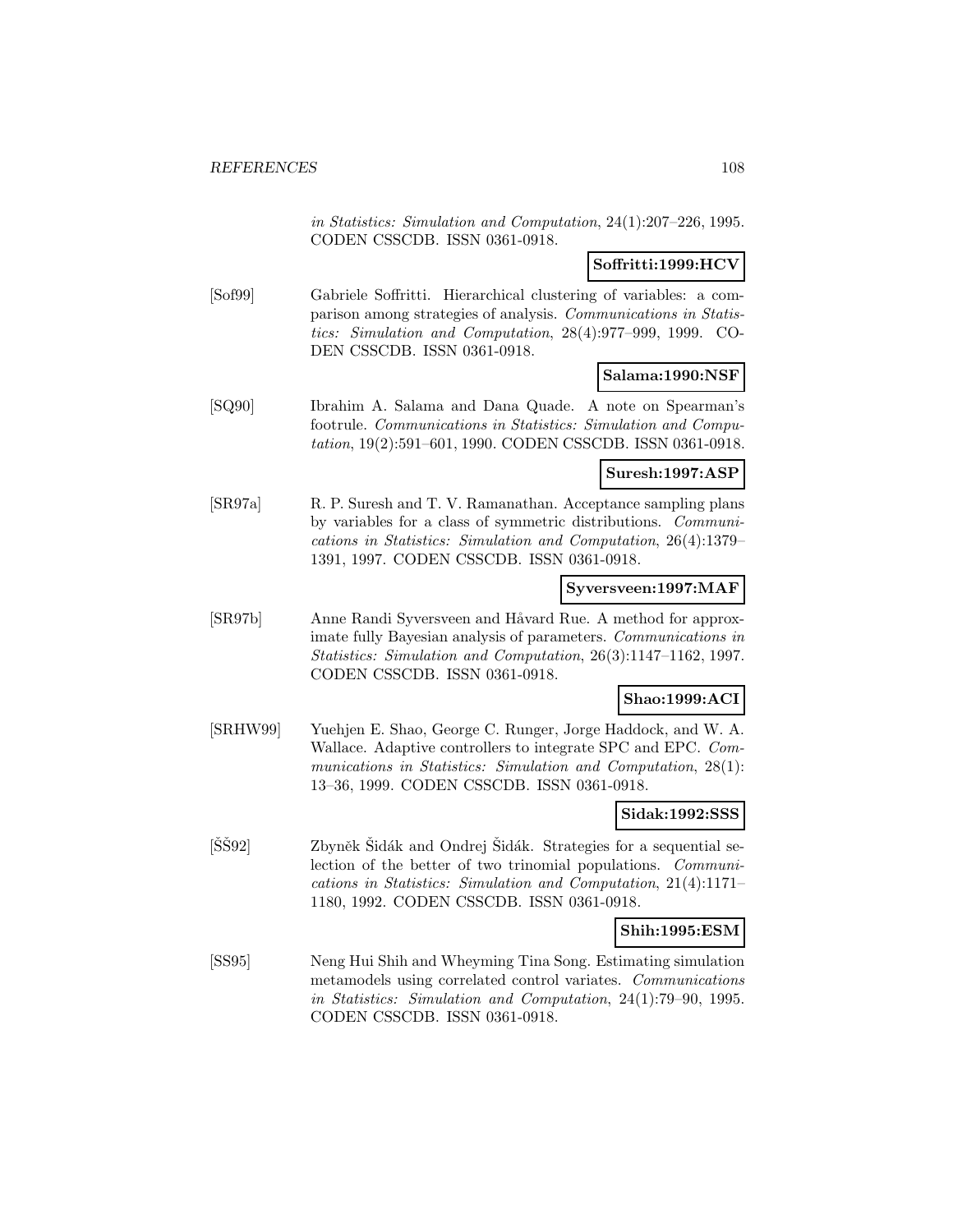### **See:1996:GTT**

[SS96] Kyoungah See and Eric P. Smith. A graphical tool for threefactor experiments with one observation per cell. *Communica*tions in Statistics: Simulation and Computation, 25(3):709–732, 1996. CODEN CSSCDB. ISSN 0361-0918.

# **Speed:1998:EBB**

[SS98] F. Michael Speed and Clifford Spiegelman. Evaluating black boxes: an ad-hoc method for assessing nonparametric and nonlinear curve-fitting estimators. Communications in Statistics: Simulation and Computation, 27(3):699–710, 1998. CODEN CSS-CDB. ISSN 0361-0918.

# **Schechtman:1998:IEI**

[SSM98] E. Schechtman, N. Spiegelman, and C. Moran. Interval estimate for the x-intercept of a straight line: a nonlinear approach. Communications in Statistics: Simulation and Computation, 27 (4):1093–1115, 1998. CODEN CSSCDB. ISSN 0361-0918.

### **Singh:1995:APL**

[SSW95] Bahadur Singh, Michael J. Schell, and F. T. Wright. Approximations to the powers of the likelihood ratio tests: the loop ordering and slippage alternatives. Communications in Statistics: Simulation and Computation, 24(1):91–109, 1995. CODEN CSSCDB. ISSN 0361-0918.

#### **Shoemaker:1993:RMA**

[ST93] Anne C.. Shoemaker and Kwok-Leung Tsui. Response model analysis for robust design experiments. Communications in Statistics: Simulation and Computation, 22(4):1037–1064, 1993. CODEN CSSCDB. ISSN 0361-0918.

### **Steel:1993:GAS**

[Ste93] S. J. Steel. Group adaptive Stein estimation of normal means. Communications in Statistics: Simulation and Computation, 22 (3):723–737, 1993. CODEN CSSCDB. ISSN 0361-0918.

#### **Stromberg:1997:SSC**

[Str97] Arnold J. Stromberg. Some software for computing robust linear or nonlinear regression estimators. Communications in Statistics: Simulation and Computation, 26(3):947–959, 1997. CO-DEN CSSCDB. ISSN 0361-0918.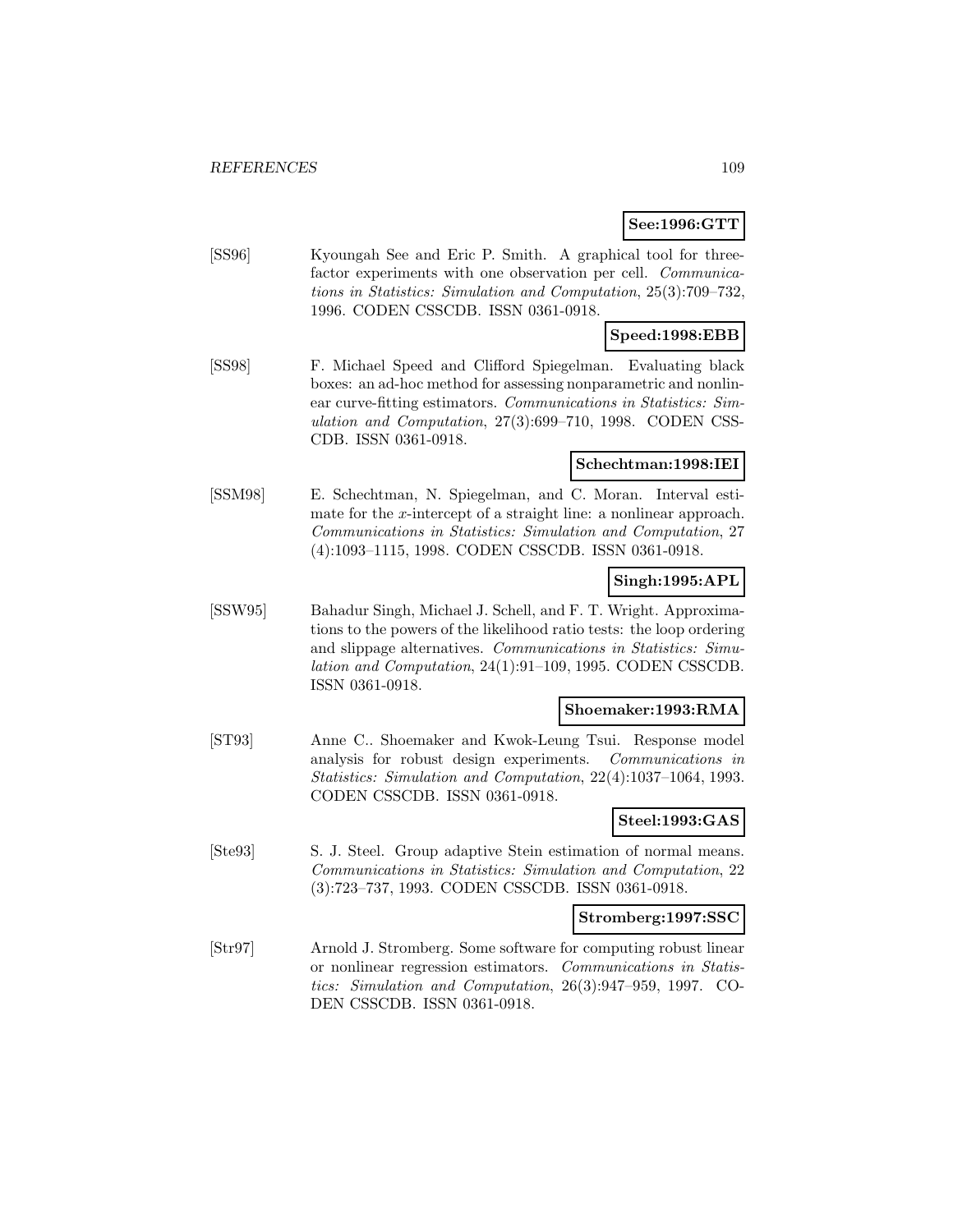# **Seki:1993:BNP**

[STY93] Tetsurou Seki, Tadahiro Takashina, and Shinichiro Yokoyama. Bootstrap for the normal parameters. Communications in Statistics: Simulation and Computation, 22(1):191–203, 1993. CO-DEN CSSCDB. ISSN 0361-0918.

# **Sugiyama:1992:PLR**

[SU92] T. Sugiyama and K. Ushizawa. Power of largest root on canonical correlation. Communications in Statistics: Simulation and Computation, 21(4):947–960, 1992. CODEN CSSCDB. ISSN 0361-0918.

# **Sugiura:1993:AMO**

[Sug93] Nariaki Sugiura. Assessing multinormality and ordered covariance matrices in a classical data. Communications in Statistics: Simulation and Computation, 22(3):643–654, 1993. CO-DEN CSSCDB. ISSN 0361-0918.

### **Sugiura:1994:ECS**

[Sug94] Nariaki Sugiura. Errata correction and supplement to assessing multinormality and ordered covariance matrices in a classical data. Communications in Statistics: Simulation and Computation, 23(1):281–284, 1994. CODEN CSSCDB. ISSN 0361-0918.

# **Sungur:1990:DIP**

[Sun90] Engin A. Sungur. Dependence information in parameterized copulas. Communications in Statistics: Simulation and Computation, 19(4):1339–1360, 1990. CODEN CSSCDB. ISSN 0361-0918.

#### **Sutradhar:1990:NPT**

[Sut90] Brajendra C. Sutradhar. A note on the power of the F-test for testing linear hypothesis with elliptic  $t$  errors. Communications in Statistics: Simulation and Computation, 19(3):863–867, 1990. CODEN CSSCDB. ISSN 0361-0918.

#### **Scariano:1990:CCE**

[SW90] Stephen M. Scariano and Terry A. Watkins. Comparisons of changepoint estimators. Communications in Statistics: Simulation and Computation, 19(2):619–636, 1990. CODEN CSSCDB. ISSN 0361-0918.

# **Sankey:1998:SED**

[SW98a] Steadman S. Sankey and Lisa A. Weissfeld. A study of the effect of dichotomizing ordinal data upon modeling. Communications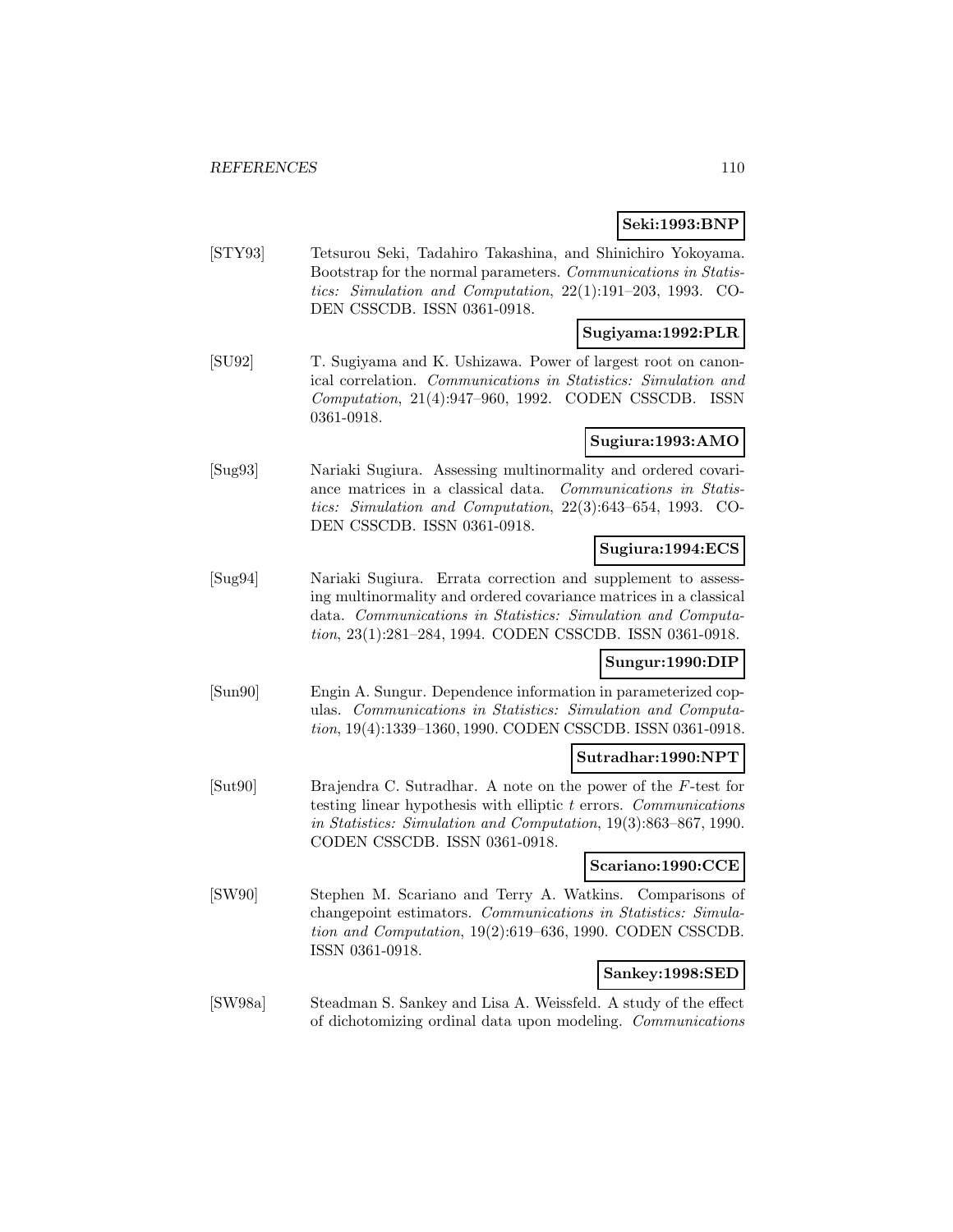in Statistics: Simulation and Computation, 27(4):871–887, 1998. CODEN CSSCDB. ISSN 0361-0918.

# **Sullivan:1998:ACC**

[SW98b] Joe H. Sullivan and William H. Woodall. Adapting control charts for the preliminary analysis of multivariate observations. Communications in Statistics: Simulation and Computation, 27(4): 953–979, 1998. CODEN CSSCDB. ISSN 0361-0918.

# **Swartz:1992:GFT**

[Swa92] T. Swartz. Goodness-of-fit tests using Kullback–Leibler information. Communications in Statistics: Simulation and Computation, 21(3):711–729, 1992. CODEN CSSCDB. ISSN 0361-0918.

### **Sankey:1996:AUC**

[SWFK96] Steadman S. Sankey, M. Sc., Lisa A. Weissfeld, Ph. D., Michael J. Fine, M. D., M. Sc., and Wishwa Kapoor M. D.. M. P. H. An assessment of the use of the continuity correction for sparse data in meta-analysis. Communications in Statistics: Simulation and Computation, 25(4):1031–1056, 1996. CODEN CSSCDB. ISSN 0361-0918.

# **Swift:1994:ECC**

[Swi94] A. Louise Swift. Experience with a criterion for the classification of Johnson distributions. Communications in Statistics: Simulation and Computation, 23(4):1127–1136, 1994. CODEN CSS-CDB. ISSN 0361-0918.

#### **Schuster:1997:CUD**

[SX97] Eugene F. Schuster and Gu Xiangjun. On the conditional and unconditional distributions of the number of runs in a sample from a multisymbol alphabet. Communications in Statistics: Simulation and Computation, 26(2):423–442, 1997. CODEN CSSCDB. ISSN 0361-0918.

#### **Santner:1993:ISS**

[SY93] Thomas J. Santner and Shin Yamagami. Invariant small sample confidence intervals for the difference of two success probabilities. Communications in Statistics: Simulation and Computation, 22 (1):33–59, 1993. CODEN CSSCDB. ISSN 0361-0918.

# **Tsui:1992:ADL**

[TA92] Albert K. Tsui and Mukhtar M. Ali. Approximations to the distribution of the least squares estimator in a first order stationary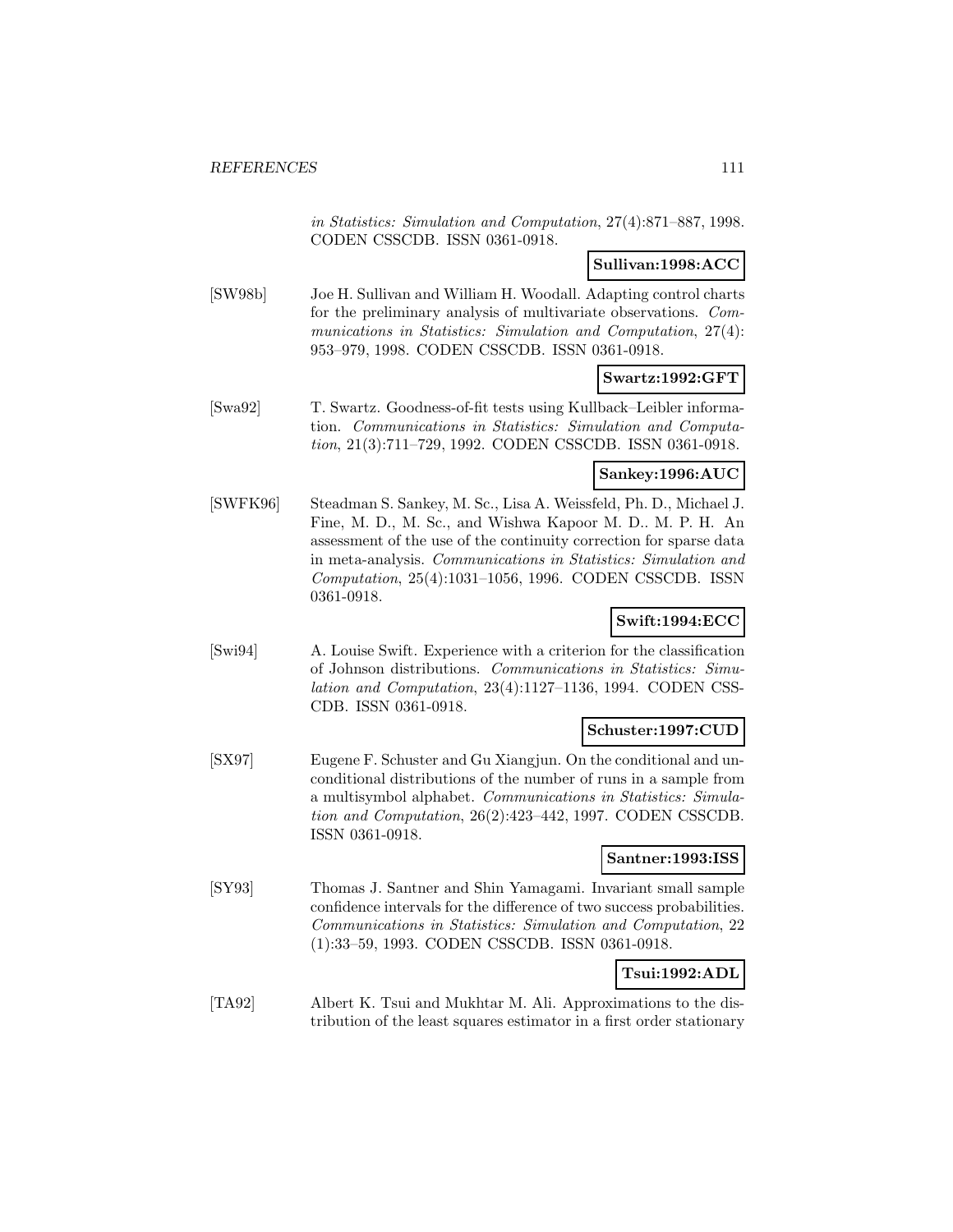autoregressive model. Communications in Statistics: Simulation and Computation, 21(2):463–484, 1992. CODEN CSSCDB. ISSN 0361-0918.

# **Taam:1997:QLA**

[Taa97] Winson Taam. A quasi-likelihood approach to model Bernoulli data with spatial dependence. Communications in Statistics: Simulation and Computation, 26(2):591–603, 1997. CODEN CSSCDB. ISSN 0361-0918.

# **Tanizaki:1999:NNF**

[Tan99] Hisashi Tanizaki. Nonlinear and nonnormal filter using importance sampling: antithetic Monte Carlo integration. Communications in Statistics: Simulation and Computation, 28(2):463–486, 1999. CODEN CSSCDB. ISSN 0361-0918.

#### **Taylor:1990:PML**

[Tay90] Jeremy M. G. Taylor. Properties of maximum likelihood estimates of the ratio of parameters in ordinal response regression models. Communications in Statistics: Simulation and Computation, 19(2):469–480, 1990. CODEN CSSCDB. ISSN 0361-0918.

# **Tan:1999:OAT**

[TB99] Frans E. S. Tan and Martijn P. F. Berger. Optimal allocation of time points for the random effects model. Communications in Statistics: Simulation and Computation, 28(2):517–540, 1999. CODEN CSSCDB. ISSN 0361-0918.

### **Thiart:1993:SSB**

[TDTC93] C. Thiart, T. T. Dunne, C. G. Troskie, and D. O. Chalton. A simulation study of biased estimators against the ordinary least squares estimator. Communications in Statistics: Simulation and Computation, 22(2):569–589, 1993. CODEN CSSCDB. ISSN 0361-0918.

# **Tan:1993:IPC**

[TG93] Ming Tan and Leon J. Gleser. Improved point and confidence interval estimators of mean response in simulation when control variates are used. Communications in Statistics: Simulation and Computation, 22(4):1211–1220, 1993. CODEN CSSCDB. ISSN 0361-0918.

# **Thabane:1999:ABA**

[TH99] L. Thabane and M. Safiul Haq. An alternative Bayesian approach to the multivariate Behrens–Fisher problem. Communications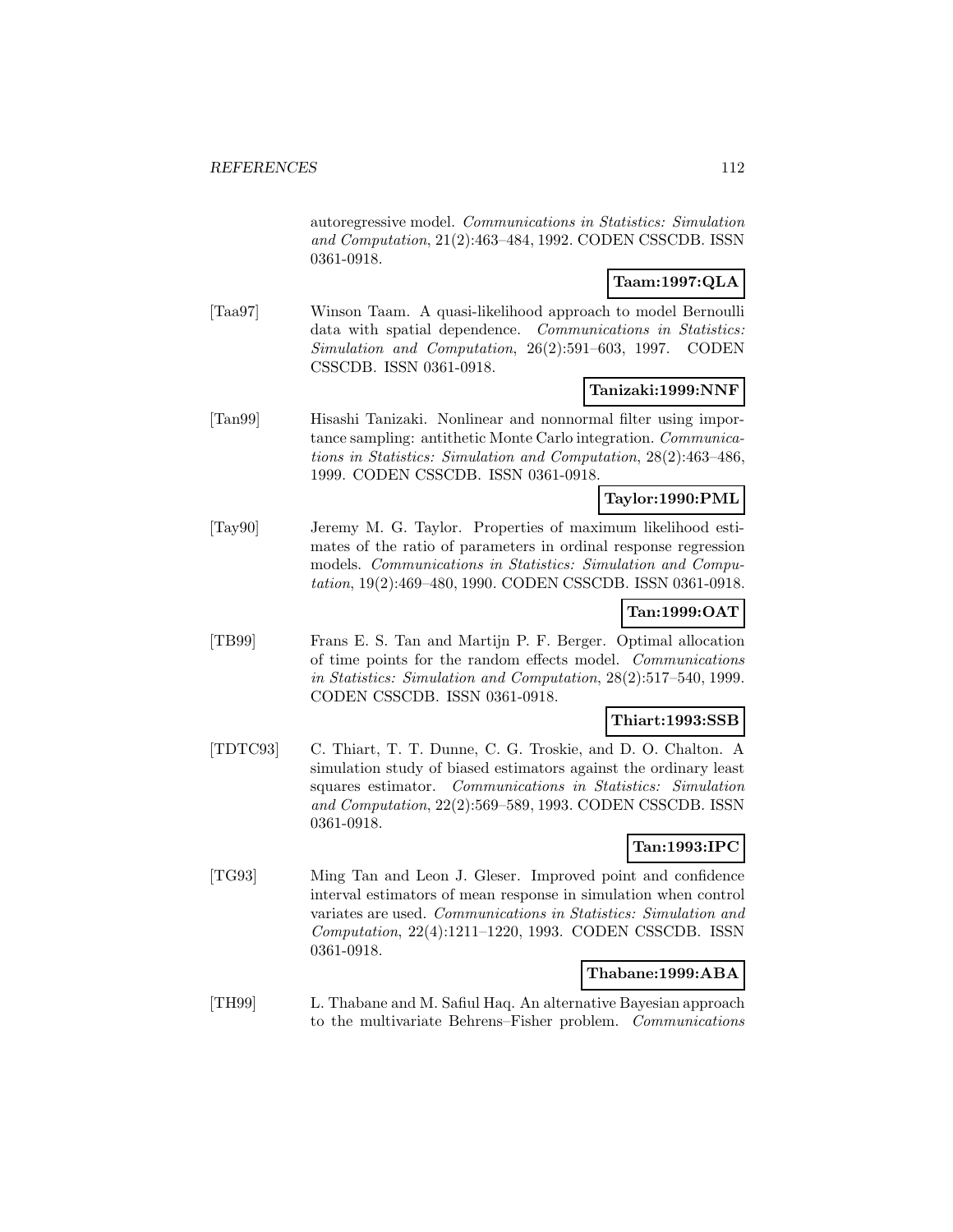in Statistics: Simulation and Computation, 28(1):243–258, 1999. CODEN CSSCDB. ISSN 0361-0918.

### **Toffolo:1998:NIC**

[THD98] R. W. Toffolo, T. J. Harris, and J. H. Davis. The numerical inversion of the characteristic equation with applications to positive quadratic forms in normal variables. Communications in Statistics: Simulation and Computation, 27(1):215–228, 1998. CO-DEN CSSCDB. ISSN 0361-0918.

### **Thomas:1995:NCS**

[Tho95] G. E. Thomas. A note on chi-squared approximations for tests of rank interaction with ordered categorical data. Communications in Statistics: Simulation and Computation, 24(2):439–459, 1995. CODEN CSSCDB. ISSN 0361-0918.

#### **Tsai-Hung:1997:BRB**

[THWL97] Fan Tsai-Hung and Hung Wen-Liang. Balanced resampling for bootstrapping finite state Markov chains. Communications in Statistics: Simulation and Computation, 26(4):1465–1475, 1997. CODEN CSSCDB. ISSN 0361-0918.

#### **Trenkler:1990:MMS**

[TI90] G. Trenkler and G. Ihorst. Matrix mean square error comparisons based on a certain covariance structure. Communications in Statistics: Simulation and Computation, 19(3):1035–1043, 1990. CODEN CSSCDB. ISSN 0361-0918.

#### **Tadikamalla:1990:TFF**

[TJ90] Pandu R. Tadikamalla and Norman L. Johnson. Tables to facilitate fitting Tadikamalla and Johnson's  $L_B$  distributions. Communications in Statistics: Simulation and Computation, 19(4): 1201–1229, 1990. CODEN CSSCDB. ISSN 0361-0918.

#### **Tadikamalla:1994:TFF**

[TJ94] Pandu R. Tadikamalla and Norman L. Johnson. Tables to facilitate fitting Tadikamalla and Johnson's  $L^B$  distributions II. Both terminals fixed. Communications in Statistics: Simulation and Computation, 23(3):569–581, 1994. CODEN CSSCDB. ISSN 0361-0918.

#### **Tricker:1997:ERS**

[TO97] A. R. Tricker and E. Okell. The effect of rounding on sequential and fixed size sample hypothesis tests. Communications in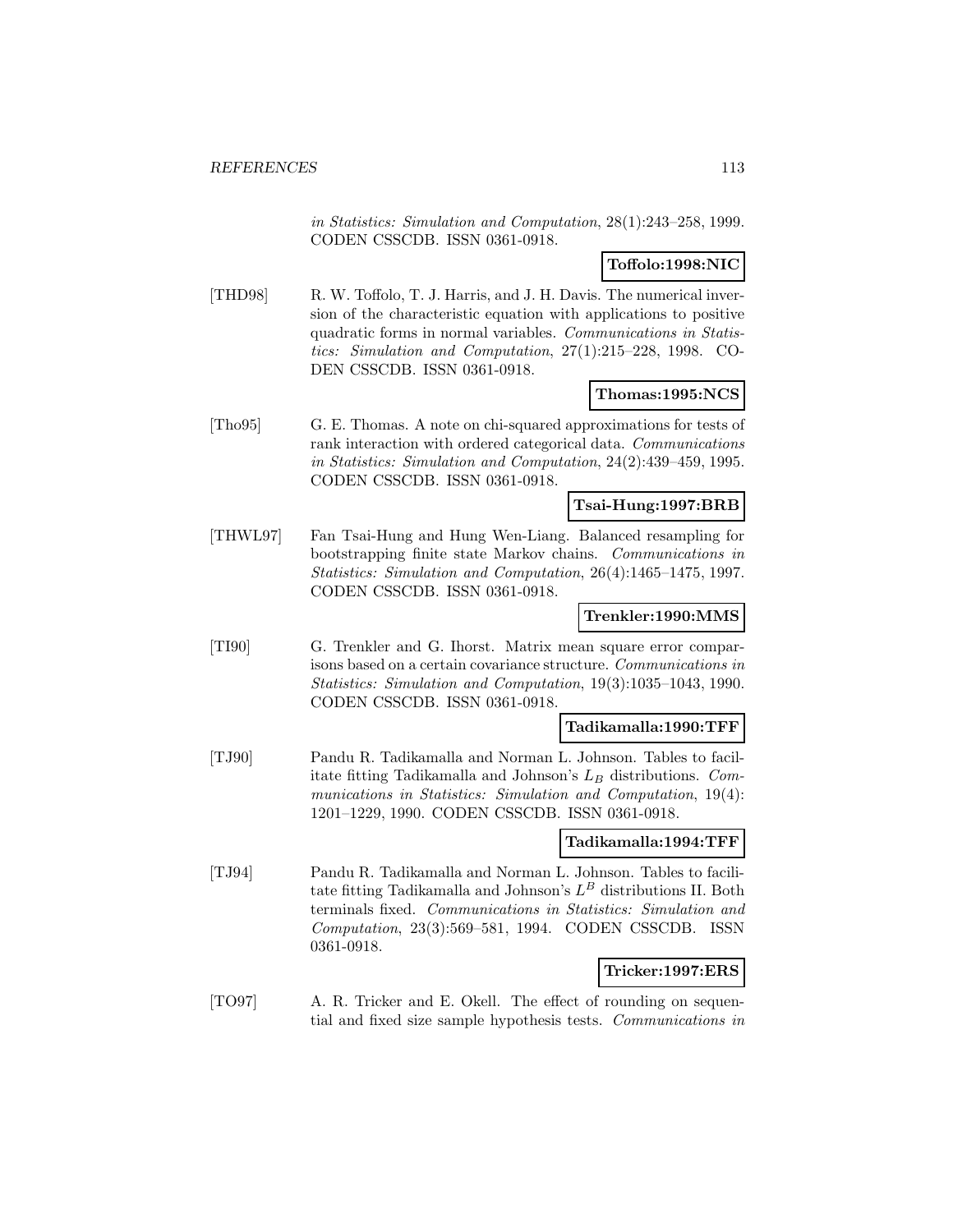Statistics: Simulation and Computation, 26(4):1413–1429, 1997. CODEN CSSCDB. ISSN 0361-0918.

### **Tornkvist:1990:LCP**

[Tör90] Birgitta Törnkvist. On locating and characterizing parameter variation by the MOSUMSQ test statistic. Communications in Statistics: Simulation and Computation, 19(4):1247–1264, 1990. CODEN CSSCDB. ISSN 0361-0918.

### **Thiagarajh:1990:TES**

[TP90] K. Thiagarajh and S. R. Paul. Testtesting for the equality of scale parameters of  $k(> 2)$  exponential populations based on complete and Type II censored samples. Communications in Statistics: Simulation and Computation, 19(3):891–902, 1990. CODEN CSSCDB. ISSN 0361-0918.

### **Turkheimer:1999:MVA**

[TPSS99] F. Turkheimer, K. Pettigrew, L. Sokoloff, and K. Schmidt. A minimum variance adaptive technique for parameter estimation and hypothesis testing. Communications in Statistics: Simulation and Computation, 28(4):931–956, 1999. CODEN CSSCDB. ISSN 0361-0918.

# **Tan:1997:MDM**

[TQK97] Ming Tan, Yingsheng Qu, and Michael H. Kutner. Model diagnostics for marginal regression analysis of correlated binary data. Communications in Statistics: Simulation and Computation, 26 (2):539–558, 1997. CODEN CSSCDB. ISSN 0361-0918.

#### **Tsubaki:1995:NWS**

[Tsu95] Michiko Tsubaki. New weighted sum of  $x^2$  test for testing a linear hypothesis against a restricted alternative hypothesis. Communications in Statistics: Simulation and Computation, 24(4): 987–1004, 1995. CODEN CSSCDB. ISSN 0361-0918.

#### **Tiku:1998:TUR**

[TW98] Moti L. Tiku and Wing-Keung Wong. Testing for a unit root in an AR(1) model using three and four moment approximations: symmetric distributions. Communications in Statistics: Simulation and Computation, 27(1):185–198, 1998. CODEN CSSCDB. ISSN 0361-0918.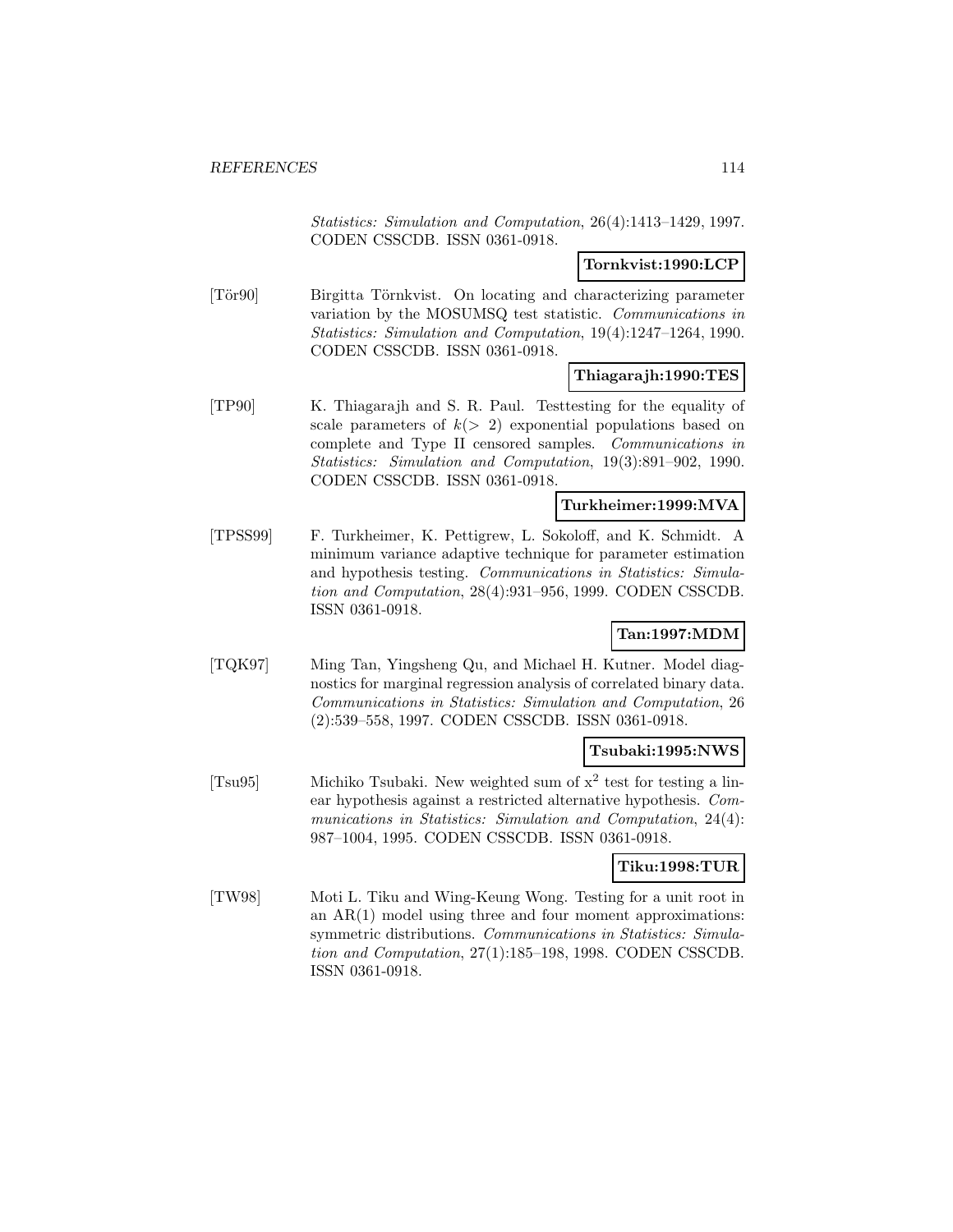### **Tarn:1998:SAB**

[TYF98] Cannes Y. C. Tarn, Philip L. H. Yu, and Tony W. K. Fung. Sensitivity analysis of blue for the population mean based on a ranked set sample. Communications in Statistics: Simulation and Computation, 27(4):1075–1091, 1998. CODEN CSSCDB. ISSN 0361-0918.

### **Unnithan:1995:MVS**

[UN95] V. K. G. Unnithan and N. Unnikrishnan Nair. Minimum variance stratification. Communications in Statistics: Simulation and Computation, 24(1):275–284, 1995. CODEN CSSCDB. ISSN 0361-0918.

# **Upadhyay:1992:BEP**

[US92] S. K. Upadhyay and U. Singh. Bayes estimators in the presence of a guess value. Communications in Statistics: Simulation and Computation, 21(4):1181–1198, 1992. CODEN CSSCDB. ISSN 0361-0918.

### **Upadhyay:1996:EEP**

[USS96] S. K. Upadhyay, U. Singh, and V. Shastri. Estimation of exponential parameters under multiply Type II censoring. Communications in Statistics: Simulation and Computation, 25(3): 801–815, 1996. CODEN CSSCDB. ISSN 0361-0918.

### **Vangel:1994:OSN**

[Van94] Mark G. Vangel. One-sided nonparametric tolerance limits. Communications in Statistics: Simulation and Computation, 23 (4):1137–1154, 1994. CODEN CSSCDB. ISSN 0361-0918.

#### **Vaughan:1990:CTS**

[Vau90] D. C. Vaughan. Comparison of test statistics for the correlation coefficient in bivariate normal samples with Type II censoring. Communications in Statistics: Simulation and Computation, 19 (2):513–526, 1990. CODEN CSSCDB. ISSN 0361-0918.

#### **Vaughan:1992:EVV**

[Vau92] D. C. Vaughan. Expected values, variances and covariances of order statistics for Student's t-distribution with two degrees of freedom. Communications in Statistics: Simulation and Computation, 21(2):391–404, 1992. CODEN CSSCDB. ISSN 0361-0918.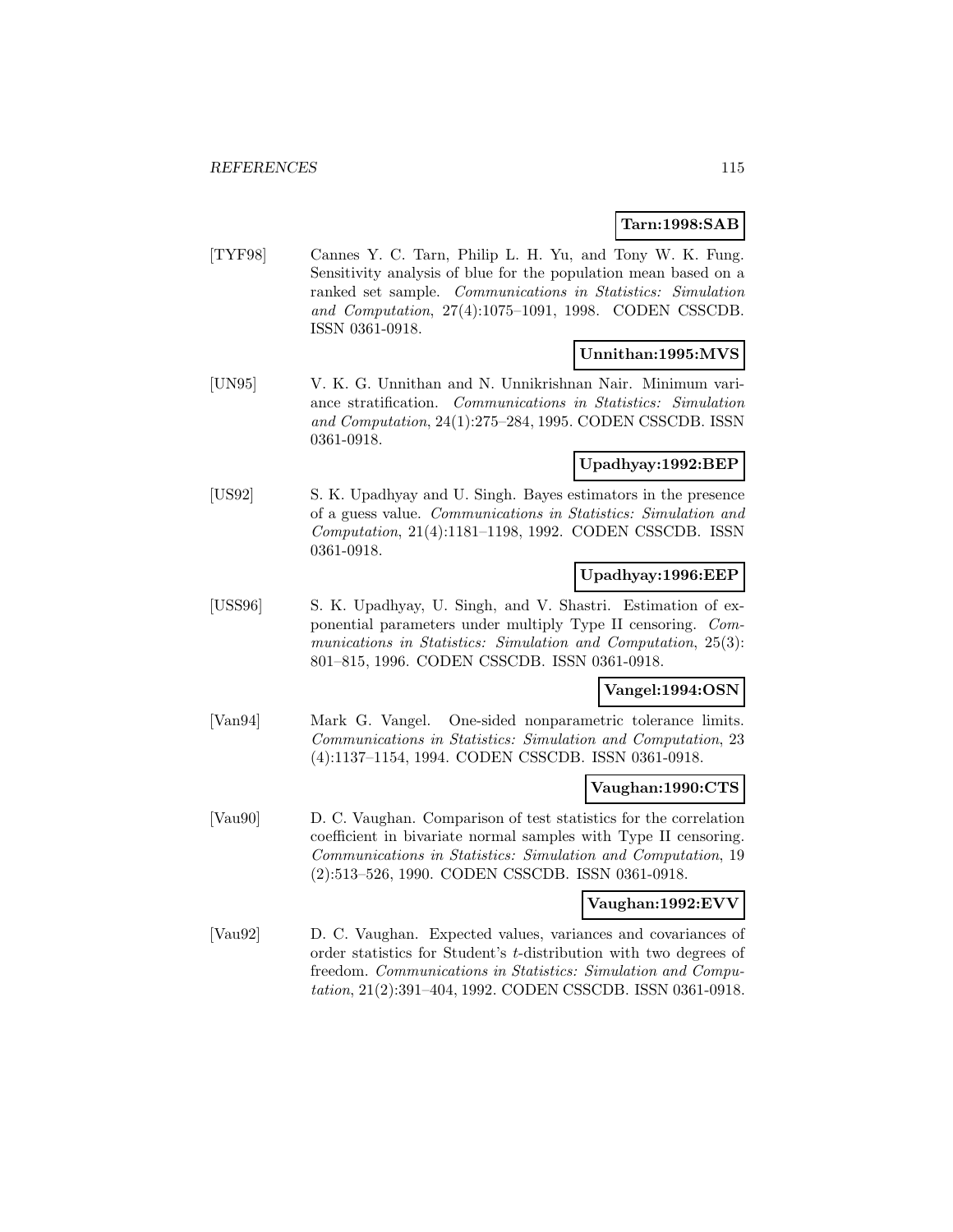# **Vos:1997:BNC**

[VC97] Paul W. Vos and Thomas C. Chenier. Better nonparametric confidence intervals for the mean of a symmetric distribution. Communications in Statistics: Simulation and Computation, 26 (2):577–590, 1997. CODEN CSSCDB. ISSN 0361-0918.

# **Vos:1999:TCC**

[VC99] Paul W. Vos and Thomas C. Chenier. Trimmed conditional confidence intervals for a shift between two populations. *Communi*cations in Statistics: Simulation and Computation, 28(1):99–114, 1999. CODEN CSSCDB. ISSN 0361-0918.

### **Vidakovic:1994:SES**

[VI94] Brani Vidakovic and David Rios Insua. Some efficient simple rules in Γ-minimax estimation. Communications in Statistics: Simulation and Computation, 23(2):393–413, 1994. CODEN CSSCDB. ISSN 0361-0918.

#### **Vidakovic:1993:EAM**

[Vid93] Brani Vidakovic. On the efficiency of affine minimax rules in estimating a bounded multivariate normal mean. Communications in Statistics: Simulation and Computation, 22(3):655–669, 1993. CODEN CSSCDB. ISSN 0361-0918.

# **Viveros:1990:ANP**

[Viv90] R. Viveros. An approximate normalizing power transformation for the F distribution. Communications in Statistics: Simulation and Computation, 19(1):57–69, 1990. CODEN CSSCDB. ISSN 0361-0918.

#### **Vanbrackle:1997:ECC**

[VR97] Lewis N. Vanbrackle III and Marion R. Reynolds, Jr. EVVMA and cusum control charts in the presence of correlation. Communications in Statistics: Simulation and Computation, 26(3): 979–1008, 1997. CODEN CSSCDB. ISSN 0361-0918.

# **Willemain:1992:REM**

[WAD<sup>+</sup>92] Thomas R. Willemain, Ali Allahverdi, Philip Desautels, Janine Eldredge, Ozden Gur, Gregory Panos, Aparna Srinivasan, Johan Surtihadi, Erkan Topal, and Mark Miller. Robust estimation methods for exponential data: a Monte-Carlo comparison. Communications in Statistics: Simulation and Computation, 21(4): 1043–1075, 1992. CODEN CSSCDB. ISSN 0361-0918.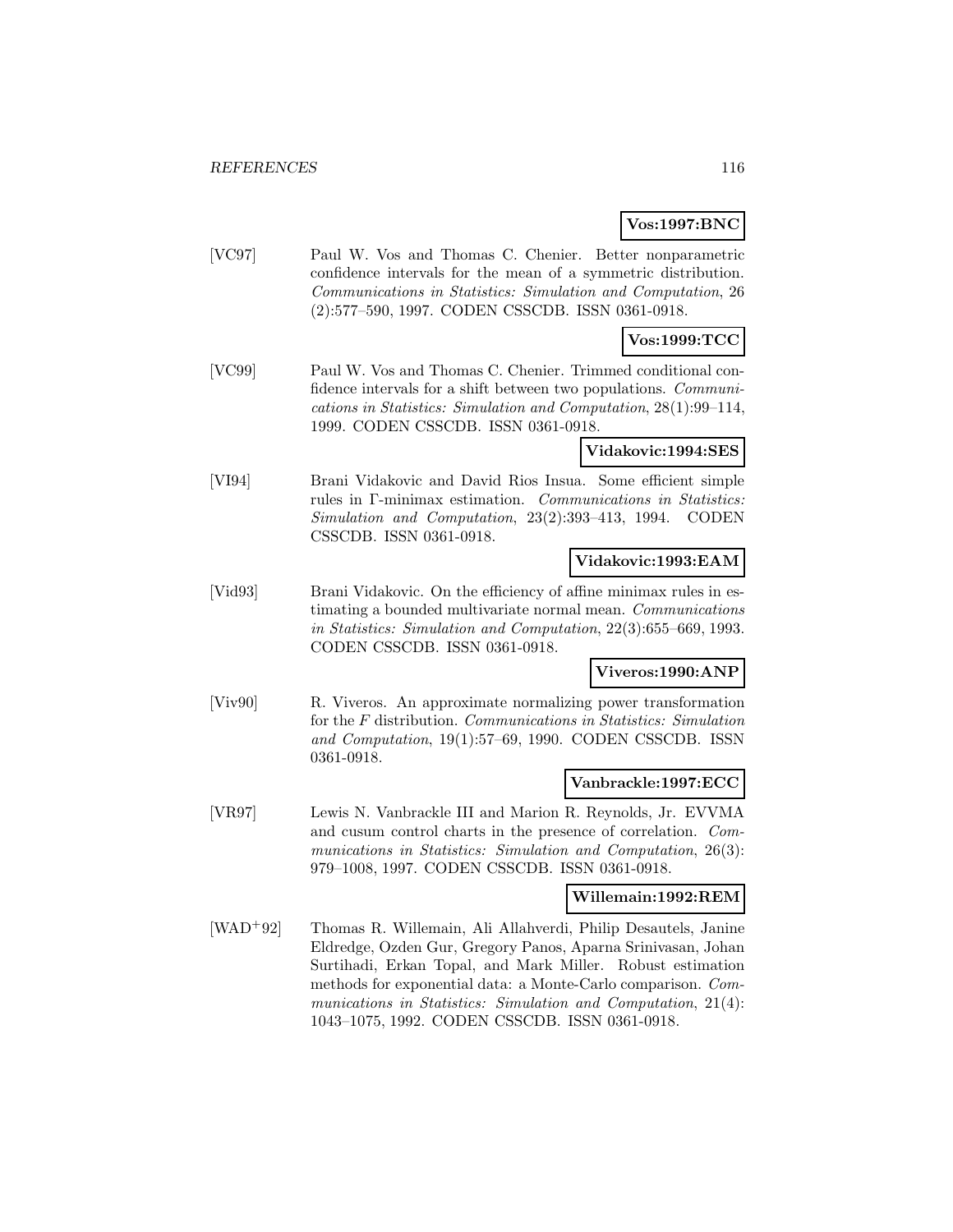# **Walker:1990:IDF**

[Wal90] Esteban Walker. Influence diagnostics for fractional principal components estimators in regression. Communications in Statistics: Simulation and Computation, 19(3):919–933, 1990. CO-DEN CSSCDB. ISSN 0361-0918.

# **Wang:1990:RCCa**

[Wan90a] Ming C. Wang. On ranges of confidence coefficients for confidence intervals on variance components. Communications in Statistics: Simulation and Computation, 19(4):1165–1178, 1990. CODEN CSSCDB. ISSN 0361-0918.

# **Wang:1990:RCCb**

[Wan90b] Ming C. Wang. On ranges of confidence coefficients for confidence intervals on variance components. Communications in Statistics: Simulation and Computation, 19(4):1165–1178, 1990. CODEN CSSCDB. ISSN 0361-0918.

# **Wang:1991:ACI**

[Wan91] C. Ming Wang. Approximate confidence intervals on positive linear combinations of expected mean squares. Communications in Statistics: Simulation and Computation, 20(1):81–96, 1991. CODEN CSSCDB. ISSN 0361-0918.

# **Wang:1992:PIB**

[Wan92] C. Ming Wang. Prediction intervals for a balanced one-way random-effects model. Communications in Statistics: Simulation and Computation, 21(3):671–687, 1992. CODEN CSSCDB. ISSN 0361-0918.

# **Wang:1994:EAD**

[Wan94] C. Ming Wang. On estimating approximate degrees of freedom of chi-squared approximations. Communications in Statistics: Simulation and Computation, 23(3):769–788, 1994. CODEN CSS-CDB. ISSN 0361-0918.

# **Wang:1997:GFS**

[Wan97] Yuedong Wang. GRKPACK fitting smoothing spline ANOVA models for exponential families. Communications in Statistics: Simulation and Computation, 26(2):765–782, 1997. CODEN CSSCDB. ISSN 0361-0918.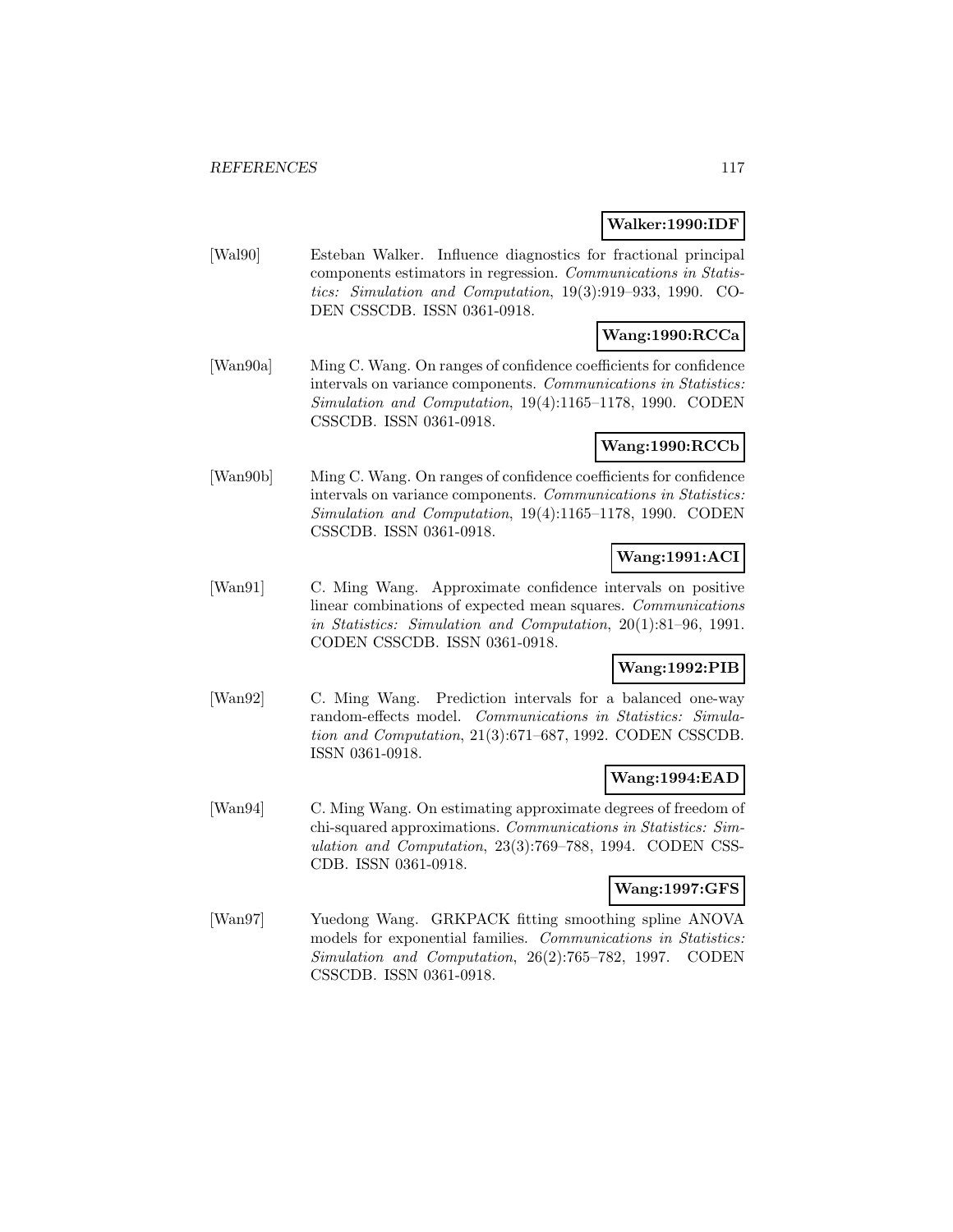#### **Wasserman:1990:MPC**

[Was90] Gary S. Wasserman, Ph. D., P. E. Matching performance of continuous sampling plans with single sampling plans. Communications in Statistics: Simulation and Computation, 19(4): 1303–1317, 1990. CODEN CSSCDB. ISSN 0361-0918.

#### **Wasserman:1993:ESA**

[Was93] Gary S. Wasserman. An efficient search algorithm for design of a cusum based procedure for process monitoring. Communications in Statistics: Simulation and Computation, 22(3):889–909, 1993. CODEN CSSCDB. ISSN 0361-0918.

### **Wolfe:1990:CPM**

[WC90] Douglas A. Wolfe and Yun-Shiow Chen. The changepoint problem in a multinomial sequence. Communications in Statistics: Simulation and Computation, 19(2):603–618, 1990. CODEN CSSCDB. ISSN 0361-0918.

### **Wu:1999:MCP**

[WC99] Shu-Fei Wu and Hubert J. Chen. Multiple comparison procedures with the average for scale families: normal and exponential populations. Communications in Statistics: Simulation and Computation, 28(1):73–98, 1999. CODEN CSSCDB. ISSN 0361- 0918.

#### **Wan-Ching:1996:GLR**

[WCWB96] Liu Wan-Ching, J. Arthur Woodward, and Douglas G. Bonett. The generalized likelihood ratio test for the Pearson correlation. Communications in Statistics: Simulation and Computation, 25 (2):507–520, 1996. CODEN CSSCDB. ISSN 0361-0918.

#### **Weerakkody:1996:THA**

[Wee96] Govinda J. Weerakkody. Testing hypotheses about the common mean of two normal populations. Communications in Statistics: Simulation and Computation, 25(4):1075–1091, 1996. CODEN CSSCDB. ISSN 0361-0918.

#### **Weng:1996:END**

[Wen96] T. S. Weng. Evaluation of a new diagnostic test against a reference test less than perfect in accuracy. Communications in Statistics: Simulation and Computation, 25(2):533–555, 1996. CODEN CSSCDB. ISSN 0361-0918.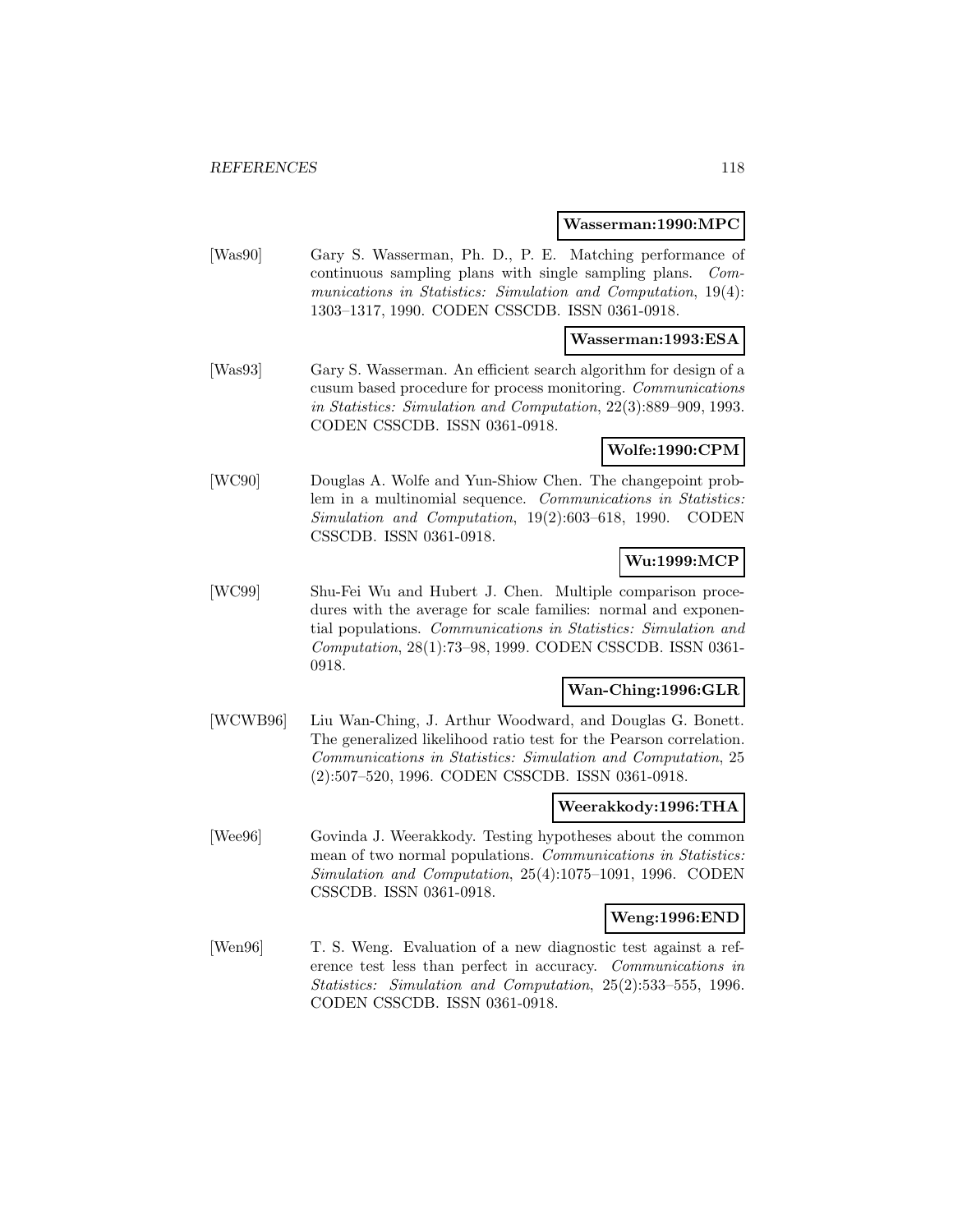#### **Wieczorkowski:1999:EEI**

[WG99] Robert Wieczorkowski and Przemysław Grzegorzewski. Entropy estimators-improvements and comparisons. Communications in Statistics: Simulation and Computation, 28(2):541–567, 1999. CODEN CSSCDB. ISSN 0361-0918.

# **Wiklund:1997:PCC**

[Wik97] Stig Johan Wiklund. Parabolic cusum control charts. Communications in Statistics: Simulation and Computation, 26(1): 107–123, 1997. CODEN CSSCDB. ISSN 0361-0918.

#### **Wilcox:1990:CBM**

[Wil90a] Rand R. Wilcox. Comparing biweight measures of location in the two-sample problem. Communications in Statistics: Simulation and Computation, 19(4):1231–1245, 1990. CODEN CSSCDB. ISSN 0361-0918.

#### **Wilcox:1990:CVM**

[Wil90b] Rand R. Wilcox. Comparing variances and means when distributions have non-identical shapes. Communications in Statistics: Simulation and Computation, 19(1):155–173, 1990. CO-DEN CSSCDB. ISSN 0361-0918.

### **Wilcox:1998:SRE**

[Wil98] Rand R. Wilcox. Simulation results on extensions of the Theil– Sen regression estimator. Communications in Statistics: Simulation and Computation, 27(4):1117–1126, 1998. CODEN CSS-CDB. ISSN 0361-0918.

#### **Wasserman:1991:PCB**

[WMF91] Gary S. Wasserman, Hassan A. Mohsen, and LeRoy A. Franklin. A program to calculate bootstrap confidence intervals for the process capability index  $c_{pk}$ . Communications in Statistics: Simulation and Computation, 20(2–3):497–510, 1991. CODEN CSS-CDB. ISSN 0361-0918.

#### **Wollan:1992:PRN**

[Wol92] Peter C. Wollan. A portable random number generator for parallel computers. Communications in Statistics: Simulation and Computation, 21(4):1247–1254, 1992. CODEN CSSCDB. ISSN 0361-0918.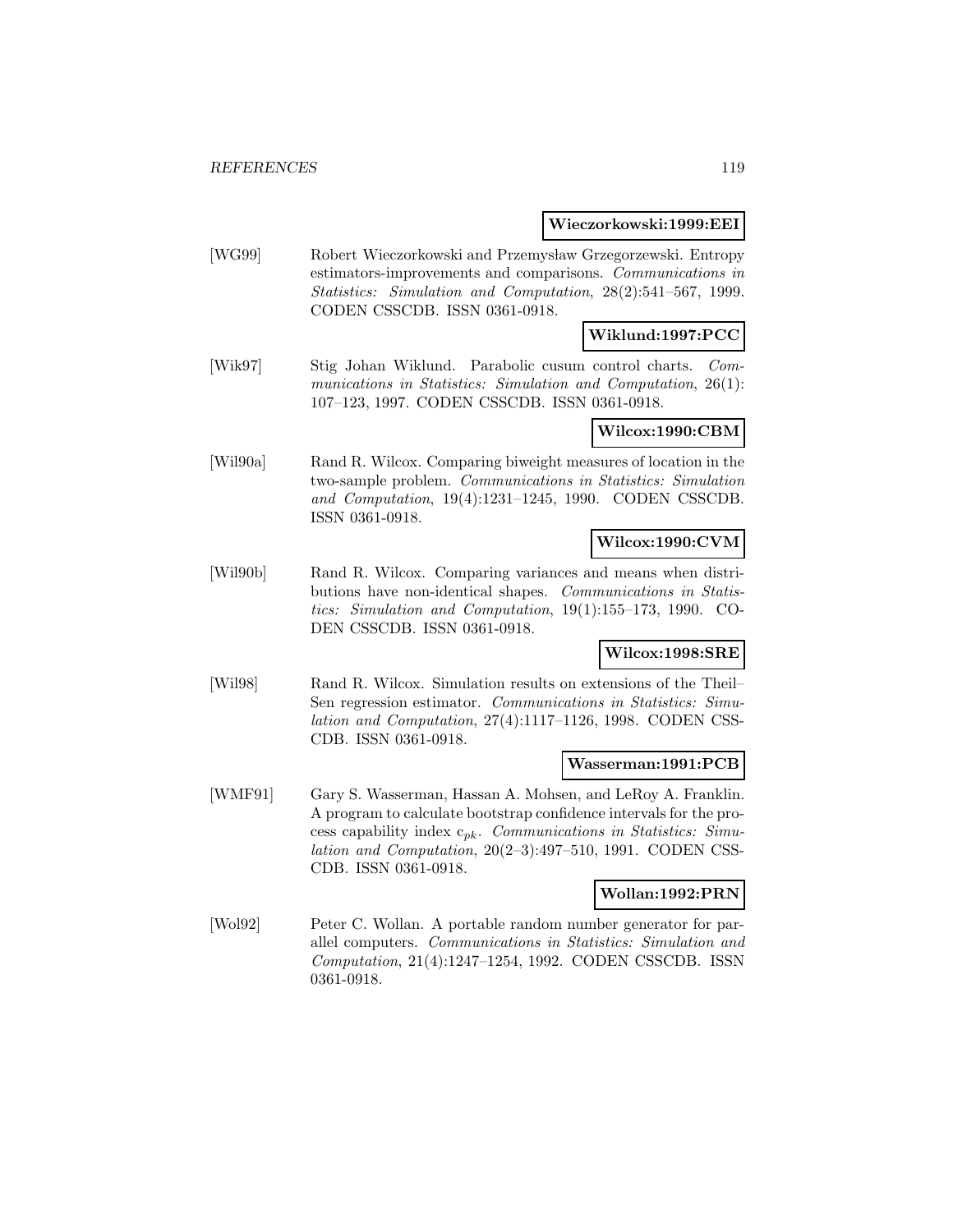#### **Wolfinger:1993:CSS**

[Wol93] Russ Wolfinger. Covariance structure selection in general mixed models. Communications in Statistics: Simulation and Computation, 22(4):1079–1106, 1993. CODEN CSSCDB. ISSN 0361- 0918.

# **Wolstenholme:1996:AWD**

[Wol96] Linda C. Wolstenholme. An alternative to the Weibull distribution. Communications in Statistics: Simulation and Computation, 25(1):119–137, 1996. CODEN CSSCDB. ISSN 0361-0918.

# **Wong:1992:MAV**

[Won92] H. Y. Su Wong. Maximum asymptotic variances of M-estimators of location with auxiliary scale estimator under symmetric contamination. Communications in Statistics: Simulation and Computation, 21(3):783–805, 1992. CODEN CSSCDB. ISSN 0361- 0918.

# **Wood:1994:SMF**

[Woo94] Andrew T. A. Wood. Simulation of the von Mises Fisher distribution. Communications in Statistics: Simulation and Computation, 23(1):157–164, 1994. CODEN CSSCDB. ISSN 0361-0918.

#### **Wasserman:1993:SRS**

[WS93] Gary S. Wasserman and Agus Sudjianto. Short run SPC based upon the second order dynamic linear model for trend detection. Communications in Statistics: Simulation and Computation, 22 (4):1011–1036, 1993. CODEN CSSCDB. ISSN 0361-0918.

# **Wu:1998:CST**

[WW98] Minta Wu and Robert F. Woolson. A comparison of several tests for drug synergy. Communications in Statistics: Simulation and Computation, 27(2):303–327, 1998. CODEN CSSCDB. ISSN 0361-0918.

#### **Williams:1998:CTD**

[WZ98] Christopher J. Williams and Lifen Zhou. A comparison of tests for detecting genetic variance from human twin data based on absolute intratwin differences. Communications in Statistics: Simulation and Computation, 27(1):51–65, 1998. CODEN CSSCDB. ISSN 0361-0918.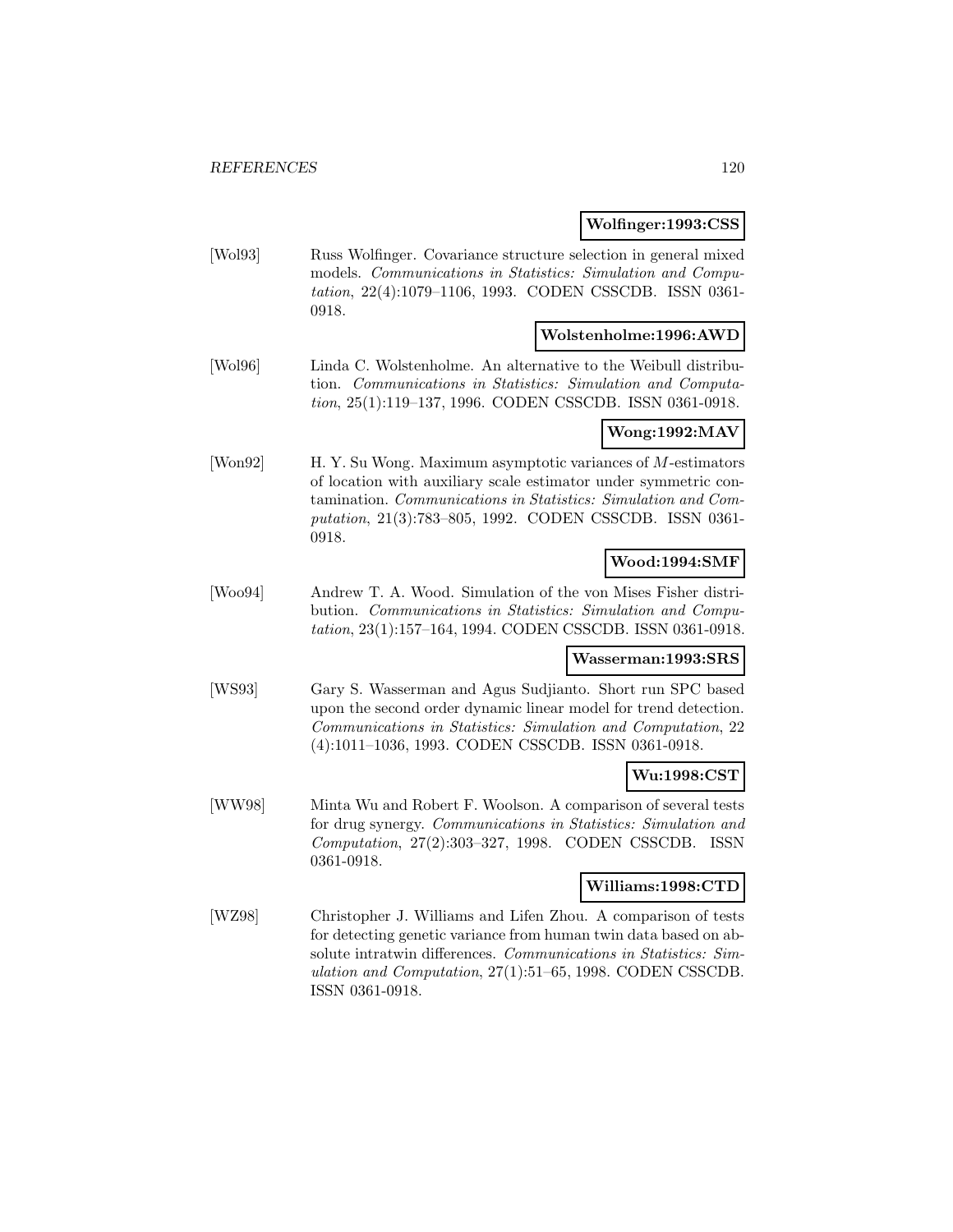# **Xie:1997:SED**

[XGX97] M. Xie, T. N. Goh, and W. Xie. A study of economic design of control charts for cumulative count of conforming items. Communications in Statistics: Simulation and Computation, 26(3): 1009–1027, 1997. CODEN CSSCDB. ISSN 0361-0918.

# **Yeh:1998:RPC**

[YB98] Arthur B. Yeh and Sumankumar Bhattcharya. A robust process capability index. Communications in Statistics: Simulation and Computation, 27(2):565–589, 1998. CODEN CSSCDB. ISSN 0361-0918.

# **Yeh:1993:OSV**

[YC93] Lam Yeh and Lau Lap Cheung. Optimal single variable sampling plans. Communications in Statistics: Simulation and Computation, 22(2):371–386, 1993. CODEN CSSCDB. ISSN 0361-0918.

### **Yeh:1996:BPC**

[Yeh96] Arthur B. Yeh. Bootstrap percentile confidence bands based on the concept of curve depth. Communications in Statistics: Simulation and Computation, 25(4):905–922, 1996. CODEN CSS-CDB. ISSN 0361-0918.

#### **Yokoyama:1993:EPA**

[YMS93] Shinichiro Yokoyama, Norihiko Miyawaki, and Heihachi Sakamoto. On the estimation problem in the analysis of the time-dependent Poisson process. Communications in Statistics: Simulation and Computation, 22(2):591–614, 1993. CODEN CSSCDB. ISSN 0361-0918.

#### **Yinsheng:1994:SSV**

[YPW94] Qu Yinsheng, Marion R. Piedmonte, and George V. Williams. Small sample validity of latent variable models for correlated binary data. Communications in Statistics: Simulation and Computation, 23(1):243–269, 1994. CODEN CSSCDB. ISSN 0361- 0918.

# **Yu:1994:PML**

[YSM94] Hongjian Yu, Shayle R. Searle, and Charles E. McCulloch. Properties of maximum likelihood estimators of variance components in the one-way classification, balanced data. Communications in Statistics: Simulation and Computation, 23(4):897–914, 1994. CODEN CSSCDB. ISSN 0361-0918.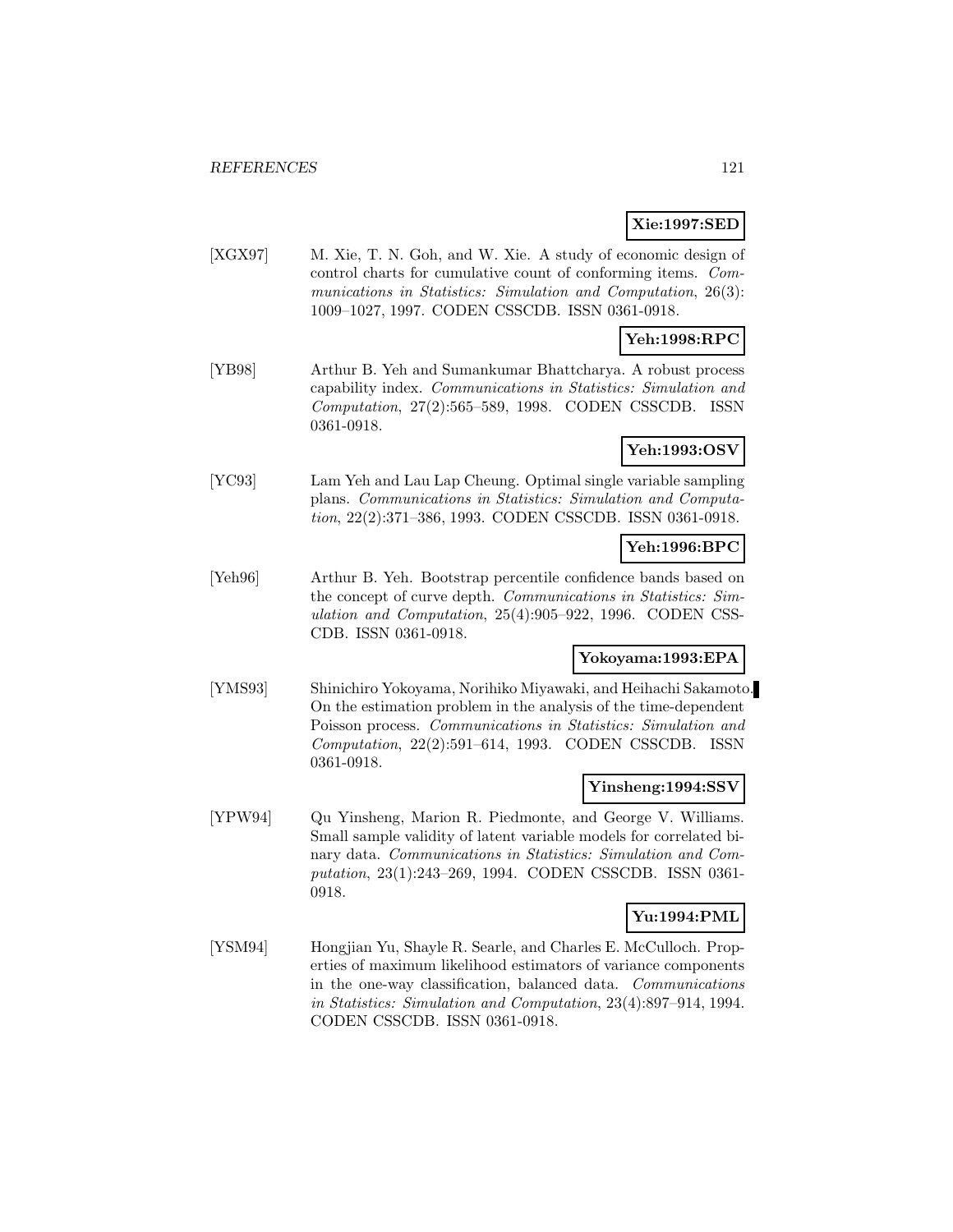#### **Yadava:1996:EPM**

[YSY96] K. N. S. Yadava, H. Singh, and Surendar S. Yadava. Estimation of population mean in successive sampling using information on auxiliary character. Communications in Statistics: Simulation and Computation, 25(1):225–233, 1996. CODEN CSSCDB. ISSN 0361-0918.

# **Yadava:1996:SPP**

[YY96] K. N. S. Yadava and Surender S. Yadava. Simultaneous projection of population and households: comparative study of methodologies used. Communications in Statistics: Simulation and Computation, 25(3):835–848, 1996. CODEN CSSCDB. ISSN 0361-0918.

#### **Zhang:1994:APE**

[ZB94] Ji Zhang and Dennis D. Boos. Adjusted power estimates in Monte Carlo experiments. Communications in Statistics: Simulation and Computation, 23(1):165–173, 1994. CODEN CSS-CDB. ISSN 0361-0918.

# **Zhang:1994:IOT**

[Zha94] Zhiyi Zhang. On improving omnibus tests in metaanalysis using vote counts. Communications in Statistics: Simulation and Computation, 23(3):803–812, 1994. CODEN CSSCDB. ISSN 0361-0918.

# **Zheng:1995:NAN**

[Zhe95] Qi Zheng. A note on an approximation to Neyman Type A distributions. Communications in Statistics: Simulation and Computation, 24(4):889–895, 1995. CODEN CSSCDB. ISSN 0361-0918.

#### **Zhenlin:1997:MEB**

[Zhe97] Yang Zhenlin. More on the estimation of Box–Cox transformation. Communications in Statistics: Simulation and Computation, 26(3):1063–1074, 1997. CODEN CSSCDB. ISSN 0361-0918.

# **Zheng:1998:TRS**

[Zhe98] Qi Zheng. On a trinity role of the survival and hazard functions of the two-stage carcinogenesis models. Communications in Statistics: Simulation and Computation, 27(1):137–145, 1998. CODEN CSSCDB. ISSN 0361-0918.